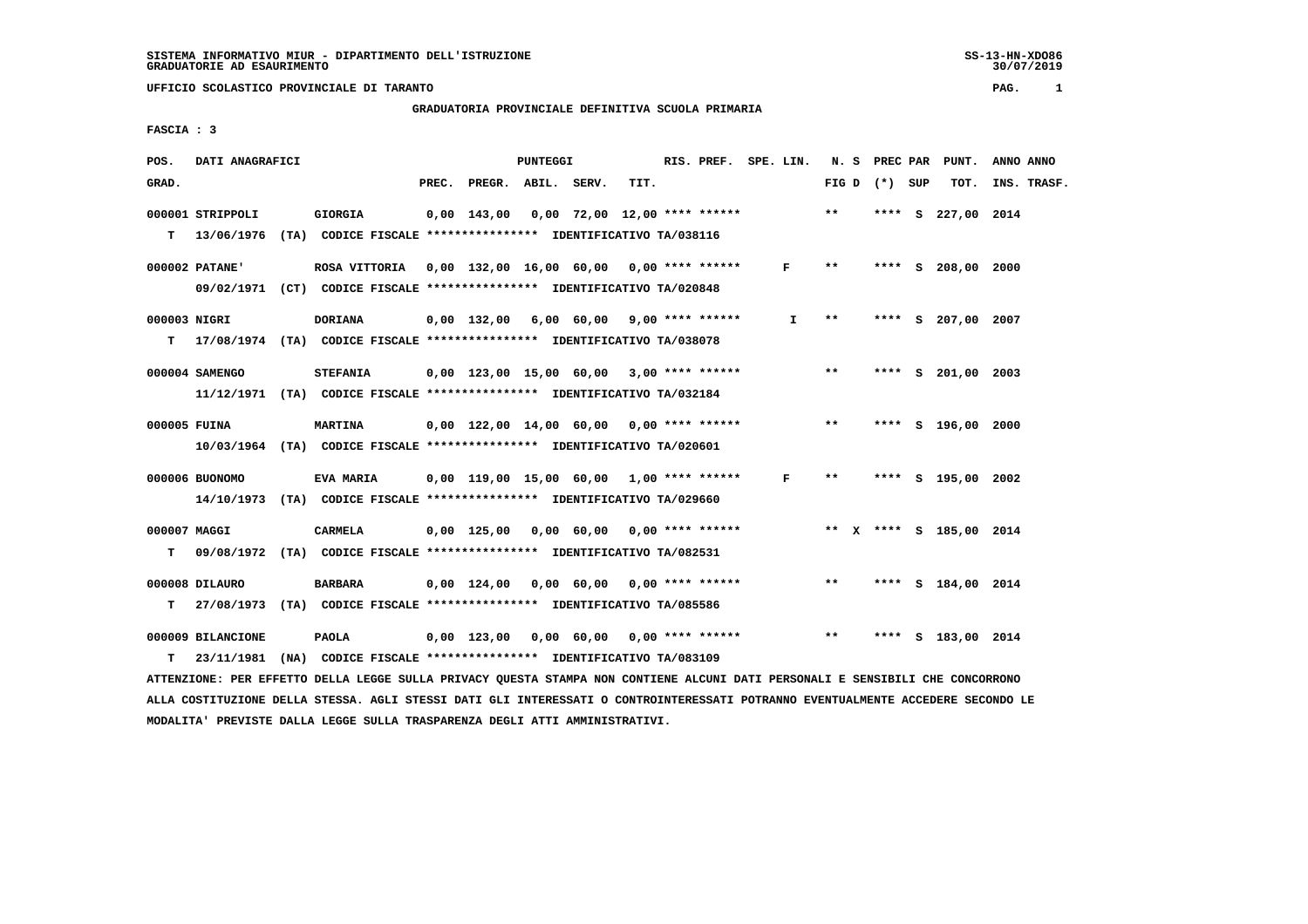**GRADUATORIA PROVINCIALE DEFINITIVA SCUOLA PRIMARIA**

 **FASCIA : 3**

| POS.         | DATI ANAGRAFICI                                                                             |                                                                                   |       |                                                  | PUNTEGGI |            |      | RIS. PREF. SPE. LIN. |              |       |                 | N. S PREC PAR PUNT.     | ANNO ANNO                    |  |
|--------------|---------------------------------------------------------------------------------------------|-----------------------------------------------------------------------------------|-------|--------------------------------------------------|----------|------------|------|----------------------|--------------|-------|-----------------|-------------------------|------------------------------|--|
| GRAD.        |                                                                                             |                                                                                   | PREC. | PREGR. ABIL. SERV.                               |          |            | TIT. |                      |              |       | FIG D $(*)$ SUP | TOT.                    | INS. TRASF.                  |  |
|              | 000010 GERARDI<br>06/06/1965 (TA) CODICE FISCALE *************** IDENTIFICATIVO TA/035375   | FIORELLA                                                                          |       | 0,00 110,00 15,00 50,00                          |          |            |      | $0.00$ **** ******   | $\mathbf{I}$ |       |                 |                         | ** X **** S 175,00 2005 2005 |  |
|              | 000011 MICCOLIS<br>17/05/1974 (BA) CODICE FISCALE **************** IDENTIFICATIVO TA/020892 | ANGELA MARIA                                                                      |       | $0,00$ 89,00 15,00 60,00 3,00 **** ****** *** ** |          |            |      |                      |              |       |                 | **** S 167,00 2000      |                              |  |
| т            | 000012 FEBRARO<br>10/12/1972 (TA) CODICE FISCALE **************** IDENTIFICATIVO TA/083193  | <b>STEFANIA</b>                                                                   |       | $0,00$ 108,00 0,00 56,00 3,00 **** ******        |          |            |      |                      |              | $***$ |                 | **** S 167,00 2014      |                              |  |
|              | 000013 ROMANELLI<br>09/01/1977 (TA) CODICE FISCALE *************** IDENTIFICATIVO TA/083114 | SONIA                                                                             |       | $0,00$ 113,00 0,00 48,00 6,00 **** ******        |          |            |      |                      | I.           | $* *$ |                 | **** S 167,00 2014      |                              |  |
| 000014 CALO' | 22/06/1966 (LE) CODICE FISCALE *************** IDENTIFICATIVO TA/030004                     | LUCIANA                                                                           |       | $0,00$ 86,00 14,00 60,00 0,00 **** ******        |          |            |      |                      |              |       |                 | ** X **** S 160,00 2002 |                              |  |
|              | 000015 FISTETTO<br>19/02/1973 (TA) CODICE FISCALE **************** IDENTIFICATIVO TA/020428 | PATRIZIA                                                                          |       | 0,00 86,00 13,00 58,00 0,00 **** ******          |          |            |      |                      |              | $***$ |                 | **** S 157,00 2000      |                              |  |
| т            | 000016 GIORDANO<br>02/10/1983                                                               | <b>SARA</b><br>(TA) CODICE FISCALE **************** IDENTIFICATIVO TA/088280      |       | $0,00$ $93,00$                                   |          | 0,00 60,00 |      | $0.00$ **** ******   |              | $***$ |                 | **** S 153,00 2014      |                              |  |
|              | 000017 PALAZZO<br>20/03/1969 (TA) CODICE FISCALE **************** IDENTIFICATIVO TA/020801  | <b>MARIA GRAZIA</b>                                                               | 0.00  | 74,00 16,00 62,00 0,00 **** ******               |          |            |      |                      | $\mathbf{I}$ | $* *$ |                 | **** S 152,00 2000      |                              |  |
|              | 000018 ORNISCO<br>17/06/1966                                                                | <b>ANTONELLA</b><br>(TA) CODICE FISCALE **************** IDENTIFICATIVO TA/029758 |       | $0,00$ 82,00 14,00 54,00 0,00 **** ******        |          |            |      |                      |              |       |                 | ** X **** S 150,00 2002 |                              |  |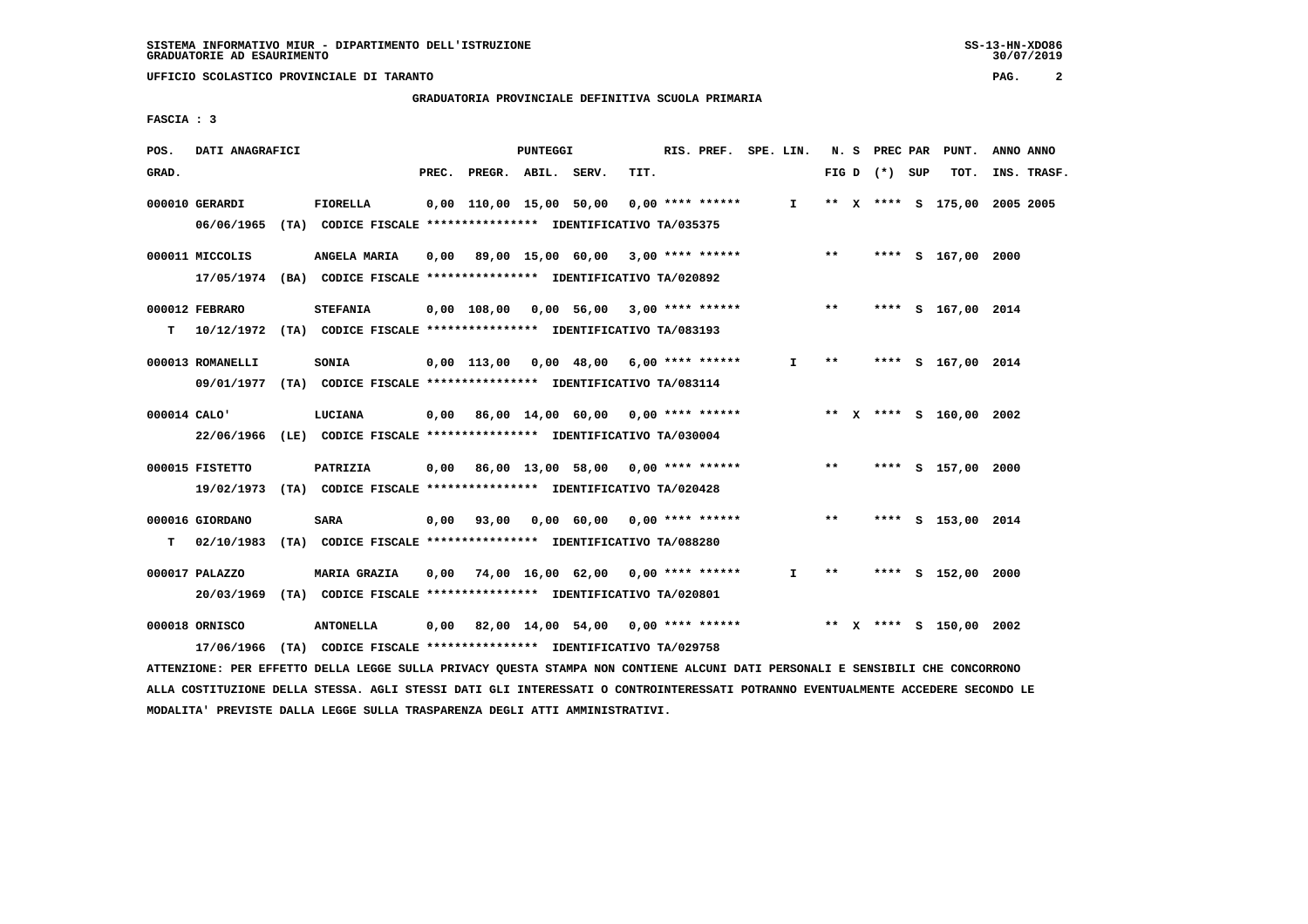# **GRADUATORIA PROVINCIALE DEFINITIVA SCUOLA PRIMARIA**

 **FASCIA : 3**

| POS.              | DATI ANAGRAFICI                                                                                 |                                                                        |       |                    | PUNTEGGI |                                                  |      | RIS. PREF. SPE. LIN. |              |                     |                 | N. S PREC PAR PUNT.     | ANNO ANNO               |
|-------------------|-------------------------------------------------------------------------------------------------|------------------------------------------------------------------------|-------|--------------------|----------|--------------------------------------------------|------|----------------------|--------------|---------------------|-----------------|-------------------------|-------------------------|
| GRAD.             |                                                                                                 |                                                                        | PREC. | PREGR. ABIL. SERV. |          |                                                  | TIT. |                      |              |                     | FIG D $(*)$ SUP | TOT.                    | INS. TRASF.             |
|                   | 000019 PRIMICINO<br>20/08/1959 (TO) CODICE FISCALE *************** IDENTIFICATIVO TA/087998     | <b>ANNA</b>                                                            | 0,00  | 97,00              |          | 0,00 52,00                                       |      | $0.00$ **** ******   |              |                     |                 | ** X **** S 149,00 2014 |                         |
| 000020 NUZZO<br>т | 06/08/1981 (TA) CODICE FISCALE **************** IDENTIFICATIVO TA/088745                        | <b>DANIELA</b>                                                         | 0,00  | 88,00              |          | 0,00 56,00 0,00 **** ******                      |      |                      | $\mathbf{I}$ | $***$               |                 | **** S 144,00 2014      |                         |
|                   | 000021 CAPURSO<br>09/01/1976 (BA) CODICE FISCALE *************** IDENTIFICATIVO TA/082239       | <b>NICOLAI</b>                                                         |       |                    |          | $0.00$ 38,00 39,00 60,00 4,00 **** ****** J      |      |                      |              | $I \longrightarrow$ |                 |                         | **** S 141,00 2014 2014 |
| т                 | 000022 PIGNATELLI<br>26/03/1968 (TA) CODICE FISCALE **************** IDENTIFICATIVO TA/085432   | <b>ANNAMARIA</b>                                                       |       |                    |          | 0,00 75,00 0,00 60,00 6,00 **** ****** J         |      |                      |              | $I \rightarrow *$   |                 | **** S 141,00 2014      |                         |
| т                 | 000023 DE FRANCESCO<br>08/08/1967 (CH) CODICE FISCALE **************** IDENTIFICATIVO TA/085464 | <b>ANTONELLA</b>                                                       |       |                    |          | $0,00$ 89,00 0,00 48,00 3,00 **** ****** I       |      |                      |              |                     |                 | ** X **** S 140.00 2014 |                         |
| т                 | 000024 CINIERI<br>12/01/1969 (TA) CODICE FISCALE **************** IDENTIFICATIVO TA/088072      | PATRIZIA                                                               |       |                    |          | 0,00 91,00 0,00 48,00 0,00 **** ****** K ** **   |      |                      |              |                     |                 | **** S 139,00 2014      |                         |
|                   | 000025 GALANTE<br>27/12/1981 (TA) CODICE FISCALE *************** IDENTIFICATIVO TA/074289       | <b>STEFANIA</b>                                                        |       |                    |          | $0,00$ 33,00 42,00 60,00 3,00 **** ****** J I ** |      |                      |              |                     |                 | **** S 138,00 2009      |                         |
|                   | 000026 SCAGLIOSO<br>07/06/1968 (TA) CODICE FISCALE *************** IDENTIFICATIVO TA/030597     | <b>DANIELA</b>                                                         |       |                    |          | $0.00$ 63.00 13.00 60.00 0.00 **** ******        |      |                      |              | **                  |                 | **** S 136,00 2002      |                         |
| 000027 CONTE      | 14/06/1967                                                                                      | LIVIA<br>(SR) CODICE FISCALE **************** IDENTIFICATIVO TA/032324 |       |                    |          | $0,00$ 61,00 15,00 60,00 0,00 **** ******        |      |                      | $\mathbf{I}$ | $***$               |                 | **** S 136,00 2019      |                         |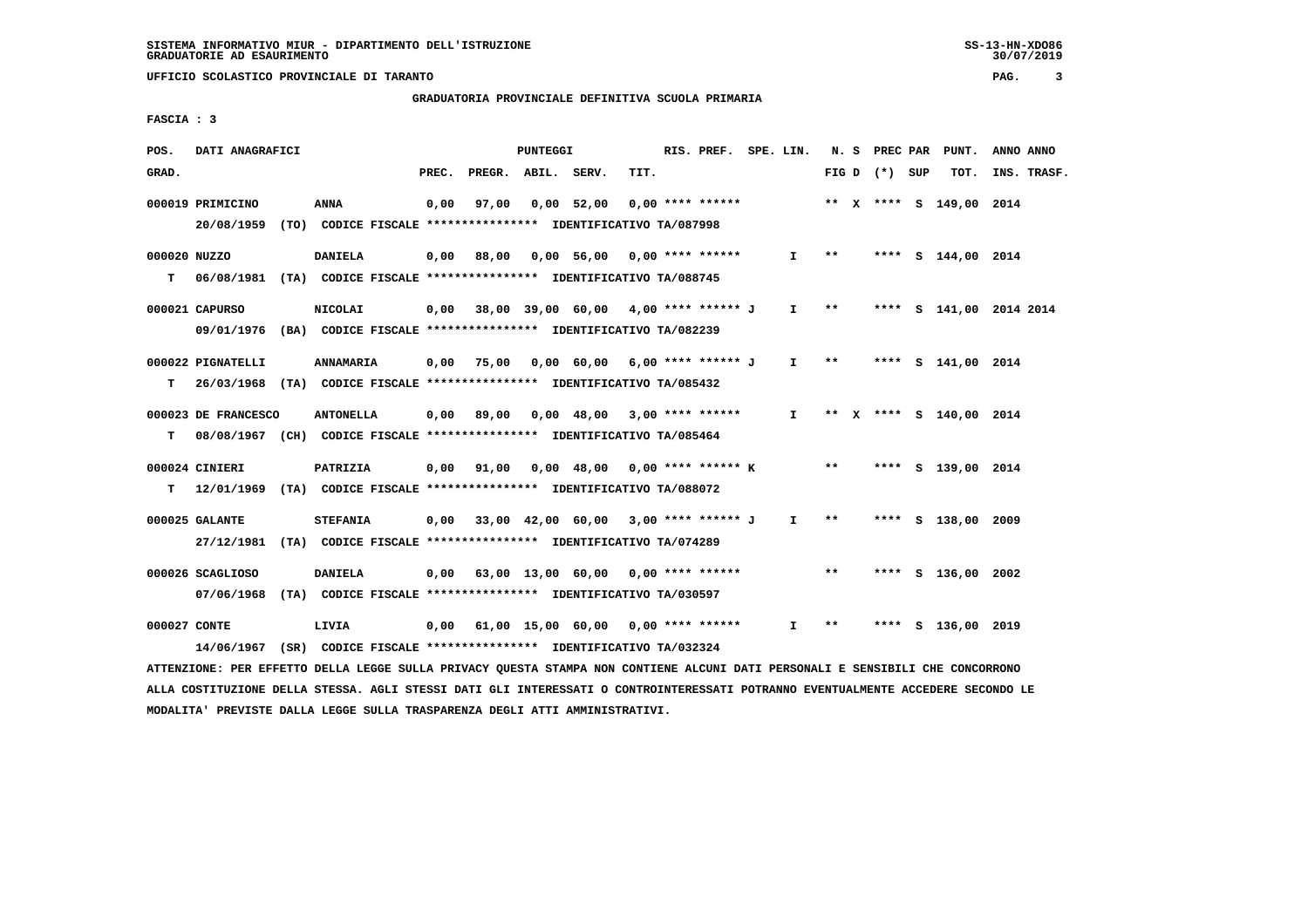**GRADUATORIA PROVINCIALE DEFINITIVA SCUOLA PRIMARIA**

 **FASCIA : 3**

| POS.  | DATI ANAGRAFICI                                                                             |                      |       |                    | PUNTEGGI |                                                                       |      | RIS. PREF. SPE. LIN. |              |              |                 | N. S PREC PAR PUNT.     | ANNO ANNO   |
|-------|---------------------------------------------------------------------------------------------|----------------------|-------|--------------------|----------|-----------------------------------------------------------------------|------|----------------------|--------------|--------------|-----------------|-------------------------|-------------|
| GRAD. |                                                                                             |                      | PREC. | PREGR. ABIL. SERV. |          |                                                                       | TIT. |                      |              |              | FIG D $(*)$ SUP | TOT.                    | INS. TRASF. |
| T.    | 000028 MICCOLIS<br>27/08/1981 (BA) CODICE FISCALE **************** IDENTIFICATIVO TA/088142 | ANNA MARIA           | 0,00  | 81,00              |          | $0,00$ 54,00                                                          |      | $0.00$ **** ******   | I.           |              |                 | ** X **** S 135,00 2014 |             |
|       |                                                                                             |                      |       |                    |          |                                                                       |      |                      |              |              |                 |                         |             |
|       | 000029 DE VINCENZO                                                                          | <b>MARIA</b>         |       |                    |          | $0,00$ 102,00 13,00 18,00 0,00 **** ****** *** **                     |      |                      |              |              |                 | **** S 133,00 2011 2011 |             |
|       | 21/07/1977 (BA) CODICE FISCALE *************** IDENTIFICATIVO TA/078278                     |                      |       |                    |          |                                                                       |      |                      |              |              |                 |                         |             |
|       | 000030 PELLECCHIA                                                                           | <b>GIOVANNA</b>      |       | $0,00$ 60,00       |          | 0,00 66,00 7,00 **** ******                                           |      |                      |              | $\star\star$ |                 | **** S 133,00 2014      |             |
| т     | 16/04/1981 (TA) CODICE FISCALE **************** IDENTIFICATIVO TA/082718                    |                      |       |                    |          |                                                                       |      |                      |              |              |                 |                         |             |
|       | 000031 LATINO                                                                               | <b>GRAZIA</b>        |       |                    |          | 0,00 74,00 0,00 58,00 0,00 **** ****** **** *** ** **** S 132,00 2014 |      |                      |              |              |                 |                         |             |
| т     | 21/07/1978 (TA) CODICE FISCALE **************** IDENTIFICATIVO TA/082536                    |                      |       |                    |          |                                                                       |      |                      |              |              |                 |                         |             |
|       | 000032 PALADINO                                                                             | PASQUALINA           | 0,00  |                    |          | 77,00  0,00  54,00  0,00  ****  ******                                |      |                      |              | $***$        |                 | **** S 131,00 2014      |             |
| т     | 01/09/1975 (CS) CODICE FISCALE *************** IDENTIFICATIVO TA/084367                     |                      |       |                    |          |                                                                       |      |                      |              |              |                 |                         |             |
|       | 000033 FARINA                                                                               | <b>ANNA</b>          | 0,00  |                    |          |                                                                       |      |                      | $\mathbf{I}$ | $**$         |                 | **** S 131,00 2014      |             |
| т     | 30/06/1962 (BR) CODICE FISCALE **************** IDENTIFICATIVO TA/078042                    |                      |       |                    |          |                                                                       |      |                      |              |              |                 |                         |             |
|       |                                                                                             |                      |       |                    |          |                                                                       |      |                      |              |              |                 |                         |             |
|       | 000034 ANGIULLI                                                                             | <b>ALESSIA</b>       |       |                    |          | $0,00$ 76,00 0,00 52,00 0,00 **** ******                              |      |                      |              | $***$        |                 | **** S 128,00 2014      |             |
| т     | 06/05/1980 (TA) CODICE FISCALE **************** IDENTIFICATIVO TA/083704                    |                      |       |                    |          |                                                                       |      |                      |              |              |                 |                         |             |
|       | 000035 DE FLANDRE                                                                           | <b>MARGHERITA MA</b> |       |                    |          | 0,00 74,00 0,00 50,00 3,00 **** ******                                |      |                      | I.           | $***$        |                 | **** S 127,00 2014      |             |
| т     | 11/10/1976 (FG) CODICE FISCALE *************** IDENTIFICATIVO TA/086244                     |                      |       |                    |          |                                                                       |      |                      |              |              |                 |                         |             |
|       | 000036 DILIBERTO                                                                            | LIVIA                |       |                    |          | 0,00 54,00 15,00 48,00                                                |      | 6,00 **** ******     | I.           | $* *$        | ****            | S 123,00 2002           |             |
|       | 26/08/1977 (TA) CODICE FISCALE *************** IDENTIFICATIVO TA/030005                     |                      |       |                    |          |                                                                       |      |                      |              |              |                 |                         |             |
|       |                                                                                             |                      |       |                    |          |                                                                       |      |                      |              |              |                 |                         |             |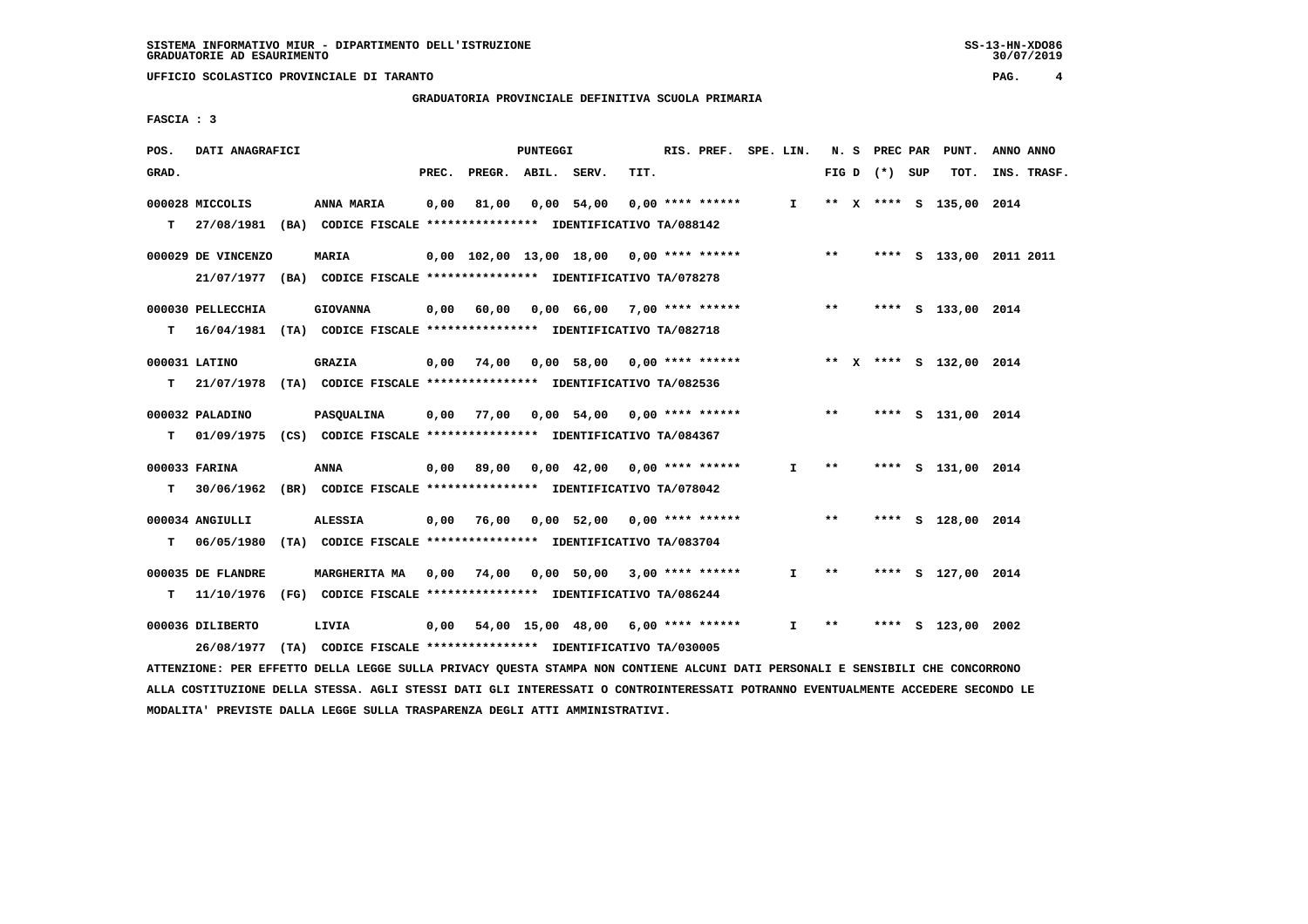# **GRADUATORIA PROVINCIALE DEFINITIVA SCUOLA PRIMARIA**

 **FASCIA : 3**

| POS.  | DATI ANAGRAFICI                                                                            |                                                               |       |                                                         | <b>PUNTEGGI</b> |                                          |      | RIS. PREF. SPE. LIN.  |    |             | N. S PREC PAR   | PUNT.                        | ANNO ANNO |             |
|-------|--------------------------------------------------------------------------------------------|---------------------------------------------------------------|-------|---------------------------------------------------------|-----------------|------------------------------------------|------|-----------------------|----|-------------|-----------------|------------------------------|-----------|-------------|
| GRAD. |                                                                                            |                                                               | PREC. | PREGR. ABIL. SERV.                                      |                 |                                          | TIT. |                       |    |             | FIG D $(*)$ SUP | тот.                         |           | INS. TRASF. |
| T.    | 000037 ESPOSITO<br>18/04/1961 (TA) CODICE FISCALE *************** IDENTIFICATIVO TA/096249 | VINGIANI                                                      | 0,00  | 57,00                                                   |                 | 0,00 60,00                               |      | $6,00$ **** ******    |    |             |                 | ** X **** S 123,00 2019 2019 |           |             |
|       | 000038 SANSOLINO                                                                           | CAMILLA ALESS                                                 | 0,00  | 84,00 0,00 36,00 0,00 **** ****** *** **                |                 |                                          |      |                       |    |             |                 | **** S 120,00 2014           |           |             |
| т     | 31/03/1981 (TA) CODICE FISCALE *************** IDENTIFICATIVO TA/083291                    |                                                               |       |                                                         |                 |                                          |      |                       |    |             |                 |                              |           |             |
|       | 000039 ABBRACCIAVENTO                                                                      | <b>ANTONELLA</b>                                              |       | $0,00$ $44,00$ $13,00$ $60,00$ $0,00$ $***$ **** ****** |                 |                                          |      |                       |    | $I \quad *$ |                 | **** S 117,00 2002           |           |             |
|       | 05/11/1971 (TA) CODICE FISCALE *************** IDENTIFICATIVO TA/030168                    |                                                               |       |                                                         |                 |                                          |      |                       |    |             |                 |                              |           |             |
|       | 000040 SOLDANO                                                                             | MARGHERITA                                                    |       | 0,00 105,00 0,00                                        |                 |                                          |      | 8,00 3,00 **** ****** | I. | **          |                 | **** S 116,00 2014           |           |             |
|       | 19/06/1982 (TA) CODICE FISCALE *************** IDENTIFICATIVO TA/082633                    |                                                               |       |                                                         |                 |                                          |      |                       |    |             |                 |                              |           |             |
|       | 000041 TANZARELLA                                                                          | <b>ANGELA</b>                                                 | 0,00  | 68,00                                                   |                 | 0,00 48,00 0,00 **** ****** *** **       |      |                       |    |             |                 | **** S 116,00 2014           |           |             |
| т     | 13/09/1966 (TA) CODICE FISCALE **************** IDENTIFICATIVO TA/085320                   |                                                               |       |                                                         |                 |                                          |      |                       |    |             |                 |                              |           |             |
|       | 000042 SOLITO                                                                              | <b>ROSALBA</b>                                                | 0,00  |                                                         |                 | $0,00$ 42,00 60,00 12,00 **** ****** J F |      |                       |    | $* *$       |                 | **** S 114,00 2007           |           |             |
|       | 30/01/1979 (TA) CODICE FISCALE *************** IDENTIFICATIVO TA/038108                    |                                                               |       |                                                         |                 |                                          |      |                       |    |             |                 |                              |           |             |
|       | 000043 STRAMAGLIA                                                                          | CLELIA CLEMEN                                                 | 0,00  |                                                         |                 | $54,00$ 0,00 60,00 0,00 **** ******      |      |                       |    |             |                 | ** X **** S 114,00 2014      |           |             |
| т     | 28/05/1976 (BA) CODICE FISCALE **************** IDENTIFICATIVO TA/088019                   |                                                               |       |                                                         |                 |                                          |      |                       |    |             |                 |                              |           |             |
|       | 000044 CAPUANO                                                                             | <b>SILVIA</b>                                                 |       | $0,00$ 36,00 14,00 60,00 3,00 **** ******               |                 |                                          |      |                       |    | $***$       |                 | **** S 113,00 2002           |           |             |
|       | 15/09/1979 (TA) CODICE FISCALE *************** IDENTIFICATIVO TA/029770                    |                                                               |       |                                                         |                 |                                          |      |                       |    |             |                 |                              |           |             |
|       | 000045 SCALISE                                                                             | <b>SIMONA</b>                                                 | 0,00  | 59,00                                                   |                 | $0,00$ 52,00 0,00 **** ******            |      |                       |    | $***$       |                 | **** S 111,00 2014           |           |             |
| т     | 28/02/1981                                                                                 | (TA) CODICE FISCALE **************** IDENTIFICATIVO TA/083579 |       |                                                         |                 |                                          |      |                       |    |             |                 |                              |           |             |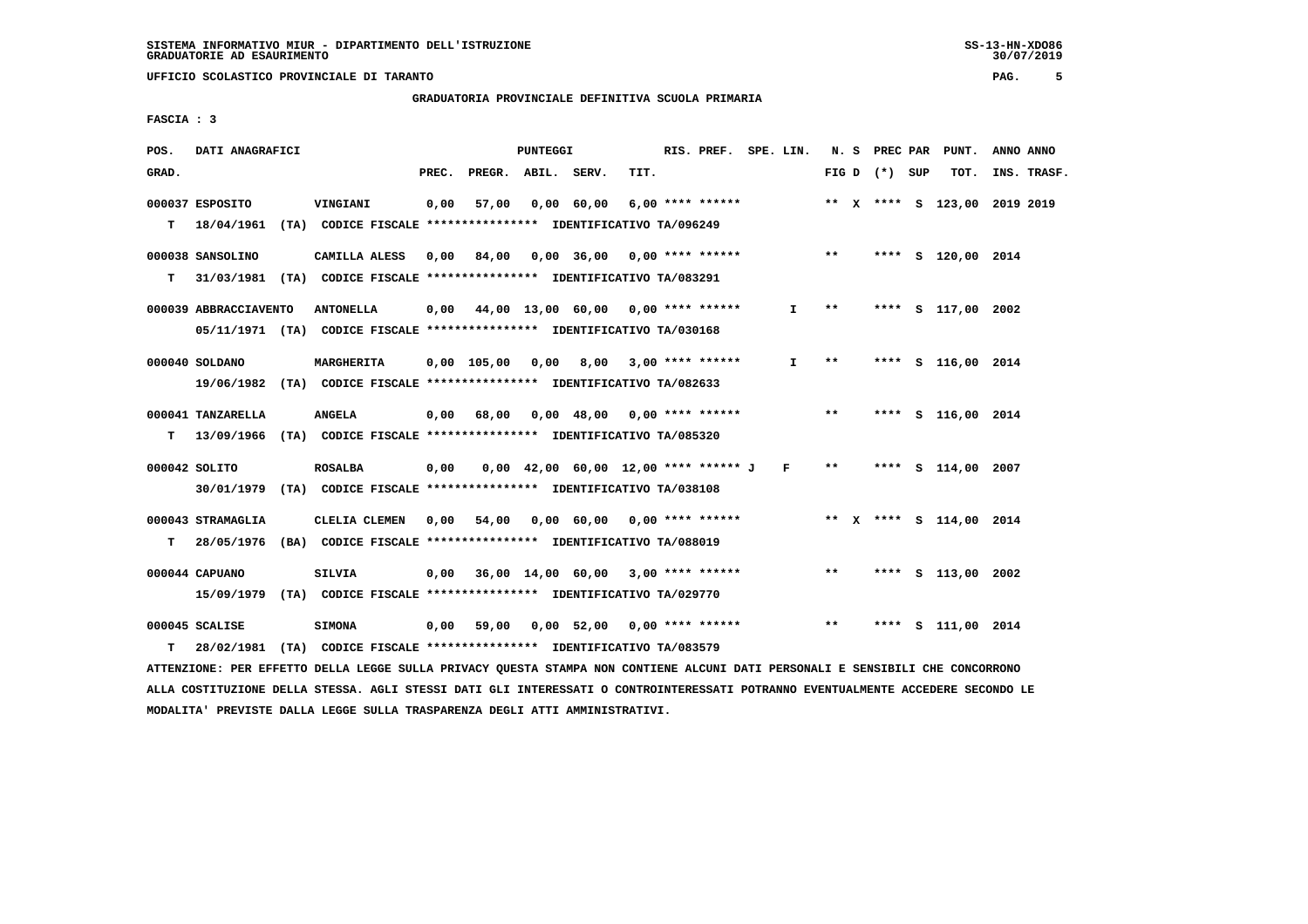**GRADUATORIA PROVINCIALE DEFINITIVA SCUOLA PRIMARIA**

 **FASCIA : 3**

| POS.  | DATI ANAGRAFICI                                                           |                 |       |                    | PUNTEGGI |                                                |      | RIS. PREF. SPE. LIN. |              |       |                 | N. S PREC PAR PUNT.     | ANNO ANNO   |
|-------|---------------------------------------------------------------------------|-----------------|-------|--------------------|----------|------------------------------------------------|------|----------------------|--------------|-------|-----------------|-------------------------|-------------|
| GRAD. |                                                                           |                 | PREC. | PREGR. ABIL. SERV. |          |                                                | TIT. |                      |              |       | FIG D $(*)$ SUP | TOT.                    | INS. TRASF. |
|       | 000046 TOMASELLI                                                          | COSIMA          | 0,00  | 54,00              |          | 0,00 48,00                                     |      | 9,00 **** ******     | I.           |       |                 | ** X **** S 111,00 2014 |             |
|       | T 29/04/1969 (TA) CODICE FISCALE *************** IDENTIFICATIVO TA/082867 |                 |       |                    |          |                                                |      |                      |              |       |                 |                         |             |
|       | 000047 SILVESTRIS                                                         | <b>BARBARA</b>  |       |                    |          | $0,00$ 52,00 0,00 56,00 3,00 **** ****** I **  |      |                      |              |       |                 | **** S 111,00 2014      |             |
| т     | 19/05/1983 (TA) CODICE FISCALE *************** IDENTIFICATIVO TA/083991   |                 |       |                    |          |                                                |      |                      |              |       |                 |                         |             |
|       | 000048 CAFORIO                                                            | <b>MARIA</b>    |       |                    |          | 0,00 58,00 0,00 44,00 6,00 **** ******         |      |                      |              | $***$ |                 | **** S 108,00 2014      |             |
| т     | 16/05/1975 (BA) CODICE FISCALE *************** IDENTIFICATIVO TA/086122   |                 |       |                    |          |                                                |      |                      |              |       |                 |                         |             |
|       | $000049$ RECCHIA                                                          | ANGELA ANNA     |       |                    |          | 0,00 39,00 0,00 60,00 9,00 **** ****** J ** ** |      |                      |              |       |                 | **** S 108,00 2014      |             |
| т     | 12/07/1971 (MT) CODICE FISCALE *************** IDENTIFICATIVO TA/083028   |                 |       |                    |          |                                                |      |                      |              |       |                 |                         |             |
|       | 000050 PASSARELLI                                                         | <b>ROSSELLA</b> |       | $0,00$ 68,00       |          | 0,00 40,00 0,00 **** ******                    |      |                      | I.           | $***$ |                 | **** S 108,00 2014      |             |
| т     | 21/03/1978 (TA) CODICE FISCALE *************** IDENTIFICATIVO TA/083275   |                 |       |                    |          |                                                |      |                      |              |       |                 |                         |             |
|       | 000051 DE NITTO                                                           | <b>SIMONA</b>   |       |                    |          | 0,00 92,00 15,00 0,00 0,00 **** ******         |      |                      | $\mathbf{I}$ |       |                 | ** X **** S 107,00 2000 |             |
|       | 14/04/1975 (TA) CODICE FISCALE **************** IDENTIFICATIVO TA/020706  |                 |       |                    |          |                                                |      |                      |              |       |                 |                         |             |
|       | 000052 CARICASOLE                                                         | <b>MARCELLA</b> |       |                    |          | $0,00$ 42,00 15,00 48,00 1,00 **** ******      |      |                      |              |       |                 | ** x **** s 106,00 2002 |             |
|       | 03/02/1971 (TA) CODICE FISCALE *************** IDENTIFICATIVO TA/029663   |                 |       |                    |          |                                                |      |                      |              |       |                 |                         |             |
|       | 000053 COLUCCI                                                            | <b>PAOLA</b>    |       |                    |          | $0,00$ 48,00 0,00 54,00 3,00 **** ******       |      |                      |              | **    |                 | **** S 105,00 2014      |             |
| т     | 07/08/1967 (TA) CODICE FISCALE *************** IDENTIFICATIVO TA/083399   |                 |       |                    |          |                                                |      |                      |              |       |                 |                         |             |
|       | 000054 PELUSO                                                             | <b>ANTONIO</b>  |       | $0,00$ 53,00       |          | 0,00 52,00 0,00 **** ******                    |      |                      |              | $***$ |                 | **** S 105,00 2014      |             |
|       | 29/03/1970 (TA) CODICE FISCALE *************** IDENTIFICATIVO TA/082486   |                 |       |                    |          |                                                |      |                      |              |       |                 |                         |             |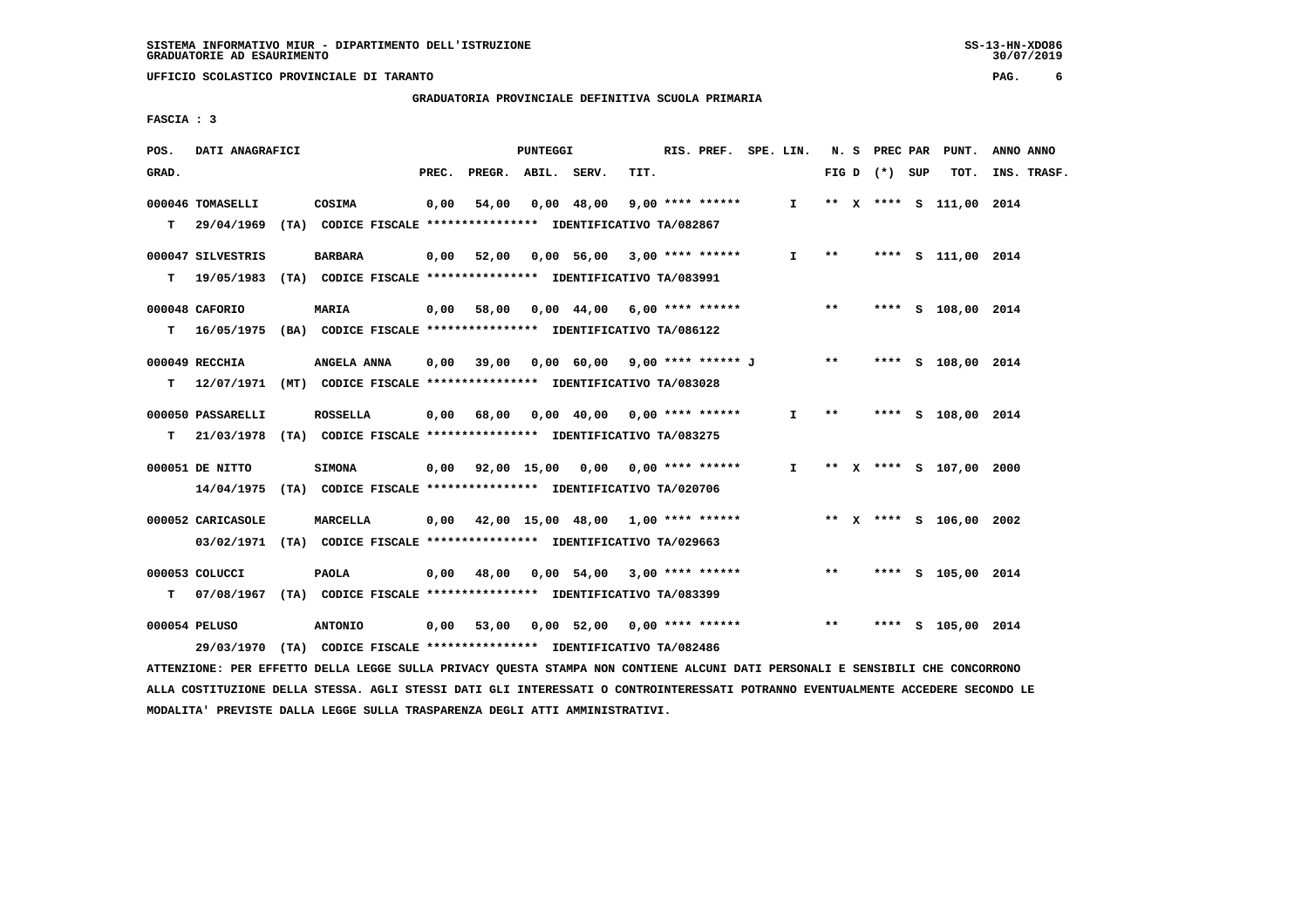**GRADUATORIA PROVINCIALE DEFINITIVA SCUOLA PRIMARIA**

 **FASCIA : 3**

| POS.  | DATI ANAGRAFICI   |                                                                           |       |                    | PUNTEGGI |                                        |      | RIS. PREF. SPE. LIN. |    | N. S              | <b>PREC PAR</b> | PUNT.              | ANNO ANNO   |
|-------|-------------------|---------------------------------------------------------------------------|-------|--------------------|----------|----------------------------------------|------|----------------------|----|-------------------|-----------------|--------------------|-------------|
| GRAD. |                   |                                                                           | PREC. | PREGR. ABIL. SERV. |          |                                        | TIT. |                      |    | FIG $D$ $(*)$ SUP |                 | TOT.               | INS. TRASF. |
|       | 000055 FRISINO    | <b>ANNA MARIA</b>                                                         | 0,00  | 49,00              |          | $0,00$ 54,00                           |      | $0.00$ **** ******   |    | $***$             |                 | **** S 103,00 2014 |             |
|       |                   | T 05/07/1971 (TA) CODICE FISCALE *************** IDENTIFICATIVO TA/085157 |       |                    |          |                                        |      |                      |    |                   |                 |                    |             |
|       | 000056 PAVONE     | <b>ANNA</b>                                                               | 0,00  | 48,00              |          | 0,00 54,00 0,00 **** ******            |      |                      |    | $***$             |                 | **** S 102,00 2014 |             |
| T.    | 08/03/1976        | (TA) CODICE FISCALE **************** IDENTIFICATIVO TA/083828             |       |                    |          |                                        |      |                      |    |                   |                 |                    |             |
|       | 000057 DE RAZZA   | CINZIA                                                                    | 0,00  | 53,00              |          | $0,00$ 48,00 0,00 **** ******          |      |                      |    | $***$             |                 | **** S 101,00 2014 |             |
|       | 24/10/1978        | (MO) CODICE FISCALE **************** IDENTIFICATIVO TA/083630             |       |                    |          |                                        |      |                      |    |                   |                 |                    |             |
|       | 000058 BELLISARIO | ROCCO ANNIO                                                               | 0.00  | 47,00              |          | 0,00 54,00 0,00 **** ******            |      |                      |    | $***$             |                 | **** S 101,00 2014 |             |
|       |                   | 02/03/1978 (TA) CODICE FISCALE *************** IDENTIFICATIVO TA/037804   |       |                    |          |                                        |      |                      |    |                   |                 |                    |             |
|       | 000059 TOTORO     | LEONARDA                                                                  | 0,00  | 41,00              |          | $0,00$ 60,00 0,00 **** ******          |      |                      |    | $* *$             |                 | **** S 101,00 2014 |             |
| T.    |                   | 08/05/1967 (EE) CODICE FISCALE **************** IDENTIFICATIVO TA/082888  |       |                    |          |                                        |      |                      |    |                   |                 |                    |             |
|       | 000060 BROGGI     | LAURA                                                                     | 0,00  |                    |          | 37,00  0,00  58,00  6,00  ****  ****** |      |                      | Ι. | $* *$             |                 | **** S 101,00 2014 |             |
| т     |                   | 30/05/1982 (TA) CODICE FISCALE *************** IDENTIFICATIVO TA/083392   |       |                    |          |                                        |      |                      |    |                   |                 |                    |             |
|       | 000061 ANDALI     | MARIAGRAZIA                                                               | 0,00  | 53,00              |          | $0,00$ 48,00 0,00 **** ******          |      |                      |    | $***$             |                 | **** S 101,00 2014 |             |
| т     | 02/01/1968        | (KR) CODICE FISCALE **************** IDENTIFICATIVO TA/086189             |       |                    |          |                                        |      |                      |    |                   |                 |                    |             |
|       | 000062 MUSCOSO    | ANNA                                                                      | 0,00  | 50,00              |          | 0,00 50,00 0,00 **** ******            |      |                      | I. | $***$             |                 | **** S 100,00 2014 |             |
| т     | 27/10/1982        | (TA) CODICE FISCALE **************** IDENTIFICATIVO TA/085374             |       |                    |          |                                        |      |                      |    |                   |                 |                    |             |
|       | 000063 CAVALLO    | VALENTINA                                                                 | 0,00  | 41,00              |          | 0,00 56,00                             |      | $3,00$ **** ******   |    | $* *$             | ****            | S 100,00 2014      |             |
| т     |                   | 24/11/1983 (BR) CODICE FISCALE *************** IDENTIFICATIVO TA/083556   |       |                    |          |                                        |      |                      |    |                   |                 |                    |             |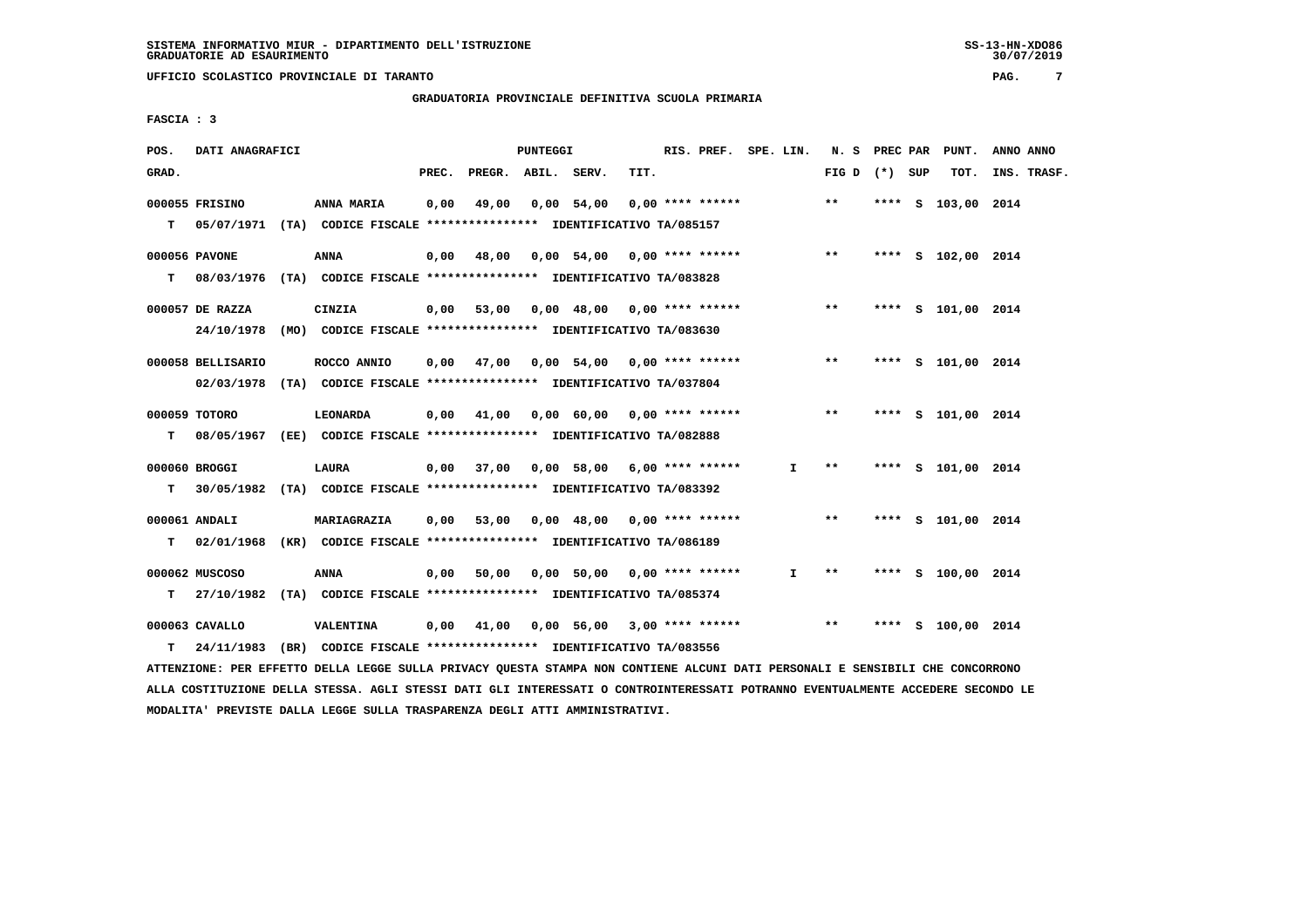**GRADUATORIA PROVINCIALE DEFINITIVA SCUOLA PRIMARIA**

 **FASCIA : 3**

| POS.         | DATI ANAGRAFICI   |                                                                                                                               |       |                    | PUNTEGGI |            |                                          | RIS. PREF. SPE. LIN. |              |       | N. S PREC PAR   | PUNT.      | ANNO ANNO       |
|--------------|-------------------|-------------------------------------------------------------------------------------------------------------------------------|-------|--------------------|----------|------------|------------------------------------------|----------------------|--------------|-------|-----------------|------------|-----------------|
| GRAD.        |                   |                                                                                                                               | PREC. | PREGR. ABIL. SERV. |          |            | TIT.                                     |                      |              |       | FIG D $(*)$ SUP | TOT.       | INS. TRASF.     |
|              | 000064 SEMERARO   | <b>CASSIANA</b>                                                                                                               | 0,00  | 51,00              |          | 0,00 48,00 | 0,00 **** ******                         |                      |              | $***$ | **** S          | 99,00 2014 |                 |
|              |                   | T 12/07/1976 (TA) CODICE FISCALE *************** IDENTIFICATIVO TA/085675                                                     |       |                    |          |            |                                          |                      |              |       |                 |            |                 |
| 000065 FIUME |                   | <b>ANNARITA</b>                                                                                                               |       |                    |          |            | $0,00$ 41,00 0,00 58,00 0,00 **** ****** |                      |              | $***$ | **** S          | 99,00 2014 |                 |
|              |                   | T 02/04/1975 (BA) CODICE FISCALE *************** IDENTIFICATIVO TA/083756                                                     |       |                    |          |            |                                          |                      |              |       |                 |            |                 |
|              | 000066 CETERA     | <b>PATRIZIA</b>                                                                                                               |       |                    |          |            | 0,00 54,00 0,00 45,00 0,00 **** ******   |                      |              | $***$ | **** S          | 99,00 2014 |                 |
|              |                   | T 04/09/1974 (TA) CODICE FISCALE **************** IDENTIFICATIVO TA/087205                                                    |       |                    |          |            |                                          |                      |              |       |                 |            |                 |
|              | 000067 PASTORELLI | LIDIA                                                                                                                         |       |                    |          |            | 0,00 50,00 0,00 48,00 0,00 **** ******   |                      | $\mathbf{I}$ |       | ** $X$ **** S   | 98,00 2014 |                 |
| т            |                   | 14/11/1973 (TA) CODICE FISCALE **************** IDENTIFICATIVO TA/088487                                                      |       |                    |          |            |                                          |                      |              |       |                 |            |                 |
|              | 000068 CAVALLO    | ELISA ANNA RO 0,00 38,00 0,00 48,00 12,00 **** ******                                                                         |       |                    |          |            |                                          |                      | $\mathbf{I}$ | $***$ | **** S          | 98,00 2014 |                 |
|              |                   | T 30/08/1967 (TA) CODICE FISCALE **************** IDENTIFICATIVO TA/083156                                                    |       |                    |          |            |                                          |                      |              |       |                 |            |                 |
|              | 000069 ABRUZZESE  | <b>SABINA</b>                                                                                                                 |       |                    |          |            | 0,00 37,00 15,00 46,00 0,00 **** ******  |                      | $\mathbf{F}$ |       | ** x **** S     | 98,00 2019 |                 |
|              |                   | 24/02/1975 (EE) CODICE FISCALE *************** IDENTIFICATIVO TA/032466                                                       |       |                    |          |            |                                          |                      |              |       |                 |            |                 |
|              | 000070 PERRONE    | PATRIZIA                                                                                                                      | 0,00  |                    |          |            | 0,00 14,00 78,00 6,00 **** ******        |                      | $\mathbf{I}$ |       | ** x **** s     | 98,00 2019 |                 |
|              |                   | 05/06/1968 (TA) CODICE FISCALE *************** IDENTIFICATIVO TA/029701                                                       |       |                    |          |            |                                          |                      |              |       |                 |            |                 |
|              | 000071 MAURELLA   | CARMINA CAMIL                                                                                                                 |       |                    |          |            | 0,00 46,00 15,00 36,00 0,00 **** ******  |                      |              | $***$ | **** S          |            | 97,00 2007 2007 |
|              |                   | 17/10/1973 (MT) CODICE FISCALE *************** IDENTIFICATIVO TA/037416                                                       |       |                    |          |            |                                          |                      |              |       |                 |            |                 |
|              | 000072 PASTORE    | CHIARA                                                                                                                        |       |                    |          |            | 0,00 41,00 0,00 50,00 6,00 **** ******   |                      | I.           | $***$ | $***$ S         | 97,00 2014 |                 |
| T.           | 03/08/1980        | (TA) CODICE FISCALE **************** IDENTIFICATIVO TA/084179                                                                 |       |                    |          |            |                                          |                      |              |       |                 |            |                 |
|              |                   | ATTENZIONE: PER EFFETTO DELLA LEGGE SULLA PRIVACY QUESTA STAMPA NON CONTIENE ALCUNI DATI PERSONALI E SENSIBILI CHE CONCORRONO |       |                    |          |            |                                          |                      |              |       |                 |            |                 |

 **ALLA COSTITUZIONE DELLA STESSA. AGLI STESSI DATI GLI INTERESSATI O CONTROINTERESSATI POTRANNO EVENTUALMENTE ACCEDERE SECONDO LE MODALITA' PREVISTE DALLA LEGGE SULLA TRASPARENZA DEGLI ATTI AMMINISTRATIVI.**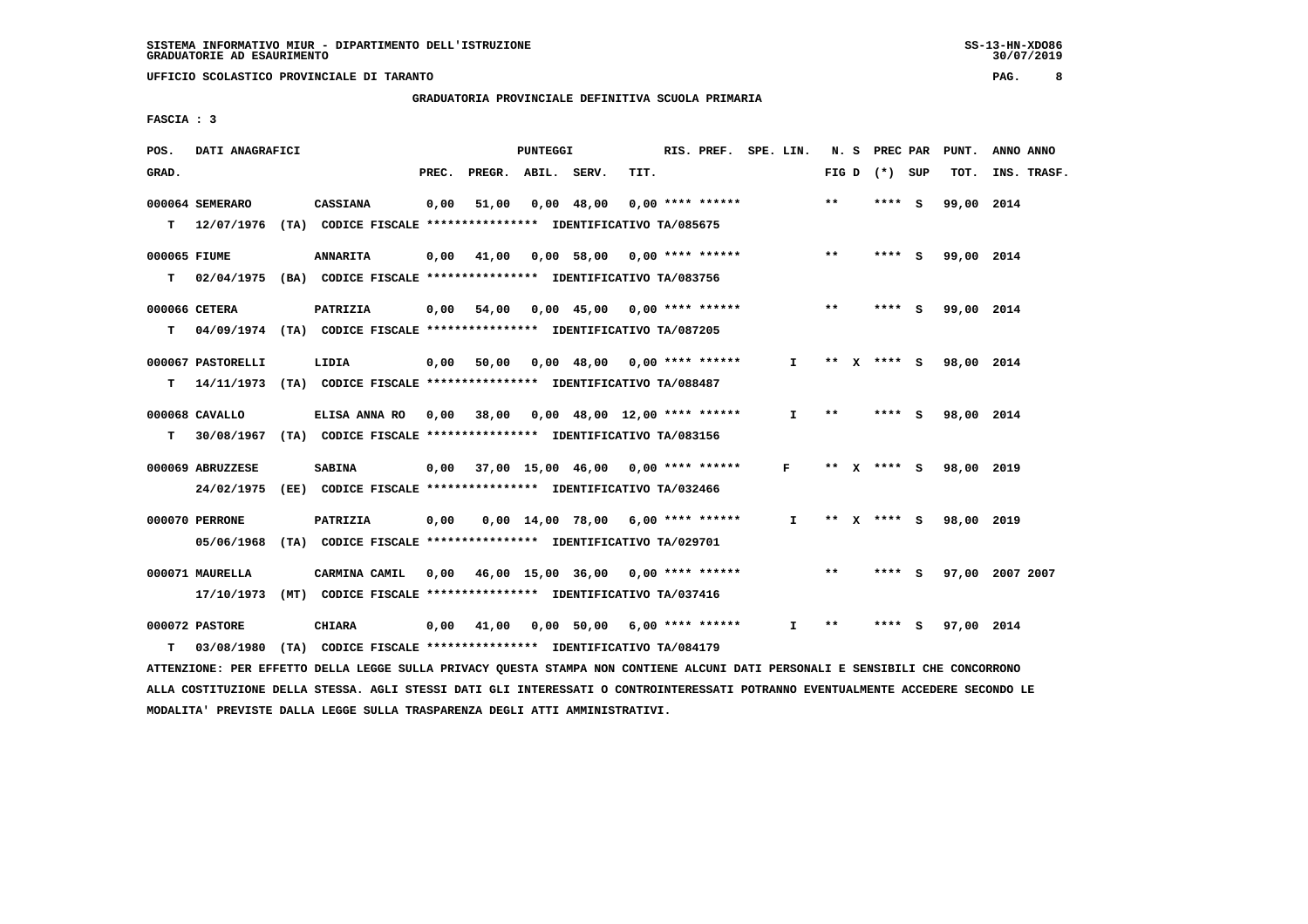# **GRADUATORIA PROVINCIALE DEFINITIVA SCUOLA PRIMARIA**

 **FASCIA : 3**

| POS.         | DATI ANAGRAFICI                                                           |                                                               |       |                    | PUNTEGGI |                                                              |      | RIS. PREF. SPE. LIN. |              |              | N. S PREC PAR   | PUNT.      | ANNO ANNO   |
|--------------|---------------------------------------------------------------------------|---------------------------------------------------------------|-------|--------------------|----------|--------------------------------------------------------------|------|----------------------|--------------|--------------|-----------------|------------|-------------|
| GRAD.        |                                                                           |                                                               | PREC. | PREGR. ABIL. SERV. |          |                                                              | TIT. |                      |              |              | FIG D $(*)$ SUP | TOT.       | INS. TRASF. |
|              | 000073 LOCONTE                                                            | LUCIA                                                         | 0,00  | 44,00              |          | 0,00 48,00                                                   |      | $3,00$ **** ******   |              |              | ** x **** S     | 95,00 2014 |             |
|              | T 17/05/1982 (TA) CODICE FISCALE *************** IDENTIFICATIVO TA/083825 |                                                               |       |                    |          |                                                              |      |                      |              |              |                 |            |             |
|              | 000074 LABILE                                                             | <b>ARIANNA</b>                                                | 0,00  |                    |          | $0,00$ 42,00 46,00 6,00 **** ****** J I **                   |      |                      |              |              | $***$ S         | 94,00 2019 |             |
|              | 25/07/1976 (TA) CODICE FISCALE *************** IDENTIFICATIVO TA/037929   |                                                               |       |                    |          |                                                              |      |                      |              |              |                 |            |             |
|              | 000075 LA GIOIA                                                           | <b>ROSANGELA</b>                                              |       |                    |          | 0,00 38,00 0,00 52,00 3,00 **** ****** J ** X **** S         |      |                      |              |              |                 | 93,00 2014 |             |
| T.           | 06/03/1983 (TA) CODICE FISCALE *************** IDENTIFICATIVO TA/084691   |                                                               |       |                    |          |                                                              |      |                      |              |              |                 |            |             |
| 000076 RUSSO |                                                                           | ANNA                                                          | 0,00  |                    |          | 3,00 41,00 48,00 0,00 **** ****** J I ** X **** S 92,00 2007 |      |                      |              |              |                 |            |             |
|              | 22/12/1977 (BA) CODICE FISCALE *************** IDENTIFICATIVO TA/038087   |                                                               |       |                    |          |                                                              |      |                      |              |              |                 |            |             |
|              | 000077 SERRANO                                                            | <b>ADAMARIA</b>                                               | 0,00  |                    |          | 3,00 40,00 48,00 0,00 **** ******* J                         |      |                      | $\mathbf{I}$ | $**$         | **** S          | 91,00 2007 |             |
|              | 17/01/1981 (BR) CODICE FISCALE *************** IDENTIFICATIVO TA/038107   |                                                               |       |                    |          |                                                              |      |                      |              |              |                 |            |             |
|              | 000078 PUGLIESE                                                           | ANNA ANTONIET                                                 |       |                    |          | 0,00 17,00 0,00 74,00 0,00 **** ******                       |      |                      | $\mathbf{I}$ | $***$        | **** S          | 91,00 2014 |             |
|              | 03/11/1967                                                                | (MT) CODICE FISCALE **************** IDENTIFICATIVO TA/032178 |       |                    |          |                                                              |      |                      |              |              |                 |            |             |
|              | 000079 PERRIELLO                                                          | <b>JESSICA</b>                                                |       |                    |          | $0,00$ 31,00 0,00 56,00 3,00 **** ******                     |      |                      | I.           | $* *$        | **** S          | 90,00 2014 |             |
| T.           | 13/04/1979                                                                | (MT) CODICE FISCALE **************** IDENTIFICATIVO TA/083919 |       |                    |          |                                                              |      |                      |              |              |                 |            |             |
|              | 000080 PICHIERRI                                                          | LUISELLA                                                      |       |                    |          | $0,00$ 36,00 0,00 50,00 3,00 **** ******                     |      |                      |              | $* *$        | **** S          | 89,00 2012 |             |
| T.           | 01/10/1981 (TA) CODICE FISCALE *************** IDENTIFICATIVO TA/083136   |                                                               |       |                    |          |                                                              |      |                      |              |              |                 |            |             |
| 000081 GRECO |                                                                           | GABRIELLA                                                     |       |                    |          | $0,00$ 27,00 $0,00$ 44,00 18,00 **** ******                  |      |                      | $\mathbf{I}$ | $\star\star$ | **** S          | 89,00 2014 |             |
| T.           | 20/02/1973 (TA) CODICE FISCALE *************** IDENTIFICATIVO TA/083453   |                                                               |       |                    |          |                                                              |      |                      |              |              |                 |            |             |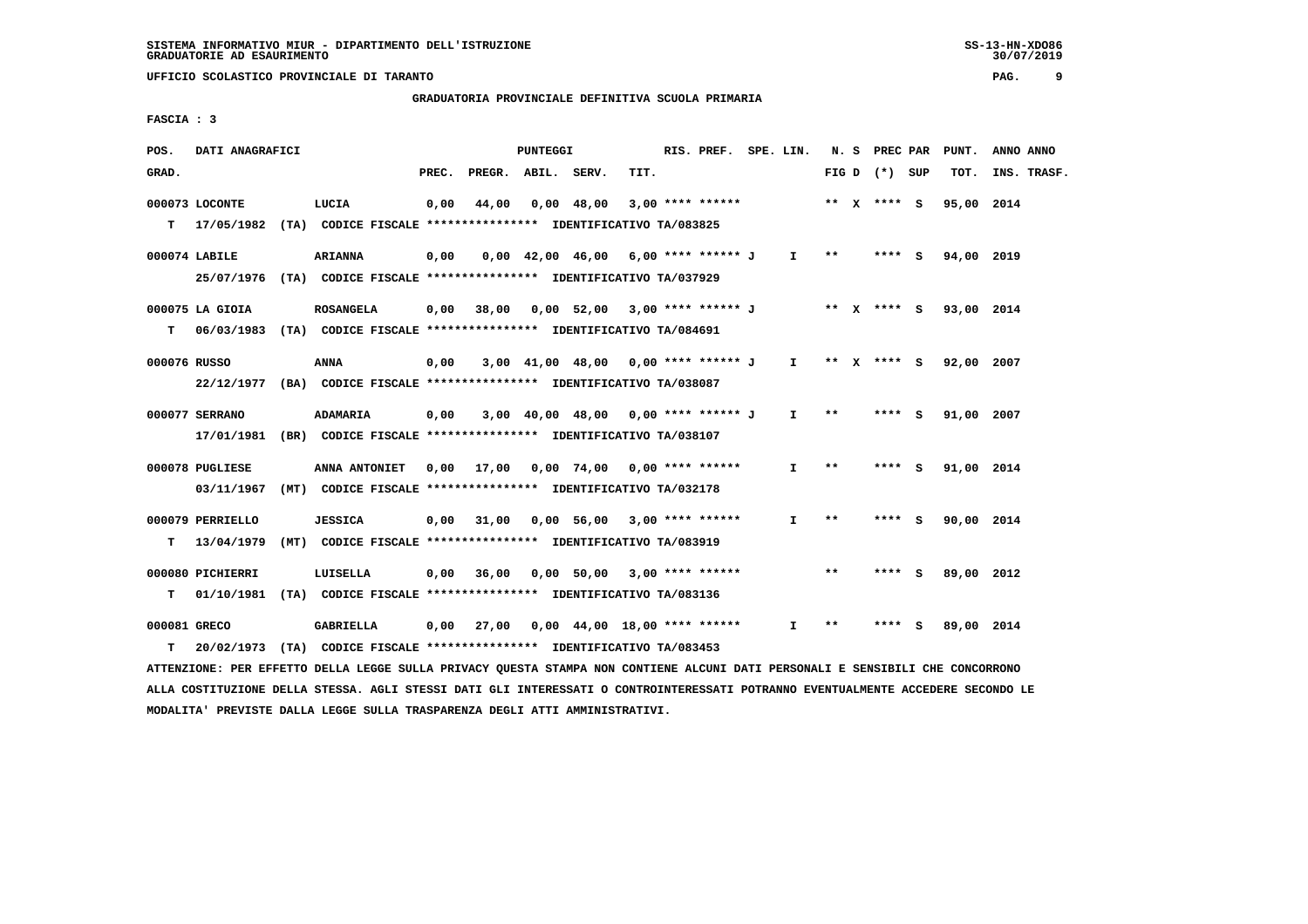**UFFICIO SCOLASTICO PROVINCIALE DI TARANTO PAG. 10**

 **GRADUATORIA PROVINCIALE DEFINITIVA SCUOLA PRIMARIA**

 **FASCIA : 3**

| POS.         | DATI ANAGRAFICI                                                                                                               |                 |       | PUNTEGGI |                    |                                                                   | RIS. PREF. SPE. LIN. |              |       |                 | N. S PREC PAR PUNT.    | ANNO ANNO   |
|--------------|-------------------------------------------------------------------------------------------------------------------------------|-----------------|-------|----------|--------------------|-------------------------------------------------------------------|----------------------|--------------|-------|-----------------|------------------------|-------------|
| GRAD.        |                                                                                                                               |                 | PREC. |          | PREGR. ABIL. SERV. | TIT.                                                              |                      |              |       | FIG D $(*)$ SUP | тот.                   | INS. TRASF. |
|              | 000082 BEVILACQUA                                                                                                             | LUCIA           | 0,00  |          | 40,00 0,00 48,00   |                                                                   | 0,00 **** ******     |              | $* *$ | **** S          | 88,00 2014             |             |
| т            | 31/08/1964 (TA) CODICE FISCALE **************** IDENTIFICATIVO TA/090509                                                      |                 |       |          |                    |                                                                   |                      |              |       |                 |                        |             |
|              | 000083 SANTORO                                                                                                                | <b>CARMEN</b>   |       |          |                    | $0,00$ 34,00 0,00 50,00 0,00 **** ******                          |                      | $\mathbf{I}$ | $***$ | $***$ S         | 84,00 2014             |             |
|              | 24/08/1977 (BA) CODICE FISCALE *************** IDENTIFICATIVO TA/083805                                                       |                 |       |          |                    |                                                                   |                      |              |       |                 |                        |             |
|              |                                                                                                                               |                 |       |          |                    |                                                                   |                      |              |       |                 |                        |             |
|              | $000084$ CALABRO'                                                                                                             | <b>MARIA</b>    |       |          |                    | 0,00 33,00 0,00 48,00 3,00 **** ******                            |                      |              | $***$ |                 | **** S 84,00 2014      |             |
|              | 13/02/1977 (RC) CODICE FISCALE *************** IDENTIFICATIVO TA/084016                                                       |                 |       |          |                    |                                                                   |                      |              |       |                 |                        |             |
| 000085 RUSSO |                                                                                                                               | <b>VIVIANA</b>  |       |          |                    | $0,00$ 30,00 0,00 52,00 0,00 **** ******                          |                      |              | $* *$ | $***$ S         | 82,00 2014             |             |
|              | T 22/05/1973 (TA) CODICE FISCALE *************** IDENTIFICATIVO TA/084355                                                     |                 |       |          |                    |                                                                   |                      |              |       |                 |                        |             |
|              |                                                                                                                               |                 |       |          |                    |                                                                   |                      |              |       |                 |                        |             |
|              | 000086 ASTORINO                                                                                                               | <b>COSTANZA</b> |       |          |                    | $0,00$ 22,00 0,00 48,00 12,00 **** ****** J                       |                      |              | $***$ |                 | **** S 82,00 2014      |             |
|              | 06/07/1982 (CS) CODICE FISCALE *************** IDENTIFICATIVO TA/082927                                                       |                 |       |          |                    |                                                                   |                      |              |       |                 |                        |             |
|              | 000087 DE VITA                                                                                                                | <b>TIZIANA</b>  |       |          |                    | 0,00 28,00 0,00 48,00 6,00 **** ******                            |                      |              |       |                 | ** X **** S 82,00 2014 |             |
|              | T 01/12/1970 (TA) CODICE FISCALE *************** IDENTIFICATIVO TA/095762                                                     |                 |       |          |                    |                                                                   |                      |              |       |                 |                        |             |
|              |                                                                                                                               |                 |       |          |                    |                                                                   |                      |              |       |                 |                        |             |
|              | 000088 MALCANGI                                                                                                               | VALENTINA       |       |          |                    | $0,00$ $40,00$ $0,00$ $36,00$ $6,00$ $***$ **** ******            |                      |              | $***$ | $***$ S         | 82,00 2014             |             |
|              | T 12/11/1980 (TA) CODICE FISCALE *************** IDENTIFICATIVO TA/084426                                                     |                 |       |          |                    |                                                                   |                      |              |       |                 |                        |             |
|              | 000089 LEGGIERO                                                                                                               | <b>VALERIA</b>  |       |          |                    | 0,00 27,00 0,00 48,00 6,00 **** ****** J I ** X **** S 81,00 2014 |                      |              |       |                 |                        |             |
|              | T 05/08/1983 (BR) CODICE FISCALE **************** IDENTIFICATIVO TA/088041                                                    |                 |       |          |                    |                                                                   |                      |              |       |                 |                        |             |
|              |                                                                                                                               |                 |       |          |                    |                                                                   |                      |              |       |                 |                        |             |
|              | 000090 CASTIGLIA                                                                                                              | PATRIZIA        |       |          |                    |                                                                   |                      |              | $***$ | $***$ S         | 80,00 2003             |             |
| т            | 18/06/1979 (TA) CODICE FISCALE *************** IDENTIFICATIVO TA/032389                                                       |                 |       |          |                    |                                                                   |                      |              |       |                 |                        |             |
|              | ATTENZIONE: PER EFFETTO DELLA LEGGE SULLA PRIVACY OUESTA STAMPA NON CONTIENE ALCUNI DATI PERSONALI E SENSIBILI CHE CONCORRONO |                 |       |          |                    |                                                                   |                      |              |       |                 |                        |             |

 **ALLA COSTITUZIONE DELLA STESSA. AGLI STESSI DATI GLI INTERESSATI O CONTROINTERESSATI POTRANNO EVENTUALMENTE ACCEDERE SECONDO LE MODALITA' PREVISTE DALLA LEGGE SULLA TRASPARENZA DEGLI ATTI AMMINISTRATIVI.**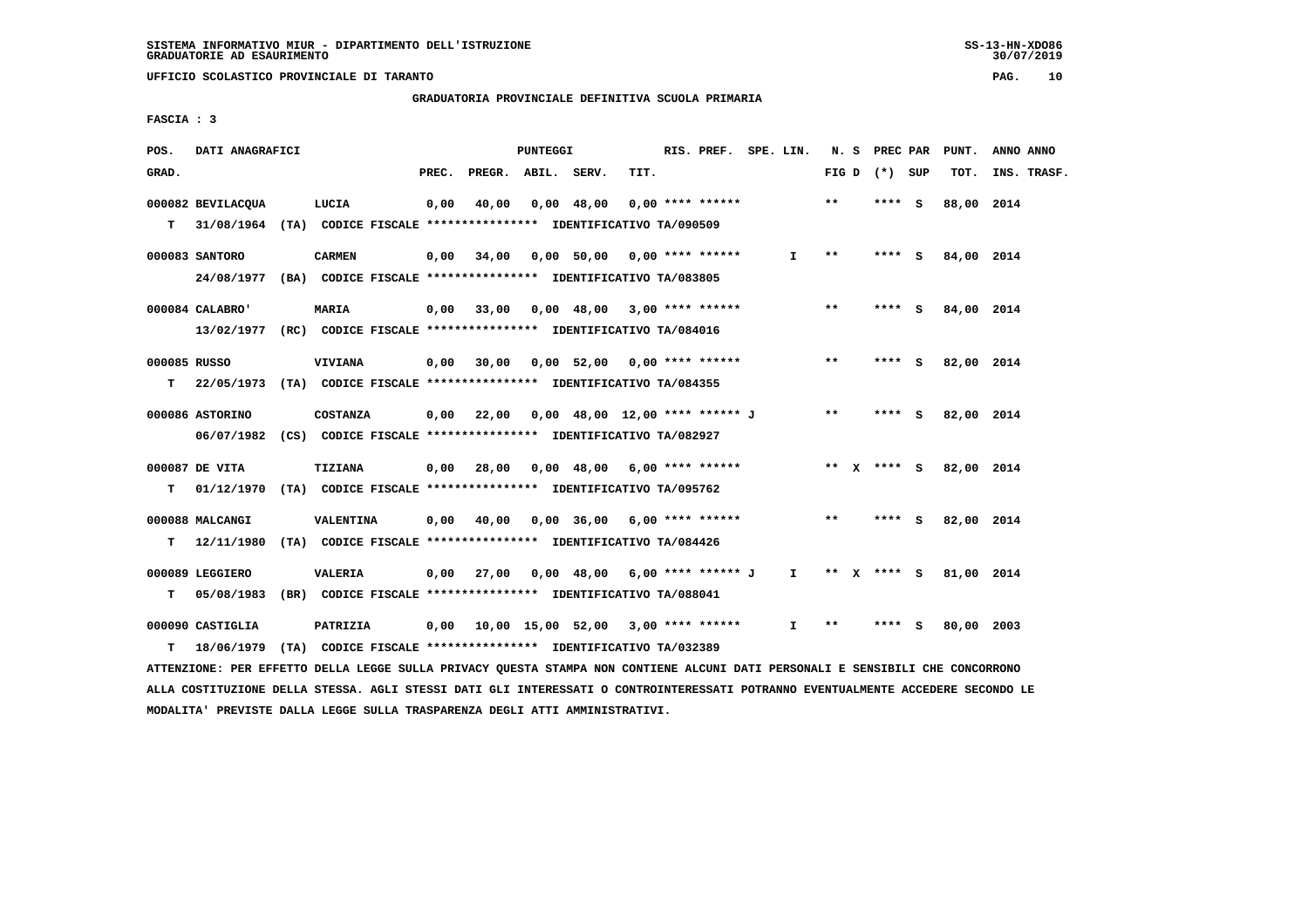# **GRADUATORIA PROVINCIALE DEFINITIVA SCUOLA PRIMARIA**

 **FASCIA : 3**

| POS.         | DATI ANAGRAFICI  |                                                                                                                               |       |                                                                      | PUNTEGGI |                                       |      | RIS. PREF. SPE. LIN. |              |       | N. S PREC PAR   | PUNT.                  | ANNO ANNO       |
|--------------|------------------|-------------------------------------------------------------------------------------------------------------------------------|-------|----------------------------------------------------------------------|----------|---------------------------------------|------|----------------------|--------------|-------|-----------------|------------------------|-----------------|
| GRAD.        |                  |                                                                                                                               | PREC. | PREGR. ABIL. SERV.                                                   |          |                                       | TIT. |                      |              |       | FIG D $(*)$ SUP | тот.                   | INS. TRASF.     |
|              | 000091 DE PREZZO | <b>MARIA</b>                                                                                                                  | 0,00  | 24,00                                                                |          | 0,00 50,00                            |      | 6,00 **** ******     |              | $***$ | $***$ S         | 80,00 2014             |                 |
|              |                  | T 19/09/1965 (LE) CODICE FISCALE *************** IDENTIFICATIVO TA/083875                                                     |       |                                                                      |          |                                       |      |                      |              |       |                 |                        |                 |
|              | 000092 CAIAZZO   | <b>ARIANNA</b>                                                                                                                |       | 0,00 30,00 0,00 47,00 3,00 **** ****** **** *** ** **** S 80,00 2014 |          |                                       |      |                      |              |       |                 |                        |                 |
|              |                  | T 22/07/1980 (TA) CODICE FISCALE *************** IDENTIFICATIVO TA/082692                                                     |       |                                                                      |          |                                       |      |                      |              |       |                 |                        |                 |
| 000093 CONTE |                  | GIULIANA                                                                                                                      |       | 0,00 32,00 0,00 48,00 0,00 **** ****** J                             |          |                                       |      |                      |              |       |                 | ** x **** s 80,00 2014 |                 |
|              |                  | T 27/03/1981 (TA) CODICE FISCALE *************** IDENTIFICATIVO TA/090801                                                     |       |                                                                      |          |                                       |      |                      |              |       |                 |                        |                 |
| 000094 RODIA |                  | <b>GIUSEPPINA</b>                                                                                                             |       | 0,00 12,00 0,00 58,00 10,00 **** ******                              |          |                                       |      |                      |              | $***$ | **** S          | 80,00 2014             |                 |
|              |                  | 29/04/1964 (TA) CODICE FISCALE *************** IDENTIFICATIVO TA/083820                                                       |       |                                                                      |          |                                       |      |                      |              |       |                 |                        |                 |
|              | 000095 POTENZA   | LUCIA                                                                                                                         | 0,00  |                                                                      |          | $0,00$ 41,00 38,00 0,00 **** ****** J |      |                      | $\mathbf{I}$ | $***$ | **** $S$        |                        | 79,00 2011 2011 |
|              |                  | 14/03/1984 (MT) CODICE FISCALE **************** IDENTIFICATIVO TA/078255                                                      |       |                                                                      |          |                                       |      |                      |              |       |                 |                        |                 |
| 000096 SALA  |                  | <b>MARGHERITA</b>                                                                                                             |       | $0,00$ 34,00 0,00 36,00 9,00 **** ******                             |          |                                       |      |                      |              | $***$ | **** S          | 79,00 2014             |                 |
|              |                  | T 19/01/1969 (TA) CODICE FISCALE *************** IDENTIFICATIVO TA/086094                                                     |       |                                                                      |          |                                       |      |                      |              |       |                 |                        |                 |
| 000097 NISI  |                  | <b>VALERIA</b>                                                                                                                |       | $0,00$ 33,00 0,00 46,00 0,00 **** ****** J I                         |          |                                       |      |                      |              | $* *$ | $***5$          | 79,00 2014             |                 |
|              |                  | T 15/12/1978 (TA) CODICE FISCALE **************** IDENTIFICATIVO TA/083779                                                    |       |                                                                      |          |                                       |      |                      |              |       |                 |                        |                 |
| 000098 RIZZO |                  | <b>EMILIANA</b>                                                                                                               |       | $0,00$ 14,00 0,00 62,00 3,00 **** ******                             |          |                                       |      |                      |              | $***$ | **** S          |                        | 79,00 2019 2019 |
| т            |                  | 08/01/1979 (TA) CODICE FISCALE **************** IDENTIFICATIVO TA/096247                                                      |       |                                                                      |          |                                       |      |                      |              |       |                 |                        |                 |
|              | 000099 PALADINO  | MARIA FRANCES 0,00 25,00 0,00 53,00 0,00 **** ******                                                                          |       |                                                                      |          |                                       |      |                      |              | $***$ | **** S          | 78,00 2014             |                 |
| T.           |                  | 09/07/1974 (CS) CODICE FISCALE *************** IDENTIFICATIVO TA/083510                                                       |       |                                                                      |          |                                       |      |                      |              |       |                 |                        |                 |
|              |                  | ATTENZIONE: PER EFFETTO DELLA LEGGE SULLA PRIVACY QUESTA STAMPA NON CONTIENE ALCUNI DATI PERSONALI E SENSIBILI CHE CONCORRONO |       |                                                                      |          |                                       |      |                      |              |       |                 |                        |                 |

 **ALLA COSTITUZIONE DELLA STESSA. AGLI STESSI DATI GLI INTERESSATI O CONTROINTERESSATI POTRANNO EVENTUALMENTE ACCEDERE SECONDO LE MODALITA' PREVISTE DALLA LEGGE SULLA TRASPARENZA DEGLI ATTI AMMINISTRATIVI.**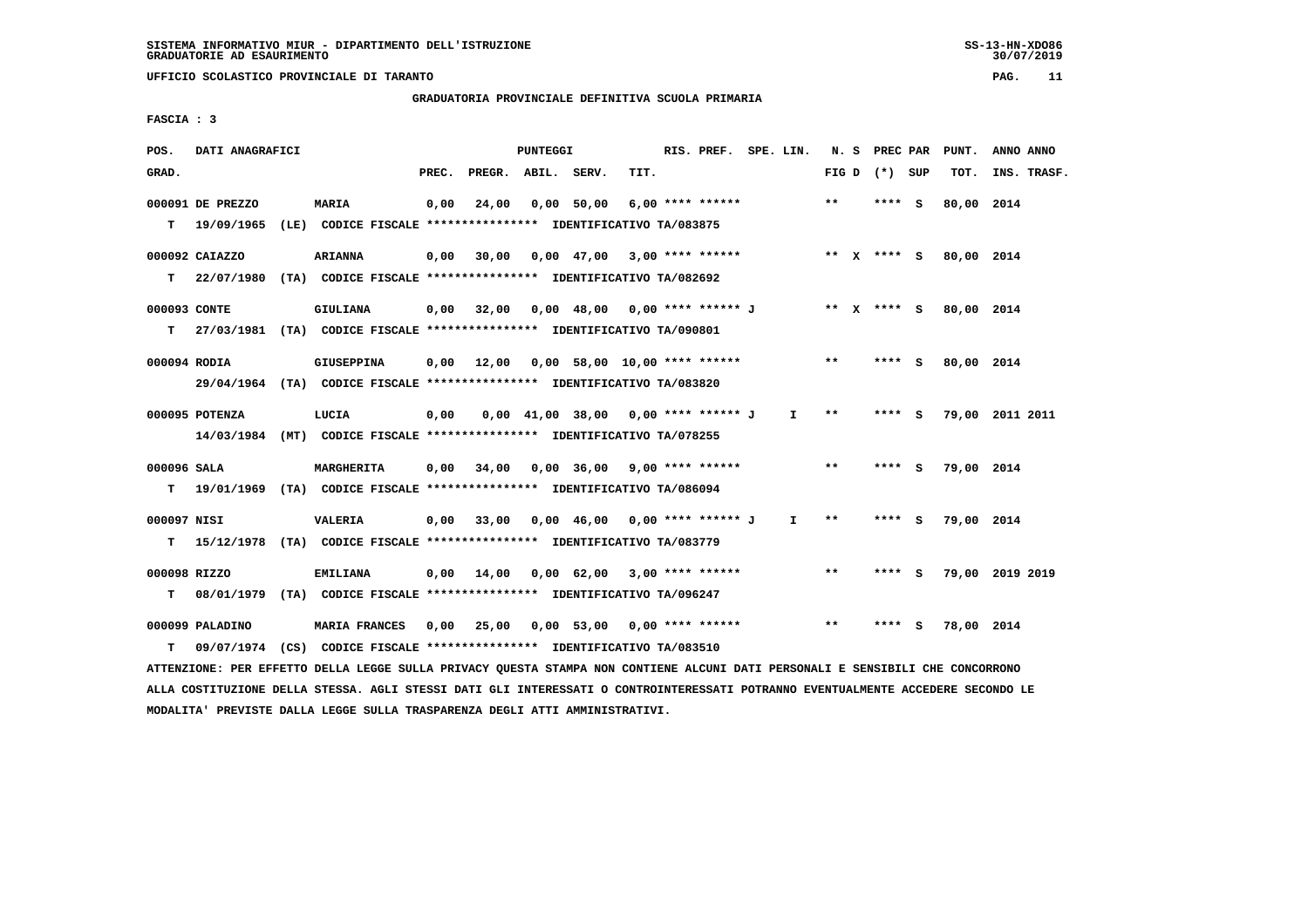**GRADUATORIA PROVINCIALE DEFINITIVA SCUOLA PRIMARIA**

 **FASCIA : 3**

| POS.         | DATI ANAGRAFICI  |                                                                                   |       |                                           | PUNTEGGI |                                                      |      | RIS. PREF. SPE. LIN. |  |       | N. S PREC PAR   | PUNT.           | ANNO ANNO   |  |
|--------------|------------------|-----------------------------------------------------------------------------------|-------|-------------------------------------------|----------|------------------------------------------------------|------|----------------------|--|-------|-----------------|-----------------|-------------|--|
| GRAD.        |                  |                                                                                   | PREC. | PREGR. ABIL. SERV.                        |          |                                                      | TIT. |                      |  |       | FIG D $(*)$ SUP | TOT.            | INS. TRASF. |  |
| 000100 CIURA |                  | ANNA<br>T 12/05/1975 (TA) CODICE FISCALE *************** IDENTIFICATIVO TA/084359 | 0,00  | 30,00                                     |          | $0,00$ 48,00                                         |      | $0.00$ **** ******   |  | $***$ | **** S          | 78,00 2014      |             |  |
|              |                  |                                                                                   |       |                                           |          |                                                      |      |                      |  |       |                 |                 |             |  |
| 000101 MY    |                  | <b>PAOLA</b>                                                                      | 0,00  | 14,00                                     |          | 0,00 60,00 3,00 **** ******                          |      |                      |  | $***$ | $***$ S         | 77,00 2014      |             |  |
|              |                  | 01/09/1978 (LE) CODICE FISCALE *************** IDENTIFICATIVO TA/087995           |       |                                           |          |                                                      |      |                      |  |       |                 |                 |             |  |
|              | 000102 CATUCCI   | <b>MARIA</b>                                                                      |       | 0,00 17,00 0,00 48,00 12,00 **** ****** J |          |                                                      |      |                      |  | $***$ | **** S          | 77,00 2014      |             |  |
|              |                  | T 13/02/1982 (TA) CODICE FISCALE *************** IDENTIFICATIVO TA/088171         |       |                                           |          |                                                      |      |                      |  |       |                 |                 |             |  |
|              | 000103 MARIANO   | ANNAMARIA                                                                         | 0,00  |                                           |          | 3,00 11,00 57,00 6,00 **** ******                    |      |                      |  | $**$  | **** S          | 77,00 2019 2019 |             |  |
| T.           |                  | 10/10/1971 (BA) CODICE FISCALE **************** IDENTIFICATIVO TA/096265          |       |                                           |          |                                                      |      |                      |  |       |                 |                 |             |  |
|              |                  |                                                                                   |       |                                           |          |                                                      |      |                      |  |       |                 |                 |             |  |
|              | 000104 DI MARINO | <b>NATALIA</b>                                                                    |       | $0,00$ 22,00                              |          | $0.00 \quad 48.00 \quad 6.00 \quad *** \quad ******$ |      |                      |  | $**$  | **** S          | 76,00 2014      |             |  |
|              |                  | 22/08/1983 (NA) CODICE FISCALE *************** IDENTIFICATIVO TA/087141           |       |                                           |          |                                                      |      |                      |  |       |                 |                 |             |  |
|              | 000105 RAMPINO   | <b>EMANUELA</b>                                                                   |       | $0,00$ 16,00 0,00 50,00 10,00 **** ****** |          |                                                      |      |                      |  | $***$ | **** S          | 76,00 2014      |             |  |
| T.           |                  | 14/01/1981 (LE) CODICE FISCALE **************** IDENTIFICATIVO TA/087669          |       |                                           |          |                                                      |      |                      |  |       |                 |                 |             |  |
|              | 000106 DE PADOVA | <b>FRANCESCA MAR</b>                                                              | 0,00  | 23,00 0,00 50,00 3,00 **** ******         |          |                                                      |      |                      |  | $***$ | **** S          | 76,00 2014      |             |  |
| т            | 19/08/1976       | (TA) CODICE FISCALE **************** IDENTIFICATIVO TA/088068                     |       |                                           |          |                                                      |      |                      |  |       |                 |                 |             |  |
|              | 000107 SEMERARO  | <b>ANITA</b>                                                                      | 0,00  | 24,00                                     |          | $0.00 \quad 43.00 \quad 9.00 \quad *** \quad ***$    |      |                      |  |       | ** $X$ **** S   | 76,00 2014      |             |  |
| т            | 10/05/1982       | (TA) CODICE FISCALE **************** IDENTIFICATIVO TA/083283                     |       |                                           |          |                                                      |      |                      |  |       |                 |                 |             |  |
|              |                  |                                                                                   |       |                                           |          |                                                      |      |                      |  |       |                 |                 |             |  |
|              | 000108 CRISTALDI | CARMELA                                                                           | 0,00  | 14,00                                     |          | 0,00 56,00 6,00 **** ******                          |      |                      |  | $* *$ | **** S          | 76,00 2014      |             |  |
| т            | 31/07/1966       | (MT) CODICE FISCALE **************** IDENTIFICATIVO TA/088017                     |       |                                           |          |                                                      |      |                      |  |       |                 |                 |             |  |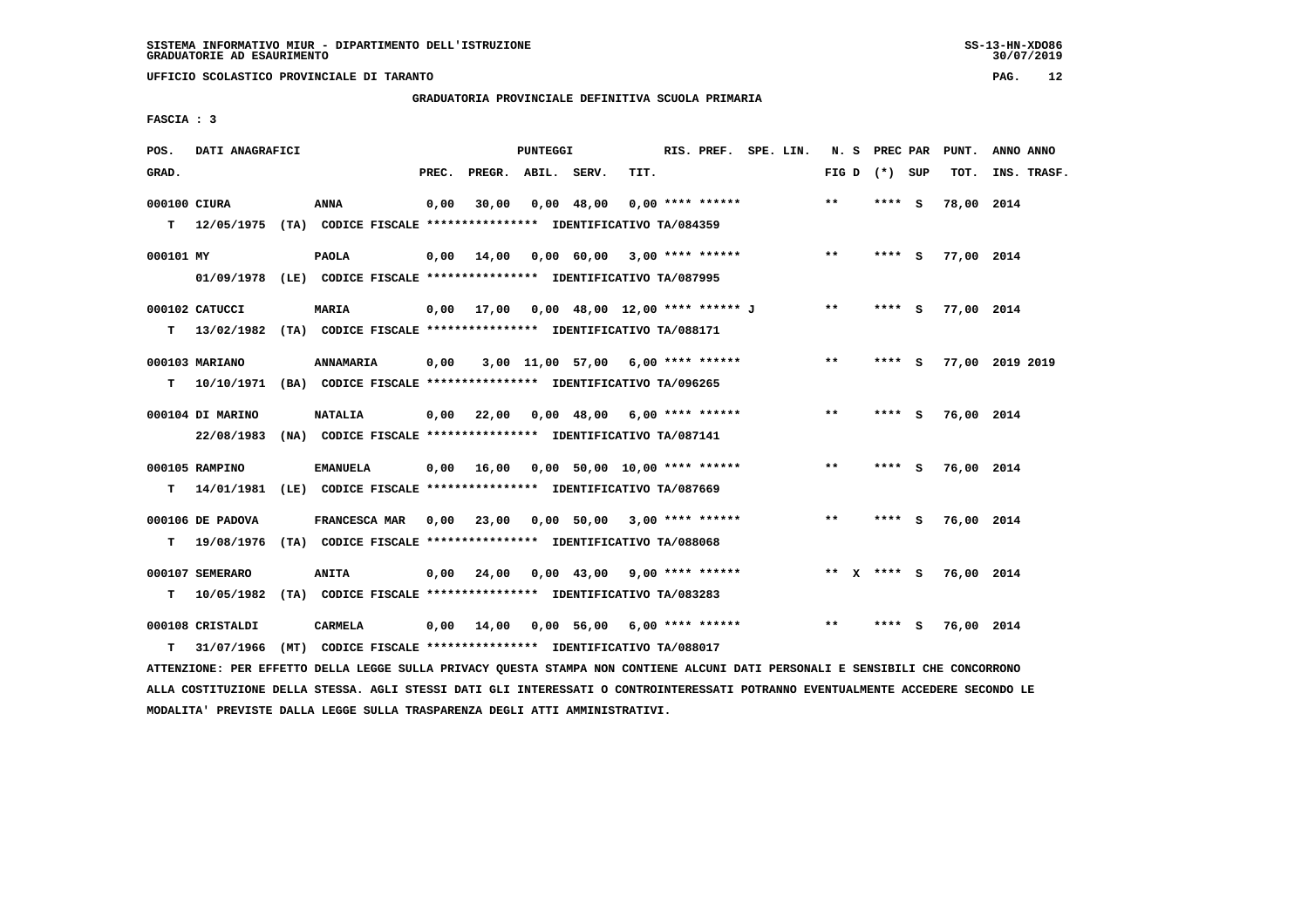### **GRADUATORIA PROVINCIALE DEFINITIVA SCUOLA PRIMARIA**

 **FASCIA : 3**

| POS.         | DATI ANAGRAFICI                                                                                                               |                      |       | PUNTEGGI |                                                                      |      | RIS. PREF. SPE. LIN. |              |               |                 | N. S PREC PAR PUNT.      | ANNO ANNO        |
|--------------|-------------------------------------------------------------------------------------------------------------------------------|----------------------|-------|----------|----------------------------------------------------------------------|------|----------------------|--------------|---------------|-----------------|--------------------------|------------------|
| GRAD.        |                                                                                                                               |                      | PREC. |          | PREGR. ABIL. SERV.                                                   | TIT. |                      |              |               | FIG D $(*)$ SUP |                          | TOT. INS. TRASF. |
|              | 000109 STIFANI                                                                                                                | <b>MARIA ASSUNTA</b> | 0,00  |          | 15,00 0,00 54,00                                                     |      | 6,00 **** ******     |              |               | ** x **** s     | 75,00 2014               |                  |
| т            | 02/11/1978 (LE) CODICE FISCALE **************** IDENTIFICATIVO TA/088193                                                      |                      |       |          |                                                                      |      |                      |              |               |                 |                          |                  |
|              | 000110 MANCINI                                                                                                                | <b>ROSA</b>          |       |          | $0,00$ 23,00 0,00 46,00 6,00 **** ******                             |      |                      |              | $***$         | **** S          | 75,00 2014               |                  |
| т            | 29/06/1977 (TA) CODICE FISCALE **************** IDENTIFICATIVO TA/087315                                                      |                      |       |          |                                                                      |      |                      |              |               |                 |                          |                  |
|              | 000111 MAGAZZINO                                                                                                              | <b>MUTATA</b>        |       |          | 0,00 29,00 0,00 46,00 0,00 **** ******                               |      |                      |              | $* *$         | $***$ S         | 75,00 2014               |                  |
|              | T 18/12/1965 (TA) CODICE FISCALE *************** IDENTIFICATIVO TA/088005                                                     |                      |       |          |                                                                      |      |                      |              |               |                 |                          |                  |
|              | 000112 VENUTO                                                                                                                 | <b>CHIARA</b>        | 0,00  |          | 6,00 41,00 24,00 3,00 **** ****** J L I **                           |      |                      |              |               | $***$ S         | 74,00 2009               |                  |
|              | 23/09/1977 (TA) CODICE FISCALE *************** IDENTIFICATIVO TA/074384                                                       |                      |       |          |                                                                      |      |                      |              |               |                 |                          |                  |
|              | 000113 CONIGLIO                                                                                                               | <b>FLORIANA</b>      |       |          | 0,00 18,00 0,00 50,00 6,00 **** ******                               |      |                      |              |               |                 | I ** X **** S 74,00 2014 |                  |
|              | T 06/01/1982 (TA) CODICE FISCALE *************** IDENTIFICATIVO TA/084064                                                     |                      |       |          |                                                                      |      |                      |              |               |                 |                          |                  |
|              | 000114 BALESTRIERI                                                                                                            | <b>SANTA</b>         |       |          | 0,00 32,00 0,00 36,00 6,00 **** ******                               |      |                      | $\mathbf{I}$ | $* *$         |                 | **** S 74,00 2014        |                  |
| т            | 06/09/1972 (TA) CODICE FISCALE *************** IDENTIFICATIVO TA/083763                                                       |                      |       |          |                                                                      |      |                      |              |               |                 |                          |                  |
| 000115 FORTE |                                                                                                                               | LORENA               |       |          | 0,00 16,00 0,00 57,50 0,00 **** ****** **** ** ** x **** S           |      |                      |              |               |                 | 73,50 2014               |                  |
| T.           | 23/09/1978 (LE) CODICE FISCALE *************** IDENTIFICATIVO TA/084241                                                       |                      |       |          |                                                                      |      |                      |              |               |                 |                          |                  |
|              | 000116 DE FELICE                                                                                                              | <b>ANTONIA</b>       |       |          | $0,00$ 25,00 0,00 36,00 12,00 **** ******                            |      |                      | $\mathbf{I}$ | $\star \star$ |                 | **** S 73,00 2014        |                  |
|              | T 18/05/1968 (TA) CODICE FISCALE *************** IDENTIFICATIVO TA/088232                                                     |                      |       |          |                                                                      |      |                      |              |               |                 |                          |                  |
|              | 000117 CONVERTINI                                                                                                             | LOREDANA             |       |          | 0,00 18,00 0,00 46,00 9,00 **** ****** **** *** ** **** S 73,00 2014 |      |                      |              |               |                 |                          |                  |
| т            | 21/05/1979 (TA) CODICE FISCALE *************** IDENTIFICATIVO TA/086737                                                       |                      |       |          |                                                                      |      |                      |              |               |                 |                          |                  |
|              | ATTENZIONE: PER EFFETTO DELLA LEGGE SULLA PRIVACY QUESTA STAMPA NON CONTIENE ALCUNI DATI PERSONALI E SENSIBILI CHE CONCORRONO |                      |       |          |                                                                      |      |                      |              |               |                 |                          |                  |

 **ALLA COSTITUZIONE DELLA STESSA. AGLI STESSI DATI GLI INTERESSATI O CONTROINTERESSATI POTRANNO EVENTUALMENTE ACCEDERE SECONDO LE MODALITA' PREVISTE DALLA LEGGE SULLA TRASPARENZA DEGLI ATTI AMMINISTRATIVI.**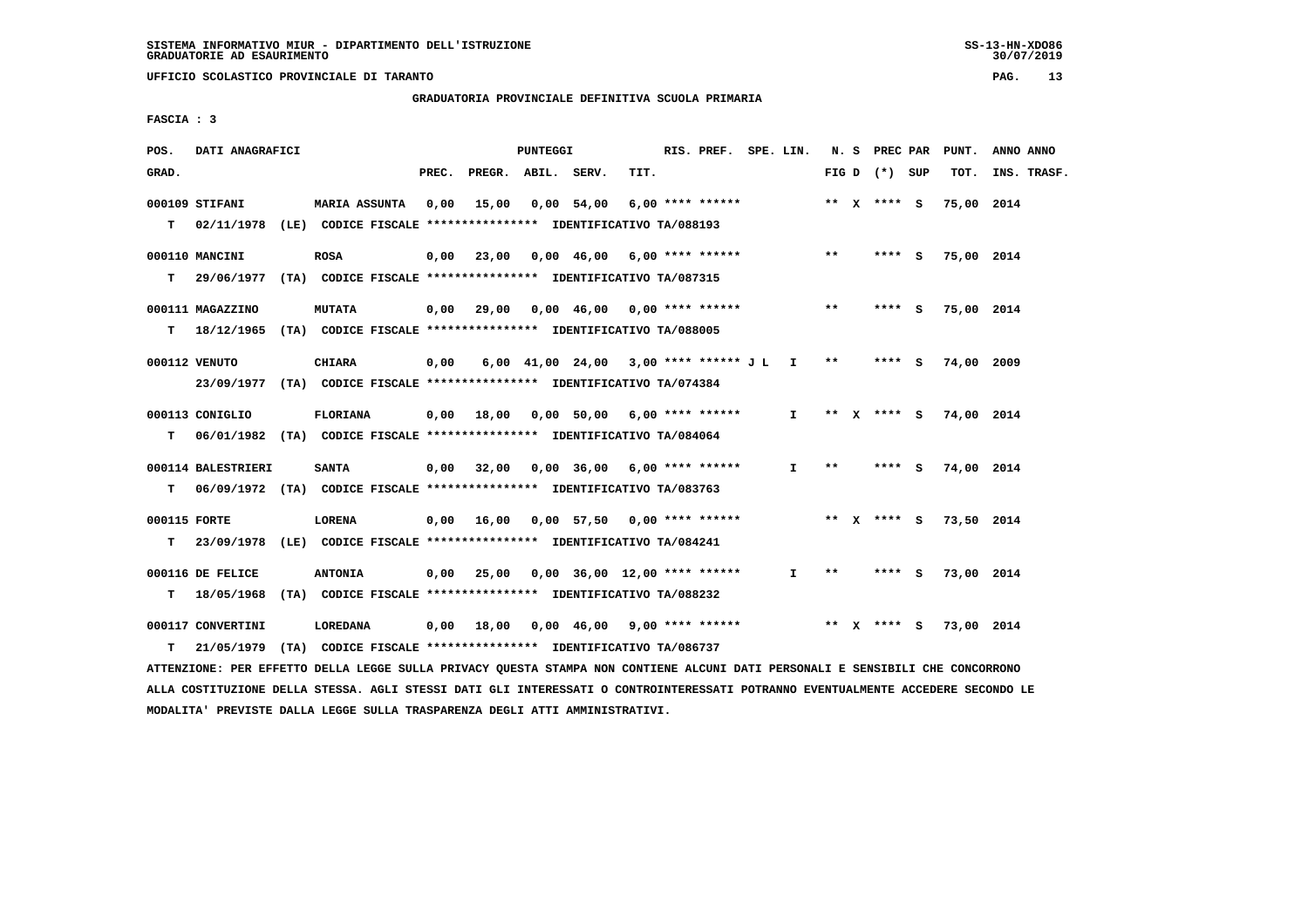**UFFICIO SCOLASTICO PROVINCIALE DI TARANTO PAG. 14**

 **GRADUATORIA PROVINCIALE DEFINITIVA SCUOLA PRIMARIA**

 **FASCIA : 3**

| POS.         | DATI ANAGRAFICI   |                                                                          |       |                                          | <b>PUNTEGGI</b> |                    |                               | RIS. PREF. SPE. LIN. |     |       |                 |     | N. S PREC PAR PUNT. | ANNO ANNO       |
|--------------|-------------------|--------------------------------------------------------------------------|-------|------------------------------------------|-----------------|--------------------|-------------------------------|----------------------|-----|-------|-----------------|-----|---------------------|-----------------|
| GRAD.        |                   |                                                                          | PREC. | PREGR. ABIL. SERV.                       |                 |                    | TIT.                          |                      |     |       | FIG D $(*)$ SUP |     | тот.                | INS. TRASF.     |
|              | 000118 MUSTARO    | <b>CATERINA</b>                                                          | 0,00  | 30,00                                    |                 | $0,00 \quad 42,00$ |                               | $0,00$ **** ******   |     |       | ** X **** S     |     | 72,00 2014          |                 |
| T.           | 29/04/1981        | (CZ) CODICE FISCALE **************** IDENTIFICATIVO TA/095564            |       |                                          |                 |                    |                               |                      |     |       |                 |     |                     |                 |
| 000119 FIORE |                   | <b>FILOMENA</b>                                                          | 0.00  | 14,00                                    |                 |                    | 0,00 48,00 10,00 **** ******  |                      |     | $***$ | **** S          |     | 72,00 2014          |                 |
| т            |                   | 03/07/1973 (MT) CODICE FISCALE **************** IDENTIFICATIVO TA/084110 |       |                                          |                 |                    |                               |                      |     |       |                 |     |                     |                 |
|              | 000120 CIFONE     | <b>ANASTASIA</b>                                                         |       | $0,00$ 24,00                             |                 |                    | $0,00$ 48,00 0,00 **** ****** |                      |     | $***$ | **** S          |     | 72,00 2014          |                 |
| т            | 23/09/1975        | (TA) CODICE FISCALE **************** IDENTIFICATIVO TA/085281            |       |                                          |                 |                    |                               |                      |     |       |                 |     |                     |                 |
|              | 000121 MIGLIORINO | <b>ROMINA</b>                                                            |       | $0,00$ 17,00 0,00 52,00 3,00 **** ****** |                 |                    |                               |                      |     | $***$ | **** S          |     | 72,00 2014          |                 |
| т            | 26/04/1978        | (SA) CODICE FISCALE *************** IDENTIFICATIVO TA/082791             |       |                                          |                 |                    |                               |                      |     |       |                 |     |                     |                 |
|              | 000122 LOMONACO   | <b>EUGENIA</b>                                                           |       | $0,00$ 18,00                             |                 |                    | $0,00$ 48,00 6,00 **** ****** |                      |     |       | ** $X$ **** S   |     | 72,00 2019          |                 |
|              | 15/10/1974        | (MT) CODICE FISCALE **************** IDENTIFICATIVO TA/087919            |       |                                          |                 |                    |                               |                      |     |       |                 |     |                     |                 |
|              | 000123 ANASTASIO  | <b>ANNA</b>                                                              | 0,00  | 10,00 15,00 46,00 0,00 **** ******       |                 |                    |                               |                      | FI. | $***$ | $***$ S         |     |                     | 71,00 2007 2007 |
|              | 06/10/1958        | (NA) CODICE FISCALE **************** IDENTIFICATIVO TA/037181            |       |                                          |                 |                    |                               |                      |     |       |                 |     |                     |                 |
|              | 000124 GIULIANI   | <b>ISABELLA</b>                                                          |       | $0,00$ 23,00                             |                 |                    | $0,00$ 48,00 0,00 **** ****** |                      |     | $***$ | **** S          |     | 71,00 2014          |                 |
|              | 15/06/1977        | (TA) CODICE FISCALE **************** IDENTIFICATIVO TA/086687            |       |                                          |                 |                    |                               |                      |     |       |                 |     |                     |                 |
| 000125 CITTO |                   | <b>SABRINA</b>                                                           | 0,00  | 14,00                                    |                 |                    | $0,00$ 48,00 9,00 **** ****** |                      |     |       | ** $X$ **** $S$ |     | 71,00 2014          |                 |
|              | 21/04/1971        | (TA) CODICE FISCALE *************** IDENTIFICATIVO TA/082917             |       |                                          |                 |                    |                               |                      |     |       |                 |     |                     |                 |
|              | 000126 DE COMITE  | <b>VALERIA</b>                                                           |       | $0,00$ 15,00                             |                 |                    | $0,00$ 47,00 9,00 **** ****** |                      | I.  | **    | ****            | - S | 71,00 2014          |                 |
| т            | 22/07/1977        | (TA) CODICE FISCALE **************** IDENTIFICATIVO TA/087577            |       |                                          |                 |                    |                               |                      |     |       |                 |     |                     |                 |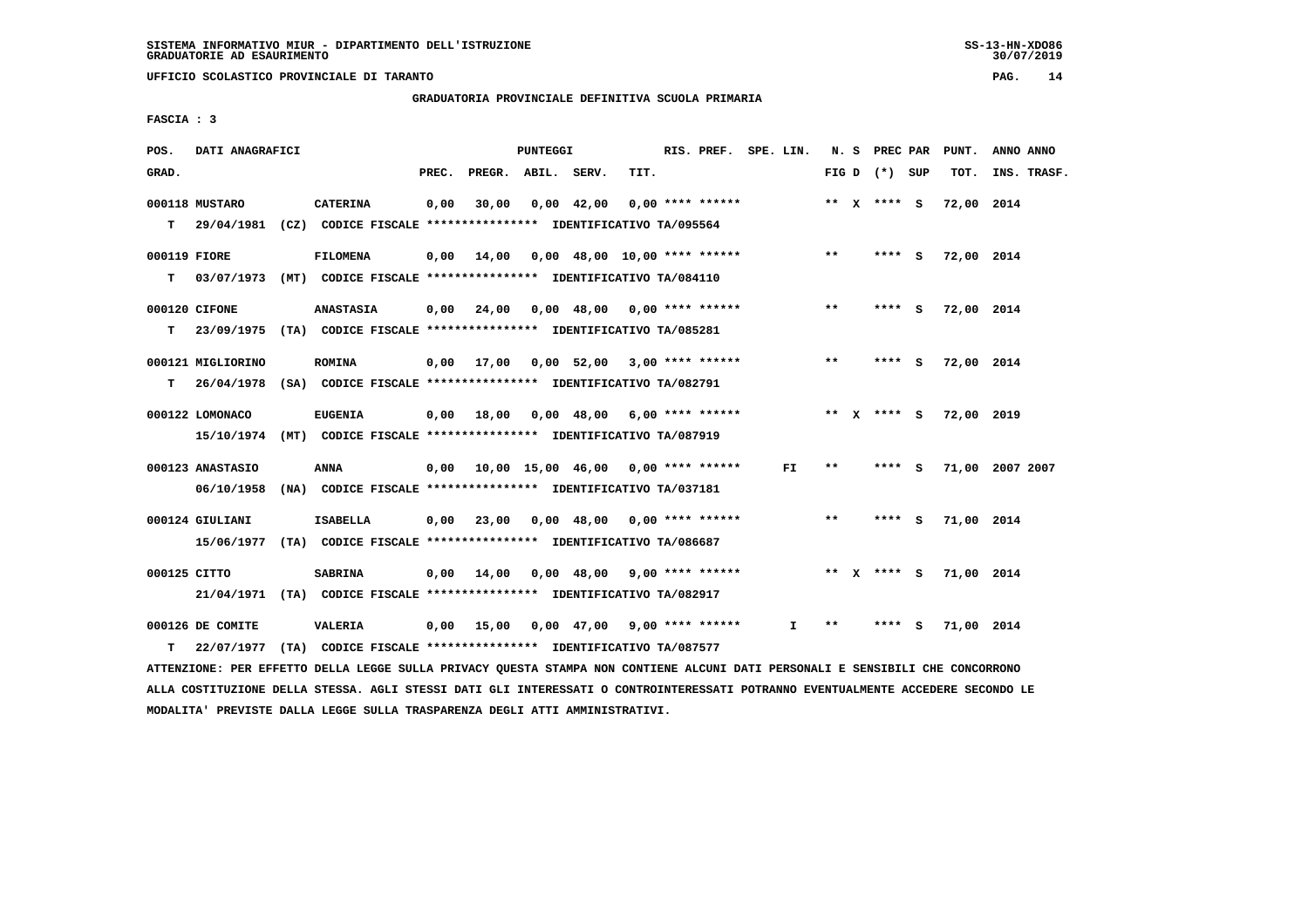**UFFICIO SCOLASTICO PROVINCIALE DI TARANTO PAG. 15**

 **GRADUATORIA PROVINCIALE DEFINITIVA SCUOLA PRIMARIA**

 **FASCIA : 3**

| POS.         | DATI ANAGRAFICI    |                                                                            |       |                    | PUNTEGGI |              |      |                                          | RIS. PREF. SPE. LIN. |                   |         |     | N. S PREC PAR PUNT. | ANNO ANNO   |
|--------------|--------------------|----------------------------------------------------------------------------|-------|--------------------|----------|--------------|------|------------------------------------------|----------------------|-------------------|---------|-----|---------------------|-------------|
| GRAD.        |                    |                                                                            | PREC. | PREGR. ABIL. SERV. |          |              | TIT. |                                          |                      | FIG $D$ $(*)$ SUP |         |     | TOT.                | INS. TRASF. |
|              | 000127 QUIETE      | <b>PAOLA</b>                                                               | 0,00  | 16,00              |          | $0,00$ 46,00 |      | $9,00$ **** ******                       |                      | $* *$             | $***5$  |     | 71,00 2014          |             |
| т            |                    | 10/09/1983 (TA) CODICE FISCALE *************** IDENTIFICATIVO TA/087182    |       |                    |          |              |      |                                          |                      |                   |         |     |                     |             |
| 000128 CONTE |                    | MARIAGRAZIA                                                                | 0,00  |                    |          |              |      | 21,00  0,00  44,00  6,00  ****  ******   |                      | $***$             | $***$ S |     | 71,00 2014          |             |
| т            |                    | 17/12/1981 (BA) CODICE FISCALE *************** IDENTIFICATIVO TA/085080    |       |                    |          |              |      |                                          |                      |                   |         |     |                     |             |
|              | 000129 ABATEMATTEO | COSIMA                                                                     |       | 0.00 35.00         |          |              |      | $0.00$ 36,00 0.00 **** ******            |                      | $***$             | **** S  |     | 71,00 2014          |             |
|              |                    | T 12/04/1966 (TA) CODICE FISCALE **************** IDENTIFICATIVO TA/088027 |       |                    |          |              |      |                                          |                      |                   |         |     |                     |             |
|              | 000130 BISIGNANO   | <b>ROSANNA</b>                                                             |       |                    |          |              |      | $0,00$ 23,00 0,00 44,00 3,00 **** ****** |                      | $***$             | $***$ S |     | 70,00 2014          |             |
| т            | 05/08/1979         | (TA) CODICE FISCALE **************** IDENTIFICATIVO TA/082788              |       |                    |          |              |      |                                          |                      |                   |         |     |                     |             |
|              | 000131 MAGAZZINO   | MARIA                                                                      |       |                    |          |              |      | 0,00 17,00 0,00 53,00 0,00 **** ******   |                      | $***$             | $***$ S |     | 70,00 2014          |             |
| т            |                    | 17/01/1972 (TA) CODICE FISCALE **************** IDENTIFICATIVO TA/037520   |       |                    |          |              |      |                                          |                      |                   |         |     |                     |             |
| 000132 LEO   |                    | <b>ANTONELLA</b>                                                           |       |                    |          |              |      | $0,00$ 25,00 0,00 39,00 6,00 **** ****** |                      | $***$             | **** S  |     | 70,00 2014          |             |
| т            |                    | 12/05/1983 (EE) CODICE FISCALE *************** IDENTIFICATIVO TA/083801    |       |                    |          |              |      |                                          |                      |                   |         |     |                     |             |
|              | 000133 BUZZACCHINO | <b>VERONICA</b>                                                            |       | $0,00$ 16,00       |          |              |      | 0,00 50,00 3,00 **** ******              | I.                   | $* *$             | **** S  |     | 69,00 2014          |             |
| T.           |                    | 28/03/1983 (TA) CODICE FISCALE **************** IDENTIFICATIVO TA/084033   |       |                    |          |              |      |                                          |                      |                   |         |     |                     |             |
| 000134 LISTA |                    | <b>DANIELA</b>                                                             |       | $0.00$ 15,00       |          |              |      | 0,00 36,00 18,00 **** ******             | I.                   | ** X **** S       |         |     | 69,00 2014          |             |
|              |                    | T 07/11/1983 (MI) CODICE FISCALE *************** IDENTIFICATIVO TA/084021  |       |                    |          |              |      |                                          |                      |                   |         |     |                     |             |
|              | 000135 LACAITA     | <b>AGNESE</b>                                                              |       | 0,00 33,00         |          |              |      | 0,00 36,00 0,00 **** ******              |                      | $***$             | ****    | - 5 | 69,00 2014          |             |
| т            |                    | 21/01/1976 (TA) CODICE FISCALE *************** IDENTIFICATIVO TA/082506    |       |                    |          |              |      |                                          |                      |                   |         |     |                     |             |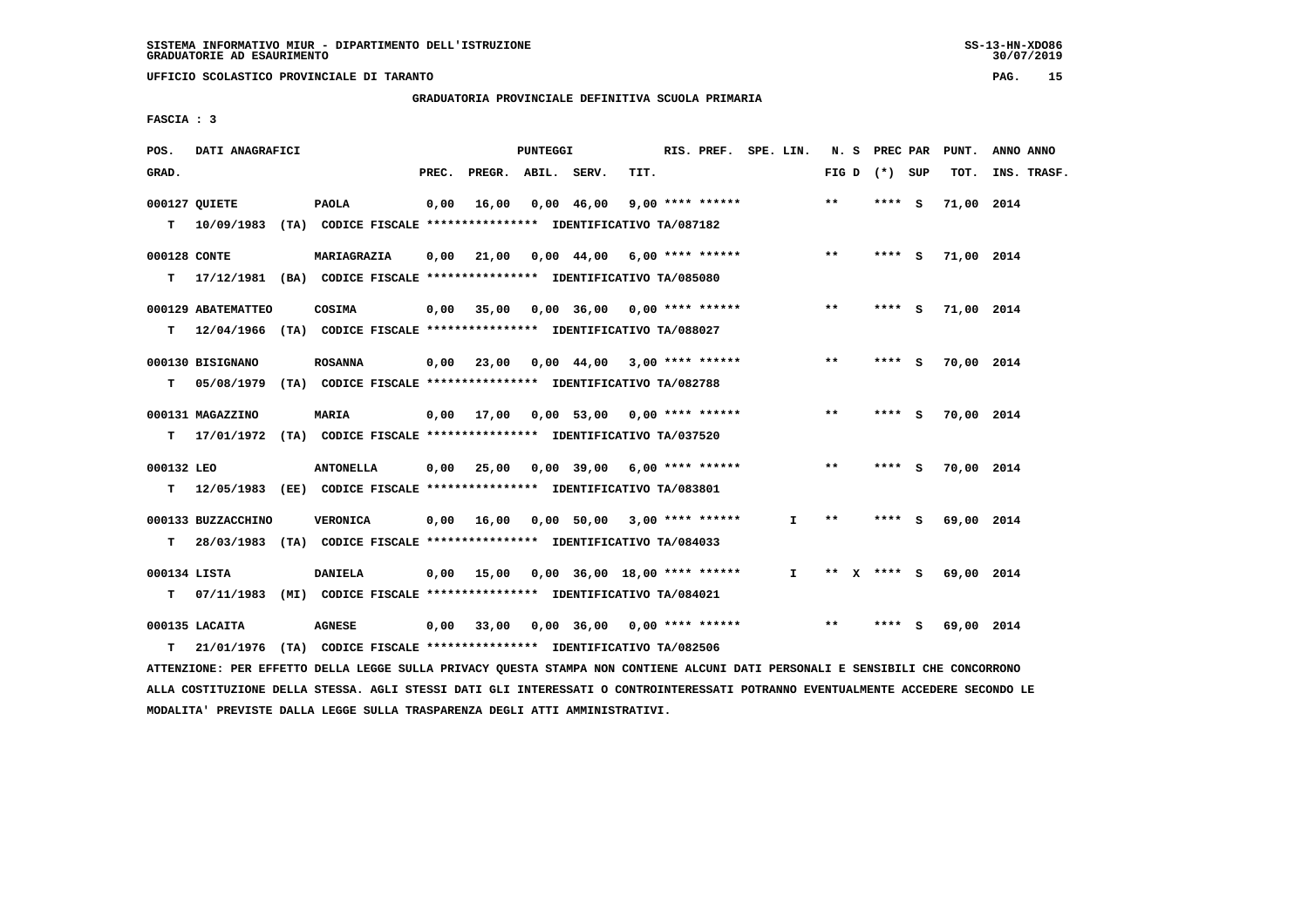**UFFICIO SCOLASTICO PROVINCIALE DI TARANTO PAG. 16**

 **GRADUATORIA PROVINCIALE DEFINITIVA SCUOLA PRIMARIA**

 **FASCIA : 3**

| POS.         | DATI ANAGRAFICI    |                                                                                                           |       |                    | PUNTEGGI |            |                                          | RIS. PREF. SPE. LIN. |              |       | N. S PREC PAR   | PUNT.                  | ANNO ANNO   |
|--------------|--------------------|-----------------------------------------------------------------------------------------------------------|-------|--------------------|----------|------------|------------------------------------------|----------------------|--------------|-------|-----------------|------------------------|-------------|
| GRAD.        |                    |                                                                                                           | PREC. | PREGR. ABIL. SERV. |          |            | TIT.                                     |                      |              |       | FIG D $(*)$ SUP | TOT.                   | INS. TRASF. |
|              | 000136 ANDRISANI   | COSIMA                                                                                                    | 0,00  | 21,00              |          | 0,00 48,00 | $0.00$ **** ******                       |                      |              | $***$ | **** S          | 69,00 2014             |             |
|              |                    | T 13/03/1984 (TA) CODICE FISCALE *************** IDENTIFICATIVO TA/083194                                 |       |                    |          |            |                                          |                      |              |       |                 |                        |             |
|              | 000137 BUZZACCHINO | <b>SERENA</b>                                                                                             | 0.00  |                    |          |            | 11,00  0,00  48,00  9,00  ****  ******   |                      |              |       |                 | ** x **** s 68,00 2014 |             |
|              |                    | 29/07/1979 (TA) CODICE FISCALE *************** IDENTIFICATIVO TA/084871                                   |       |                    |          |            |                                          |                      |              |       |                 |                        |             |
| 000138 NISI  |                    | MARIANGELA                                                                                                |       | $0,00$ $21,00$     |          |            | $0.00$ 38,00 9,00 **** ******            |                      | Ι.           | $* *$ | **** S          | 68,00 2014             |             |
|              |                    | T 29/01/1982 (TA) CODICE FISCALE *************** IDENTIFICATIVO TA/084729                                 |       |                    |          |            |                                          |                      |              |       |                 |                        |             |
|              | 000139 ARDITO      | <b>ALESSANDRA</b>                                                                                         |       |                    |          |            | $0,00$ 16,00 0,00 46,00 6,00 **** ****** |                      | $\mathbf{I}$ | $* *$ | **** S          | 68,00 2014             |             |
| T.           |                    | 17/03/1975 (TA) CODICE FISCALE **************** IDENTIFICATIVO TA/084353                                  |       |                    |          |            |                                          |                      |              |       |                 |                        |             |
|              | 000140 FAGGIANO    | IDA                                                                                                       |       |                    |          |            | $0,00$ 21,00 0,00 46,00 0,00 **** ****** |                      |              | $***$ | **** S          | 67,00 2014             |             |
| T.           |                    | 30/07/1981 (BR) CODICE FISCALE **************** IDENTIFICATIVO TA/086651                                  |       |                    |          |            |                                          |                      |              |       |                 |                        |             |
|              | 000141 FORLEO      | <b>CARMELA</b>                                                                                            |       |                    |          |            | $0.00$ 23,00 0.00 44,00 0.00 **** ****** |                      |              | $***$ | **** S          | 67,00 2014             |             |
|              |                    | T                 11/06/1971 (TA)                CODICE FISCALE **************** IDENTIFICATIVO TA/084563 |       |                    |          |            |                                          |                      |              |       |                 |                        |             |
|              | 000142 CIANCIOTTA  | <b>ILARIA</b>                                                                                             |       |                    |          |            | 0,00 23,00 0,00 44,00 0,00 **** ****** J |                      |              | $***$ | **** S          | 67,00 2014             |             |
|              |                    | 14/11/1979 (TA) CODICE FISCALE *************** IDENTIFICATIVO TA/086654                                   |       |                    |          |            |                                          |                      |              |       |                 |                        |             |
|              | 000143 BOCCUZZI    | <b>ARIANNA</b>                                                                                            |       | $0,00$ 18,00       |          |            | 0,00 48,00 0,00 **** ******              |                      |              |       | ** x **** s     | 66,00 2014             |             |
| т            |                    | 23/01/1980 (TA) CODICE FISCALE **************** IDENTIFICATIVO TA/089941                                  |       |                    |          |            |                                          |                      |              |       |                 |                        |             |
| 000144 TORIO |                    | <b>ANTONELLA</b>                                                                                          | 0,00  | 30,00              |          | 0,00 36,00 | $0,00$ **** ******                       |                      |              | $* *$ | **** S          | 66,00 2014             |             |
| т            |                    | 24/04/1974 (TA) CODICE FISCALE *************** IDENTIFICATIVO TA/038134                                   |       |                    |          |            |                                          |                      |              |       |                 |                        |             |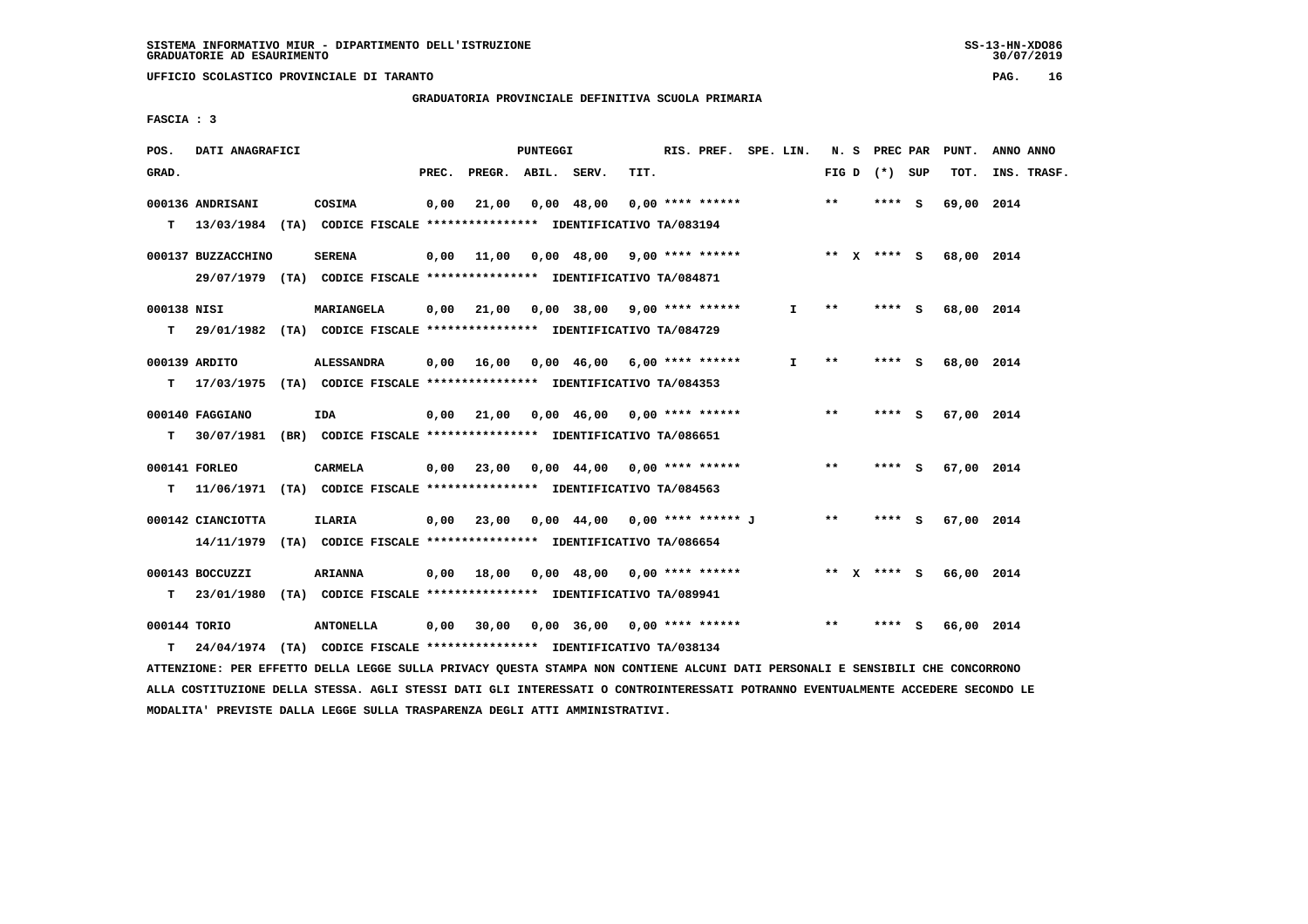**UFFICIO SCOLASTICO PROVINCIALE DI TARANTO PAG. 17**

 **GRADUATORIA PROVINCIALE DEFINITIVA SCUOLA PRIMARIA**

 **FASCIA : 3**

| POS.         | DATI ANAGRAFICI |                                                                            |       |                                          | PUNTEGGI |                                                   |      | RIS. PREF. SPE. LIN. |              |       |                   |     | N. S PREC PAR PUNT.    | ANNO ANNO       |
|--------------|-----------------|----------------------------------------------------------------------------|-------|------------------------------------------|----------|---------------------------------------------------|------|----------------------|--------------|-------|-------------------|-----|------------------------|-----------------|
| GRAD.        |                 |                                                                            | PREC. | PREGR. ABIL. SERV.                       |          |                                                   | TIT. |                      |              |       | FIG $D$ $(*)$ SUP |     | TOT.                   | INS. TRASF.     |
|              | 000145 BASILE   | <b>FRANCESCA</b>                                                           | 0,00  | 21,00                                    |          | $0,00$ 36,00                                      |      | $9,00$ **** ******   | $\mathbf{I}$ | $* *$ | **** S            |     | 66,00 2014             |                 |
|              |                 | T 08/04/1983 (BA) CODICE FISCALE **************** IDENTIFICATIVO TA/083250 |       |                                          |          |                                                   |      |                      |              |       |                   |     |                        |                 |
| 000146 NIGRO |                 | <b>ROSA</b>                                                                |       | $0,00$ 19,00                             |          | 0,00 44,00 3,00 **** ******                       |      |                      | $\mathbf{I}$ | $* *$ | **** S            |     | 66,00 2014             |                 |
| т            |                 | 05/08/1982 (TA) CODICE FISCALE *************** IDENTIFICATIVO TA/085102    |       |                                          |          |                                                   |      |                      |              |       |                   |     |                        |                 |
| 000147 RIZZO |                 | <b>GAETANA</b>                                                             |       | 0,00 18,00                               |          | $0.00 \quad 48.00 \quad 0.00 \quad *** \quad ***$ |      |                      | $\mathbf{I}$ | $***$ | **** S            |     |                        | 66,00 2019 2019 |
|              |                 | 04/03/1977 (LE) CODICE FISCALE *************** IDENTIFICATIVO TA/096248    |       |                                          |          |                                                   |      |                      |              |       |                   |     |                        |                 |
|              | 000148 GIULIANI | <b>CATIA</b>                                                               |       | 0,00 17,00                               |          | 0,00 48,00 0,00 **** ******                       |      |                      |              |       | ** x **** S       |     | 65,00 2014             |                 |
|              |                 | 18/11/1980 (TA) CODICE FISCALE *************** IDENTIFICATIVO TA/086210    |       |                                          |          |                                                   |      |                      |              |       |                   |     |                        |                 |
|              | 000149 DESANTIS | <b>ANTONIA</b>                                                             |       | $0,00$ 11,00 0,00 48,00 6,00 **** ****** |          |                                                   |      |                      |              | $**$  | $***$ S           |     | 65,00 2014             |                 |
| T.           |                 | 20/03/1977 (TA) CODICE FISCALE *************** IDENTIFICATIVO TA/083583    |       |                                          |          |                                                   |      |                      |              |       |                   |     |                        |                 |
|              | 000150 LAPENNA  | <b>NICOLETTA</b>                                                           |       | $0,00$ 17,00                             |          | 0,00 48,00 0,00 **** ******                       |      |                      |              | $***$ | **** S            |     | 65,00 2014             |                 |
| т            |                 | 09/06/1972 (TA) CODICE FISCALE **************** IDENTIFICATIVO TA/086144   |       |                                          |          |                                                   |      |                      |              |       |                   |     |                        |                 |
|              | 000151 PIERRI   | <b>ANTONELLA</b>                                                           |       | $0.00$ 17.00                             |          | 0,00 48,00 0,00 **** ******                       |      |                      |              |       |                   |     | ** X **** S 65,00 2014 |                 |
| т            |                 | 28/02/1977 (TA) CODICE FISCALE **************** IDENTIFICATIVO TA/082604   |       |                                          |          |                                                   |      |                      |              |       |                   |     |                        |                 |
|              | 000152 PANTALEO | LOREDANA                                                                   | 0.00  | 18,00                                    |          | $0.00$ 38,00 9,00 **** ******                     |      |                      |              | **    | **** S            |     | 65,00 2014             |                 |
|              |                 | T 06/12/1982 (TA) CODICE FISCALE **************** IDENTIFICATIVO TA/086741 |       |                                          |          |                                                   |      |                      |              |       |                   |     |                        |                 |
|              | 000153 APRILE   | <b>CELESTINA</b>                                                           |       | $0,00$ 32,00                             |          | $0,00$ 24,00 9,00 **** ******                     |      |                      |              | $***$ | ****              | - 5 | 65,00 2014             |                 |
|              | 09/06/1983      | (TA) CODICE FISCALE **************** IDENTIFICATIVO TA/084424              |       |                                          |          |                                                   |      |                      |              |       |                   |     |                        |                 |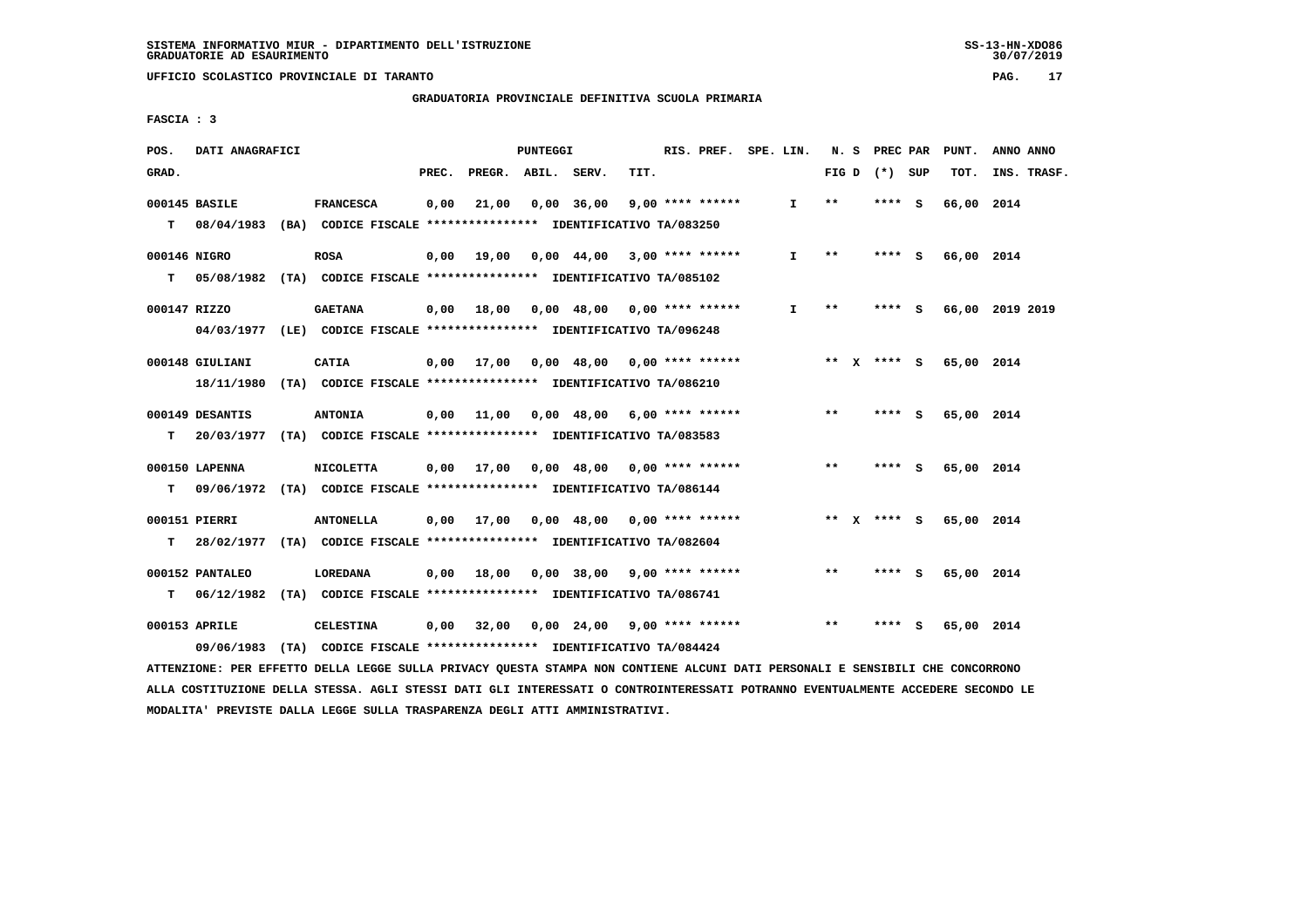**UFFICIO SCOLASTICO PROVINCIALE DI TARANTO PAG. 18**

 **GRADUATORIA PROVINCIALE DEFINITIVA SCUOLA PRIMARIA**

 **FASCIA : 3**

| POS.        | DATI ANAGRAFICI  |                                                                          |       |                    | PUNTEGGI |            |                                          | RIS. PREF. SPE. LIN. |       | N. S PREC PAR   | PUNT.      | ANNO ANNO                   |
|-------------|------------------|--------------------------------------------------------------------------|-------|--------------------|----------|------------|------------------------------------------|----------------------|-------|-----------------|------------|-----------------------------|
| GRAD.       |                  |                                                                          | PREC. | PREGR. ABIL. SERV. |          |            | TIT.                                     |                      |       | FIG D $(*)$ SUP | TOT.       | INS. TRASF.                 |
|             | 000154 RIZZO     | TIZIANA                                                                  | 0,00  | 16,00              |          | 0,00 48,00 | $0.00$ **** ******                       |                      | $**$  | **** S          | 64,00 2014 |                             |
|             |                  | 07/08/1980 (LE) CODICE FISCALE *************** IDENTIFICATIVO TA/082499  |       |                    |          |            |                                          |                      |       |                 |            |                             |
|             | 000155 MAJORANO  | MONICA                                                                   | 0,00  |                    |          |            | 14,00  0,00  50,00  0,00  ****  ******   | $\mathbf{I}$         | $* *$ | **** S          | 64,00 2014 |                             |
| T.          |                  | 04/07/1971 (BR) CODICE FISCALE *************** IDENTIFICATIVO TA/086090  |       |                    |          |            |                                          |                      |       |                 |            |                             |
|             | 000156 INTINI    | <b>MARIA</b>                                                             |       |                    |          |            | $0,00$ 19,00 0,00 36,00 9,00 **** ****** | $\mathbf{I}$         | **    | **** S          | 64,00 2014 |                             |
| т           |                  | 01/07/1964 (TA) CODICE FISCALE *************** IDENTIFICATIVO TA/083419  |       |                    |          |            |                                          |                      |       |                 |            |                             |
|             | 000157 FOLLINO   | ROSETTA KATIU                                                            | 0,00  |                    |          |            | $3,00$ 16,00 36,00 9,00 **** ******      |                      |       |                 |            | ** X **** S 64,00 2019 2019 |
| T.          |                  | 09/01/1974 (MT) CODICE FISCALE *************** IDENTIFICATIVO TA/096250  |       |                    |          |            |                                          |                      |       |                 |            |                             |
| 000158 CAVA |                  | <b>TIZIANA</b>                                                           |       |                    |          |            | $0,00$ 14,00 0,00 40,00 9,00 **** ****** | $\mathbf{I}$         | $* *$ | **** S          | 63,00 2014 |                             |
| т           |                  | 06/11/1971 (TA) CODICE FISCALE *************** IDENTIFICATIVO TA/084006  |       |                    |          |            |                                          |                      |       |                 |            |                             |
|             | 000159 LOMBARDO  | <b>EMANUELA</b>                                                          |       |                    |          |            | $0,00$ 27,00 0,00 36,00 0,00 **** ****** |                      | $***$ | **** S          | 63,00 2014 |                             |
| T.          |                  | 09/09/1981 (CS) CODICE FISCALE **************** IDENTIFICATIVO TA/085954 |       |                    |          |            |                                          |                      |       |                 |            |                             |
|             | 000160 DRAMISINO | <b>MARIA</b>                                                             |       | 0,00 17,00         |          |            | $0,00$ 46,00 0,00 **** ******            |                      | $**$  | **** S          | 63,00 2014 |                             |
| т           |                  | 15/09/1961 (CS) CODICE FISCALE *************** IDENTIFICATIVO TA/083934  |       |                    |          |            |                                          |                      |       |                 |            |                             |
|             |                  |                                                                          |       |                    |          |            |                                          |                      |       |                 |            |                             |
|             | 000161 VIAPIANA  | <b>VALERIA</b>                                                           | 0,00  | 11,00              |          |            | $0,00$ 48,00 3,00 **** ******            | I.                   | $* *$ | **** S          | 62,00 2014 |                             |
| т           |                  | 09/08/1979 (TA) CODICE FISCALE **************** IDENTIFICATIVO TA/093040 |       |                    |          |            |                                          |                      |       |                 |            |                             |
|             | 000162 LACAVA    | <b>SILVANA</b>                                                           | 0,00  | 26,00              |          |            | $0.00$ 36,00 0.00 **** ******            |                      | $**$  | **** S          | 62,00 2014 |                             |
| т           |                  | 07/08/1971 (TA) CODICE FISCALE **************** IDENTIFICATIVO TA/087429 |       |                    |          |            |                                          |                      |       |                 |            |                             |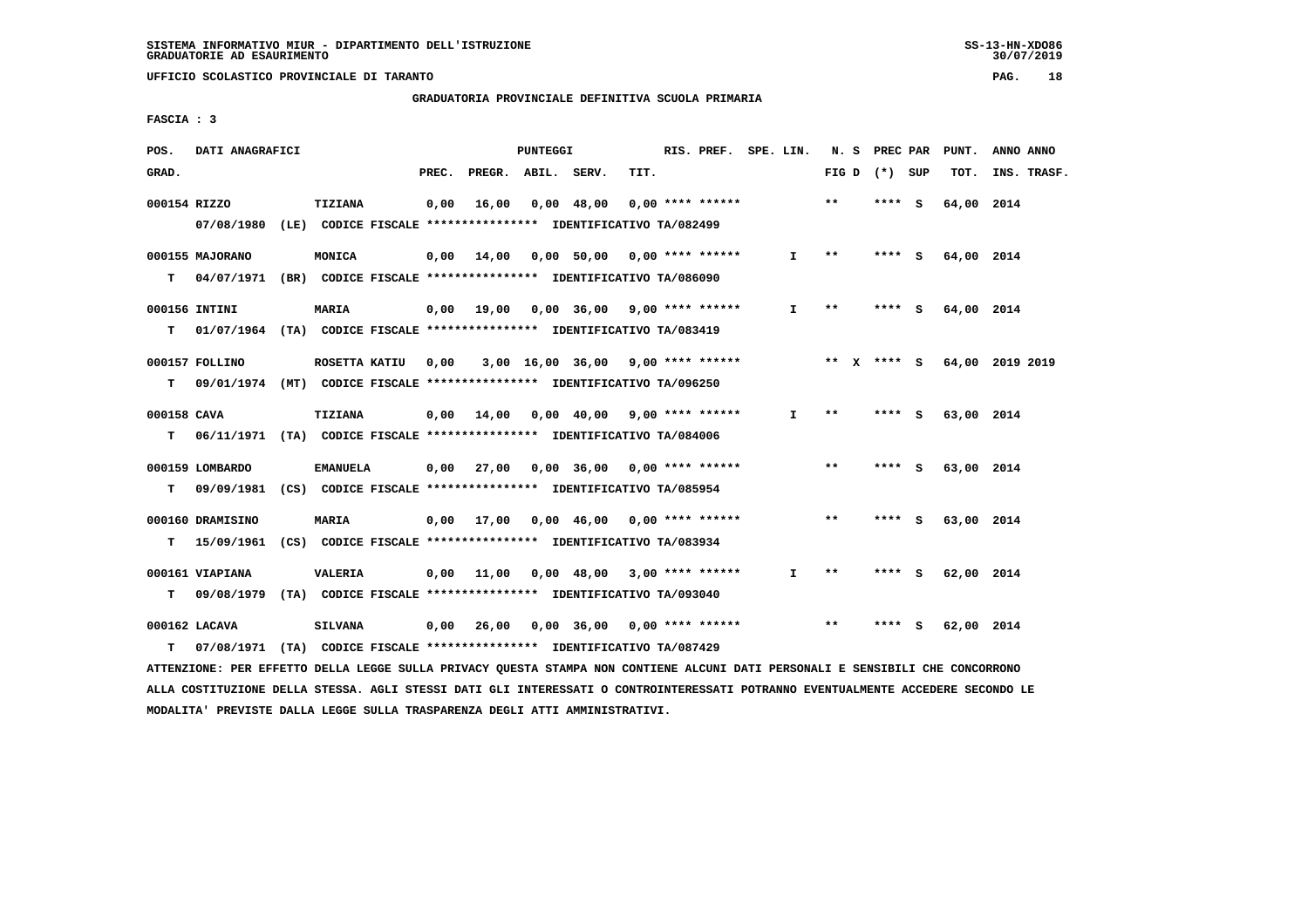**UFFICIO SCOLASTICO PROVINCIALE DI TARANTO PAG. 19**

 **GRADUATORIA PROVINCIALE DEFINITIVA SCUOLA PRIMARIA**

 **FASCIA : 3**

| POS.         | DATI ANAGRAFICI  |                                                                                                                               |       |                    | PUNTEGGI |                  |                                                                  | RIS. PREF. SPE. LIN. |              |       | N. S PREC PAR   | PUNT.                  | ANNO ANNO                   |
|--------------|------------------|-------------------------------------------------------------------------------------------------------------------------------|-------|--------------------|----------|------------------|------------------------------------------------------------------|----------------------|--------------|-------|-----------------|------------------------|-----------------------------|
| GRAD.        |                  |                                                                                                                               | PREC. | PREGR. ABIL. SERV. |          |                  | TIT.                                                             |                      |              |       | FIG D $(*)$ SUP | тот.                   | INS. TRASF.                 |
|              | 000163 CASTIELLO | COSIMA                                                                                                                        | 0,00  |                    |          | 17,00 0,00 42,00 | $3,00$ **** ******                                               |                      |              | $* *$ | **** S          | 62,00 2014             |                             |
|              |                  | T 12/12/1970 (TA) CODICE FISCALE *************** IDENTIFICATIVO TA/085742                                                     |       |                    |          |                  |                                                                  |                      |              |       |                 |                        |                             |
|              | 000164 MICELLO   | <b>GABRIELLA</b>                                                                                                              |       |                    |          |                  | $0,00$ $23,00$ $0,00$ $36,00$ $3,00$ $***$ **** ******           |                      |              |       |                 | ** X **** S 62,00 2014 |                             |
|              |                  | T 06/01/1982 (LE) CODICE FISCALE *************** IDENTIFICATIVO TA/088389                                                     |       |                    |          |                  |                                                                  |                      |              |       |                 |                        |                             |
|              | 000165 RAPISARDA | <b>MARIANNA</b>                                                                                                               |       |                    |          |                  | $0,00$ 20,00 0,00 36,00 6,00 **** ******                         |                      |              | $***$ | **** S          | 62,00 2014             |                             |
| T.           |                  | 18/09/1980 (TA) CODICE FISCALE *************** IDENTIFICATIVO TA/088213                                                       |       |                    |          |                  |                                                                  |                      |              |       |                 |                        |                             |
|              | 000166 SANTOVITO | <b>STEFANIA</b>                                                                                                               |       |                    |          |                  | 0,00 18,00 0,00 38,00 6,00 **** ******                           |                      | $\mathbf{I}$ | **    | $***$ S         | 62,00 2014             |                             |
| т            |                  | 13/04/1978 (TA) CODICE FISCALE **************** IDENTIFICATIVO TA/083894                                                      |       |                    |          |                  |                                                                  |                      |              |       |                 |                        |                             |
|              | 000167 DI NARDO  | MARIAGRAZIA                                                                                                                   |       |                    |          |                  | $0,00$ 16,00 0,00 36,00 9,00 **** ******                         |                      |              | **    | **** S          | 61,00 2014             |                             |
| т            |                  | 21/05/1976 (TA) CODICE FISCALE **************** IDENTIFICATIVO TA/086945                                                      |       |                    |          |                  |                                                                  |                      |              |       |                 |                        |                             |
|              | 000168 BALSEBRE  | LUCIANO                                                                                                                       |       |                    |          |                  | 0,00 15,00 0,00 36,00 10,00 **** ****** J ** X **** S 61,00 2014 |                      |              |       |                 |                        |                             |
| т            |                  | 17/01/1982 (MT) CODICE FISCALE **************** IDENTIFICATIVO TA/085141                                                      |       |                    |          |                  |                                                                  |                      |              |       |                 |                        |                             |
|              | 000169 BARULLI   | GESSICAMARIA                                                                                                                  |       |                    |          |                  | 0,00 16,00 0,00 36,00 9,00 **** ******                           |                      |              | $***$ | $***$ S         | 61,00 2014             |                             |
|              |                  | T 16/11/1983 (TA) CODICE FISCALE **************** IDENTIFICATIVO TA/084450                                                    |       |                    |          |                  |                                                                  |                      |              |       |                 |                        |                             |
|              | 000170 PRESAGO   | <b>ROSA</b>                                                                                                                   |       |                    |          |                  | $0,00$ 32,00 0,00 26,00 3,00 **** ******                         |                      |              | $***$ | $***$ S         | 61,00 2014             |                             |
| т            |                  | 29/04/1972 (BR) CODICE FISCALE **************** IDENTIFICATIVO TA/084396                                                      |       |                    |          |                  |                                                                  |                      |              |       |                 |                        |                             |
| 000171 FULCO |                  | LOREDANA                                                                                                                      |       |                    |          |                  | $0,00$ 17,00 0,00 44,00 0,00 **** ****** I                       |                      |              |       |                 |                        | ** X **** S 61,00 2019 2019 |
|              | 14/06/1976       | (MT) CODICE FISCALE **************** IDENTIFICATIVO TA/096282                                                                 |       |                    |          |                  |                                                                  |                      |              |       |                 |                        |                             |
|              |                  | ATTENZIONE: PER EFFETTO DELLA LEGGE SULLA PRIVACY OUESTA STAMPA NON CONTIENE ALCUNI DATI PERSONALI E SENSIBILI CHE CONCORRONO |       |                    |          |                  |                                                                  |                      |              |       |                 |                        |                             |

 **ALLA COSTITUZIONE DELLA STESSA. AGLI STESSI DATI GLI INTERESSATI O CONTROINTERESSATI POTRANNO EVENTUALMENTE ACCEDERE SECONDO LE MODALITA' PREVISTE DALLA LEGGE SULLA TRASPARENZA DEGLI ATTI AMMINISTRATIVI.**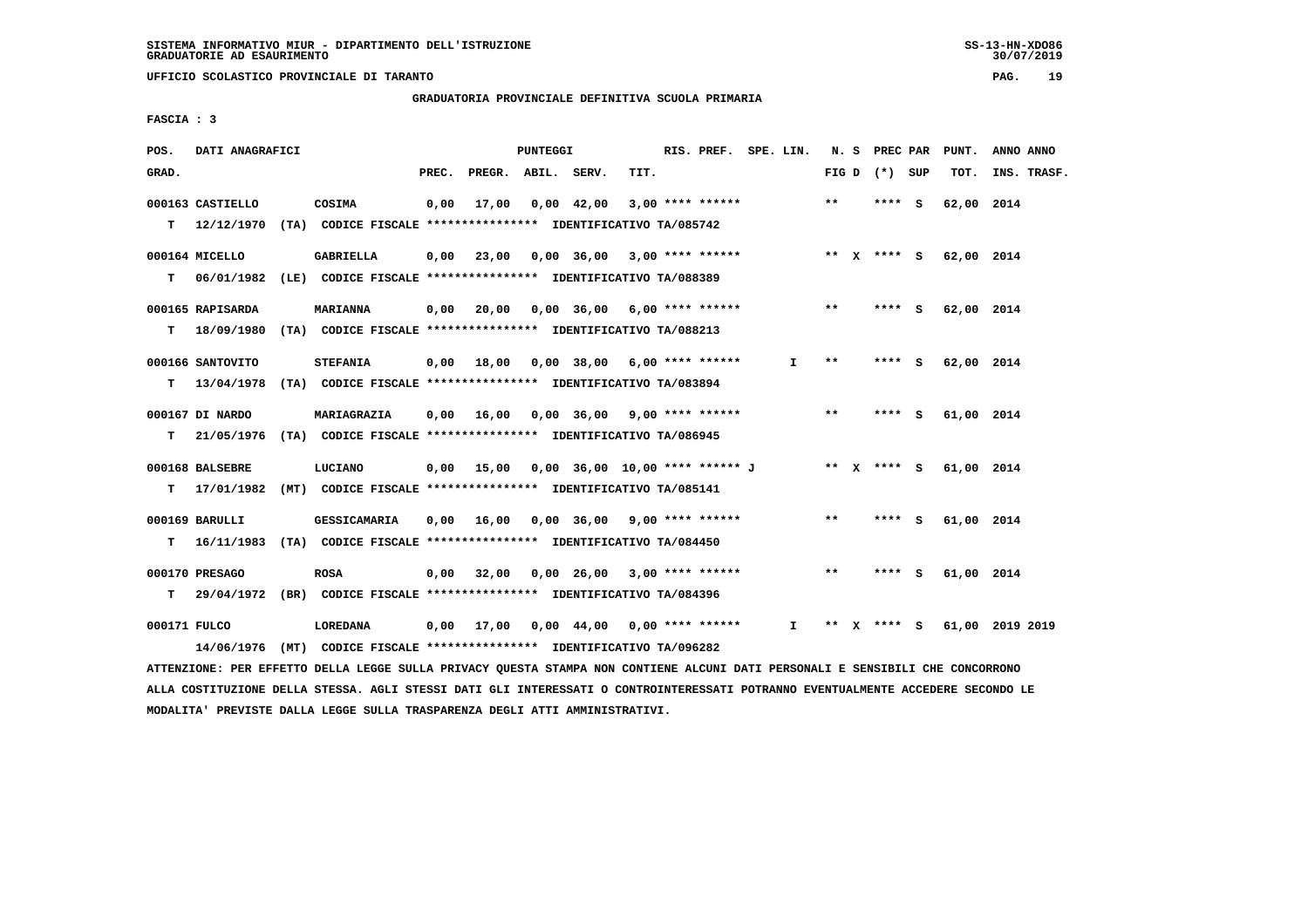**UFFICIO SCOLASTICO PROVINCIALE DI TARANTO PAG. 20**

 **GRADUATORIA PROVINCIALE DEFINITIVA SCUOLA PRIMARIA**

 **FASCIA : 3**

| POS.               | DATI ANAGRAFICI                                                                                 |                                                                              |       |                    | PUNTEGGI |                                                        |      | RIS. PREF. SPE. LIN. |              |       | N. S PREC PAR   | PUNT.                  | ANNO ANNO   |
|--------------------|-------------------------------------------------------------------------------------------------|------------------------------------------------------------------------------|-------|--------------------|----------|--------------------------------------------------------|------|----------------------|--------------|-------|-----------------|------------------------|-------------|
| GRAD.              |                                                                                                 |                                                                              | PREC. | PREGR. ABIL. SERV. |          |                                                        | TIT. |                      |              |       | FIG D $(*)$ SUP | TOT.                   | INS. TRASF. |
| 000172 BIASE       | T 13/02/1969 (TA) CODICE FISCALE *************** IDENTIFICATIVO TA/083494                       | <b>BARBARA</b>                                                               |       | $0,00$ 15,00       |          | 0,00 36,00                                             |      | 9,00 **** ******     |              | $***$ | **** S          | 60,00 2014             |             |
|                    | 000173 PERRONE<br>27/10/1966 (TA) CODICE FISCALE *************** IDENTIFICATIVO TA/087619       | <b>VITA</b>                                                                  |       |                    |          | $0,00$ 12,00 0,00 42,00 6,00 **** ******               |      |                      |              | $***$ | $***$ S         | 60,00 2014             |             |
| т                  | 000174 EVANGELIO<br>27/09/1980 (TA) CODICE FISCALE **************** IDENTIFICATIVO TA/085734    | <b>CONCETTA</b>                                                              |       |                    |          | $0,00$ $36,00$ $0,00$ $24,00$ $0,00$ $***$ **** ****** |      |                      |              |       |                 | ** X **** S 60,00 2014 |             |
|                    | 000175 PIGNATELLI<br>T 27/10/1978 (TA) CODICE FISCALE **************** IDENTIFICATIVO TA/091320 | LIDIA                                                                        |       |                    |          | 0,00 18,00 0,00 42,00 0,00 **** ******                 |      |                      |              | $* *$ | **** S          | 60,00 2014             |             |
| 000176 MURGO<br>T. | 27/03/1978 (FG) CODICE FISCALE *************** IDENTIFICATIVO TA/087858                         | <b>MARIAGRAZIARI</b>                                                         |       |                    |          | 0,00 19,00 0,00 38,00 3,00 **** ******                 |      |                      |              | $***$ | $***5$          | 60,00 2014             |             |
|                    | 000177 GAGLIARDI<br>13/01/1975 (TA) CODICE FISCALE **************** IDENTIFICATIVO TA/096288    | <b>EMANUELA</b>                                                              | 0,00  |                    |          | 0,00 0,00 60,00 0,00 **** ******                       |      |                      |              | $***$ | **** S          | 60,00 2014             |             |
|                    | 000178 APRILE<br>19/01/1967 (TA) CODICE FISCALE **************** IDENTIFICATIVO TA/020265       | <b>ERMINIA</b>                                                               |       |                    |          | $0,00$ 38,00 15,00 0,00 6,00 **** ******               |      |                      | I.           |       | ** x **** s     | 59,00 2007             |             |
| T.                 | 000179 CESAREO<br>24/04/1983 (TA) CODICE FISCALE **************** IDENTIFICATIVO TA/085600      | <b>BENEDETTA</b>                                                             |       |                    |          | $0,00$ 18,00 0,00 38,00 3,00 **** ******               |      |                      |              | $***$ | **** S          | 59,00 2014             |             |
| T.                 | 000180 PASTORE<br>25/07/1981                                                                    | <b>MINA</b><br>(TA) CODICE FISCALE **************** IDENTIFICATIVO TA/088381 |       |                    |          | $0,00$ 14,00 0,00 36,00 9,00 **** ******               |      |                      | $\mathbf{I}$ | **    | **** S          | 59,00 2014             |             |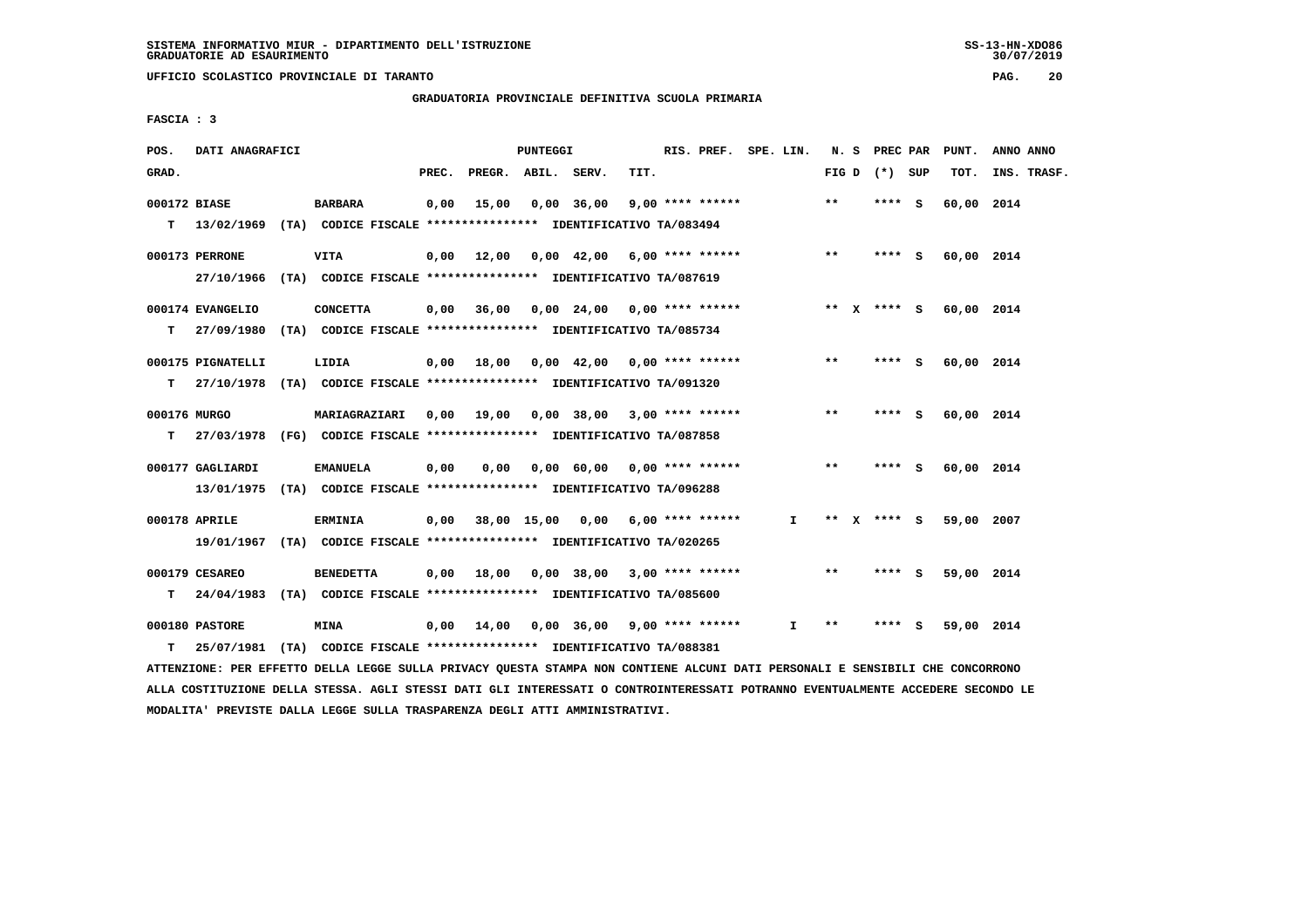**UFFICIO SCOLASTICO PROVINCIALE DI TARANTO PAG. 21**

 **GRADUATORIA PROVINCIALE DEFINITIVA SCUOLA PRIMARIA**

 **FASCIA : 3**

| POS.             | DATI ANAGRAFICI                                                           |                   |       |                    | PUNTEGGI |                                          |      | RIS. PREF. SPE. LIN. |              |       | N. S PREC PAR   |   | PUNT.      | ANNO ANNO   |
|------------------|---------------------------------------------------------------------------|-------------------|-------|--------------------|----------|------------------------------------------|------|----------------------|--------------|-------|-----------------|---|------------|-------------|
| GRAD.            |                                                                           |                   | PREC. | PREGR. ABIL. SERV. |          |                                          | TIT. |                      |              |       | FIG D $(*)$ SUP |   | TOT.       | INS. TRASF. |
|                  | 000181 CARDEA                                                             | <b>ROSA</b>       | 0,00  | 17,00              |          | $0,00$ 36,00                             |      | $6,00$ **** ******   |              | **    | $***$ S         |   | 59,00 2014 |             |
|                  | T 19/08/1976 (TA) CODICE FISCALE *************** IDENTIFICATIVO TA/088339 |                   |       |                    |          |                                          |      |                      |              |       |                 |   |            |             |
|                  | 000182 NATALE                                                             | <b>ROSA</b>       | 0,00  | 59,00              | 0,00     | 0,00                                     |      | $0.00$ **** ******   |              | $* *$ | **** S          |   | 59,00 2014 |             |
| т                | 24/08/1975 (TA) CODICE FISCALE *************** IDENTIFICATIVO TA/086620   |                   |       |                    |          |                                          |      |                      |              |       |                 |   |            |             |
|                  | 000183 PICHIERRI                                                          | <b>ALESSANDRA</b> |       | $0,00$ 19,00       |          | $0,00$ 40,00 0,00 **** ******            |      |                      |              | $***$ | **** S          |   | 59,00 2014 |             |
| т                | 23/06/1972 (TA) CODICE FISCALE *************** IDENTIFICATIVO TA/085248   |                   |       |                    |          |                                          |      |                      |              |       |                 |   |            |             |
|                  | 000184 PIGNATELLI                                                         | <b>FILOMENA</b>   |       | $0,00$ 18,00       |          | $0,00$ 41,00 0,00 **** ******            |      |                      | I.           |       | ** x **** S     |   | 59,00 2014 |             |
| т                | 27/07/1972 (TA) CODICE FISCALE **************** IDENTIFICATIVO TA/086063  |                   |       |                    |          |                                          |      |                      |              |       |                 |   |            |             |
|                  | 000185 CAPOBIANCO                                                         | <b>VALENTINA</b>  |       |                    |          | $0,00$ 11,00 0,00 48,00 0,00 **** ****** |      |                      |              | $***$ | $***$ S         |   | 59,00 2014 |             |
| т                | 18/09/1981 (TA) CODICE FISCALE **************** IDENTIFICATIVO TA/037831  |                   |       |                    |          |                                          |      |                      |              |       |                 |   |            |             |
|                  | 000186 DESIATO                                                            | <b>ORNELLA</b>    |       |                    |          | $0,00$ 15,00 0,00 38,00 6,00 **** ****** |      |                      | $\mathbf{I}$ | $***$ | $***$ S         |   | 59,00 2014 |             |
| т                | 11/01/1964 (BR) CODICE FISCALE **************** IDENTIFICATIVO TA/082700  |                   |       |                    |          |                                          |      |                      |              |       |                 |   |            |             |
|                  |                                                                           |                   |       |                    |          |                                          |      |                      |              |       |                 |   |            |             |
| 000187 IULE<br>т | 26/05/1982 (TA) CODICE FISCALE *************** IDENTIFICATIVO TA/084769   | <b>ROSARIA</b>    |       |                    |          | $0,00$ 17,00 0,00 38,00 3,00 **** ****** |      |                      |              | $***$ | **** S          |   | 58,00 2014 |             |
|                  |                                                                           |                   |       |                    |          |                                          |      |                      |              |       |                 |   |            |             |
|                  | 000188 ABBAMONTE                                                          | <b>FELICIA</b>    | 0,00  |                    |          | $0.00$ 13.00 36.00 9.00 **** ******      |      |                      |              | $* *$ | **** S          |   | 58,00 2014 |             |
| т                | 13/03/1973 (TA) CODICE FISCALE *************** IDENTIFICATIVO TA/083541   |                   |       |                    |          |                                          |      |                      |              |       |                 |   |            |             |
|                  | 000189 MESSINA                                                            | <b>ROSANNA</b>    |       | $0,00$ 19,00       |          | 0,00 36,00                               |      | $3,00$ **** ******   |              | $* *$ | ****            | s | 58,00 2014 |             |
| т                | 11/12/1981 (AG) CODICE FISCALE *************** IDENTIFICATIVO TA/084522   |                   |       |                    |          |                                          |      |                      |              |       |                 |   |            |             |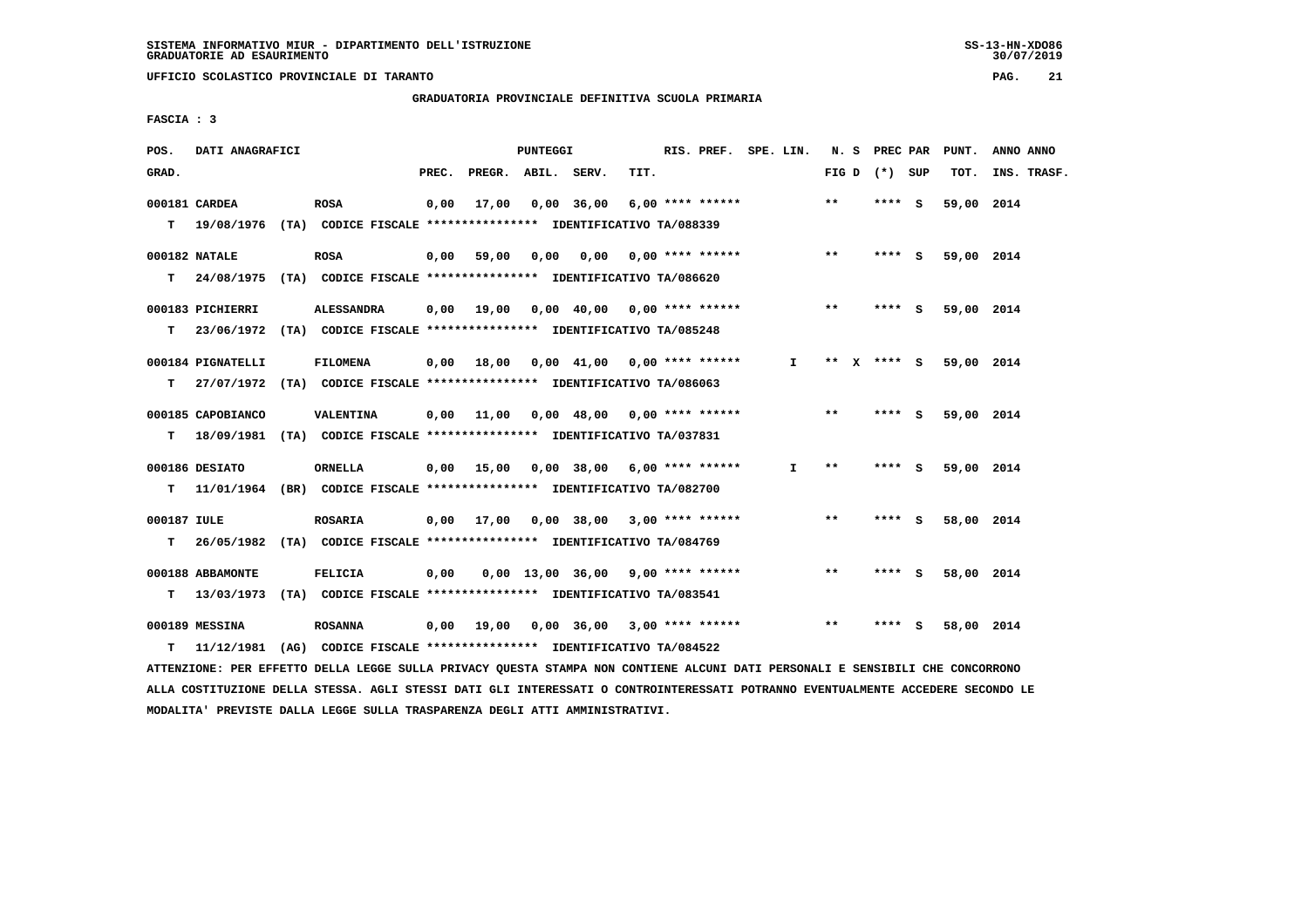**UFFICIO SCOLASTICO PROVINCIALE DI TARANTO PAG. 22**

 **GRADUATORIA PROVINCIALE DEFINITIVA SCUOLA PRIMARIA**

 **FASCIA : 3**

| POS.  | DATI ANAGRAFICI    |                                                                            |       |                    | PUNTEGGI |                  |                                                       | RIS. PREF. SPE. LIN. |              |       | N. S PREC PAR   | PUNT.      | ANNO ANNO       |
|-------|--------------------|----------------------------------------------------------------------------|-------|--------------------|----------|------------------|-------------------------------------------------------|----------------------|--------------|-------|-----------------|------------|-----------------|
| GRAD. |                    |                                                                            | PREC. | PREGR. ABIL. SERV. |          |                  | TIT.                                                  |                      |              |       | FIG D $(*)$ SUP | TOT.       | INS. TRASF.     |
|       | 000190 BERDICCHIA  | MARIACARMELA                                                               | 0.00  |                    |          | 16,00 0,00 36,00 |                                                       | $6.00$ **** ******   |              | $***$ | **** S          | 58,00 2014 |                 |
| T.    |                    | 30/04/1969 (TA) CODICE FISCALE **************** IDENTIFICATIVO TA/084907   |       |                    |          |                  |                                                       |                      |              |       |                 |            |                 |
|       | 000191 SCALZO      | <b>SABRINA</b>                                                             |       |                    |          |                  | $0.00$ 19.00 0.00 36.00 3.00 **** ******              |                      | $\mathbf{I}$ |       | ** X **** S     | 58,00 2014 |                 |
| T.    |                    | 02/10/1982 (TA) CODICE FISCALE **************** IDENTIFICATIVO TA/088291   |       |                    |          |                  |                                                       |                      |              |       |                 |            |                 |
|       | 000192 CASTRONUOVO | ANNA                                                                       |       |                    |          |                  | $0,00$ 14,00 0,00 35,00 9,00 **** ******              |                      |              | $***$ | **** S          | 58,00 2014 |                 |
|       |                    | T 24/07/1983 (TA) CODICE FISCALE **************** IDENTIFICATIVO TA/083120 |       |                    |          |                  |                                                       |                      |              |       |                 |            |                 |
|       | 000193 GODINO      | MARCELLA                                                                   |       |                    |          |                  | $0,00$ 20,00 0,00 38,00 0,00 **** ******              |                      |              | $* *$ | $***$ S         | 58,00 2014 |                 |
| T.    |                    | 25/10/1975 (TA) CODICE FISCALE **************** IDENTIFICATIVO TA/086731   |       |                    |          |                  |                                                       |                      |              |       |                 |            |                 |
|       | 000194 CUSCITO     | <b>SIMONA</b>                                                              |       |                    |          |                  | $0,00$ $22,00$ $6,00$ $26,00$ $3,00$ $***$ **** ***** |                      | $\mathbf{I}$ | $***$ | $***$ S         |            | 57,00 2014 2014 |
|       |                    | S 08/02/1981 (BA) CODICE FISCALE *************** IDENTIFICATIVO TA/082245  |       |                    |          |                  |                                                       |                      |              |       |                 |            |                 |
|       | 000195 SASSO       | <b>MARTA</b>                                                               |       |                    |          |                  | $0,00$ 18,00 0,00 36,00 3,00 **** ******              |                      |              |       | ** x **** S     | 57,00 2014 |                 |
| T.    |                    | 20/09/1981 (BA) CODICE FISCALE **************** IDENTIFICATIVO TA/087756   |       |                    |          |                  |                                                       |                      |              |       |                 |            |                 |
|       |                    |                                                                            |       |                    |          |                  |                                                       |                      |              |       |                 |            |                 |
|       | 000196 SICILIANO   | LIDIA                                                                      |       |                    |          |                  | $0,00$ 13,00 0,00 38,00 6,00 **** ******              |                      |              | $***$ | **** S          | 57,00 2014 |                 |
|       |                    | T 08/02/1972 (TA) CODICE FISCALE *************** IDENTIFICATIVO TA/084007  |       |                    |          |                  |                                                       |                      |              |       |                 |            |                 |
|       | 000197 ORLANDO     | VALERIA                                                                    |       | 0,00 18,00         |          |                  | $0,00$ 36,00 3,00 **** ******                         |                      | I.           | **    | **** S          | 57,00 2014 |                 |
| т     |                    | 01/12/1980 (TA) CODICE FISCALE *************** IDENTIFICATIVO TA/088240    |       |                    |          |                  |                                                       |                      |              |       |                 |            |                 |
|       | 000198 BARILE      | MARIA COSIMA                                                               |       | 0,00 18,00         |          |                  | 0,00 36,00 3,00 **** ******                           |                      |              | $* *$ | **** S          | 57,00 2014 |                 |
| т     |                    | 11/09/1975 (TA) CODICE FISCALE *************** IDENTIFICATIVO TA/082520    |       |                    |          |                  |                                                       |                      |              |       |                 |            |                 |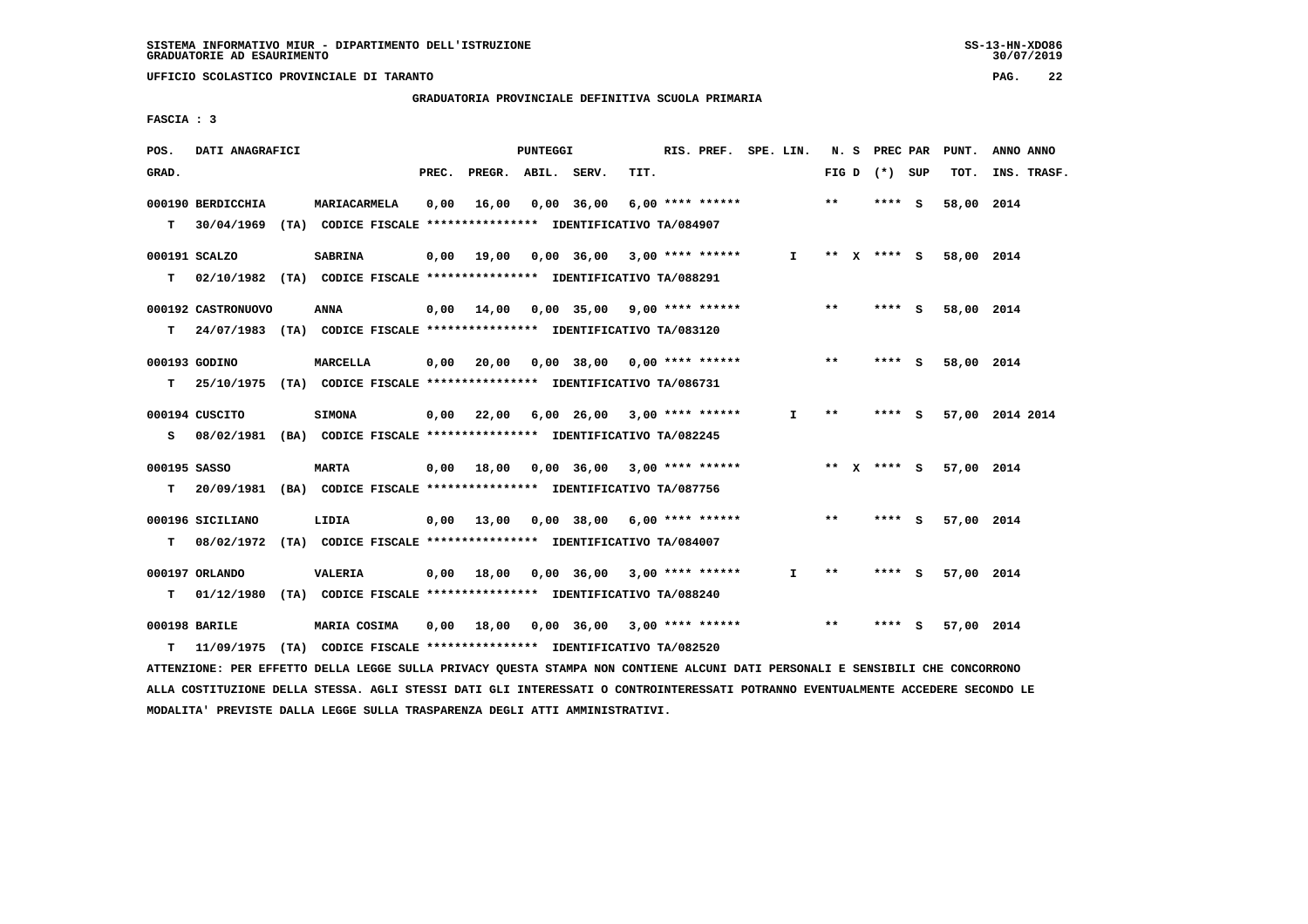**UFFICIO SCOLASTICO PROVINCIALE DI TARANTO PAG. 23**

 **GRADUATORIA PROVINCIALE DEFINITIVA SCUOLA PRIMARIA**

 **FASCIA : 3**

| POS.         | DATI ANAGRAFICI   |                                                                          |       |                                          | <b>PUNTEGGI</b> |                                                         |      | RIS. PREF. SPE. LIN. |              |       | N. S PREC PAR     |     | PUNT.      | ANNO ANNO       |
|--------------|-------------------|--------------------------------------------------------------------------|-------|------------------------------------------|-----------------|---------------------------------------------------------|------|----------------------|--------------|-------|-------------------|-----|------------|-----------------|
| GRAD.        |                   |                                                                          | PREC. | PREGR. ABIL. SERV.                       |                 |                                                         | TIT. |                      |              |       | FIG $D$ $(*)$ SUP |     | TOT.       | INS. TRASF.     |
|              | 000199 LATERZA    | <b>GIANFRANCA</b>                                                        | 0,00  | 18,00                                    | 0,00 36,00      |                                                         |      | $3,00$ **** ******   | $\mathbf{I}$ |       | ** x **** S       |     | 57,00 2014 |                 |
| т            |                   | 09/01/1983 (TA) CODICE FISCALE *************** IDENTIFICATIVO TA/086473  |       |                                          |                 |                                                         |      |                      |              |       |                   |     |            |                 |
| 000200 SACCO |                   | VALENTINA                                                                | 0,00  | 21,00                                    |                 | 0,00 30,00 6,00 **** ******                             |      |                      |              | $* *$ | $***$ S           |     | 57,00 2019 |                 |
| т            |                   | 31/12/1983 (TA) CODICE FISCALE *************** IDENTIFICATIVO TA/089921  |       |                                          |                 |                                                         |      |                      |              |       |                   |     |            |                 |
|              | 000201 SANTOIEMMA | MARIANGELA                                                               | 0,00  | 13,00                                    |                 | $0.00 \quad 43.00 \quad 0.00 \quad *** \quad *** \quad$ |      |                      |              | **    | **** S            |     | 56,00 2014 |                 |
|              |                   | 16/05/1980 (BA) CODICE FISCALE *************** IDENTIFICATIVO TA/082756  |       |                                          |                 |                                                         |      |                      |              |       |                   |     |            |                 |
|              | 000202 ARESTIA    | MONICA                                                                   | 0,00  | 14,00                                    |                 | $0,00$ 36,00 6,00 **** ******                           |      |                      |              | $***$ | $***5$            |     | 56,00 2014 |                 |
| T.           |                   | 07/03/1981 (TA) CODICE FISCALE **************** IDENTIFICATIVO TA/083295 |       |                                          |                 |                                                         |      |                      |              |       |                   |     |            |                 |
|              | 000203 PAGLIARA   | LOREDANA                                                                 |       | $0,00$ 14,00 0,00 36,00 6,00 **** ****** |                 |                                                         |      |                      |              | $***$ | **** $S$          |     | 56,00 2014 |                 |
| т            |                   | 11/11/1973 (TA) CODICE FISCALE **************** IDENTIFICATIVO TA/083536 |       |                                          |                 |                                                         |      |                      |              |       |                   |     |            |                 |
|              | 000204 MUSIELLO   | <b>ROSY</b>                                                              |       | $0,00$ 15,00                             |                 | 0,00 32,00 9,00 **** ******                             |      |                      |              | $**$  | **** S            |     | 56,00 2014 |                 |
| T.           |                   | 20/06/1980 (BR) CODICE FISCALE *************** IDENTIFICATIVO TA/083188  |       |                                          |                 |                                                         |      |                      |              |       |                   |     |            |                 |
|              | 000205 ZIGRINO    | <b>CONCETTA</b>                                                          | 0,00  | 16,00                                    |                 | $0.00$ 36,00 4,00 **** ******                           |      |                      |              | $* *$ | **** S            |     |            | 56,00 2019 2019 |
| т            |                   | 07/12/1975 (BA) CODICE FISCALE **************** IDENTIFICATIVO TA/096256 |       |                                          |                 |                                                         |      |                      |              |       |                   |     |            |                 |
| 000206 PINTO |                   | <b>VIVIANA</b>                                                           | 0,00  | 11,00                                    |                 | $0,00$ 38,00 6,00 **** ******                           |      |                      | I.           | $* *$ | **** S            |     | 55,00 2014 |                 |
| т            |                   | 30/07/1975 (TA) CODICE FISCALE *************** IDENTIFICATIVO TA/083628  |       |                                          |                 |                                                         |      |                      |              |       |                   |     |            |                 |
|              | 000207 FUMAROLA   | <b>MARIA</b>                                                             | 0,00  | 31,00                                    |                 | $0.00 \quad 24.00 \quad 0.00 \quad *** \quad ***$       |      |                      | $\mathbf{I}$ | $**$  | ****              | - S | 55,00 2014 |                 |
| т            |                   | 17/05/1975 (EE) CODICE FISCALE *************** IDENTIFICATIVO TA/085041  |       |                                          |                 |                                                         |      |                      |              |       |                   |     |            |                 |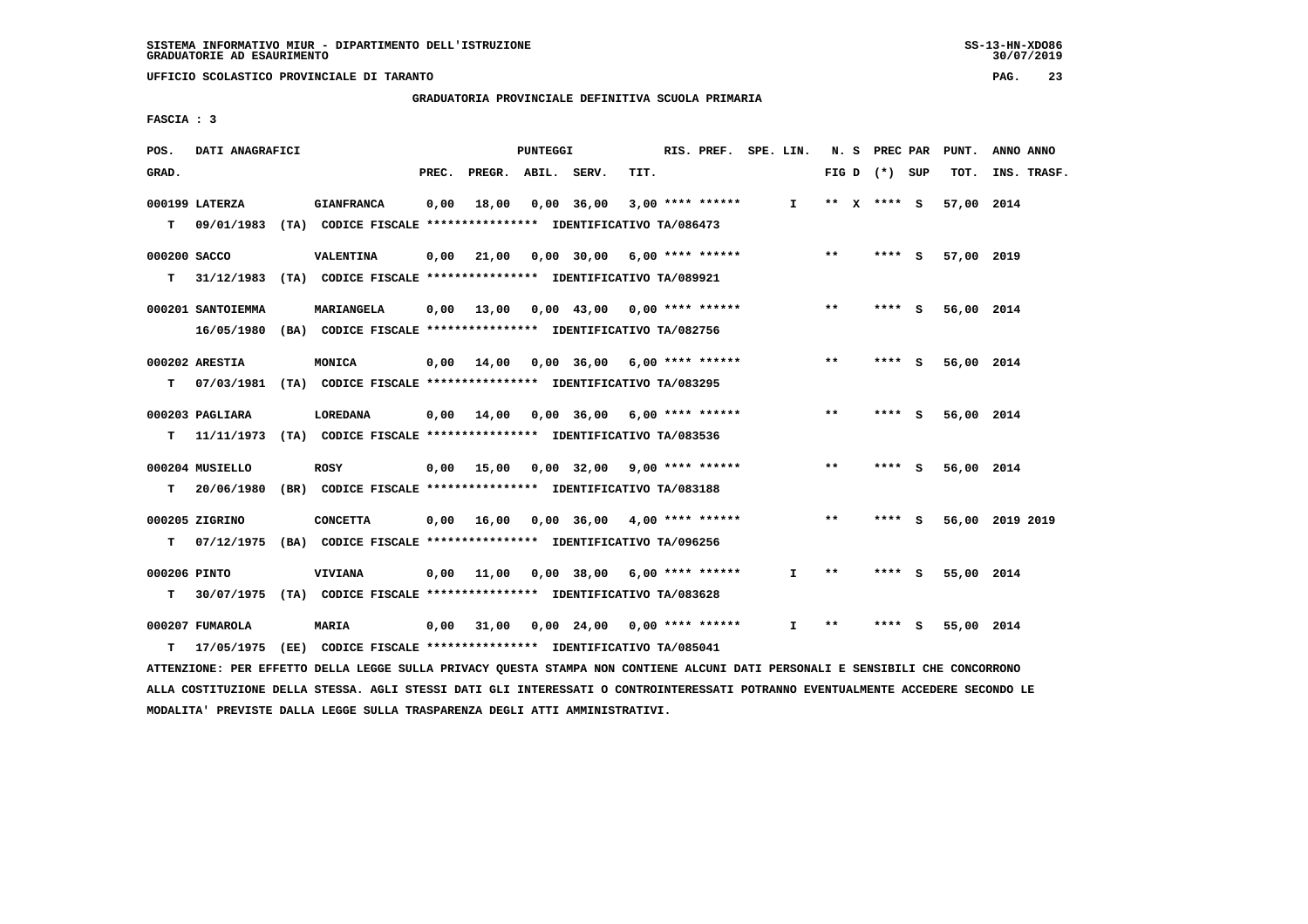**UFFICIO SCOLASTICO PROVINCIALE DI TARANTO PAG. 24**

 **GRADUATORIA PROVINCIALE DEFINITIVA SCUOLA PRIMARIA**

 **FASCIA : 3**

| POS.        | DATI ANAGRAFICI                                                           |                     |       |                    | PUNTEGGI |                                                 |      | RIS. PREF. SPE. LIN. |              |       | N. S PREC PAR     |        | PUNT.      | ANNO ANNO   |
|-------------|---------------------------------------------------------------------------|---------------------|-------|--------------------|----------|-------------------------------------------------|------|----------------------|--------------|-------|-------------------|--------|------------|-------------|
| GRAD.       |                                                                           |                     | PREC. | PREGR. ABIL. SERV. |          |                                                 | TIT. |                      |              |       | FIG $D$ $(*)$ SUP |        | TOT.       | INS. TRASF. |
|             | 000208 COMETA                                                             | <b>ROSANNA</b>      | 0,00  | 19,00              |          | 0,00 36,00                                      |      | $0.00$ **** ******   |              |       | ** X **** S       |        | 55,00 2014 |             |
|             | T 27/04/1978 (TA) CODICE FISCALE *************** IDENTIFICATIVO TA/083395 |                     |       |                    |          |                                                 |      |                      |              |       |                   |        |            |             |
|             | 000209 SCAPATI                                                            | <b>VALERIA</b>      |       |                    |          | $0,00$ 13,00 0,00 36,00 6,00 **** ****** *** ** |      |                      |              |       |                   | **** S | 55,00 2014 |             |
| T.          | 27/02/1980 (TA) CODICE FISCALE **************** IDENTIFICATIVO TA/084272  |                     |       |                    |          |                                                 |      |                      |              |       |                   |        |            |             |
|             | 000210 GALGANO                                                            | GRAZIAMARIA         |       |                    |          | $0,00$ 16,00 0,00 36,00 3,00 **** ******        |      |                      | $\mathbf{I}$ | $***$ | **** S            |        | 55,00 2014 |             |
| т           | 01/08/1983 (MT) CODICE FISCALE *************** IDENTIFICATIVO TA/086643   |                     |       |                    |          |                                                 |      |                      |              |       |                   |        |            |             |
|             | 000211 GRASSO                                                             | <b>MARIA</b>        |       | 0,00 25,00         |          | 0,00 30,00 0,00 **** ******                     |      |                      |              | $* *$ | **** S            |        | 55,00 2014 |             |
| T.          | 12/03/1983 (TA) CODICE FISCALE **************** IDENTIFICATIVO TA/086868  |                     |       |                    |          |                                                 |      |                      |              |       |                   |        |            |             |
|             | 000212 DELLEGROTTAGLIE DANIELA                                            |                     |       |                    |          | 0,00 19,00 0,00 36,00 0,00 **** ******          |      |                      |              | $***$ | **** S            |        | 55,00 2014 |             |
| т           | 11/06/1975 (TA) CODICE FISCALE *************** IDENTIFICATIVO TA/088225   |                     |       |                    |          |                                                 |      |                      |              |       |                   |        |            |             |
| 000213 TRIA |                                                                           | <b>MARIA GRAZIA</b> | 0,00  |                    |          | $0,00$ 40,00 8,00 6,00 **** ******              |      |                      | $\mathbf{I}$ | $* *$ | **** $S$          |        | 54,00 2007 |             |
|             | 07/10/1984 (BA) CODICE FISCALE *************** IDENTIFICATIVO TA/038140   |                     |       |                    |          |                                                 |      |                      |              |       |                   |        |            |             |
|             | 000214 CASALI                                                             | VALENTINA           |       |                    |          | $0,00$ 18,00 0,00 36,00 0,00 **** ******        |      |                      |              | $***$ | **** S            |        | 54,00 2014 |             |
|             | T 14/07/1983 (TA) CODICE FISCALE *************** IDENTIFICATIVO TA/083174 |                     |       |                    |          |                                                 |      |                      |              |       |                   |        |            |             |
|             |                                                                           |                     |       |                    |          |                                                 |      |                      |              |       |                   |        |            |             |
|             | 000215 DELL'AOUILA                                                        | <b>CONCETTA</b>     |       |                    |          | $0,00$ 15,00 $0,00$ 36,00 3,00 **** ******      |      |                      |              | **    | **** S            |        | 54,00 2014 |             |
| T.          | 09/09/1966 (TA) CODICE FISCALE *************** IDENTIFICATIVO TA/082635   |                     |       |                    |          |                                                 |      |                      |              |       |                   |        |            |             |
|             | 000216 SARACINO                                                           |                     |       |                    |          | 0,00 36,00 0,00 **** ******                     |      |                      |              | **    | **** S            |        | 54,00 2014 |             |
| т           | 15/04/1965 (TA) CODICE FISCALE *************** IDENTIFICATIVO TA/083747   |                     |       |                    |          |                                                 |      |                      |              |       |                   |        |            |             |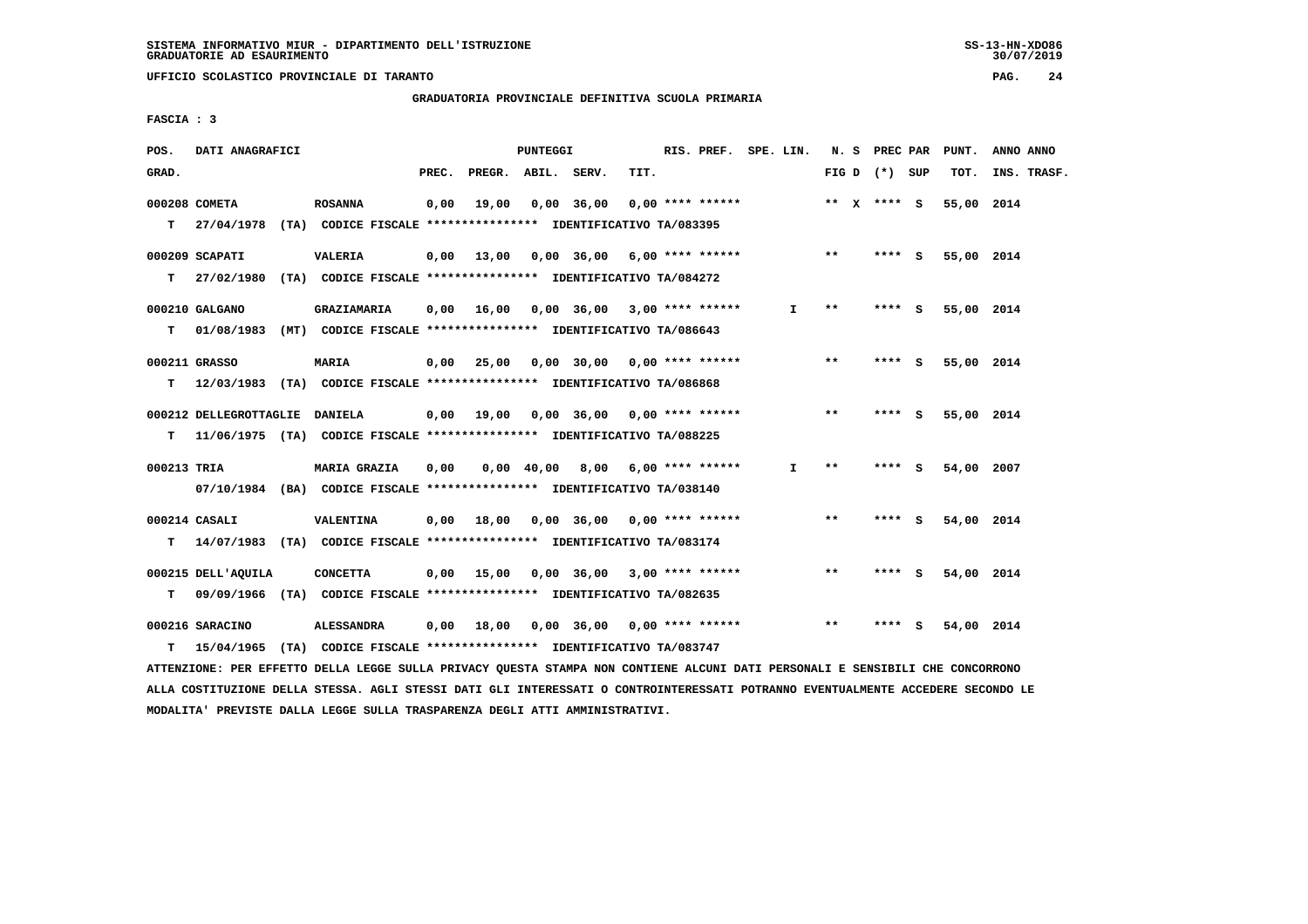**UFFICIO SCOLASTICO PROVINCIALE DI TARANTO PAG. 25**

 **GRADUATORIA PROVINCIALE DEFINITIVA SCUOLA PRIMARIA**

 **FASCIA : 3**

| POS.              | DATI ANAGRAFICI                |                                                                                                                                 |       |                    | PUNTEGGI |                                          |      | RIS. PREF. SPE. LIN. |  | N. S PREC PAR   |        |     | PUNT.      | ANNO ANNO   |
|-------------------|--------------------------------|---------------------------------------------------------------------------------------------------------------------------------|-------|--------------------|----------|------------------------------------------|------|----------------------|--|-----------------|--------|-----|------------|-------------|
| GRAD.             |                                |                                                                                                                                 | PREC. | PREGR. ABIL. SERV. |          |                                          | TIT. |                      |  | FIG D $(*)$ SUP |        |     | TOT.       | INS. TRASF. |
|                   | 000217 PASSERI                 | LETTERIA<br>T 19/05/1972 (ME) CODICE FISCALE *************** IDENTIFICATIVO TA/094331                                           | 0,00  | 30,00              |          | $0,00$ 24,00                             |      | $0.00$ **** ******   |  | $***$           | **** S |     | 54,00 2014 |             |
|                   | 000218 LEOGNANI                | <b>MARIA</b><br>T 22/04/1983 (TA) CODICE FISCALE **************** IDENTIFICATIVO TA/084987                                      | 0,00  | 15,00              |          | 0,00 36,00 3,00 **** ******              |      |                      |  | $***$           | **** S |     | 54,00 2014 |             |
|                   | 000219 LA TAGLIATA             | VINCENZA<br>T 12/01/1980 (TA) CODICE FISCALE *************** IDENTIFICATIVO TA/087604                                           |       |                    |          | $0,00$ 17,00 0,00 36,00 0,00 **** ****** |      |                      |  | $***$           | **** S |     | 53,00 2014 |             |
|                   | 000220 CARRIERI                | ANNA<br>T 28/07/1977 (TA) CODICE FISCALE *************** IDENTIFICATIVO TA/088340                                               |       |                    |          | $0,00$ 14,00 0,00 36,00 3,00 **** ****** |      |                      |  | $* *$           | **** S |     | 53,00 2014 |             |
| 000221 TURSI<br>т |                                | MARIA GIOVANN 0,00 17,00 0,00 36,00 0,00 **** ******<br>09/01/1970 (CS) CODICE FISCALE *************** IDENTIFICATIVO TA/084781 |       |                    |          |                                          |      |                      |  | $* *$           | $***5$ |     | 53,00 2014 |             |
| т                 | 000222 FORTUNATO<br>10/07/1969 | VITTORIA<br>(MT) CODICE FISCALE **************** IDENTIFICATIVO TA/083927                                                       |       |                    |          | $0,00$ 11,00 0,00 42,00 0,00 **** ****** |      |                      |  | $***$           | **** S |     | 53,00 2014 |             |
| 000223 RICCI<br>т |                                | VINCENZA<br>01/11/1972 (TA) CODICE FISCALE **************** IDENTIFICATIVO TA/082778                                            |       |                    |          | 0,00 17,00 0,00 36,00 0,00 **** ******   |      |                      |  | $***$           | **** S |     | 53,00 2014 |             |
| T.                | 000224 NATALE                  | <b>ROSARIA</b><br>09/01/1971 (TA) CODICE FISCALE *************** IDENTIFICATIVO TA/088355                                       | 0,00  |                    |          | 17,00  0,00  36,00  0,00  ****  ******   |      |                      |  | $* *$           | **** S |     | 53,00 2014 |             |
| т                 | 000225 MONTEDORO<br>29/10/1964 | <b>ANTONIA</b><br>(TA) CODICE FISCALE **************** IDENTIFICATIVO TA/091727                                                 | 0,00  | 18,00              |          | $0,00$ 32,00 3,00 **** ******            |      |                      |  | $* *$           | ****   | - S | 53,00 2014 |             |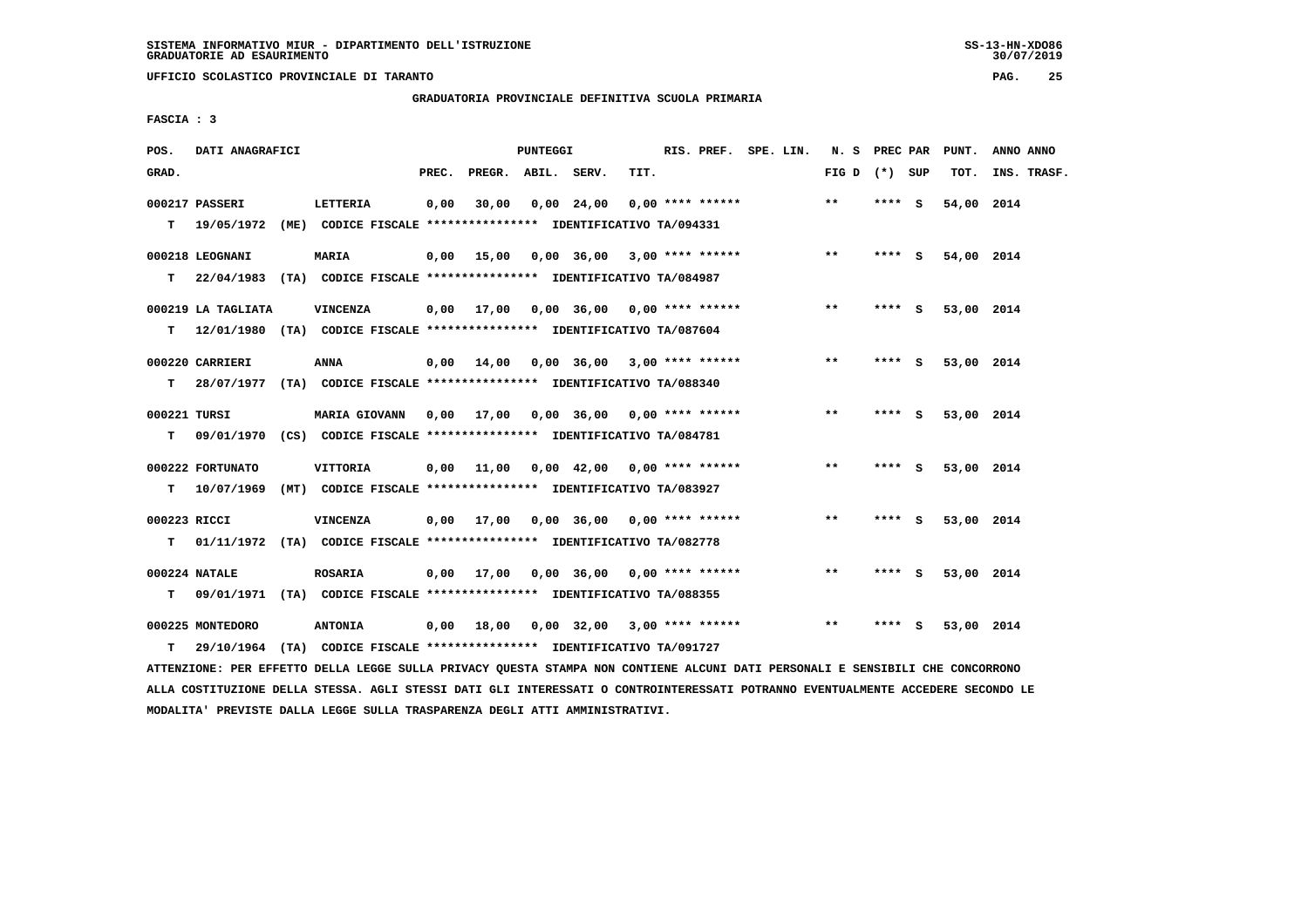**UFFICIO SCOLASTICO PROVINCIALE DI TARANTO PAG. 26**

 **GRADUATORIA PROVINCIALE DEFINITIVA SCUOLA PRIMARIA**

 **FASCIA : 3**

| POS.         | DATI ANAGRAFICI    |                                                                          |       |                    | PUNTEGGI |              |                                                               | RIS. PREF. SPE. LIN. |              |       |                   |          | N. S PREC PAR PUNT. | ANNO ANNO       |
|--------------|--------------------|--------------------------------------------------------------------------|-------|--------------------|----------|--------------|---------------------------------------------------------------|----------------------|--------------|-------|-------------------|----------|---------------------|-----------------|
| GRAD.        |                    |                                                                          | PREC. | PREGR. ABIL. SERV. |          |              | TIT.                                                          |                      |              |       | FIG $D$ $(*)$ SUP |          | тот.                | INS. TRASF.     |
|              | 000226 DEGIORGI    | <b>ROSALBA</b>                                                           | 0,00  | 11,00              |          | $0.00$ 36.00 | $6,00$ **** ******                                            |                      |              |       | ** X **** S       |          | 53,00 2014          |                 |
| т            | 01/05/1970         | (MI) CODICE FISCALE **************** IDENTIFICATIVO TA/088233            |       |                    |          |              |                                                               |                      |              |       |                   |          |                     |                 |
|              | 000227 GIARACUNI   | <b>GIOVANNA</b>                                                          | 0,00  | 11,00              |          |              | $0.00$ 36.00 6.00 **** ******                                 |                      |              | $***$ | $***$ S           |          | 53,00 2014          |                 |
| т            | 16/07/1978         | (TA) CODICE FISCALE **************** IDENTIFICATIVO TA/088347            |       |                    |          |              |                                                               |                      |              |       |                   |          |                     |                 |
| 000228 ROTA  |                    | VALENTINA                                                                |       | $0,00$ 16,00       |          |              | $0.00$ 34.00 3.00 **** ******                                 |                      |              | $**$  | **** S            |          | 53,00 2014          |                 |
| т            |                    | 19/04/1983 (TA) CODICE FISCALE **************** IDENTIFICATIVO TA/087569 |       |                    |          |              |                                                               |                      |              |       |                   |          |                     |                 |
|              | 000229 GALEANDRO   | <b>ROBERTA</b>                                                           |       | $0,00$ 17,00       |          |              | 0,00 36,00 0,00 **** ******                                   |                      |              | $**$  | **** S            |          | 53,00 2014          |                 |
| T.           |                    | 22/02/1983 (TA) CODICE FISCALE **************** IDENTIFICATIVO TA/086282 |       |                    |          |              |                                                               |                      |              |       |                   |          |                     |                 |
|              | 000230 CAPONE      | <b>CONCETTA</b>                                                          | 0,00  |                    |          |              | $0.00 \quad 14.00 \quad 36.00 \quad 3.00 \quad *** \quad ***$ |                      |              | $* *$ | **** S            |          |                     | 53,00 2019 2019 |
| т            | 15/04/1983         | (BR) CODICE FISCALE **************** IDENTIFICATIVO TA/096232            |       |                    |          |              |                                                               |                      |              |       |                   |          |                     |                 |
|              | 000231 SALINARO    | <b>TIZIANA</b>                                                           | 0,00  |                    |          |              | $3,00$ 11,00 36,00 3,00 **** ******                           |                      |              | $* *$ | **** S            |          |                     | 53,00 2019 2019 |
| т            | 11/08/1968         | (BR) CODICE FISCALE *************** IDENTIFICATIVO TA/096284             |       |                    |          |              |                                                               |                      |              |       |                   |          |                     |                 |
|              | 000232 SEBASTIO    | <b>GIOVANNA</b>                                                          |       | $0,00$ 17,00       |          |              | $0,00$ 32,00 3,00 **** ******                                 |                      | $\mathbf{I}$ | **    | ****              | - 5      | 52,00 2014          |                 |
| т            |                    | 21/09/1980 (TA) CODICE FISCALE **************** IDENTIFICATIVO TA/084936 |       |                    |          |              |                                                               |                      |              |       |                   |          |                     |                 |
|              | 000233 CHIAROMONTE | CINZIA                                                                   |       | $0,00$ 22,00       |          |              | $0,00$ 24,00 6,00 **** ******                                 |                      |              |       | ** $X$ **** S     |          | 52,00 2014          |                 |
| т            |                    | 26/11/1969 (MT) CODICE FISCALE *************** IDENTIFICATIVO TA/088194  |       |                    |          |              |                                                               |                      |              |       |                   |          |                     |                 |
| 000234 SGURA |                    | <b>MARCELLA</b>                                                          | 0,00  | 16,00              |          |              | $0,00$ 36,00 0,00 **** ******                                 |                      |              | $* *$ | ****              | <b>S</b> | 52,00 2014          |                 |
| т            |                    | 23/11/1977 (TA) CODICE FISCALE **************** IDENTIFICATIVO TA/083269 |       |                    |          |              |                                                               |                      |              |       |                   |          |                     |                 |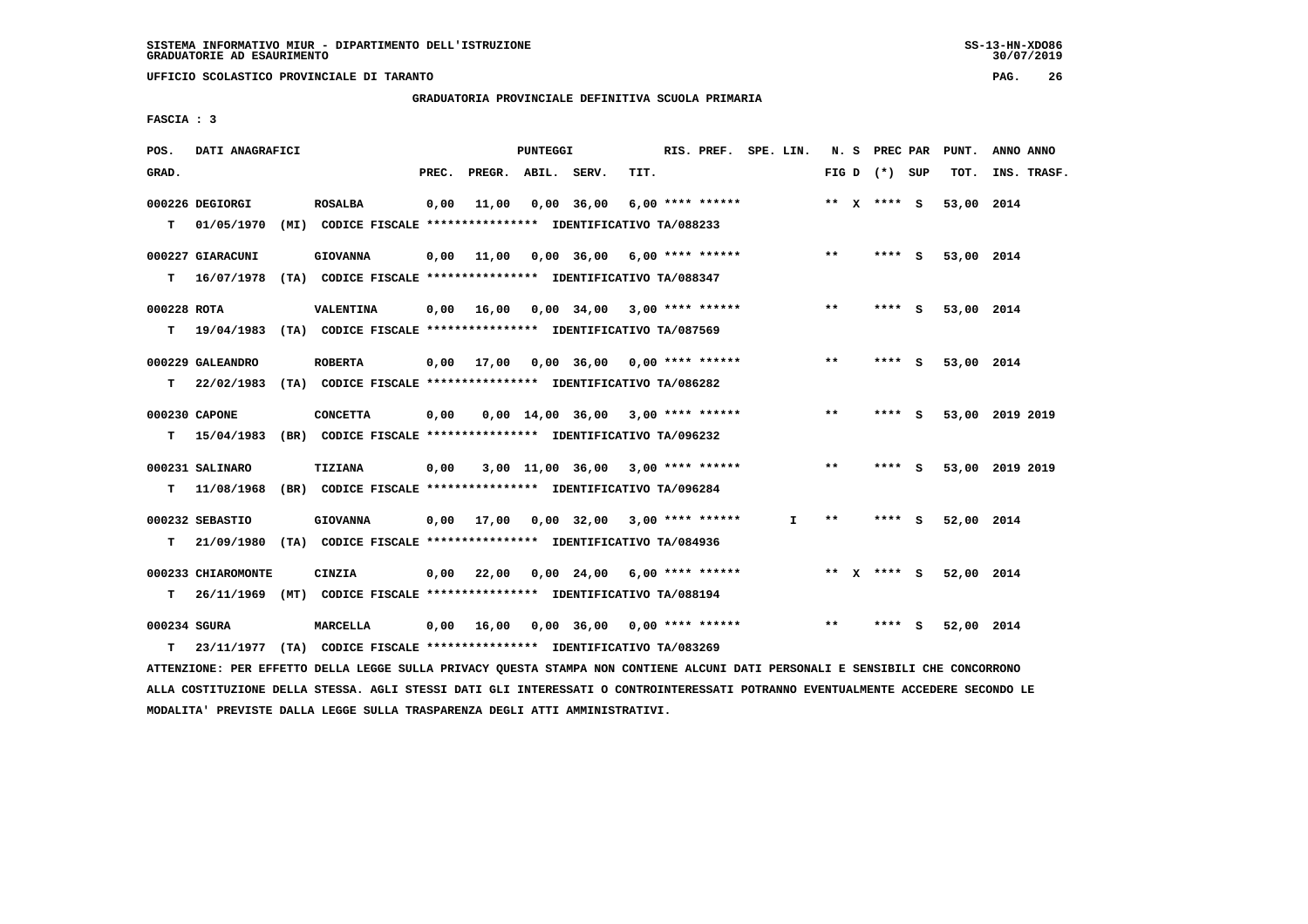**UFFICIO SCOLASTICO PROVINCIALE DI TARANTO PAG. 27**

 **GRADUATORIA PROVINCIALE DEFINITIVA SCUOLA PRIMARIA**

 **FASCIA : 3**

| POS.         | DATI ANAGRAFICI  |                                                                                                                               |       |                    | PUNTEGGI |                                              | RIS. PREF. SPE. LIN. |       |       |                 |        | N. S PREC PAR PUNT. | ANNO ANNO        |
|--------------|------------------|-------------------------------------------------------------------------------------------------------------------------------|-------|--------------------|----------|----------------------------------------------|----------------------|-------|-------|-----------------|--------|---------------------|------------------|
| GRAD.        |                  |                                                                                                                               | PREC. | PREGR. ABIL. SERV. |          | TIT.                                         |                      |       |       | FIG D $(*)$ SUP |        |                     | TOT. INS. TRASF. |
| 000235 URSO  |                  | GABRIELLA                                                                                                                     |       |                    |          | $0,00$ 17,00 0,00 34,00 0,00 **** ******     | ** x **** S          |       |       |                 |        | 51,00 2012          |                  |
|              |                  | T 30/07/1983 (TA) CODICE FISCALE *************** IDENTIFICATIVO TA/086452                                                     |       |                    |          |                                              |                      |       |       |                 |        |                     |                  |
| 000236 PINTO |                  | <b>GIANMARIA</b>                                                                                                              |       |                    |          | $0,00$ 12,00 0,00 36,00 3,00 **** ******     | $\mathbf{I}$         |       | $***$ | $***$ S         |        | 51,00 2014          |                  |
|              |                  | T 08/09/1974 (TA) CODICE FISCALE *************** IDENTIFICATIVO TA/083056                                                     |       |                    |          |                                              |                      |       |       |                 |        |                     |                  |
|              | 000237 NOBILE    | IOLE                                                                                                                          |       |                    |          | 0,00 12,00 0,00 36,00 3,00 **** ******       |                      |       | $***$ | **** S          |        | 51,00 2014          |                  |
| т            |                  | 28/08/1975 (TA) CODICE FISCALE *************** IDENTIFICATIVO TA/087999                                                       |       |                    |          |                                              |                      |       |       |                 |        |                     |                  |
|              | 000238 ARMENTI   | <b>ADRIANA</b>                                                                                                                |       |                    |          | $0,00$ 11,00 0,00 36,00 4,00 **** ******     |                      |       | $***$ | $***$ S         |        | 51,00 2014          |                  |
| т            |                  | 21/03/1975 (TA) CODICE FISCALE **************** IDENTIFICATIVO TA/083096                                                      |       |                    |          |                                              |                      |       |       |                 |        |                     |                  |
|              | 000239 MALLARDI  | MARIA                                                                                                                         |       |                    |          | $0,00$ 13,00 0,00 32,00 6,00 **** ******     |                      |       | $***$ | **** S          |        | 51,00 2014          |                  |
|              |                  | T 20/05/1980 (BA) CODICE FISCALE **************** IDENTIFICATIVO TA/082724                                                    |       |                    |          |                                              |                      |       |       |                 |        |                     |                  |
|              | 000240 COLANGELO |                                                                                                                               |       |                    |          |                                              |                      |       | $***$ | $***$ S         |        | 51,00 2014          |                  |
|              |                  | T 21/11/1965 (TA) CODICE FISCALE *************** IDENTIFICATIVO TA/084611                                                     |       |                    |          |                                              |                      |       |       |                 |        |                     |                  |
|              | 000241 PERRONE   | <b>MARIA</b>                                                                                                                  |       |                    |          | $0,00$ 15,00 0,00 36,00 0,00 **** ******     |                      |       | $***$ | **** S          |        | 51,00 2014          |                  |
|              |                  | T 06/11/1980 (TA) CODICE FISCALE **************** IDENTIFICATIVO TA/083132                                                    |       |                    |          |                                              |                      |       |       |                 |        |                     |                  |
| 000242 VASTA |                  | <b>SARA</b>                                                                                                                   |       |                    |          | $0,00$ 15,00 0,00 36,00 0,00 **** ******     |                      |       | $***$ | **** S          |        | 51,00 2014          |                  |
|              |                  | T 03/04/1980 (TA) CODICE FISCALE **************** IDENTIFICATIVO TA/082529                                                    |       |                    |          |                                              |                      |       |       |                 |        |                     |                  |
| 000243 GIZZI |                  | VINCENZA                                                                                                                      |       |                    |          | 0,00  0,00  14,00  34,00  3,00  ****  ****** |                      | $***$ |       |                 | **** S |                     | 51,00 2019 2019  |
| T.           |                  | 24/11/1972 (PA) CODICE FISCALE *************** IDENTIFICATIVO TA/096252                                                       |       |                    |          |                                              |                      |       |       |                 |        |                     |                  |
|              |                  | ATTENZIONE: PER EFFETTO DELLA LEGGE SULLA PRIVACY QUESTA STAMPA NON CONTIENE ALCUNI DATI PERSONALI E SENSIBILI CHE CONCORRONO |       |                    |          |                                              |                      |       |       |                 |        |                     |                  |

 **ALLA COSTITUZIONE DELLA STESSA. AGLI STESSI DATI GLI INTERESSATI O CONTROINTERESSATI POTRANNO EVENTUALMENTE ACCEDERE SECONDO LE MODALITA' PREVISTE DALLA LEGGE SULLA TRASPARENZA DEGLI ATTI AMMINISTRATIVI.**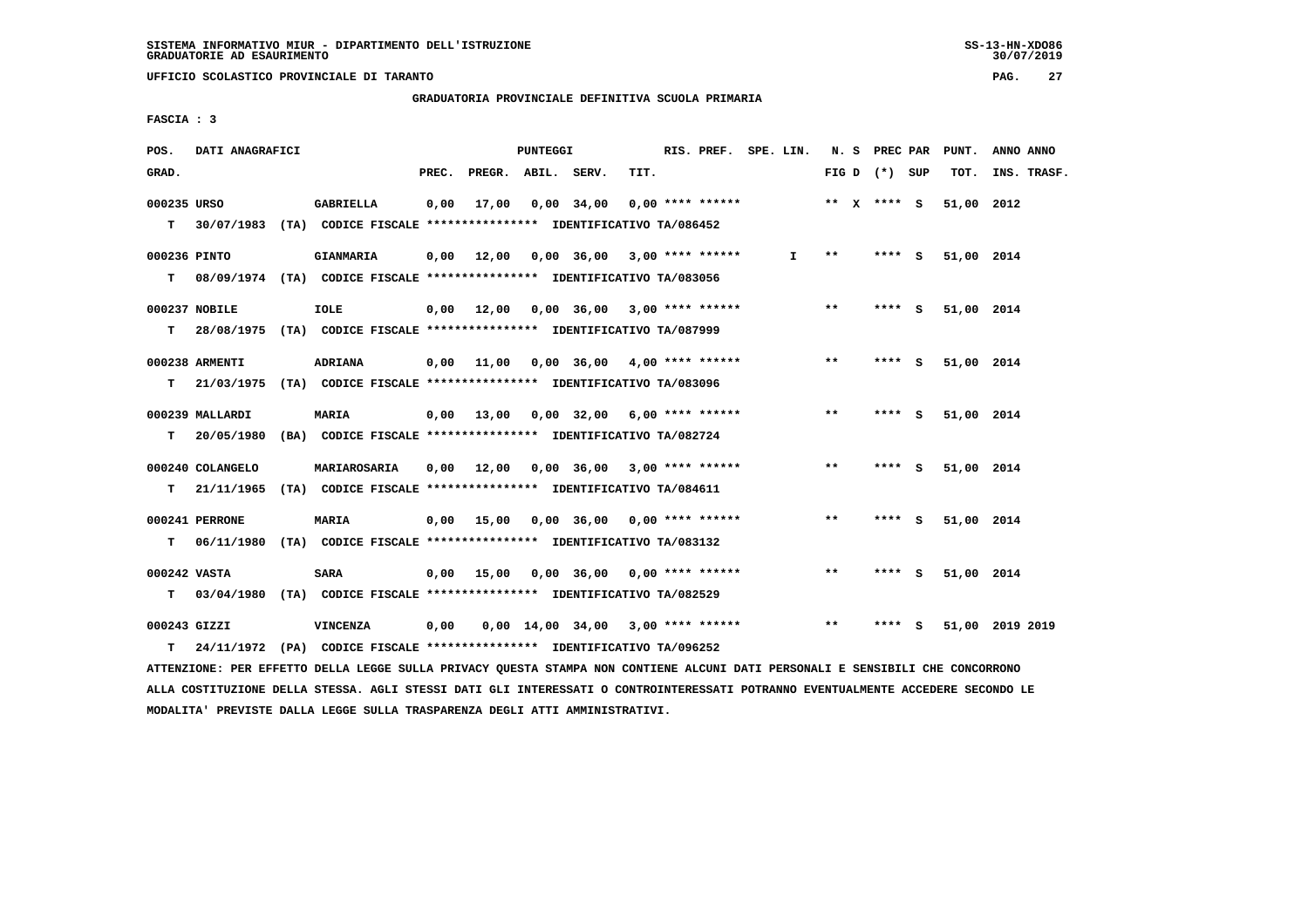**UFFICIO SCOLASTICO PROVINCIALE DI TARANTO PAG. 28**

 **GRADUATORIA PROVINCIALE DEFINITIVA SCUOLA PRIMARIA**

 **FASCIA : 3**

| POS.         | DATI ANAGRAFICI  |                                                                           |       |                    | PUNTEGGI |                                                                     |      | RIS. PREF. SPE. LIN. |              |       | N. S PREC PAR   | PUNT.                  | ANNO ANNO   |
|--------------|------------------|---------------------------------------------------------------------------|-------|--------------------|----------|---------------------------------------------------------------------|------|----------------------|--------------|-------|-----------------|------------------------|-------------|
| GRAD.        |                  |                                                                           | PREC. | PREGR. ABIL. SERV. |          |                                                                     | TIT. |                      |              |       | FIG D $(*)$ SUP | TOT.                   | INS. TRASF. |
|              | 000244 DRITTONE  | ANNA                                                                      | 0,00  | 14,00              |          | 0,00 36,00                                                          |      | 0,00 **** ******     |              | $**$  | **** S          | 50,00 2014             |             |
|              |                  | T 18/07/1972 (TA) CODICE FISCALE *************** IDENTIFICATIVO TA/085365 |       |                    |          |                                                                     |      |                      |              |       |                 |                        |             |
| 000245 BUSTO |                  | FELICIANA                                                                 |       |                    |          | $0,00$ 17,00 0,00 24,00 9,00 **** ****** *** **                     |      |                      |              |       | **** S          | 50,00 2014             |             |
|              |                  | T 14/06/1983 (TA) CODICE FISCALE *************** IDENTIFICATIVO TA/091816 |       |                    |          |                                                                     |      |                      |              |       |                 |                        |             |
|              | 000246 SFORZA    | <b>AUSILIANA</b>                                                          |       |                    |          | 0,00 17,00 0,00 24,00 9,00 **** ****** *** ** ** *** * 5 50,00 2014 |      |                      |              |       |                 |                        |             |
|              |                  | T 25/07/1983 (TA) CODICE FISCALE *************** IDENTIFICATIVO TA/083001 |       |                    |          |                                                                     |      |                      |              |       |                 |                        |             |
| 000247 LONGO |                  | <b>DANIELA</b>                                                            |       | $0,00$ $14,00$     |          | 0,00 36,00 0,00 **** ******                                         |      |                      |              | $***$ | **** S          | 50,00 2014             |             |
| т            |                  | 25/01/1981 (LE) CODICE FISCALE *************** IDENTIFICATIVO TA/088033   |       |                    |          |                                                                     |      |                      |              |       |                 |                        |             |
|              | 000248 MARILLI   | <b>MARIA</b>                                                              |       |                    |          | $0,00$ 15,00 0,00 32,00 3,00 **** ******                            |      |                      | $\mathbf{I}$ | $***$ | $***$ S         | 50,00 2014             |             |
|              |                  | T 14/11/1978 (TA) CODICE FISCALE *************** IDENTIFICATIVO TA/083698 |       |                    |          |                                                                     |      |                      |              |       |                 |                        |             |
|              | 000249 PATRONO   | <b>MARIADOLORES</b>                                                       |       |                    |          | $0,00$ $14,00$ $0,00$ $36,00$ $0,00$ $***$ **** ******              |      |                      |              | $***$ | $***$ S         | 50,00 2014             |             |
|              |                  | T 14/12/1972 (TA) CODICE FISCALE *************** IDENTIFICATIVO TA/082980 |       |                    |          |                                                                     |      |                      |              |       |                 |                        |             |
|              | 000250 MACRIPO'  | <b>GILDA GRAZIA</b>                                                       | 0,00  |                    |          | 12,00 0,00 34,00 3,00 **** ******                                   |      |                      |              |       |                 | ** X **** S 49,00 2014 |             |
|              | T 04/11/1981     | (TA) CODICE FISCALE **************** IDENTIFICATIVO TA/084122             |       |                    |          |                                                                     |      |                      |              |       |                 |                        |             |
|              | 000251 PISANELLI | <b>SIMONA</b>                                                             |       |                    |          | $0,00$ 16,00 0,00 33,00 0,00 **** ******                            |      |                      |              | $***$ | **** S          | 49,00 2014             |             |
|              | T 16/08/1981     | (LE) CODICE FISCALE *************** IDENTIFICATIVO TA/083258              |       |                    |          |                                                                     |      |                      |              |       |                 |                        |             |
|              | 000252 BUZZERIO  | COSIMA                                                                    |       | 0,00 13,00         |          | 0,00 36,00 0,00 **** ******                                         |      |                      |              | $* *$ | **** S          | 49,00 2014             |             |
| т            | 15/03/1958       | (TA) CODICE FISCALE **************** IDENTIFICATIVO TA/082528             |       |                    |          |                                                                     |      |                      |              |       |                 |                        |             |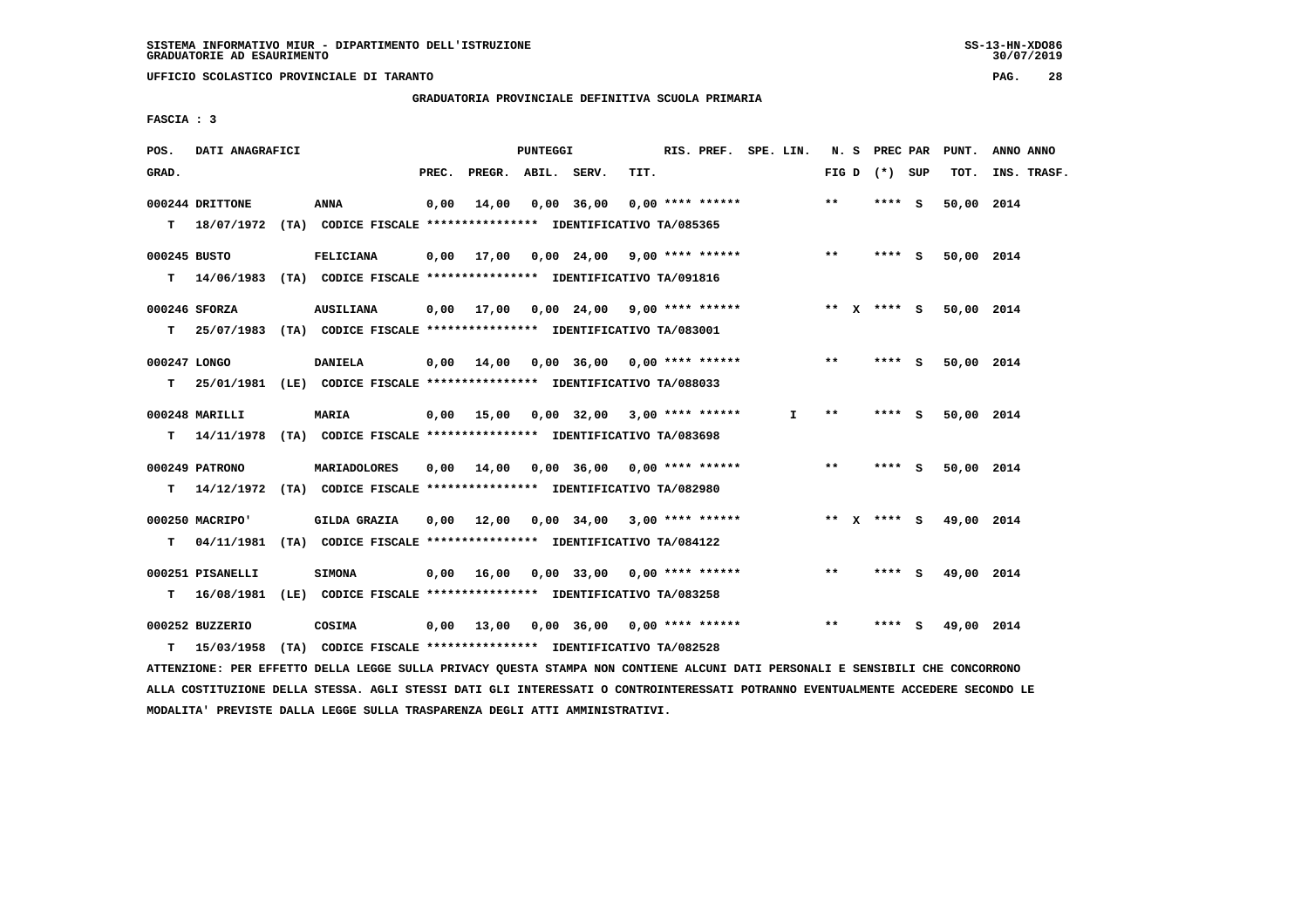**UFFICIO SCOLASTICO PROVINCIALE DI TARANTO PAG. 29**

 **GRADUATORIA PROVINCIALE DEFINITIVA SCUOLA PRIMARIA**

 **FASCIA : 3**

| POS.         | DATI ANAGRAFICI  |                                                                           |       |                    | <b>PUNTEGGI</b> |                                                   |      | RIS. PREF. SPE. LIN. |    |       | N. S PREC PAR   |     | PUNT.      | ANNO ANNO       |
|--------------|------------------|---------------------------------------------------------------------------|-------|--------------------|-----------------|---------------------------------------------------|------|----------------------|----|-------|-----------------|-----|------------|-----------------|
| GRAD.        |                  |                                                                           | PREC. | PREGR. ABIL. SERV. |                 |                                                   | TIT. |                      |    |       | FIG D $(*)$ SUP |     | TOT.       | INS. TRASF.     |
|              | 000253 RECCHIA   | <b>FRANCESCA</b>                                                          | 0,00  | 13,00              |                 | 0,00 36,00                                        |      | $0.00$ **** ******   |    | **    | **** S          |     | 49,00 2014 |                 |
|              |                  | T 17/07/1976 (TA) CODICE FISCALE *************** IDENTIFICATIVO TA/082721 |       |                    |                 |                                                   |      |                      |    |       |                 |     |            |                 |
|              | 000254 SPOSATO   | <b>ANTONIETTA</b>                                                         | 0,00  |                    |                 | 12,00 12,00 22,00 3,00 **** ******                |      |                      |    | $***$ | **** S          |     |            | 49,00 2019 2007 |
|              |                  | 23/01/1977 (CS) CODICE FISCALE *************** IDENTIFICATIVO TA/037971   |       |                    |                 |                                                   |      |                      |    |       |                 |     |            |                 |
|              | 000255 COLACICCO | ANNA MARIA                                                                | 0.00  | 15,00              |                 | $0,00$ 30,00 3,00 **** ******                     |      |                      |    | $***$ | **** S          |     | 48,00 2014 |                 |
| т            |                  | 15/08/1977 (BA) CODICE FISCALE *************** IDENTIFICATIVO TA/085415   |       |                    |                 |                                                   |      |                      |    |       |                 |     |            |                 |
|              | 000256 CORALLO   | <b>ADDOLORATA</b>                                                         | 0.00  | 21,00              |                 | $0.00 \quad 24.00 \quad 3.00 \quad *** \quad ***$ |      |                      | I. | **    | ****            | - 5 | 48,00 2014 |                 |
| т            |                  | 09/02/1981 (TA) CODICE FISCALE **************** IDENTIFICATIVO TA/088779  |       |                    |                 |                                                   |      |                      |    |       |                 |     |            |                 |
|              | 000257 DI MAGGIO | VITTORIA                                                                  | 0,00  |                    |                 | 16,00  0,00  32,00  0,00  ****  ******            |      |                      |    | $***$ | **** S          |     | 48,00 2014 |                 |
| т            |                  | 03/04/1974 (TA) CODICE FISCALE **************** IDENTIFICATIVO TA/087641  |       |                    |                 |                                                   |      |                      |    |       |                 |     |            |                 |
|              | 000258 FORESIO   | ANNA                                                                      |       |                    |                 | $0,00$ 12,00 0,00 36,00 0,00 **** ******          |      |                      |    | $***$ | **** S          |     | 48,00 2014 |                 |
| T.           | 02/04/1969       | (TA) CODICE FISCALE **************** IDENTIFICATIVO TA/088409             |       |                    |                 |                                                   |      |                      |    |       |                 |     |            |                 |
|              | 000259 D'ORONZIO | <b>JOSE ESTUARDO</b>                                                      | 0,00  | 0,00               |                 | $0,00$ 48,00 0,00 **** ******                     |      |                      |    | $***$ | $***$ S         |     | 48,00 2014 |                 |
| т            | 30/05/1983       | (EE) CODICE FISCALE **************** IDENTIFICATIVO TA/089760             |       |                    |                 |                                                   |      |                      |    |       |                 |     |            |                 |
| 000260 MANCA |                  | <b>ANTONIA</b>                                                            | 0,00  |                    |                 | $0,00$ 11,00 37,00 0,00 **** ******               |      |                      |    | $***$ | **** S          |     |            | 48,00 2019 2019 |
| т            |                  | 03/07/1977 (LE) CODICE FISCALE *************** IDENTIFICATIVO TA/096264   |       |                    |                 |                                                   |      |                      |    |       |                 |     |            |                 |
|              | 000261 TRAETTA   | <b>ANGELA</b>                                                             | 0,00  | 11,00              |                 | $0,00$ 36,00 0,00 **** ******                     |      |                      |    |       | ** x **** S     |     | 47,00 2014 |                 |
| т            | 13/01/1966       | (TA) CODICE FISCALE **************** IDENTIFICATIVO TA/088250             |       |                    |                 |                                                   |      |                      |    |       |                 |     |            |                 |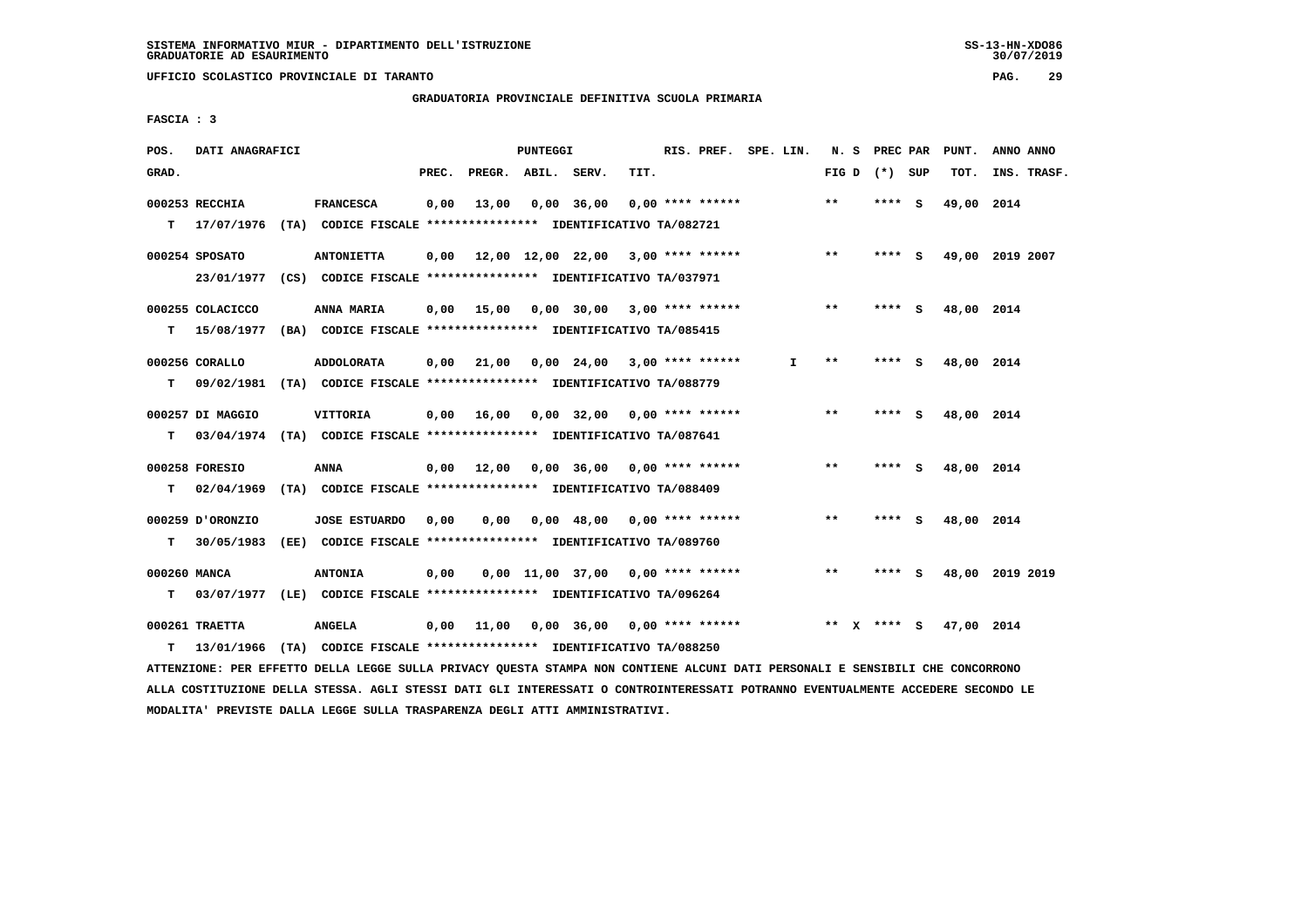**UFFICIO SCOLASTICO PROVINCIALE DI TARANTO PAG. 30**

 **GRADUATORIA PROVINCIALE DEFINITIVA SCUOLA PRIMARIA**

 **FASCIA : 3**

| POS.  | DATI ANAGRAFICI    |                                                                            |       |                       | PUNTEGGI |                                                                           | RIS. PREF. SPE. LIN. |              |       | N. S PREC PAR     | PUNT.      | ANNO ANNO                   |
|-------|--------------------|----------------------------------------------------------------------------|-------|-----------------------|----------|---------------------------------------------------------------------------|----------------------|--------------|-------|-------------------|------------|-----------------------------|
| GRAD. |                    |                                                                            | PREC. | PREGR. ABIL. SERV.    |          | TIT.                                                                      |                      |              |       | FIG $D$ $(*)$ SUP | тот.       | INS. TRASF.                 |
|       | 000262 MIGNOZZI    | MICHELA                                                                    |       | 0,00 17,00 0,00 30,00 |          | $0.00$ **** ******                                                        |                      |              | $***$ | **** S            | 47,00 2014 |                             |
|       |                    | T 27/08/1966 (TA) CODICE FISCALE *************** IDENTIFICATIVO TA/089054  |       |                       |          |                                                                           |                      |              |       |                   |            |                             |
|       | 000263 DI NAPOLI   | <b>VINCENZO</b>                                                            |       |                       |          | 0,00 11,00 0,00 36,00 0,00 **** ****** **** *** ** **** S 47,00 2014      |                      |              |       |                   |            |                             |
|       |                    | T 01/08/1972 (TA) CODICE FISCALE *************** IDENTIFICATIVO TA/083393  |       |                       |          |                                                                           |                      |              |       |                   |            |                             |
|       | 000264 MORETTI     | <b>MIMMA</b>                                                               |       |                       |          | 0,00 11,00 0,00 36,00 0,00 **** ******             ** x **** s 47,00 2014 |                      |              |       |                   |            |                             |
|       |                    | T 08/01/1980 (TA) CODICE FISCALE *************** IDENTIFICATIVO TA/084284  |       |                       |          |                                                                           |                      |              |       |                   |            |                             |
|       | 000265 DI GIULIO   | <b>MARIA TERESA</b>                                                        |       |                       |          | 0,00 11,00 0,00 36,00 0,00 **** ******                                    |                      | $\mathbf{I}$ | **    | $***$ S           | 47.00 2014 |                             |
|       |                    | T 21/06/1961 (BR) CODICE FISCALE *************** IDENTIFICATIVO TA/083248  |       |                       |          |                                                                           |                      |              |       |                   |            |                             |
|       | 000266 VINCI       | <b>MARIELLA</b>                                                            |       |                       |          | $0,00$ 26,00 0,00 18,00 3,00 **** ******                                  |                      |              |       |                   |            | ** X **** S 47,00 2019 2019 |
|       |                    | T 15/06/1983 (TA) CODICE FISCALE *************** IDENTIFICATIVO TA/096257  |       |                       |          |                                                                           |                      |              |       |                   |            |                             |
|       | 000267 PERRINI     | <b>PALMA</b>                                                               |       |                       |          | 0,00 12,00 0,00 16,00 18,00 **** ****** **** ** ** x **** S               |                      |              |       |                   | 46,00 2014 |                             |
|       |                    | T 15/07/1973 (TA) CODICE FISCALE *************** IDENTIFICATIVO TA/089013  |       |                       |          |                                                                           |                      |              |       |                   |            |                             |
|       | 000268 DEVINCENTIS | GIULIA                                                                     |       |                       |          | $0,00$ 16,00 0,00 30,00 0,00 **** ******                                  |                      |              | $***$ | **** S            | 46,00 2014 |                             |
|       |                    | T 11/09/1982 (TA) CODICE FISCALE *************** IDENTIFICATIVO TA/084172  |       |                       |          |                                                                           |                      |              |       |                   |            |                             |
|       | 000269 MARRA       | <b>ELISABETTA</b>                                                          |       |                       |          | $0,00$ 12,00 0,00 34,00 0,00 **** ******                                  |                      |              | **    | $***$ S           | 46,00 2014 |                             |
|       |                    | T 14/06/1982 (LE) CODICE FISCALE **************** IDENTIFICATIVO TA/085942 |       |                       |          |                                                                           |                      |              |       |                   |            |                             |
|       | 000270 DIROMA      | <b>ANTONELLA</b>                                                           |       |                       |          | 0,00 15,00 0,00 31,00 0,00 **** ******                                    |                      |              | $***$ | **** S            | 46,00 2014 |                             |
| T.    |                    | 07/06/1974 (TA) CODICE FISCALE **************** IDENTIFICATIVO TA/084108   |       |                       |          |                                                                           |                      |              |       |                   |            |                             |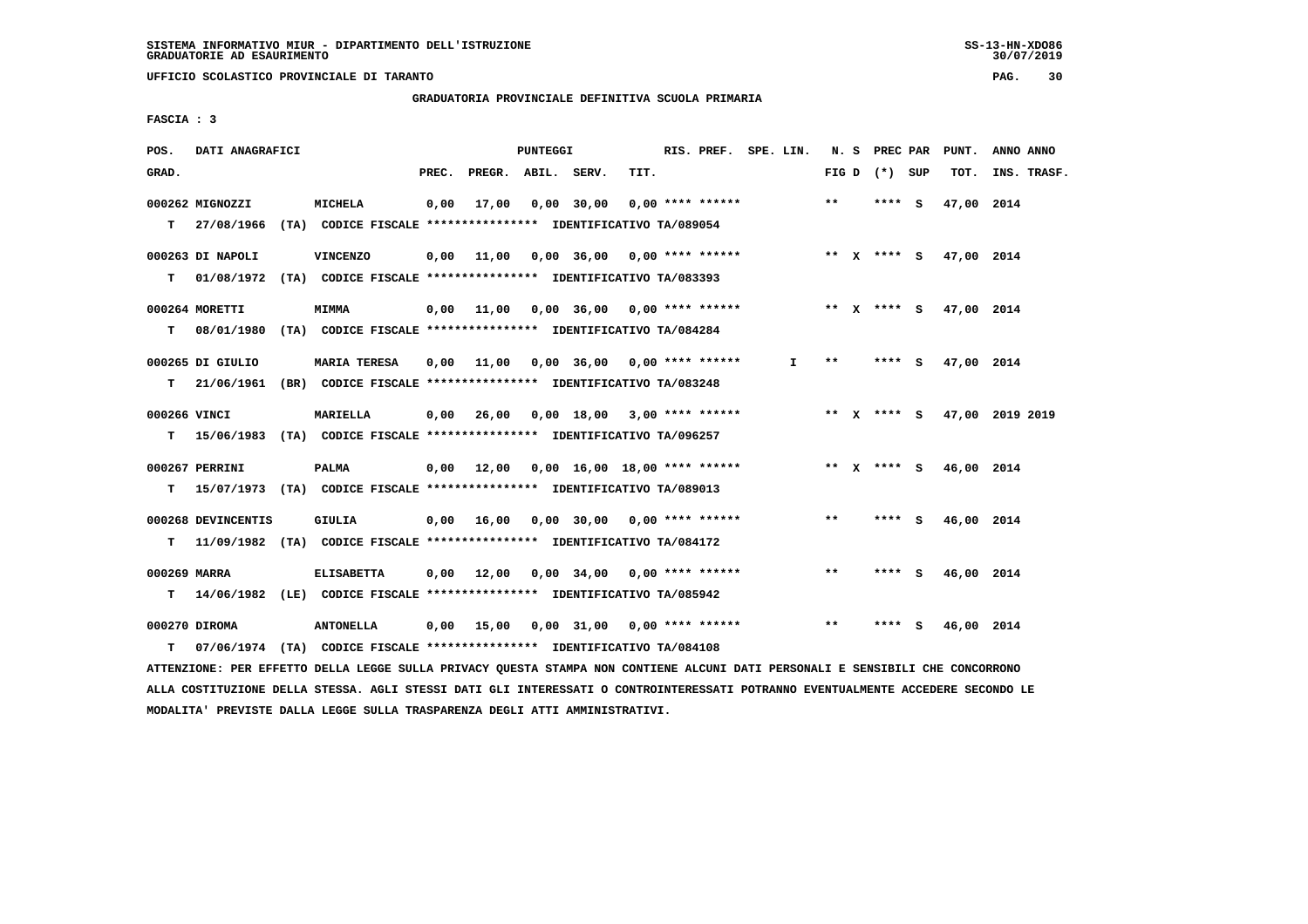**UFFICIO SCOLASTICO PROVINCIALE DI TARANTO PAG. 31**

 **GRADUATORIA PROVINCIALE DEFINITIVA SCUOLA PRIMARIA**

 **FASCIA : 3**

| POS.         | DATI ANAGRAFICI                                                                                                                                    |                                                                                  |       |                    | <b>PUNTEGGI</b> |                                              |      | RIS. PREF. SPE. LIN. |   |       | N. S PREC PAR   | PUNT.           | ANNO ANNO |             |
|--------------|----------------------------------------------------------------------------------------------------------------------------------------------------|----------------------------------------------------------------------------------|-------|--------------------|-----------------|----------------------------------------------|------|----------------------|---|-------|-----------------|-----------------|-----------|-------------|
| GRAD.        |                                                                                                                                                    |                                                                                  | PREC. | PREGR. ABIL. SERV. |                 |                                              | TIT. |                      |   |       | FIG D $(*)$ SUP | TOT.            |           | INS. TRASF. |
|              | 000271 VILLANO<br>T 12/10/1966 (MT) CODICE FISCALE *************** IDENTIFICATIVO TA/088162                                                        | <b>ANNARITA</b>                                                                  | 0,00  | 46,00              | 0.00            | 0.00                                         |      | $0.00$ **** ******   |   | $* *$ | **** S          | 46,00 2014      |           |             |
| T.           | 000272 CESAREO<br>21/11/1978 (TA) CODICE FISCALE *************** IDENTIFICATIVO TA/083082                                                          | LETIZIA                                                                          |       |                    |                 | $0,00$ 12,00 0,00 34,00 0,00 **** ******     |      |                      |   | $***$ | $***$ S         | 46,00 2014      |           |             |
|              | 000273 CIURLO                                                                                                                                      | MARIA                                                                            |       |                    |                 | $0,00$ 29,00 16,00 0,00 0,00 **** ******     |      |                      | F | $* *$ | $***$ S         | 45,00 2002      |           |             |
| 000274 SERRA | 12/12/1958 (TA) CODICE FISCALE *************** IDENTIFICATIVO TA/031298<br>28/04/1965 (TA) CODICE FISCALE *************** IDENTIFICATIVO TA/037512 | <b>NICOLINA</b>                                                                  |       |                    |                 | 0,00 18,00 15,00 12,00 0,00 **** ******      |      |                      |   | $***$ | **** S          | 45,00 2007 2007 |           |             |
| т            | 000275 CIUFFREDA<br>06/09/1983 (FG) CODICE FISCALE **************** IDENTIFICATIVO TA/085134                                                       | TERESA                                                                           |       |                    |                 | 0,00 15,00 0,00 30,00 0,00 **** ******       |      |                      |   | $***$ | **** S          | 45,00 2014      |           |             |
| T.           | 000276 SURICO<br>12/03/1983 (BA) CODICE FISCALE *************** IDENTIFICATIVO TA/083041                                                           | MARIA CRISTIN 0,00 17,00 0,00 28,00 0,00 **** ******                             |       |                    |                 |                                              |      |                      |   | $* *$ | **** S          | 45,00 2014      |           |             |
| т            | 000277 DIPPOLITO<br>03/05/1983 (TA) CODICE FISCALE *************** IDENTIFICATIVO TA/088126                                                        | <b>ILARIA</b>                                                                    |       |                    |                 | $0,00$ 21,00 0,00 24,00 0,00 **** ******     |      |                      |   | $* *$ | **** S          | 45,00 2014      |           |             |
| T.           | 000278 LOMAGISTRO<br>10/11/1982                                                                                                                    | <b>GIOVANNA</b><br>(BA) CODICE FISCALE **************** IDENTIFICATIVO TA/082808 |       |                    |                 | $0.00$ 17.00 $0.00$ 28.00 $0.00$ **** ****** |      |                      |   | $***$ | **** S          | 45,00 2014      |           |             |
| т            | 000279 PALMISANO<br>29/07/1982                                                                                                                     | <b>SIMONA</b><br>(TA) CODICE FISCALE **************** IDENTIFICATIVO TA/087902   |       |                    |                 | $0,00$ 21,00 $0,00$ 24,00 $0,00$ **** ****** |      |                      |   |       | ** x **** S     | 45,00 2014      |           |             |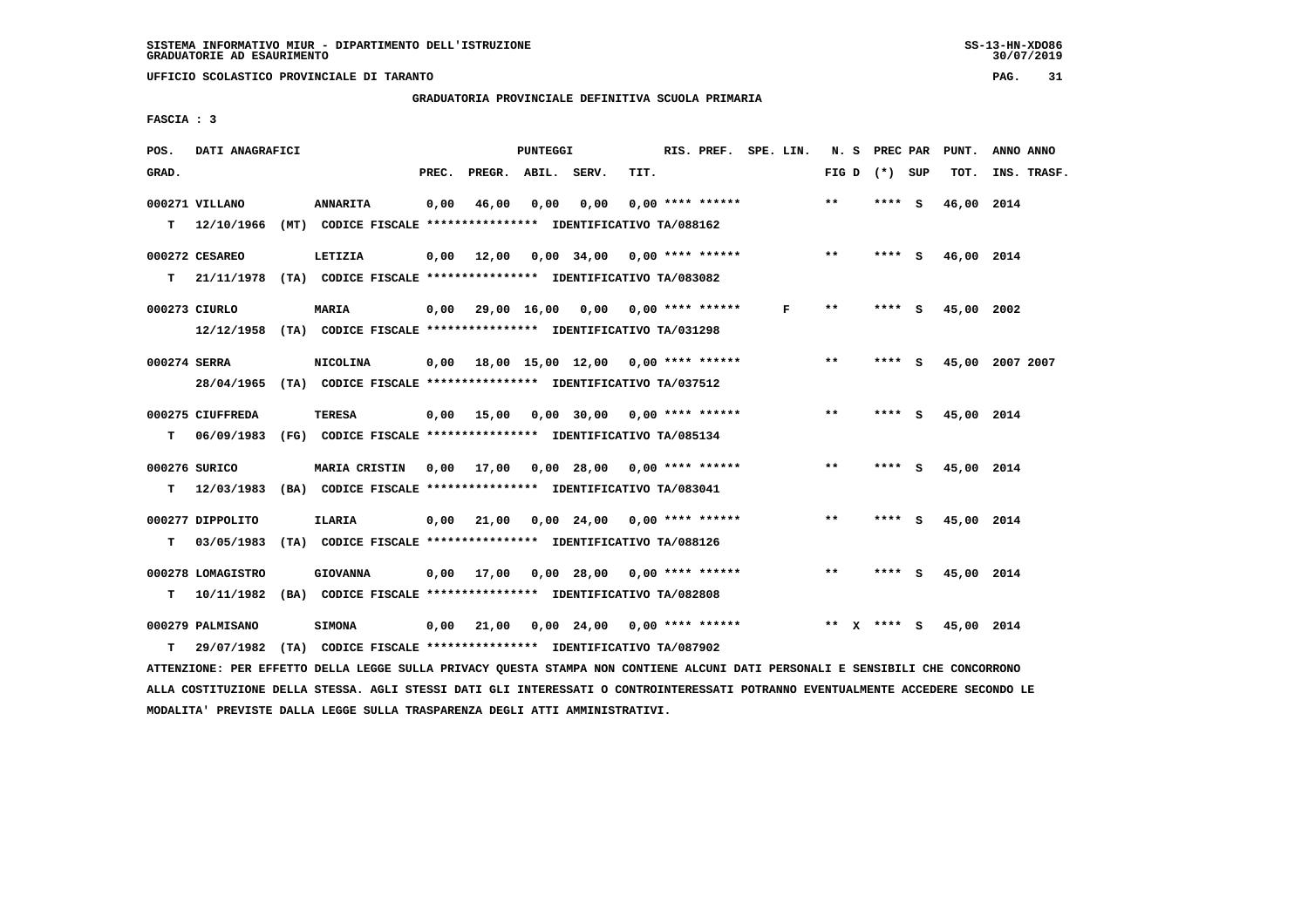**UFFICIO SCOLASTICO PROVINCIALE DI TARANTO PAG. 32**

 **GRADUATORIA PROVINCIALE DEFINITIVA SCUOLA PRIMARIA**

 **FASCIA : 3**

| POS.         | DATI ANAGRAFICI |                                                                          |       |                                          | PUNTEGGI |            |                               | RIS. PREF. SPE. LIN. |              |              | N. S PREC PAR   | PUNT.      | ANNO ANNO   |
|--------------|-----------------|--------------------------------------------------------------------------|-------|------------------------------------------|----------|------------|-------------------------------|----------------------|--------------|--------------|-----------------|------------|-------------|
| GRAD.        |                 |                                                                          | PREC. | PREGR. ABIL. SERV.                       |          |            | TIT.                          |                      |              |              | FIG D $(*)$ SUP | TOT.       | INS. TRASF. |
|              | 000280 ORSINI   | COSIMA                                                                   | 0,00  | 14,00                                    |          | 0,00 24,00 |                               | $6,00$ **** ******   |              |              | ** X **** S     | 44,00 2014 |             |
| T.           |                 | 05/06/1977 (TA) CODICE FISCALE **************** IDENTIFICATIVO TA/088212 |       |                                          |          |            |                               |                      |              |              |                 |            |             |
| 000281 CITTO |                 | MARIA GRAZIA                                                             | 0,00  | 18,00  0,00  26,00  0,00  ****  ******   |          |            |                               |                      |              | $***$        | $***$ S         | 44,00 2014 |             |
| T.           |                 | 20/07/1983 (TA) CODICE FISCALE **************** IDENTIFICATIVO TA/088549 |       |                                          |          |            |                               |                      |              |              |                 |            |             |
|              | 000282 CASSANO  | COSIMA                                                                   | 0,00  | 44,00                                    | 0,00     | 0,00       |                               | $0.00$ **** ******   |              |              | ** x **** S     | 44,00 2014 |             |
| т            |                 | 23/01/1976 (TA) CODICE FISCALE **************** IDENTIFICATIVO TA/030131 |       |                                          |          |            |                               |                      |              |              |                 |            |             |
|              | 000283 GNISCI   | <b>MARILENA</b>                                                          |       | $0,00$ 16,00 0,00 28,00 0,00 **** ****** |          |            |                               |                      |              | $***$        | **** $S$        | 44,00 2014 |             |
| T.           |                 | 07/07/1967 (TA) CODICE FISCALE **************** IDENTIFICATIVO TA/094202 |       |                                          |          |            |                               |                      |              |              |                 |            |             |
| 000284 ZONTA |                 | <b>ANNA</b>                                                              |       | $0,00$ 20,00 0,00 24,00 0,00 **** ****** |          |            |                               |                      |              | $* *$        | **** S          | 44,00 2014 |             |
| T.           |                 | 20/12/1974 (TA) CODICE FISCALE *************** IDENTIFICATIVO TA/083565  |       |                                          |          |            |                               |                      |              |              |                 |            |             |
|              | 000285 PARENTE  | <b>BARBARA</b>                                                           |       | $0,00$ 14,00 0,00 30,00 0,00 **** ****** |          |            |                               |                      | $\mathbf{I}$ | $***$        | **** S          | 44,00 2014 |             |
| T.           |                 | 04/12/1976 (TA) CODICE FISCALE **************** IDENTIFICATIVO TA/083891 |       |                                          |          |            |                               |                      |              |              |                 |            |             |
|              | 000286 DI TURO  | <b>VANESSA</b>                                                           | 0,00  | 0.00                                     |          |            | $0.00$ 38,00 6,00 **** ****** |                      | $\mathbf{I}$ | $\star\star$ | **** S          | 44,00 2014 |             |
| т            |                 | 27/01/1979 (TA) CODICE FISCALE *************** IDENTIFICATIVO TA/094612  |       |                                          |          |            |                               |                      |              |              |                 |            |             |
|              | 000287 SGOBIO   | <b>ANNARITA</b>                                                          | 0,00  | 14,00                                    |          |            | 0,00 24,00 6,00 **** ******   |                      |              | $**$         | **** S          | 44,00 2014 |             |
| т            |                 | 07/11/1978 (TA) CODICE FISCALE *************** IDENTIFICATIVO TA/088269  |       |                                          |          |            |                               |                      |              |              |                 |            |             |
|              | 000288 MITROTTI | <b>CINZIA</b>                                                            |       | $0,00$ 16,00 0,00 24,00 3,00 **** ****** |          |            |                               |                      |              | $* *$        | **** S          | 43,00 2014 |             |
| т            |                 | 16/02/1976 (TA) CODICE FISCALE *************** IDENTIFICATIVO TA/084991  |       |                                          |          |            |                               |                      |              |              |                 |            |             |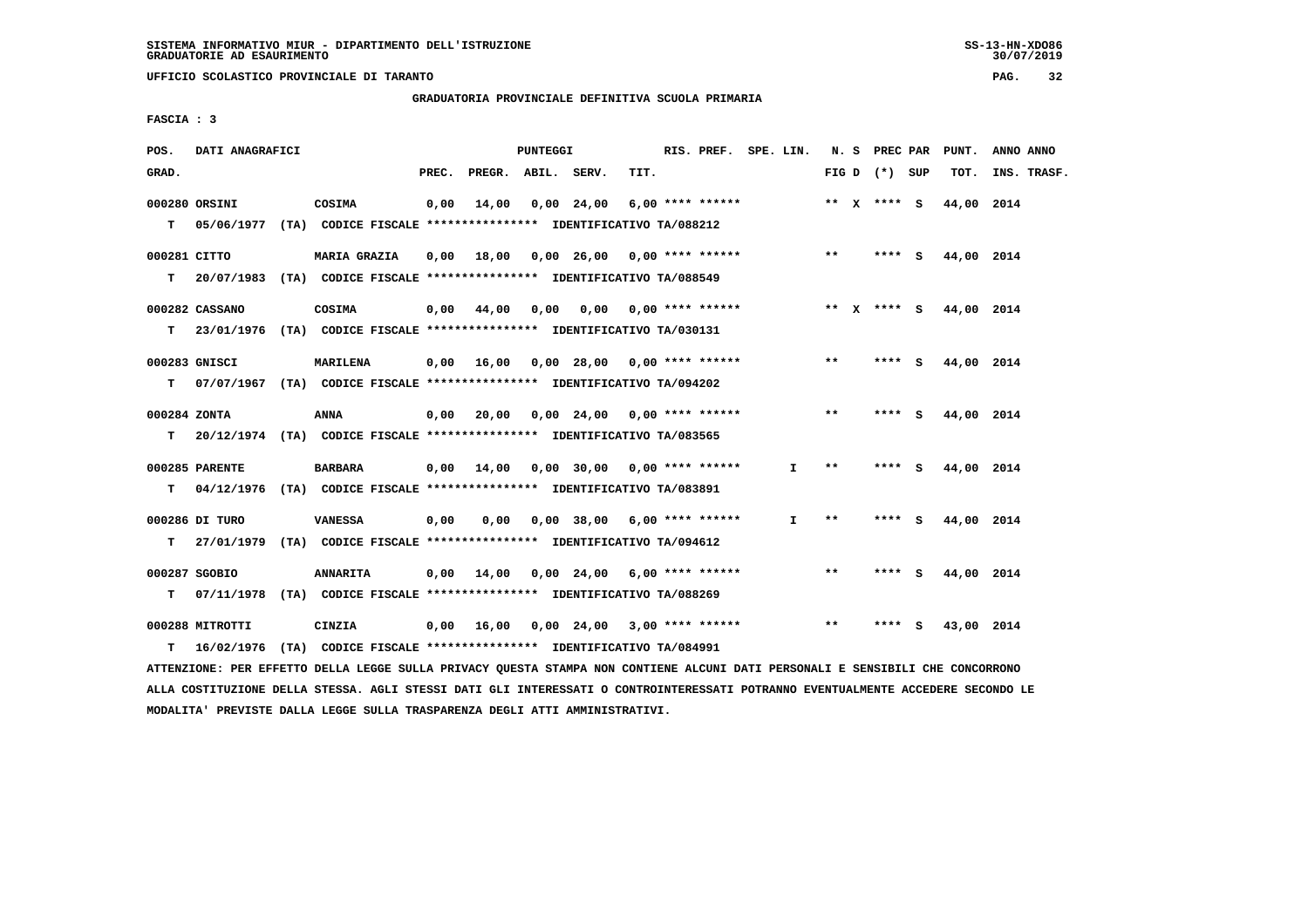**UFFICIO SCOLASTICO PROVINCIALE DI TARANTO PAG. 33**

 **GRADUATORIA PROVINCIALE DEFINITIVA SCUOLA PRIMARIA**

 **FASCIA : 3**

| POS.  | DATI ANAGRAFICI   |                                                                           |       |                                              | PUNTEGGI |                               |      | RIS. PREF. SPE. LIN. |              |       | N. S PREC PAR   | PUNT.             | ANNO ANNO   |
|-------|-------------------|---------------------------------------------------------------------------|-------|----------------------------------------------|----------|-------------------------------|------|----------------------|--------------|-------|-----------------|-------------------|-------------|
| GRAD. |                   |                                                                           | PREC. | PREGR. ABIL. SERV.                           |          |                               | TIT. |                      |              |       | FIG D $(*)$ SUP | TOT.              | INS. TRASF. |
|       | 000289 PATOVA     | PATRIZIA                                                                  | 0,00  | 14,00                                        |          | 0,00 26,00                    |      | $3,00$ **** ******   |              | $***$ | **** S          | 43,00 2014        |             |
|       |                   | T 09/02/1976 (TA) CODICE FISCALE *************** IDENTIFICATIVO TA/095684 |       |                                              |          |                               |      |                      |              |       |                 |                   |             |
|       | 000290 SCALERA    | <b>ARIANNA</b>                                                            |       | $0,00$ 21,00 0,00 19,00 3,00 **** ******     |          |                               |      |                      | $\mathbf{I}$ | $***$ |                 | **** S 43,00 2014 |             |
|       |                   | T 20/05/1981 (TA) CODICE FISCALE *************** IDENTIFICATIVO TA/085573 |       |                                              |          |                               |      |                      |              |       |                 |                   |             |
|       | 000291 GIORGINO   | COSIMA                                                                    |       | $0,00$ 11,00 0,00 32,00 0,00 **** ******     |          |                               |      |                      |              | $***$ | **** S          | 43,00 2014        |             |
| т     |                   | 04/05/1978 (TA) CODICE FISCALE *************** IDENTIFICATIVO TA/084981   |       |                                              |          |                               |      |                      |              |       |                 |                   |             |
|       | 000292 LESANDRINO | <b>DEBORA</b>                                                             |       | 0,00 11,00 0,00 26,00 6,00 **** ******       |          |                               |      |                      |              | $***$ | **** S          | 43,00 2014        |             |
| T.    |                   | 21/10/1971 (TA) CODICE FISCALE *************** IDENTIFICATIVO TA/083684   |       |                                              |          |                               |      |                      |              |       |                 |                   |             |
|       | 000293 DANZA      | <b>ANNA MARIA</b>                                                         |       | $0.00$ 19.00 13.00 10.00 0.00 **** ******    |          |                               |      |                      |              |       | ** x **** s     | 42,00 2007        |             |
|       |                   | 14/02/1963 (TA) CODICE FISCALE *************** IDENTIFICATIVO TA/021344   |       |                                              |          |                               |      |                      |              |       |                 |                   |             |
|       | 000294 SANTAMARIA | <b>CARMEN</b>                                                             |       | $0,00$ 18,00 0,00 24,00 0,00 **** ******     |          |                               |      |                      |              | $***$ | $***$ S         | 42,00 2014        |             |
|       |                   | T 04/07/1982 (TA) CODICE FISCALE *************** IDENTIFICATIVO TA/088288 |       |                                              |          |                               |      |                      |              |       |                 |                   |             |
|       |                   |                                                                           |       |                                              |          |                               |      |                      |              |       |                 |                   |             |
|       | 000295 ANNESE     | MARIABERNARDE                                                             |       | $0,00$ 17,00 $0,00$ 22,00 3,00 **** ******   |          |                               |      |                      |              | $* *$ | **** S          | 42,00 2014        |             |
| T.    |                   | 11/02/1972 (TA) CODICE FISCALE *************** IDENTIFICATIVO TA/087287   |       |                                              |          |                               |      |                      |              |       |                 |                   |             |
|       | 000296 NUZZI      | <b>STEFANIA</b>                                                           |       | $0,00$ 18,00 $0,00$ 24,00 $0,00$ **** ****** |          |                               |      |                      |              | **    | **** S          | 42,00 2014        |             |
| т     |                   | 20/05/1969 (TA) CODICE FISCALE **************** IDENTIFICATIVO TA/087494  |       |                                              |          |                               |      |                      |              |       |                 |                   |             |
|       | 000297 OLIVELLA   | <b>COSTANZA</b>                                                           |       | $0,00$ $14,00$                               |          | $0,00$ 28,00 0,00 **** ****** |      |                      |              |       | ** $X$ **** S   | 42,00 2014        |             |
| T.    |                   | 05/11/1973 (TA) CODICE FISCALE **************** IDENTIFICATIVO TA/083540  |       |                                              |          |                               |      |                      |              |       |                 |                   |             |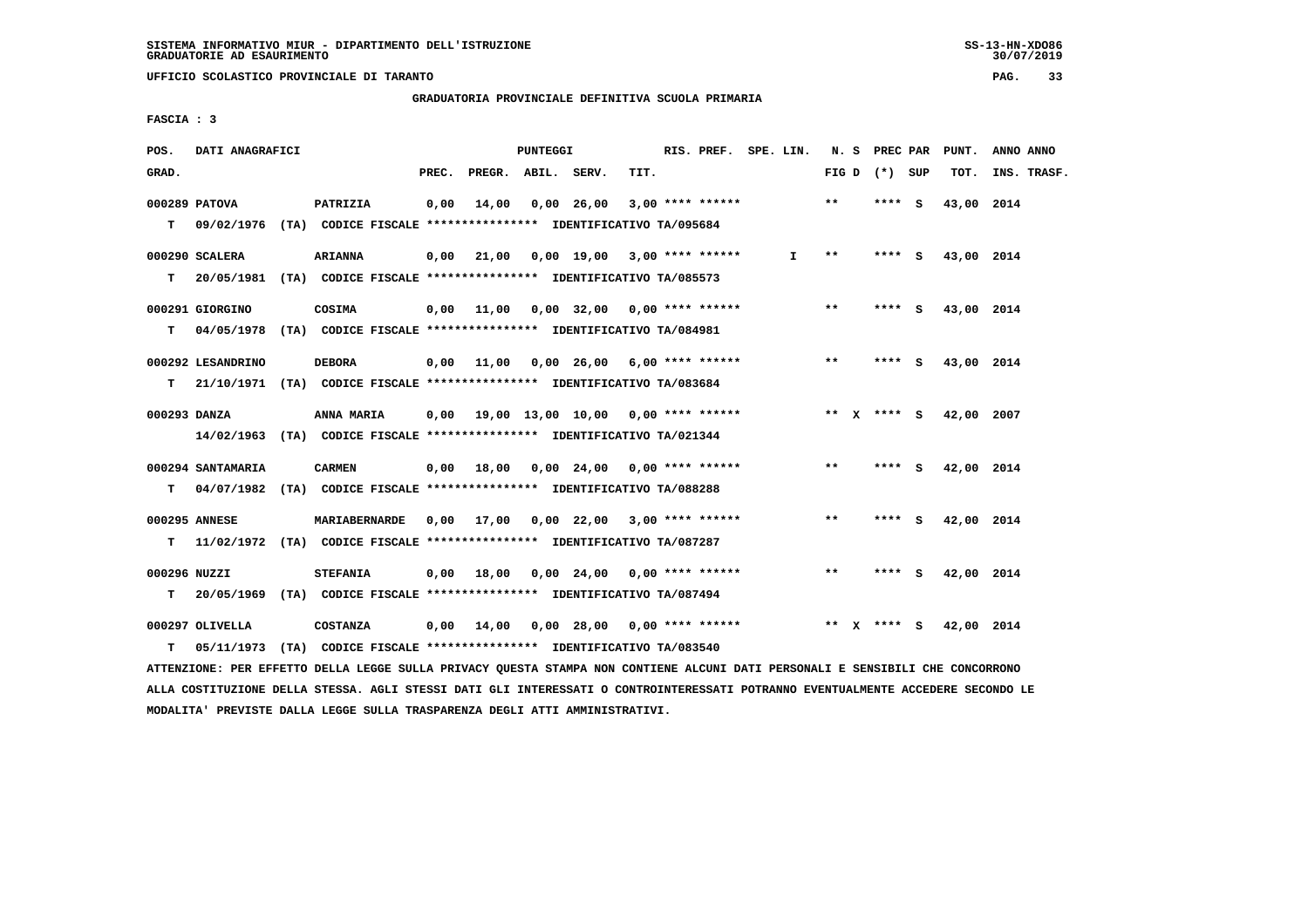**UFFICIO SCOLASTICO PROVINCIALE DI TARANTO PAG. 34**

 **GRADUATORIA PROVINCIALE DEFINITIVA SCUOLA PRIMARIA**

 **FASCIA : 3**

|                                                                                                                                                                                                                                   |                                             |      |       |       |              |                                              |                                                                                                                                                                                                                                                                                                                                                                                                                                                                                                                                                                                                                                    |                                                                                                                                                                                                                                                                                                                               |                                                                       |      |      | PUNT.                                                                                                  | ANNO ANNO                                                                                                                                 |
|-----------------------------------------------------------------------------------------------------------------------------------------------------------------------------------------------------------------------------------|---------------------------------------------|------|-------|-------|--------------|----------------------------------------------|------------------------------------------------------------------------------------------------------------------------------------------------------------------------------------------------------------------------------------------------------------------------------------------------------------------------------------------------------------------------------------------------------------------------------------------------------------------------------------------------------------------------------------------------------------------------------------------------------------------------------------|-------------------------------------------------------------------------------------------------------------------------------------------------------------------------------------------------------------------------------------------------------------------------------------------------------------------------------|-----------------------------------------------------------------------|------|------|--------------------------------------------------------------------------------------------------------|-------------------------------------------------------------------------------------------------------------------------------------------|
|                                                                                                                                                                                                                                   |                                             |      |       |       |              | TIT.                                         |                                                                                                                                                                                                                                                                                                                                                                                                                                                                                                                                                                                                                                    |                                                                                                                                                                                                                                                                                                                               |                                                                       |      |      | TOT.                                                                                                   | INS. TRASF.                                                                                                                               |
|                                                                                                                                                                                                                                   | <b>ANNA</b>                                 | 0,00 | 17,00 |       |              |                                              |                                                                                                                                                                                                                                                                                                                                                                                                                                                                                                                                                                                                                                    |                                                                                                                                                                                                                                                                                                                               |                                                                       |      |      |                                                                                                        |                                                                                                                                           |
|                                                                                                                                                                                                                                   | SONIA                                       | 0,00 |       |       |              |                                              |                                                                                                                                                                                                                                                                                                                                                                                                                                                                                                                                                                                                                                    |                                                                                                                                                                                                                                                                                                                               | $***$                                                                 |      |      |                                                                                                        |                                                                                                                                           |
|                                                                                                                                                                                                                                   | EMIDIA                                      |      |       |       |              |                                              |                                                                                                                                                                                                                                                                                                                                                                                                                                                                                                                                                                                                                                    |                                                                                                                                                                                                                                                                                                                               |                                                                       |      |      |                                                                                                        |                                                                                                                                           |
|                                                                                                                                                                                                                                   |                                             |      |       |       |              |                                              |                                                                                                                                                                                                                                                                                                                                                                                                                                                                                                                                                                                                                                    |                                                                                                                                                                                                                                                                                                                               | $* *$                                                                 |      |      |                                                                                                        |                                                                                                                                           |
|                                                                                                                                                                                                                                   | MARCELLA                                    |      |       |       |              |                                              |                                                                                                                                                                                                                                                                                                                                                                                                                                                                                                                                                                                                                                    |                                                                                                                                                                                                                                                                                                                               | $* *$                                                                 | **** |      |                                                                                                        |                                                                                                                                           |
|                                                                                                                                                                                                                                   | <b>MARIA</b>                                |      |       |       |              |                                              |                                                                                                                                                                                                                                                                                                                                                                                                                                                                                                                                                                                                                                    |                                                                                                                                                                                                                                                                                                                               | $* *$                                                                 |      |      |                                                                                                        |                                                                                                                                           |
|                                                                                                                                                                                                                                   | MARIA CRISTIN                               |      |       |       |              |                                              |                                                                                                                                                                                                                                                                                                                                                                                                                                                                                                                                                                                                                                    |                                                                                                                                                                                                                                                                                                                               | $***$                                                                 |      |      |                                                                                                        |                                                                                                                                           |
|                                                                                                                                                                                                                                   | <b>REGINA</b>                               | 0,00 | 14,00 |       |              |                                              |                                                                                                                                                                                                                                                                                                                                                                                                                                                                                                                                                                                                                                    |                                                                                                                                                                                                                                                                                                                               | $***$                                                                 |      | - 5  |                                                                                                        |                                                                                                                                           |
|                                                                                                                                                                                                                                   | <b>SALVATORE</b>                            |      |       |       |              |                                              |                                                                                                                                                                                                                                                                                                                                                                                                                                                                                                                                                                                                                                    |                                                                                                                                                                                                                                                                                                                               | $* *$                                                                 | **** | - S  |                                                                                                        |                                                                                                                                           |
| 000298 PORTULANO<br>23/01/1973<br>000299 RICCHIUTI<br>02/12/1977<br>000300 PICCINNI<br>02/03/1969<br>000301 BRANCASCI<br>000302 COPPOLA<br>000303 SPORTELLI<br>000304 BATTAGLINO<br>000305 MAIANO<br>000306 GENTILE<br>02/04/1973 | DATI ANAGRAFICI<br>23/11/1982<br>13/01/1980 |      | PREC. | 14,00 | $0,00$ 11,00 | PUNTEGGI<br>PREGR. ABIL. SERV.<br>0,00 24,00 | (TA) CODICE FISCALE **************** IDENTIFICATIVO TA/093816<br>(TA) CODICE FISCALE *************** IDENTIFICATIVO TA/088568<br>(TA) CODICE FISCALE **************** IDENTIFICATIVO TA/087784<br>(BR) CODICE FISCALE **************** IDENTIFICATIVO TA/088169<br>24/02/1977 (MT) CODICE FISCALE *************** IDENTIFICATIVO TA/084996<br>10/02/1982 (TA) CODICE FISCALE **************** IDENTIFICATIVO TA/088294<br>(TA) CODICE FISCALE *************** IDENTIFICATIVO TA/030148<br>22/11/1977 (TA) CODICE FISCALE *************** IDENTIFICATIVO TA/088239<br>(TA) CODICE FISCALE **************** IDENTIFICATIVO TA/089970 | $0.00$ **** ******<br>$0,00$ 16,00 0,00 22,00 3,00 **** ******<br>ALESSANDRACON 0,00 17,00 0,00 24,00 0,00 **** ******<br>$0,00$ 12,00 18,00 **** ******<br>$0,00$ 16,00 0,00 24,00 0,00 **** ******<br>$0,00$ 20,00 0,00 20,00 0,00 **** ******<br>$0,00$ 16,00 9,00 **** ******<br>$0,00$ 15,00 0,00 24,00 0,00 **** ****** | RIS. PREF. SPE. LIN.<br>$0,00$ 24,00 3,00 **** ******<br>$\mathbf{I}$ |      | **** | N. S PREC PAR<br>FIG D $(*)$ SUP<br>** $X$ **** S<br>$***$ S<br>**** S<br><b>S</b><br>**** S<br>**** S | 41,00 2014<br>41,00 2014<br>** x **** S<br>41,00 2014<br>41,00 2014<br>41,00 2014<br>40,00 2014<br>40,00 2014<br>39,00 2014<br>39,00 2014 |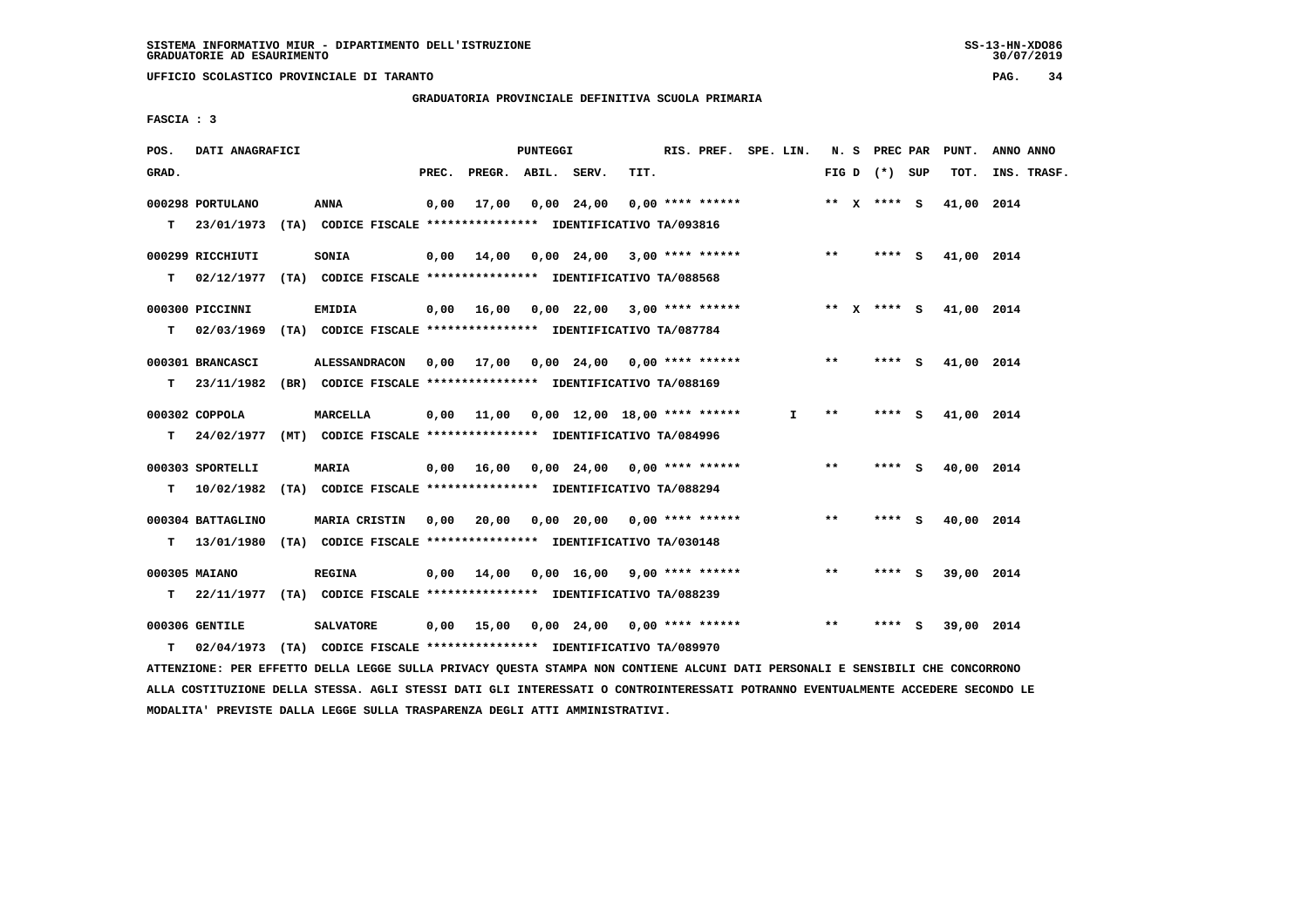**UFFICIO SCOLASTICO PROVINCIALE DI TARANTO PAG. 35**

 **GRADUATORIA PROVINCIALE DEFINITIVA SCUOLA PRIMARIA**

 **FASCIA : 3**

| POS.  | DATI ANAGRAFICI                 |                                                                                              |       |                                        | <b>PUNTEGGI</b> |                                     |                         | RIS. PREF. SPE. LIN. |  |                 | N. S PREC PAR |     | PUNT.      | ANNO ANNO       |
|-------|---------------------------------|----------------------------------------------------------------------------------------------|-------|----------------------------------------|-----------------|-------------------------------------|-------------------------|----------------------|--|-----------------|---------------|-----|------------|-----------------|
| GRAD. |                                 |                                                                                              | PREC. | PREGR. ABIL. SERV.                     |                 |                                     | TIT.                    |                      |  | FIG D $(*)$ SUP |               |     | TOT.       | INS. TRASF.     |
| T.    | 000307 GRIMALDI                 | <b>AZZURRA</b><br>09/08/1979 (TA) CODICE FISCALE *************** IDENTIFICATIVO TA/088174    | 0,00  | 15,00                                  |                 | 0,00 24,00                          |                         | $0.00$ **** ******   |  | $**$            | **** S        |     | 39,00 2014 |                 |
| т     | 000308 TORTORELLA               | ANNA<br>05/08/1972 (TA) CODICE FISCALE **************** IDENTIFICATIVO TA/091677             | 0,00  | 15,00                                  |                 | $0,00$ 24,00 0,00 **** ******       |                         |                      |  | $**$            | **** S        |     | 39,00 2014 |                 |
|       | 000309 CURCIO                   | <b>ELISABETTA</b><br>06/06/1974 (CZ) CODICE FISCALE *************** IDENTIFICATIVO TA/037598 | 0,00  |                                        |                 | $6,00$ 15,00 18,00 0,00 **** ****** |                         |                      |  | $***$           | **** S        |     |            | 39,00 2019 2007 |
| s     | 000310 MARTURANO<br>21/03/1980  | LUANA<br>(TA) CODICE FISCALE **************** IDENTIFICATIVO TA/038057                       | 0,00  | 0.00                                   |                 | $6,00$ 33,00 0,00 **** ******       |                         |                      |  | $* *$           | ****          | - S | 39,00 2019 |                 |
|       | 000311 CANNARILE<br>13/05/1962  | ANNA<br>(TA) CODICE FISCALE **************** IDENTIFICATIVO TA/021115                        | 0,00  | 21,00 14,00                            |                 |                                     | $0,00$ 3,00 **** ****** |                      |  | ** x **** s     |               |     | 38,00 2000 |                 |
| т     | 000312 FERRULLI                 | GIUSEPPINA<br>05/04/1954 (TA) CODICE FISCALE *************** IDENTIFICATIVO TA/088236        | 0.00  | 11,00  0,00  24,00  3,00  ****  ****** |                 |                                     |                         |                      |  | $***$           | **** S        |     | 38,00 2014 |                 |
| т     | 000313 DI TARANTO<br>12/07/1965 | <b>CARMELA</b><br>(TA) CODICE FISCALE **************** IDENTIFICATIVO TA/082608              |       | $0,00$ $12,00$ $0,00$ $26,00$          |                 |                                     |                         | $0,00$ **** ******   |  | $\star\star$    | **** S        |     | 38,00 2014 |                 |
| т     | 000314 VESTITA                  | <b>MARISA</b><br>03/06/1975 (TA) CODICE FISCALE *************** IDENTIFICATIVO TA/088192     | 0,00  | 14,00                                  |                 | $0,00$ 24,00 0,00 **** ******       |                         |                      |  | $**$            | $***$ S       |     | 38,00 2014 |                 |
| т     | 000315 TAGLIENTE<br>31/05/1982  | <b>SERENA</b><br>(TA) CODICE FISCALE **************** IDENTIFICATIVO TA/088184               |       | 0.00 11.00                             |                 | $0,00$ 24,00 3,00 **** ******       |                         |                      |  | $\star\star$    | **** S        |     | 38,00 2014 |                 |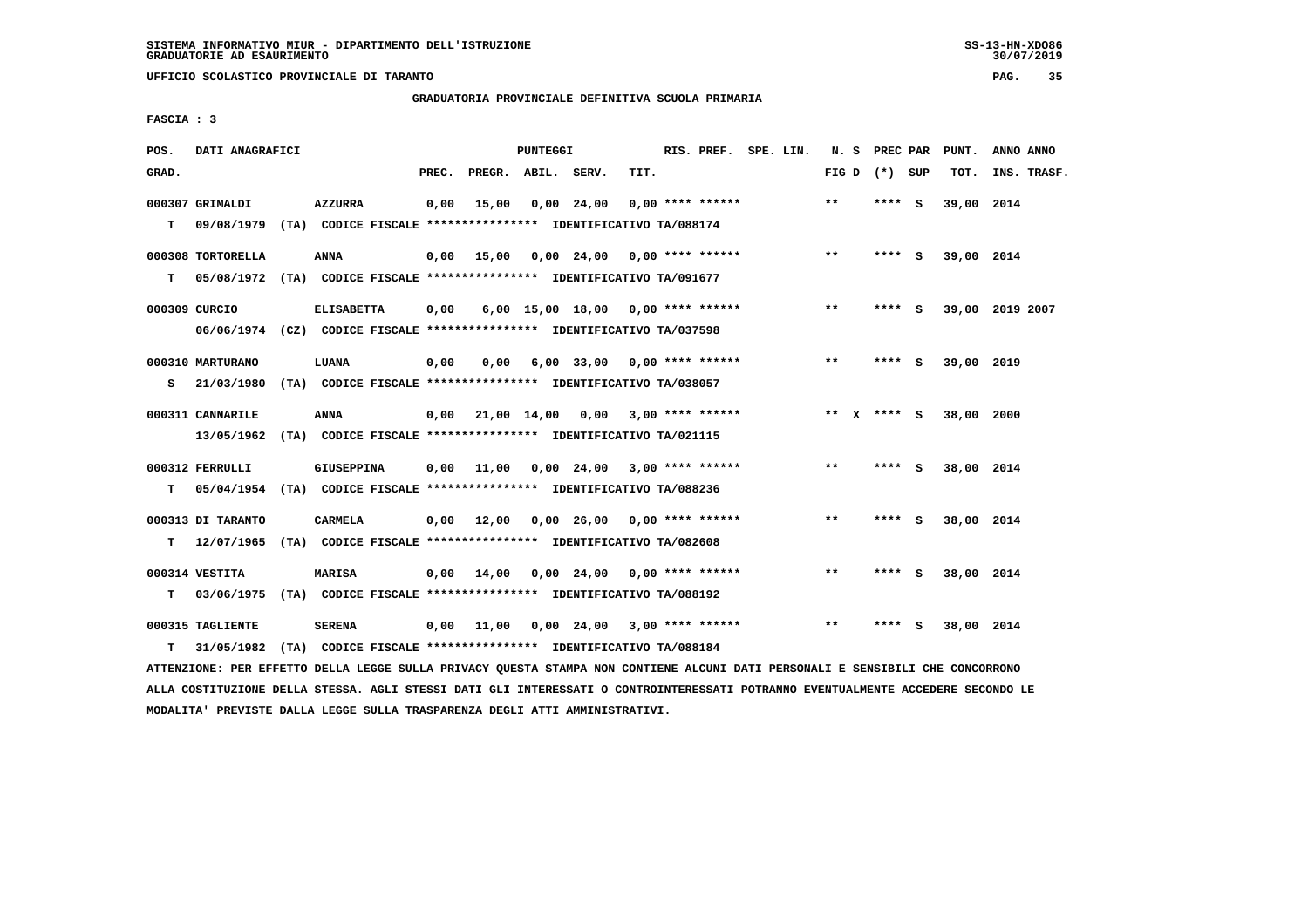**UFFICIO SCOLASTICO PROVINCIALE DI TARANTO PAG. 36**

 **GRADUATORIA PROVINCIALE DEFINITIVA SCUOLA PRIMARIA**

 **FASCIA : 3**

| POS.  | DATI ANAGRAFICI   |                                                                          |       |                    | PUNTEGGI                       |                                          | RIS. PREF. SPE. LIN. |                 | N. S PREC PAR |     | PUNT.      | ANNO ANNO       |
|-------|-------------------|--------------------------------------------------------------------------|-------|--------------------|--------------------------------|------------------------------------------|----------------------|-----------------|---------------|-----|------------|-----------------|
| GRAD. |                   |                                                                          | PREC. | PREGR. ABIL. SERV. |                                | TIT.                                     |                      | FIG D $(*)$ SUP |               |     | TOT.       | INS. TRASF.     |
|       | 000316 CHIDICHIMO | <b>CAROLINA</b>                                                          | 0,00  |                    | $0.00 \quad 14.00 \quad 24.00$ | $0.00$ **** ******                       |                      | $* *$           | **** S        |     |            | 38,00 2019 2019 |
|       | 01/07/1960        | (CS) CODICE FISCALE **************** IDENTIFICATIVO TA/096238            |       |                    |                                |                                          |                      |                 |               |     |            |                 |
|       | 000317 PORTULANO  | <b>DOMENICA</b>                                                          |       |                    |                                | $0,00$ 13,00 0,00 24,00 0,00 **** ****** |                      | $***$           | **** S        |     | 37,00 2014 |                 |
| т     |                   | 01/02/1977 (TA) CODICE FISCALE **************** IDENTIFICATIVO TA/091247 |       |                    |                                |                                          |                      |                 |               |     |            |                 |
|       | 000318 SCARANO    | MARIA GRAZIA                                                             |       | 0,00 19,00         |                                | $0,00$ 12,00 6,00 **** ******            |                      | $* *$           | ****          | - 5 | 37,00 2014 |                 |
| т     |                   | 30/04/1965 (MI) CODICE FISCALE **************** IDENTIFICATIVO TA/086949 |       |                    |                                |                                          |                      |                 |               |     |            |                 |
|       | 000319 DI PIERRO  | <b>ELVIRA</b>                                                            |       | $0,00$ 13,00       |                                | $0,00$ 24,00 0,00 **** ******            |                      | $***$           | **** S        |     | 37,00 2014 |                 |
| т     |                   | 10/08/1972 (TA) CODICE FISCALE **************** IDENTIFICATIVO TA/095794 |       |                    |                                |                                          |                      |                 |               |     |            |                 |
|       | 000320 CALVIELLO  | LILIANA                                                                  |       |                    |                                | $0,00$ 13,00 0,00 24,00 0,00 **** ****** |                      | $***$           | **** $S$      |     | 37,00 2014 |                 |
| т     |                   | 08/02/1966 (TA) CODICE FISCALE **************** IDENTIFICATIVO TA/088623 |       |                    |                                |                                          |                      |                 |               |     |            |                 |
|       | 000321 BRUNO      | <b>BINA</b>                                                              |       |                    |                                | $0,00$ 13,00 0,00 24,00 0,00 **** ****** |                      | $***$           | **** S        |     |            | 37,00 2019 2019 |
| T.    |                   | 19/11/1979 (CS) CODICE FISCALE **************** IDENTIFICATIVO TA/096266 |       |                    |                                |                                          |                      |                 |               |     |            |                 |
|       | 000322 CALIA      | <b>SABRINA</b>                                                           | 0,00  |                    |                                | $6,00$ 15,00 16,00 0,00 **** ******      | $\mathbf{I}$         | $* *$           | ****          | - S | 37,00 2019 |                 |
|       |                   | 02/11/1975 (TA) CODICE FISCALE *************** IDENTIFICATIVO TA/020330  |       |                    |                                |                                          |                      |                 |               |     |            |                 |
|       |                   |                                                                          |       |                    |                                |                                          |                      |                 |               |     |            |                 |
|       | 000323 MARINELLI  | <b>ANNA</b>                                                              | 0,00  |                    |                                | $0,00$ 15,00 22,00 0,00 **** ******      | $\mathbf{I}$         | $* *$           | **** S        |     | 37,00 2019 |                 |
|       |                   | 28/07/1977 (TA) CODICE FISCALE *************** IDENTIFICATIVO TA/029845  |       |                    |                                |                                          |                      |                 |               |     |            |                 |
|       | 000324 FERRARO    | MARIA ANTONIE                                                            | 0,00  |                    |                                | 12,00  0,00  24,00  0,00  ****  ******   |                      | $**$            | ****          | ్   | 36,00 2014 |                 |
| т     |                   | 30/12/1972 (CS) CODICE FISCALE *************** IDENTIFICATIVO TA/083897  |       |                    |                                |                                          |                      |                 |               |     |            |                 |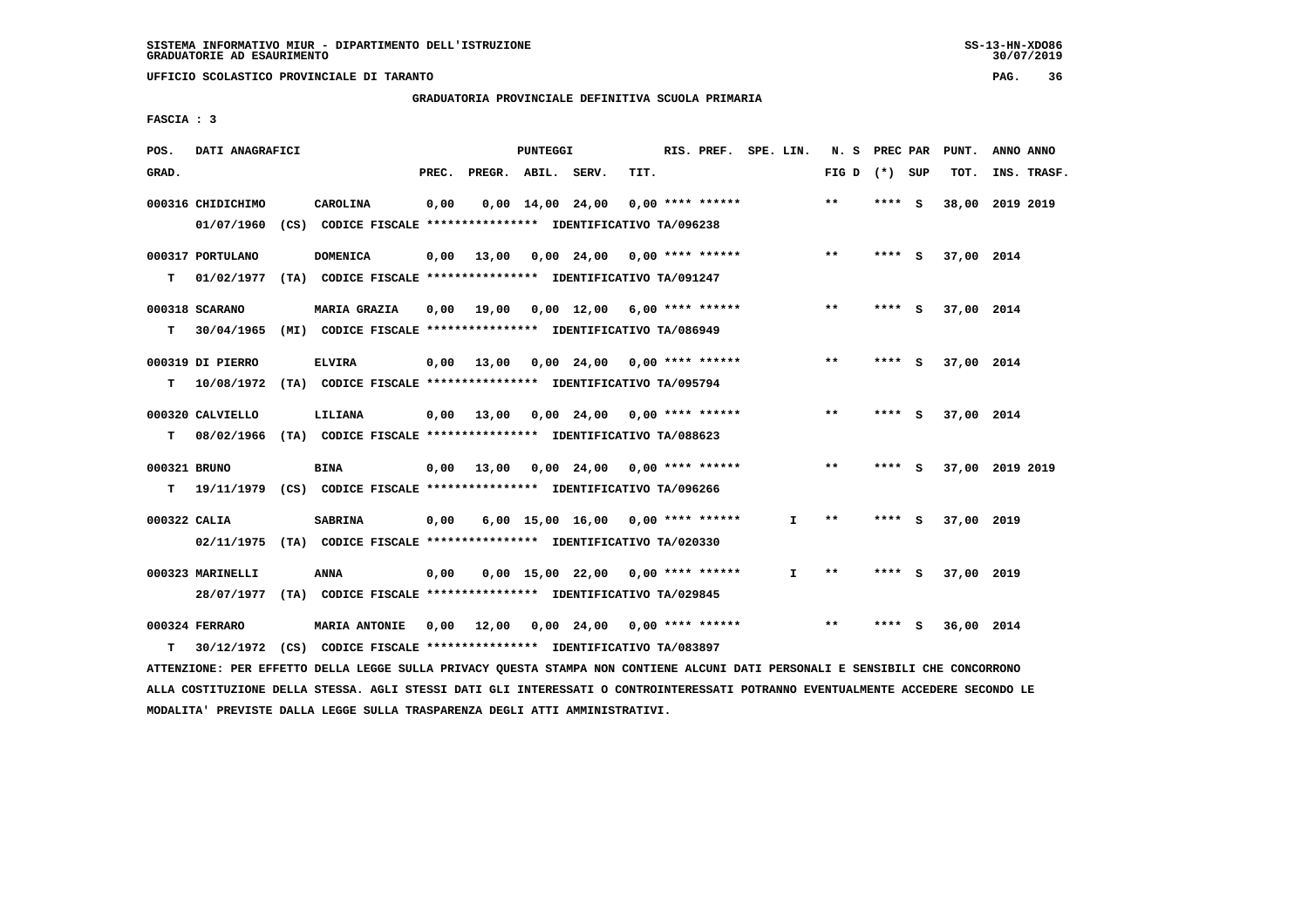**UFFICIO SCOLASTICO PROVINCIALE DI TARANTO PAG. 37**

 **GRADUATORIA PROVINCIALE DEFINITIVA SCUOLA PRIMARIA**

 **FASCIA : 3**

| POS.        | DATI ANAGRAFICI    |                                                                           |       |                                          | PUNTEGGI |                                                   |      | RIS. PREF. SPE. LIN. |  |       | N. S PREC PAR   |        | PUNT.      | ANNO ANNO   |
|-------------|--------------------|---------------------------------------------------------------------------|-------|------------------------------------------|----------|---------------------------------------------------|------|----------------------|--|-------|-----------------|--------|------------|-------------|
| GRAD.       |                    |                                                                           | PREC. | PREGR. ABIL. SERV.                       |          |                                                   | TIT. |                      |  |       | FIG D $(*)$ SUP |        | TOT.       | INS. TRASF. |
|             | 000325 LOCOROTONDO | GABRIELE                                                                  | 0,00  | 12,00                                    |          | 0,00 24,00                                        |      | $0.00$ **** ******   |  |       | ** X **** S     |        | 36,00 2014 |             |
|             |                    | T 14/05/1972 (TA) CODICE FISCALE *************** IDENTIFICATIVO TA/088351 |       |                                          |          |                                                   |      |                      |  |       |                 |        |            |             |
|             | 000326 MALIZIA     | ANNAMARIA                                                                 | 0,00  | 18,00  0,00  18,00  0,00  ****  ******   |          |                                                   |      |                      |  | $***$ |                 | **** S | 36,00 2014 |             |
|             |                    | T 23/07/1983 (TA) CODICE FISCALE *************** IDENTIFICATIVO TA/088307 |       |                                          |          |                                                   |      |                      |  |       |                 |        |            |             |
|             | 000327 DE VIETRO   | <b>GABRIELLA</b>                                                          |       | $0,00$ 12,00                             |          | 0,00 24,00 0,00 **** ******                       |      |                      |  | $***$ | **** S          |        | 36,00 2014 |             |
|             |                    | T 17/12/1981 (TA) CODICE FISCALE *************** IDENTIFICATIVO TA/093639 |       |                                          |          |                                                   |      |                      |  |       |                 |        |            |             |
|             | 000328 RUGIANO     | VINCENZAANTON                                                             |       | $0.00$ 12.00 0.00 24.00 0.00 **** ****** |          |                                                   |      |                      |  | $***$ | ****            | - 5    | 36,00 2014 |             |
| т           |                    | 02/03/1967 (CS) CODICE FISCALE *************** IDENTIFICATIVO TA/088055   |       |                                          |          |                                                   |      |                      |  |       |                 |        |            |             |
|             | 000329 PIZZIGALLO  | <b>MARIATERESA</b>                                                        | 0,00  | 0,00                                     |          | $0,00$ 36,00 0,00 **** ******                     |      |                      |  | $***$ | $***5$          |        | 36,00 2019 |             |
| т           |                    | 07/12/1979 (BA) CODICE FISCALE **************** IDENTIFICATIVO TA/083848  |       |                                          |          |                                                   |      |                      |  |       |                 |        |            |             |
|             | 000330 DE FILIPPIS | <b>ROSALBA</b>                                                            | 12,00 | 0.00                                     |          | $0,00$ 24,00 0,00 **** ******                     |      |                      |  | $***$ | ****            |        | 36,00 2019 |             |
|             |                    | T 23/04/1971 (TA) CODICE FISCALE *************** IDENTIFICATIVO TA/091404 |       |                                          |          |                                                   |      |                      |  |       |                 |        |            |             |
|             | 000331 DURANTE     | <b>ANTONELLA</b>                                                          |       | $0,00$ 11,00 0,00 24,00 0,00 **** ****** |          |                                                   |      |                      |  | $***$ | **** S          |        | 35,00 2014 |             |
| T.          |                    | 28/05/1973 (TA) CODICE FISCALE *************** IDENTIFICATIVO TA/091040   |       |                                          |          |                                                   |      |                      |  |       |                 |        |            |             |
| 000332 MERO |                    | <b>VANESSA</b>                                                            |       | $0,00$ 11,00 0,00 24,00 0,00 **** ****** |          |                                                   |      |                      |  | $***$ | **** S          |        | 35,00 2014 |             |
|             |                    | T 19/02/1979 (TA) CODICE FISCALE *************** IDENTIFICATIVO TA/083085 |       |                                          |          |                                                   |      |                      |  |       |                 |        |            |             |
|             | 000333 SANTORO     | LUCIA                                                                     |       | 0,00 11,00                               |          | $0.00 \quad 24.00 \quad 0.00 \quad *** \quad ***$ |      |                      |  | $***$ | ****            | - 5    | 35,00 2014 |             |
| т           |                    | 06/03/1973 (TA) CODICE FISCALE **************** IDENTIFICATIVO TA/088207  |       |                                          |          |                                                   |      |                      |  |       |                 |        |            |             |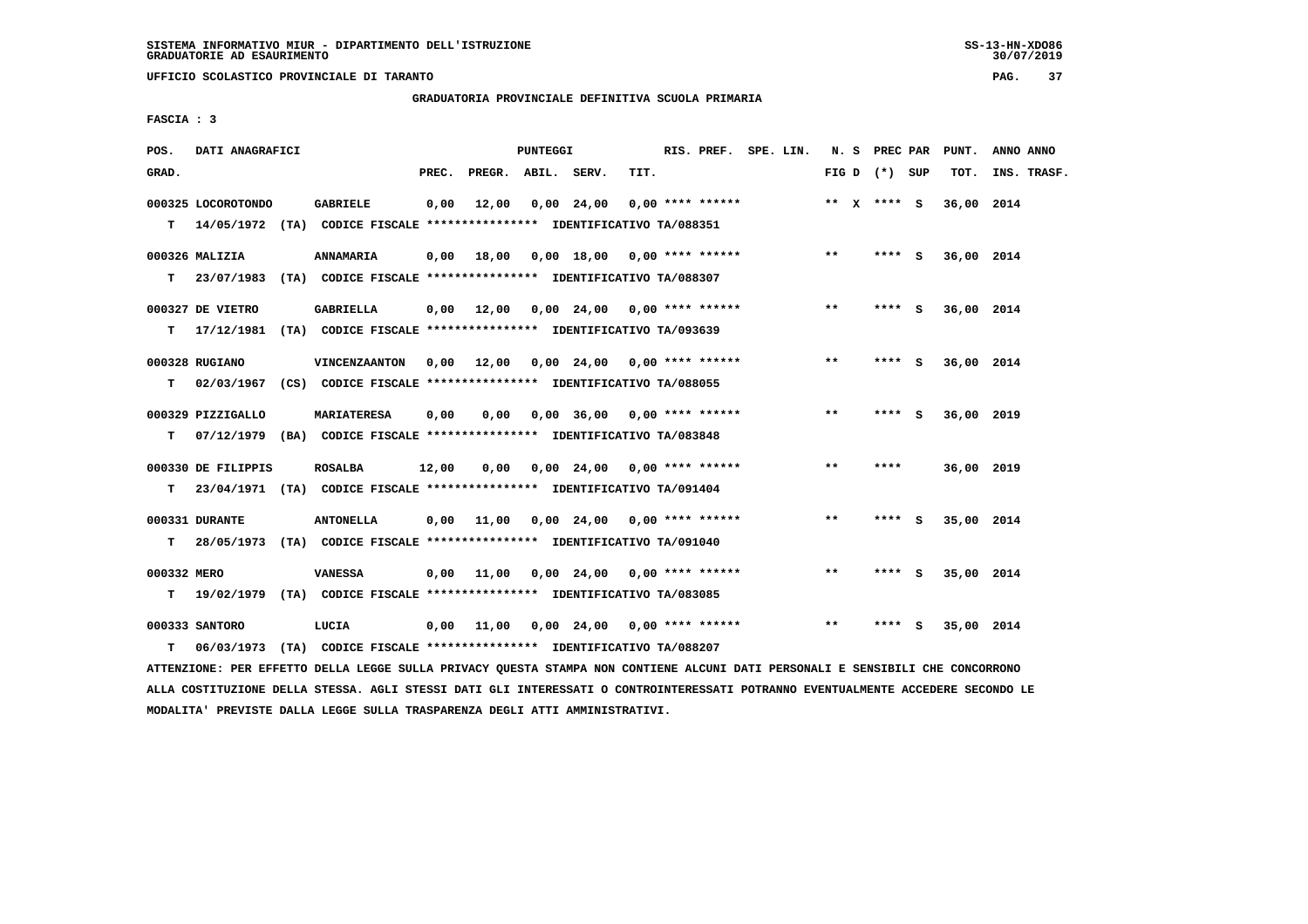**UFFICIO SCOLASTICO PROVINCIALE DI TARANTO PAG. 38**

 **GRADUATORIA PROVINCIALE DEFINITIVA SCUOLA PRIMARIA**

 **FASCIA : 3**

| POS.  | DATI ANAGRAFICI     |                                                                                                                               |       |                    | <b>PUNTEGGI</b> |                                          |      | RIS. PREF. SPE. LIN.    |                               |       | N. S PREC PAR   | PUNT.                  | ANNO ANNO       |
|-------|---------------------|-------------------------------------------------------------------------------------------------------------------------------|-------|--------------------|-----------------|------------------------------------------|------|-------------------------|-------------------------------|-------|-----------------|------------------------|-----------------|
| GRAD. |                     |                                                                                                                               | PREC. | PREGR. ABIL. SERV. |                 |                                          | TIT. |                         |                               |       | FIG D $(*)$ SUP | TOT.                   | INS. TRASF.     |
|       | 000334 CAFORIO      | <b>MARINA</b>                                                                                                                 | 0,00  | 35,00              | 0,00            | 0,00                                     |      | 0,00 **** ******        |                               | $* *$ | **** S          | 35,00 2014             |                 |
|       |                     | T 18/04/1977 (TA) CODICE FISCALE *************** IDENTIFICATIVO TA/082275                                                     |       |                    |                 |                                          |      |                         |                               |       |                 |                        |                 |
|       | 000335 GIGANTE      | MARIAROSARIA                                                                                                                  | 0,00  |                    |                 | 11,00  0,00  24,00  0,00  ****  ******   |      |                         |                               | $***$ | **** S          | 35,00 2014             |                 |
| т     |                     | 20/02/1971 (LE) CODICE FISCALE *************** IDENTIFICATIVO TA/088211                                                       |       |                    |                 |                                          |      |                         |                               |       |                 |                        |                 |
|       | 000336 DI SARNO     | TERESA                                                                                                                        | 0,00  |                    |                 |                                          |      |                         |                               | $***$ | **** S          | 35,00 2014             |                 |
| T.    |                     | 01/02/1961 (CE) CODICE FISCALE **************** IDENTIFICATIVO TA/087523                                                      |       |                    |                 |                                          |      |                         |                               |       |                 |                        |                 |
|       | 000337 PALMISANO    | <b>SIMONA</b>                                                                                                                 |       |                    |                 | $0,00$ 14,00 0,00 15,00 6,00 **** ****** |      |                         | $\mathbf{I}$                  | $***$ | **** S          | 35,00 2014             |                 |
| т     |                     | 03/10/1981 (TA) CODICE FISCALE **************** IDENTIFICATIVO TA/083502                                                      |       |                    |                 |                                          |      |                         |                               |       |                 |                        |                 |
|       |                     |                                                                                                                               |       |                    |                 |                                          |      |                         |                               |       |                 |                        |                 |
|       | 000338 DE CRESCENZO | <b>ROSA</b>                                                                                                                   | 0,00  | 25,00              |                 | $0.00$ 10.00 0.00 **** ******            |      |                         |                               | $***$ | $***$ S         | 35,00 2014             |                 |
|       |                     | T 13/02/1974 (TA) CODICE FISCALE *************** IDENTIFICATIVO TA/085155                                                     |       |                    |                 |                                          |      |                         |                               |       |                 |                        |                 |
|       | 000339 DRAGONE      | COSMA ROSA                                                                                                                    | 0,00  | 32,00              | 0,00            |                                          |      | $0,00$ 3,00 **** ****** |                               | $***$ | **** S          | 35,00 2014             |                 |
| т     |                     | 26/09/1972 (TA) CODICE FISCALE **************** IDENTIFICATIVO TA/083208                                                      |       |                    |                 |                                          |      |                         |                               |       |                 |                        |                 |
|       | 000340 BORRACCIA    | LUCIANA                                                                                                                       | 0,00  |                    |                 | 2,00 11,00 22,00 0,00 **** ******        |      |                         |                               | $***$ | **** S          |                        | 35,00 2019 2019 |
| т     | 24/08/1969          | (MT) CODICE FISCALE **************** IDENTIFICATIVO TA/096230                                                                 |       |                    |                 |                                          |      |                         |                               |       |                 |                        |                 |
|       | 000341 FRANCO       | <b>PAOLA</b>                                                                                                                  | 0,00  |                    |                 | 12,00  0,00  12,00  10,00  ****  ******  |      |                         | $\mathbf{I}$ and $\mathbf{I}$ |       |                 | ** X **** S 34,00 2014 |                 |
| т     |                     | 02/06/1979 (TA) CODICE FISCALE *************** IDENTIFICATIVO TA/083089                                                       |       |                    |                 |                                          |      |                         |                               |       |                 |                        |                 |
|       |                     |                                                                                                                               |       |                    |                 |                                          |      |                         |                               |       |                 |                        |                 |
|       | 000342 MALANDRINI   | <b>ROBERTA</b>                                                                                                                | 0,00  | 14,00              |                 | $0,00$ 20,00 0,00 **** ******            |      |                         |                               | $***$ | **** S          | 34,00 2014             |                 |
| т     | 20/06/1983          | (BA) CODICE FISCALE **************** IDENTIFICATIVO TA/087280                                                                 |       |                    |                 |                                          |      |                         |                               |       |                 |                        |                 |
|       |                     | ATTENZIONE: PER EFFETTO DELLA LEGGE SULLA PRIVACY QUESTA STAMPA NON CONTIENE ALCUNI DATI PERSONALI E SENSIBILI CHE CONCORRONO |       |                    |                 |                                          |      |                         |                               |       |                 |                        |                 |

 **ALLA COSTITUZIONE DELLA STESSA. AGLI STESSI DATI GLI INTERESSATI O CONTROINTERESSATI POTRANNO EVENTUALMENTE ACCEDERE SECONDO LE MODALITA' PREVISTE DALLA LEGGE SULLA TRASPARENZA DEGLI ATTI AMMINISTRATIVI.**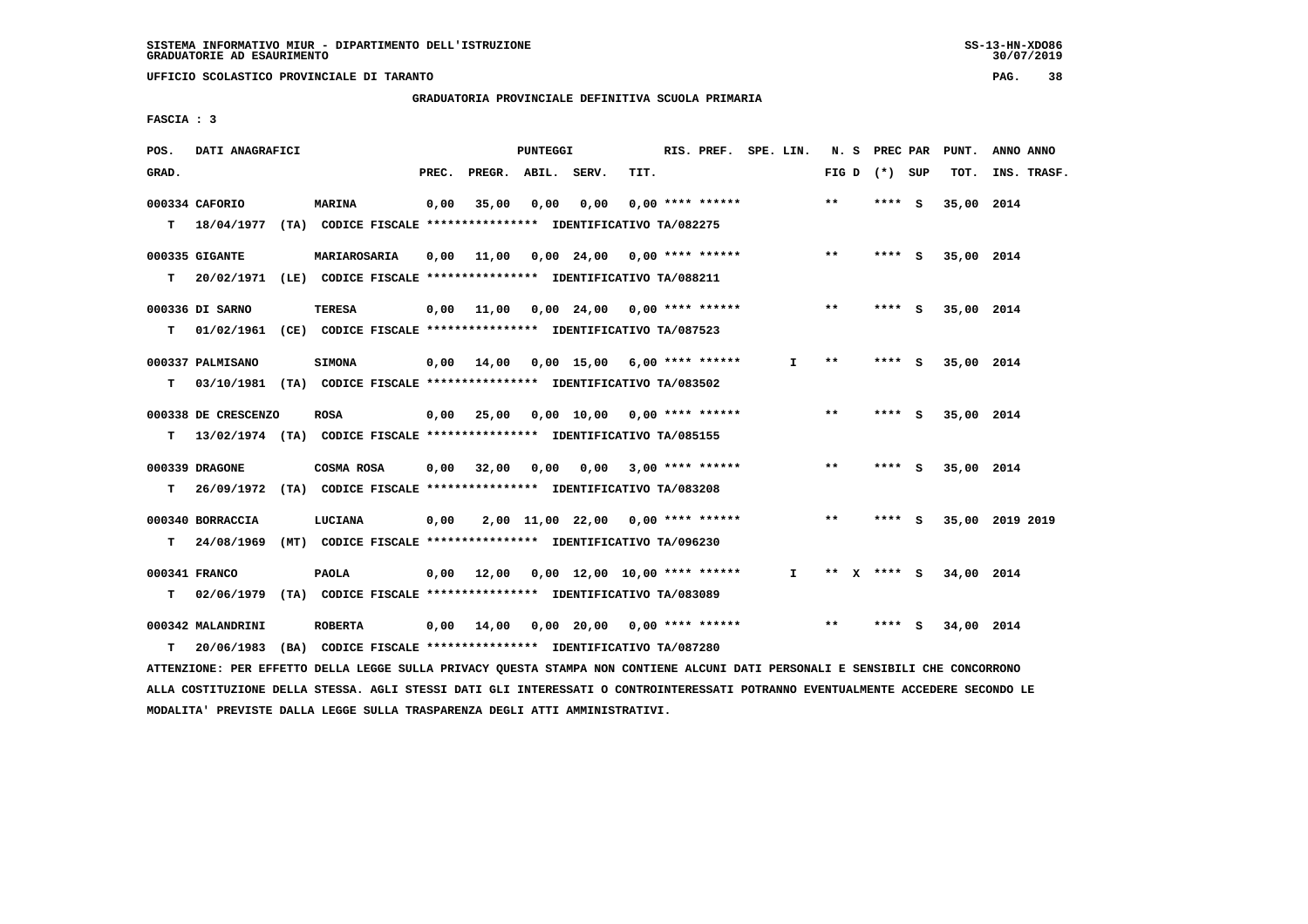**UFFICIO SCOLASTICO PROVINCIALE DI TARANTO PAG. 39**

 **GRADUATORIA PROVINCIALE DEFINITIVA SCUOLA PRIMARIA**

 **FASCIA : 3**

| POS.        | DATI ANAGRAFICI  |                                                                          |       |                    | PUNTEGGI |                                                   |      | RIS. PREF. SPE. LIN. |    |              | N. S PREC PAR   |     | PUNT.      | ANNO ANNO   |
|-------------|------------------|--------------------------------------------------------------------------|-------|--------------------|----------|---------------------------------------------------|------|----------------------|----|--------------|-----------------|-----|------------|-------------|
| GRAD.       |                  |                                                                          | PREC. | PREGR. ABIL. SERV. |          |                                                   | TIT. |                      |    |              | FIG D $(*)$ SUP |     | TOT.       | INS. TRASF. |
|             | 000343 BONGIORNO | <b>ISABELLA</b>                                                          | 0,00  | 18,00              |          | 0,00 16,00                                        |      | $0.00$ **** ******   |    |              | ** x **** S     |     | 34,00 2014 |             |
|             | $T = 17/10/1979$ | (FR) CODICE FISCALE **************** IDENTIFICATIVO TA/083575            |       |                    |          |                                                   |      |                      |    |              |                 |     |            |             |
|             | 000344 GERMAN    | <b>SABRINA</b>                                                           | 0,00  |                    |          | 3,00 15,00 0,00 15,00 **** ****** *** **          |      |                      |    |              | **** S          |     | 33,00 2019 |             |
|             |                  | 27/04/1966 (TA) CODICE FISCALE *************** IDENTIFICATIVO TA/020975  |       |                    |          |                                                   |      |                      |    |              |                 |     |            |             |
| 000345 MELE |                  | <b>FLORA</b>                                                             |       |                    |          | $0,00$ 14,00 0,00 12,00 6,00 **** ****** K        |      |                      |    | $***$        | **** S          |     | 32,00 2019 |             |
| т           |                  | 30/07/1970 (TA) CODICE FISCALE *************** IDENTIFICATIVO TA/082818  |       |                    |          |                                                   |      |                      |    |              |                 |     |            |             |
|             | 000346 FISCHETTI | <b>MARIA GIUSEPP</b>                                                     | 0.00  | 14,00              |          | 0,00 18,00 0,00 **** ******                       |      |                      |    | $**$         | **** S          |     | 32,00 2019 |             |
| т           | 02/01/1969       | (TA) CODICE FISCALE **************** IDENTIFICATIVO TA/088750            |       |                    |          |                                                   |      |                      |    |              |                 |     |            |             |
|             | 000347 DONVITO   | CLAUDIAMARCEL                                                            |       |                    |          | 0,00 13,00 0,00 12,00 6,00 **** ******            |      |                      | I. | $**$         | **** S          |     | 31,00 2014 |             |
| т           |                  | 17/06/1982 (TA) CODICE FISCALE **************** IDENTIFICATIVO TA/084897 |       |                    |          |                                                   |      |                      |    |              |                 |     |            |             |
|             | 000348 CARAMIA   | MARIA ADDOLOR                                                            |       |                    |          | 0,00 13,00 0,00 18,00 0,00 **** ******            |      |                      |    | $\star\star$ | **** S          |     | 31,00 2014 |             |
|             | $T = 28/12/1965$ | (TA) CODICE FISCALE **************** IDENTIFICATIVO TA/082601            |       |                    |          |                                                   |      |                      |    |              |                 |     |            |             |
|             | 000349 SPORTELLI | <b>ANNAMARIA</b>                                                         | 0,00  | 21,00              |          | $0,00$ $0,00$ $9,00$ **** ******                  |      |                      |    | $***$        | $***$ S         |     | 30,00 2014 |             |
| T.          | 08/10/1980       | (TA) CODICE FISCALE **************** IDENTIFICATIVO TA/083047            |       |                    |          |                                                   |      |                      |    |              |                 |     |            |             |
|             | 000350 LATORRATA | <b>FRANCA</b>                                                            |       | $0,00$ 15,00       |          | $0,00 \quad 12,00 \quad 3,00 \quad *** \quad ***$ |      |                      |    | $***$        | **** S          |     | 30,00 2014 |             |
| т           | 09/11/1966       | (TA) CODICE FISCALE **************** IDENTIFICATIVO TA/088222            |       |                    |          |                                                   |      |                      |    |              |                 |     |            |             |
|             | 000351 ITALIANO  | <b>ANNALISA</b>                                                          | 0,00  | 15,00              |          | $0,00$ 12,00 3,00 **** ******                     |      |                      |    | $**$         | ****            | - S | 30,00 2014 |             |
| т           | 22/12/1980       | (BR) CODICE FISCALE **************** IDENTIFICATIVO TA/088204            |       |                    |          |                                                   |      |                      |    |              |                 |     |            |             |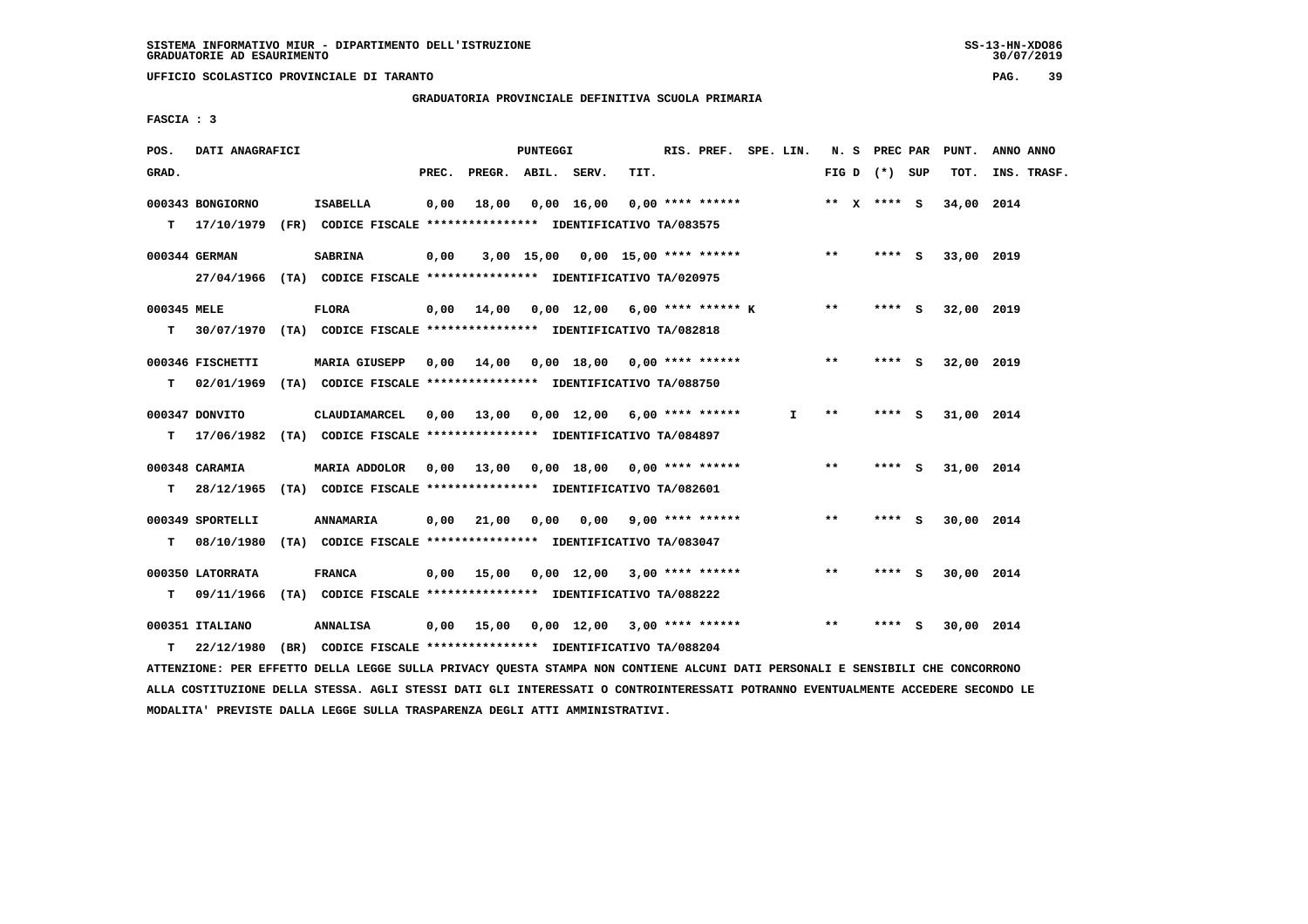**GRADUATORIA PROVINCIALE DEFINITIVA SCUOLA PRIMARIA**

 **FASCIA : 3**

| POS.         | DATI ANAGRAFICI   |                                                                           |       |                               | PUNTEGGI |                                                   |      | RIS. PREF. SPE. LIN.  |              | N. S         | <b>PREC PAR</b> |     | PUNT.      | ANNO ANNO   |
|--------------|-------------------|---------------------------------------------------------------------------|-------|-------------------------------|----------|---------------------------------------------------|------|-----------------------|--------------|--------------|-----------------|-----|------------|-------------|
| GRAD.        |                   |                                                                           | PREC. | PREGR. ABIL. SERV.            |          |                                                   | TIT. |                       |              |              | FIG D $(*)$ SUP |     | TOT.       | INS. TRASF. |
|              | 000352 SANTORO    | <b>ANGELICA</b>                                                           | 0,00  | 21,00                         | 0,00     | 0,00                                              |      | $9,00$ **** ******    | I.           | $* *$        | **** S          |     | 30,00 2014 |             |
|              |                   | T 20/05/1973 (TA) CODICE FISCALE *************** IDENTIFICATIVO TA/088221 |       |                               |          |                                                   |      |                       |              |              |                 |     |            |             |
| 000353 FLORI |                   | ANGELA ANNA                                                               | 0,00  |                               |          | $3,00$ 14,00 12,00 0,00 **** ******               |      |                       |              | $\star\star$ | $***$ S         |     | 29,00 2000 |             |
|              | 25/07/1965        | (KR) CODICE FISCALE **************** IDENTIFICATIVO TA/022437             |       |                               |          |                                                   |      |                       |              |              |                 |     |            |             |
|              | 000354 D 'ANIELLO | <b>ROSANNA</b>                                                            | 0,00  | 11,00                         |          | $0.00$ 12.00 6.00 **** ******                     |      |                       | I.           | $***$        | **** S          |     | 29,00 2014 |             |
| т            | 26/07/1983        | (TA) CODICE FISCALE **************** IDENTIFICATIVO TA/084042             |       |                               |          |                                                   |      |                       |              |              |                 |     |            |             |
|              | 000355 DE CARLO   | <b>NICOLETTA</b>                                                          |       | $0.00 \quad 17.00 \quad 0.00$ |          |                                                   |      | 6,00 6,00 **** ****** |              | $* *$        | **** S          |     | 29,00 2014 |             |
| т            | 25/10/1965        | (BA) CODICE FISCALE **************** IDENTIFICATIVO TA/091088             |       |                               |          |                                                   |      |                       |              |              |                 |     |            |             |
|              | 000356 MARINO     | CRISTINA                                                                  |       |                               |          | $0,00$ 11,00 0,00 18,00 0,00 **** ******          |      |                       |              | $***$        | **** S          |     | 29,00 2014 |             |
|              |                   | T 24/07/1978 (TA) CODICE FISCALE *************** IDENTIFICATIVO TA/083144 |       |                               |          |                                                   |      |                       |              |              |                 |     |            |             |
|              | 000357 D'ORIA     | ANNA ELISA                                                                | 0,00  |                               |          | 6,00 16,00 0,00 6,00 **** ******                  |      |                       | $\mathbf{I}$ | $***$        | **** S          |     | 28,00 2000 |             |
|              |                   | 12/05/1970 (TA) CODICE FISCALE *************** IDENTIFICATIVO TA/020369   |       |                               |          |                                                   |      |                       |              |              |                 |     |            |             |
|              | 000358 LUCCARELLI | <b>MICAELA</b>                                                            |       | 0,00 14,00                    |          | $0.00 \quad 14.00 \quad 0.00 \quad *** \quad ***$ |      |                       |              | $* *$        | **** S          |     | 28,00 2014 |             |
| T.           |                   | 12/09/1980 (TA) CODICE FISCALE *************** IDENTIFICATIVO TA/084348   |       |                               |          |                                                   |      |                       |              |              |                 |     |            |             |
|              | 000359 SURICO     | LUCIAGRAZIANA                                                             |       |                               |          | 0,00 16,00 0,00 12,00 0,00 **** ******            |      |                       |              |              | ** x **** S     |     | 28,00 2014 |             |
| т            | 28/01/1983        | (TA) CODICE FISCALE **************** IDENTIFICATIVO TA/088046             |       |                               |          |                                                   |      |                       |              |              |                 |     |            |             |
|              | 000360 LIPPOLIS   | <b>SARA</b>                                                               |       | 0.00 15.00                    |          | $0,00$ 10,00 3,00 **** ******                     |      |                       |              | $* *$        | ****            | - S | 28,00 2014 |             |
| т            | 30/08/1978        | (TA) CODICE FISCALE **************** IDENTIFICATIVO TA/090609             |       |                               |          |                                                   |      |                       |              |              |                 |     |            |             |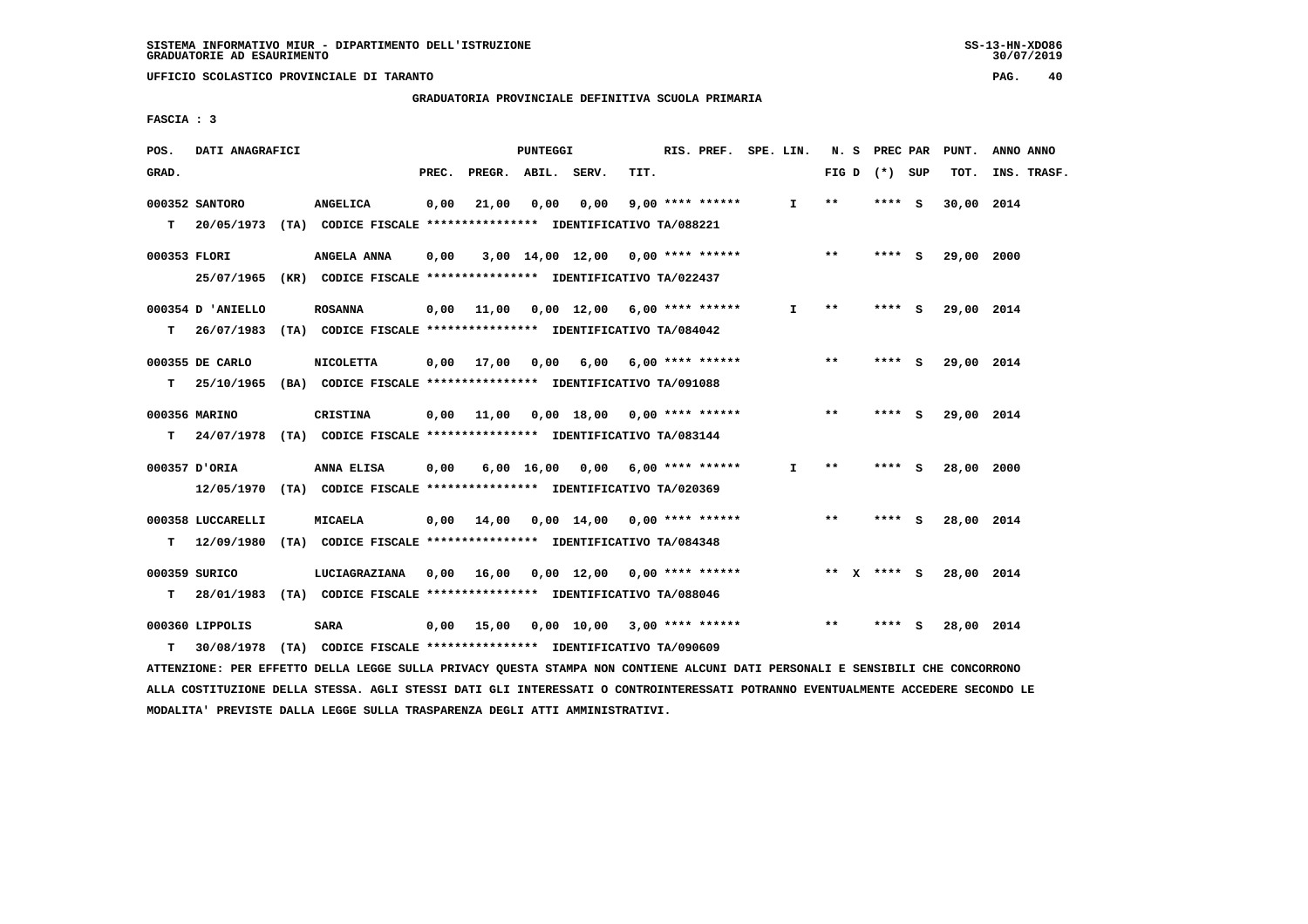**UFFICIO SCOLASTICO PROVINCIALE DI TARANTO PAG. 41**

 **GRADUATORIA PROVINCIALE DEFINITIVA SCUOLA PRIMARIA**

 **FASCIA : 3**

| POS.         | DATI ANAGRAFICI    |                                                                                                                               |       |                    | PUNTEGGI |                                          | RIS. PREF. SPE. LIN. |              |       | N. S PREC PAR   | PUNT.      | ANNO ANNO       |
|--------------|--------------------|-------------------------------------------------------------------------------------------------------------------------------|-------|--------------------|----------|------------------------------------------|----------------------|--------------|-------|-----------------|------------|-----------------|
| GRAD.        |                    |                                                                                                                               | PREC. | PREGR. ABIL. SERV. |          | TIT.                                     |                      |              |       | FIG D $(*)$ SUP | TOT.       | INS. TRASF.     |
|              | 000361 MICCOLI     | <b>ANNARITA</b>                                                                                                               | 0,00  |                    |          | $16,00$ 0,00 12,00 0,00 **** ******      |                      |              | $***$ | **** S          | 28,00 2019 |                 |
|              |                    | T 25/05/1981 (TA) CODICE FISCALE *************** IDENTIFICATIVO TA/088385                                                     |       |                    |          |                                          |                      |              |       |                 |            |                 |
|              | 000362 ABBAMONTE   | <b>GRAZIA</b>                                                                                                                 |       |                    |          | 0,00 15,00 0,00 0,00 12,00 **** ****** J |                      |              | $***$ | **** S          | 27,00 2014 |                 |
| T.           |                    | 13/02/1978 (MI) CODICE FISCALE **************** IDENTIFICATIVO TA/086628                                                      |       |                    |          |                                          |                      |              |       |                 |            |                 |
|              | 000363 J'IPPOLITO  | <b>ILARIA</b>                                                                                                                 | 0,00  | 3,00               |          | 0,00 24,00 0,00 **** ******              |                      |              | $***$ | **** S          | 27,00 2014 |                 |
| т            |                    | 03/05/1983 (TA) CODICE FISCALE **************** IDENTIFICATIVO TA/089622                                                      |       |                    |          |                                          |                      |              |       |                 |            |                 |
|              | 000364 DE RUSSIS   | <b>DANIELA</b>                                                                                                                | 0,00  |                    |          | $3,00$ 14,00 10,00 0,00 **** ******      |                      |              | $* *$ | **** S          |            | 27,00 2019 2019 |
|              |                    | 11/06/1975 (CS) CODICE FISCALE **************** IDENTIFICATIVO TA/096267                                                      |       |                    |          |                                          |                      |              |       |                 |            |                 |
|              | 000365 ABATEMATTEO | ANNA                                                                                                                          | 0,00  | 26,00              | 0,00     | $0,00$ $0,00$ **** ******                |                      |              | $***$ | **** S          | 26,00 2014 |                 |
|              |                    | 01/03/1973 (TA) CODICE FISCALE *************** IDENTIFICATIVO TA/082997                                                       |       |                    |          |                                          |                      |              |       |                 |            |                 |
|              | 000366 MONTANARO   | TERESA                                                                                                                        |       |                    |          | $0,00$ 24,00 0,00 2,00 0,00 **** ******  |                      |              | $* *$ | **** S          | 26,00 2014 |                 |
|              |                    | T 08/04/1969 (EE) CODICE FISCALE *************** IDENTIFICATIVO TA/087527                                                     |       |                    |          |                                          |                      |              |       |                 |            |                 |
|              | 000367 FANELLI     | <b>TERESA</b>                                                                                                                 |       | $0,00$ 25,00 0,00  |          | $0.00$ $0.00$ **** ******                |                      |              |       | ** x **** S     | 25,00 2014 |                 |
| т            |                    | 30/04/1976 (TA) CODICE FISCALE *************** IDENTIFICATIVO TA/088023                                                       |       |                    |          |                                          |                      |              |       |                 |            |                 |
|              | 000368 MONTELEONE  | <b>DAVIDE</b>                                                                                                                 |       | 0,00 22,00         | 0,00     | $0,00$ 3,00 **** ******                  |                      | $\mathbf{I}$ |       | ** x **** S     | 25,00 2014 |                 |
| T.           |                    | 14/11/1975 (NA) CODICE FISCALE **************** IDENTIFICATIVO TA/091138                                                      |       |                    |          |                                          |                      |              |       |                 |            |                 |
| 000369 TUSEO |                    |                                                                                                                               |       |                    |          |                                          |                      |              | $* *$ | ****            |            | 25,00 2019 2019 |
| т            |                    | 11/10/1961 (TA) CODICE FISCALE **************** IDENTIFICATIVO TA/096271                                                      |       |                    |          |                                          |                      |              |       |                 |            |                 |
|              |                    | ATTENZIONE: PER EFFETTO DELLA LEGGE SULLA PRIVACY OUESTA STAMPA NON CONTIENE ALCUNI DATI PERSONALI E SENSIBILI CHE CONCORRONO |       |                    |          |                                          |                      |              |       |                 |            |                 |

 **ALLA COSTITUZIONE DELLA STESSA. AGLI STESSI DATI GLI INTERESSATI O CONTROINTERESSATI POTRANNO EVENTUALMENTE ACCEDERE SECONDO LE MODALITA' PREVISTE DALLA LEGGE SULLA TRASPARENZA DEGLI ATTI AMMINISTRATIVI.**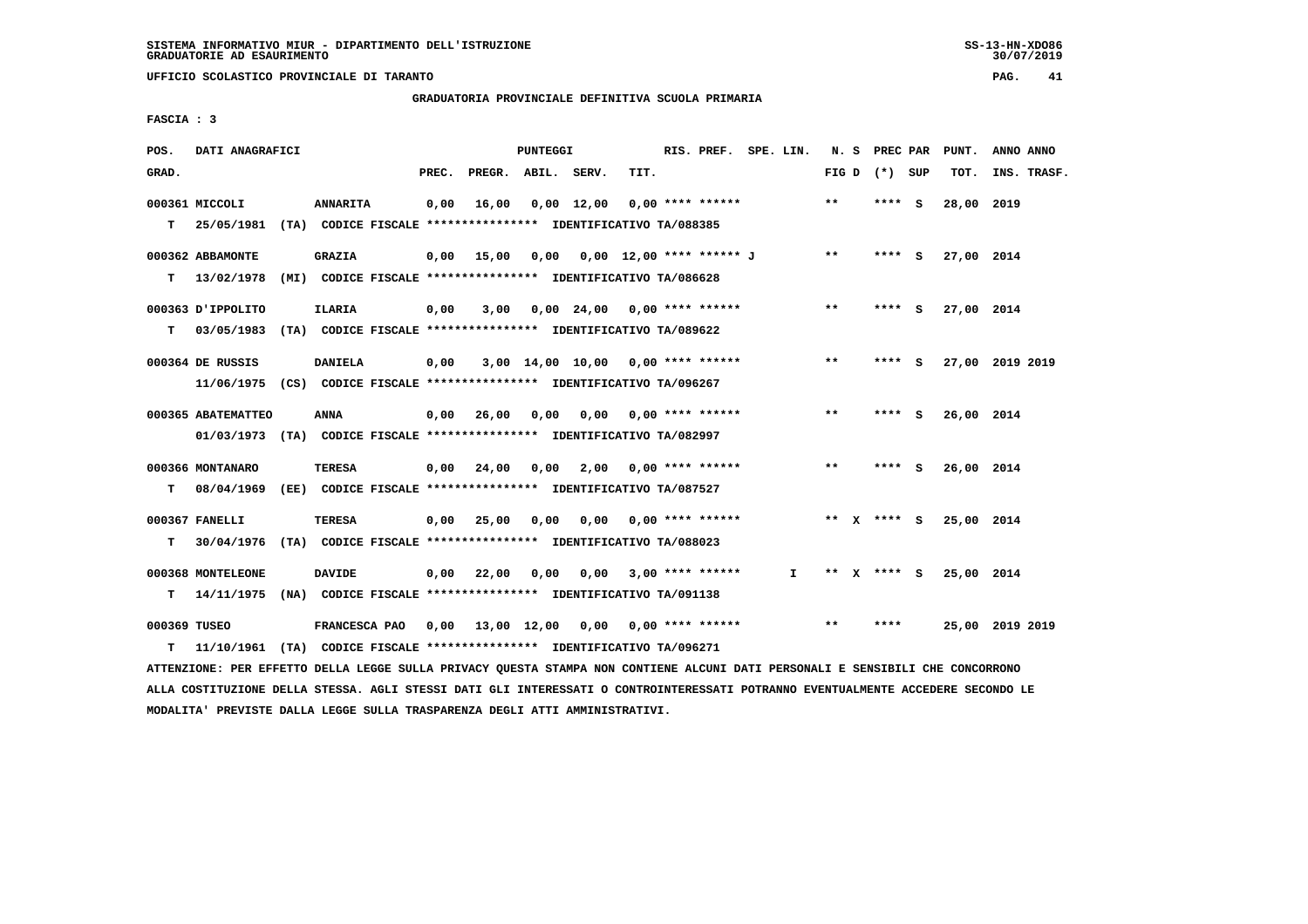**UFFICIO SCOLASTICO PROVINCIALE DI TARANTO PAG. 42**

 **GRADUATORIA PROVINCIALE DEFINITIVA SCUOLA PRIMARIA**

 **FASCIA : 3**

| POS.         | DATI ANAGRAFICI   |                                                                           |       |                                          | PUNTEGGI     |                             |      | RIS. PREF. SPE. LIN.      |              |       | N. S PREC PAR   |     | PUNT.                  | ANNO ANNO       |
|--------------|-------------------|---------------------------------------------------------------------------|-------|------------------------------------------|--------------|-----------------------------|------|---------------------------|--------------|-------|-----------------|-----|------------------------|-----------------|
| GRAD.        |                   |                                                                           | PREC. | PREGR. ABIL. SERV.                       |              |                             | TIT. |                           |              |       | FIG D $(*)$ SUP |     | TOT.                   | INS. TRASF.     |
| 000370 LEO   |                   | VINCENZO TOMA                                                             | 0,00  |                                          | $9,00$ 15,00 | 0,00                        |      | $0.00$ **** ******        | $\mathbf{I}$ | $***$ | **** S          |     | 24,00                  | 2002            |
|              |                   | 04/04/1966 (AL) CODICE FISCALE **************** IDENTIFICATIVO TA/030458  |       |                                          |              |                             |      |                           |              |       |                 |     |                        |                 |
|              | 000371 LENSI      | <b>MARCELLA</b>                                                           | 0.00  | 14,00  0,00  0,00  10,00  ****  ******   |              |                             |      |                           | $\mathbf{I}$ |       |                 |     | ** X **** S 24,00 2014 |                 |
|              |                   | T 17/09/1973 (TA) CODICE FISCALE *************** IDENTIFICATIVO TA/032182 |       |                                          |              |                             |      |                           |              |       |                 |     |                        |                 |
|              | 000372 RICCI      | <b>MARILENA</b>                                                           | 0,00  | 24,00                                    | 0,00         |                             |      | $0,00$ $0,00$ **** ****** |              | $***$ | **** S          |     | 24,00 2014             |                 |
| т            |                   | 04/02/1979 (TA) CODICE FISCALE **************** IDENTIFICATIVO TA/083072  |       |                                          |              |                             |      |                           |              |       |                 |     |                        |                 |
|              | 000373 MIRANTE    | BRUNA                                                                     |       | $0,00$ 11,00 0,00 12,00 0,00 **** ****** |              |                             |      |                           |              | $***$ | **** S          |     | 23,00 2014             |                 |
| T.           |                   | 21/02/1977 (CE) CODICE FISCALE **************** IDENTIFICATIVO TA/088254  |       |                                          |              |                             |      |                           |              |       |                 |     |                        |                 |
|              | 000374 DIGREGORIO | <b>ADDOLORATA</b>                                                         |       | $0,00$ 23,00 0,00 0,00                   |              |                             |      | $0.00$ **** ******        |              | $***$ | **** S          |     | 23,00 2014             |                 |
| т            |                   | 16/08/1983 (BA) CODICE FISCALE *************** IDENTIFICATIVO TA/085205   |       |                                          |              |                             |      |                           |              |       |                 |     |                        |                 |
|              | 000375 MONACO     | MANUELA                                                                   |       | $0,00$ 11,00 0,00 12,00 0,00 **** ****** |              |                             |      |                           |              | $***$ | **** S          |     | 23,00 2014             |                 |
|              |                   | T 13/04/1983 (TA) CODICE FISCALE *************** IDENTIFICATIVO TA/088164 |       |                                          |              |                             |      |                           |              |       |                 |     |                        |                 |
| 000376 ROSAS |                   | <b>LOREDANA</b>                                                           |       | $0,00$ 11,00                             |              | 0,00 12,00 0,00 **** ****** |      |                           |              | $***$ | **** S          |     | 23,00 2014             |                 |
| T.           |                   | 17/04/1977 (SS) CODICE FISCALE **************** IDENTIFICATIVO TA/084811  |       |                                          |              |                             |      |                           |              |       |                 |     |                        |                 |
|              | 000377 LEZZA      | <b>ALESSANDRA</b>                                                         | 0,00  | 11,00                                    |              | 0,00 12,00 0,00 **** ****** |      |                           |              | $* *$ | **** S          |     | 23,00 2014             |                 |
| т            |                   | 10/03/1971 (TA) CODICE FISCALE **************** IDENTIFICATIVO TA/083200  |       |                                          |              |                             |      |                           |              |       |                 |     |                        |                 |
|              | 000378 RINALDI    | <b>MARTA</b>                                                              | 0,00  |                                          |              |                             |      |                           |              | $***$ | ****            | - S |                        | 23,00 2019 2019 |
|              |                   | 08/11/1974 (MT) CODICE FISCALE *************** IDENTIFICATIVO TA/096283   |       |                                          |              |                             |      |                           |              |       |                 |     |                        |                 |
|              |                   |                                                                           |       |                                          |              |                             |      |                           |              |       |                 |     |                        |                 |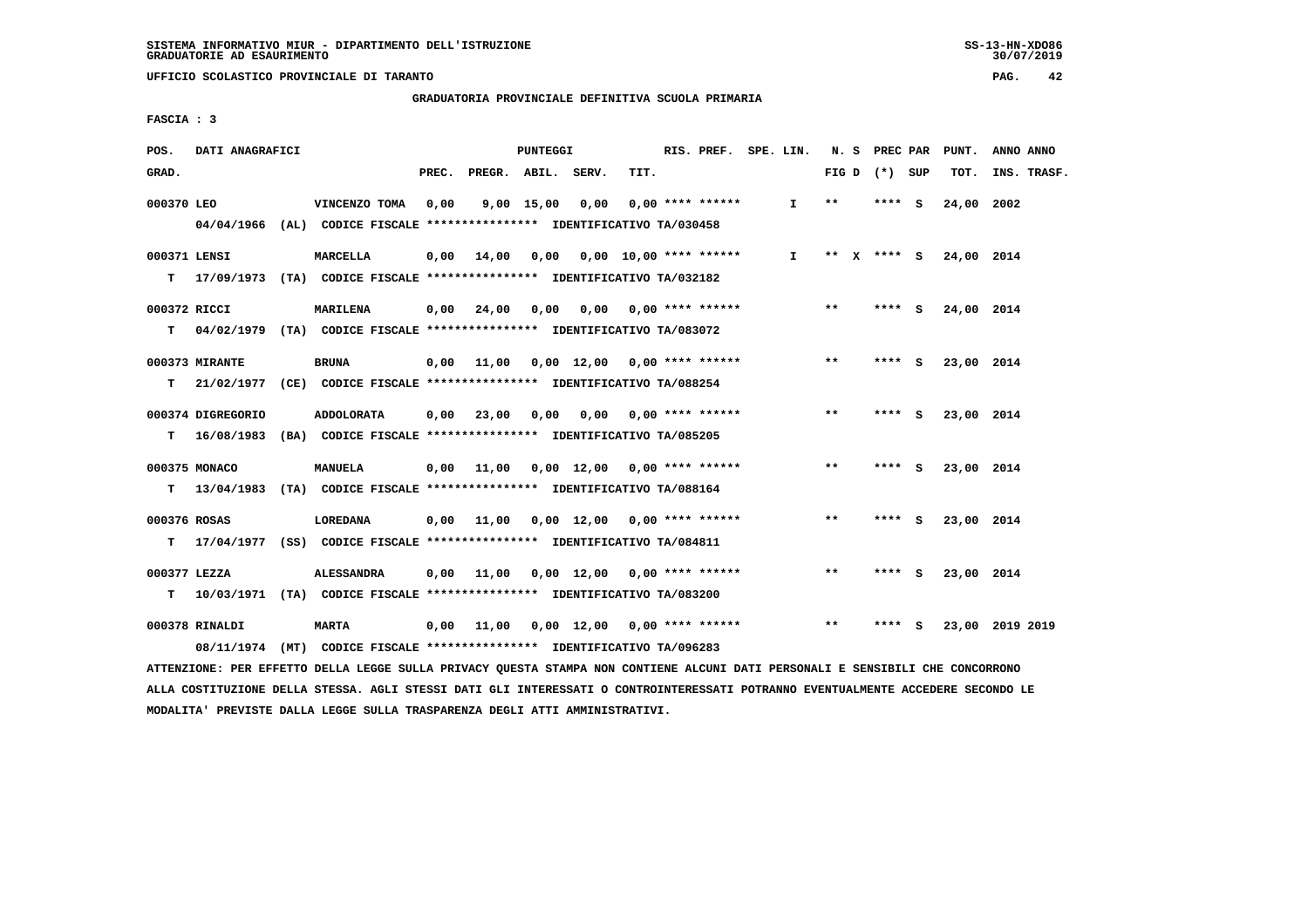**UFFICIO SCOLASTICO PROVINCIALE DI TARANTO PAG. 43**

 **GRADUATORIA PROVINCIALE DEFINITIVA SCUOLA PRIMARIA**

 **FASCIA : 3**

| POS.        | DATI ANAGRAFICI   |                                                                            |       |                    | PUNTEGGI     |                                    |      | RIS. PREF. SPE. LIN.    |              |       |              | N. S PREC PAR   |     | PUNT.      | ANNO ANNO       |
|-------------|-------------------|----------------------------------------------------------------------------|-------|--------------------|--------------|------------------------------------|------|-------------------------|--------------|-------|--------------|-----------------|-----|------------|-----------------|
| GRAD.       |                   |                                                                            | PREC. | PREGR. ABIL. SERV. |              |                                    | TIT. |                         |              |       |              | FIG D $(*)$ SUP |     | TOT.       | INS. TRASF.     |
|             | 000379 CARMIGNANO | PATRIZIA                                                                   | 0,00  | 23,00              | 0,00         | 0,00                               |      | $0.00$ **** ******      |              | $* *$ |              | **** S          |     | 23,00 2019 |                 |
| т           |                   | 06/02/1979 (TA) CODICE FISCALE **************** IDENTIFICATIVO TA/083361   |       |                    |              |                                    |      |                         |              |       |              |                 |     |            |                 |
|             | 000380 RADAELLI   | <b>TIZIANA</b>                                                             | 0,00  |                    | 8,00 14,00   | 0,00 0,00 **** ******              |      |                         | $\mathbf{F}$ | $***$ | $\mathbf{x}$ | **** $S$        |     | 22,00 2000 |                 |
|             |                   | 27/09/1974 (TA) CODICE FISCALE *************** IDENTIFICATIVO TA/022155    |       |                    |              |                                    |      |                         |              |       |              |                 |     |            |                 |
|             | 000381 GRIMALDI   | <b>ROSA</b>                                                                | 0,00  |                    |              | $0,00$ 16,00 6,00 0,00 **** ****** |      |                         |              | **    |              | **** S          |     |            | 22,00 2019 2019 |
|             |                   | 05/06/1972 (PZ) CODICE FISCALE *************** IDENTIFICATIVO TA/096254    |       |                    |              |                                    |      |                         |              |       |              |                 |     |            |                 |
|             | 000382 MARIANO    | <b>DONATELLA</b>                                                           | 0.00  |                    | $3,00$ 13,00 | $0,00$ 6,00 **** ******            |      |                         |              | $* *$ |              | **** S          |     | 22,00 2019 |                 |
|             |                   | 16/07/1968 (TA) CODICE FISCALE *************** IDENTIFICATIVO TA/021841    |       |                    |              |                                    |      |                         |              |       |              |                 |     |            |                 |
| 000383 NOIA |                   | MARIA CARLA                                                                | 0,00  | 21,00              | 0,00         | 0,00                               |      | $0.00$ **** ******      |              | $***$ |              | **** S          |     | 21,00 2014 |                 |
|             |                   | T  10/04/1975 (TA) CODICE FISCALE *************** IDENTIFICATIVO TA/030066 |       |                    |              |                                    |      |                         |              |       |              |                 |     |            |                 |
|             | 000384 LEOGRANDE  | <b>MARIANNA</b>                                                            | 0,00  | 21,00              | 0,00         | 0,00 0,00 **** ******              |      |                         |              | $* *$ |              | $***$ S         |     | 21,00 2014 |                 |
| T.          | 22/10/1978        | (BA) CODICE FISCALE **************** IDENTIFICATIVO TA/029926              |       |                    |              |                                    |      |                         |              |       |              |                 |     |            |                 |
|             | 000385 DI PIERRO  | MARIANGELA                                                                 | 0.00  | 18,00              | 0,00         |                                    |      | $0,00$ 3,00 **** ****** | I.           | **    |              | **** S          |     | 21,00 2014 |                 |
| т           | 30/09/1976        | (TA) CODICE FISCALE **************** IDENTIFICATIVO TA/083313              |       |                    |              |                                    |      |                         |              |       |              |                 |     |            |                 |
|             | 000386 SCARANO    | <b>ROSSANA</b>                                                             | 0,00  | 21,00              | 0,00         | 0,00                               |      | $0.00$ **** ******      |              | ** X  |              | **** S          |     | 21,00 2014 |                 |
| т           |                   | 29/05/1981 (TA) CODICE FISCALE **************** IDENTIFICATIVO TA/087795   |       |                    |              |                                    |      |                         |              |       |              |                 |     |            |                 |
|             | 000387 VITALE     | <b>CLAUDIA</b>                                                             | 0,00  | 21,00              | 0,00         | 0.00                               |      | $0.00$ **** ******      |              | **    |              | ****            | - S | 21,00 2014 |                 |
| т           |                   | 28/02/1982 (TA) CODICE FISCALE **************** IDENTIFICATIVO TA/089744   |       |                    |              |                                    |      |                         |              |       |              |                 |     |            |                 |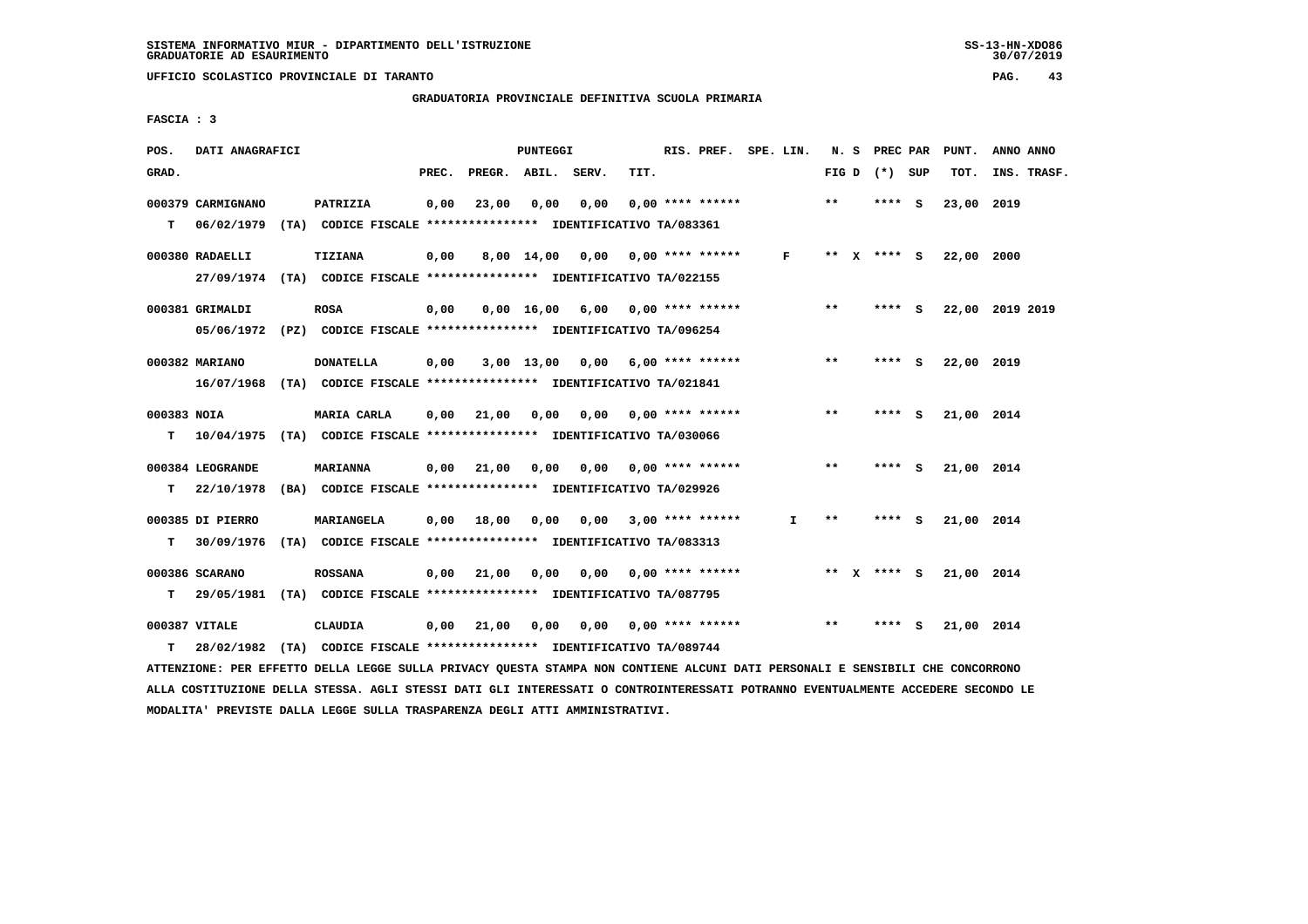**UFFICIO SCOLASTICO PROVINCIALE DI TARANTO PAG. 44**

 **GRADUATORIA PROVINCIALE DEFINITIVA SCUOLA PRIMARIA**

 **FASCIA : 3**

| POS.         | DATI ANAGRAFICI                                                            |                                                               |       |                    | PUNTEGGI   |                                    |      | RIS. PREF. SPE. LIN.      |    |       | N. S PREC PAR   |     | PUNT.           | ANNO ANNO       |  |
|--------------|----------------------------------------------------------------------------|---------------------------------------------------------------|-------|--------------------|------------|------------------------------------|------|---------------------------|----|-------|-----------------|-----|-----------------|-----------------|--|
| GRAD.        |                                                                            |                                                               | PREC. | PREGR. ABIL. SERV. |            |                                    | TIT. |                           |    |       | FIG D $(*)$ SUP |     | TOT.            | INS. TRASF.     |  |
|              | 000388 GIAMMARELLA                                                         | LUCIA                                                         | 0,00  | 21,00              | 0,00       | 0,00                               |      | $0.00$ **** ******        |    |       | ** X **** S     |     |                 | 21,00 2019 2019 |  |
|              | T 05/11/1977 (TA) CODICE FISCALE *************** IDENTIFICATIVO TA/096251  |                                                               |       |                    |            |                                    |      |                           |    |       |                 |     |                 |                 |  |
| 000389 MELE  |                                                                            | <b>DONATELLA</b>                                              | 0,00  | 15,00              | 0,00       | 0,00 6,00 **** ******              |      |                           |    | $* *$ | $***$ S         |     | 21,00 2019      |                 |  |
| T.           | 22/10/1980                                                                 | (TA) CODICE FISCALE **************** IDENTIFICATIVO TA/084977 |       |                    |            |                                    |      |                           |    |       |                 |     |                 |                 |  |
|              | 000390 SEMERARO                                                            | <b>RAFFAELLA</b>                                              | 0,00  |                    |            | $3,00$ 15,00 0,00 3,00 **** ****** |      |                           | I. | **    | ****            |     | 21,00 2019      |                 |  |
|              | 30/06/1974 (TA) CODICE FISCALE *************** IDENTIFICATIVO TA/029679    |                                                               |       |                    |            |                                    |      |                           |    |       |                 |     |                 |                 |  |
| 000391 LANZO |                                                                            | IDA                                                           | 0,00  |                    |            | 6,00 14,00 0,00 0,00 **** ******   |      |                           | I. |       | ** $X$ ****     |     | 20,00 2000      |                 |  |
|              | 09/01/1965 (TA) CODICE FISCALE *************** IDENTIFICATIVO TA/021076    |                                                               |       |                    |            |                                    |      |                           |    |       |                 |     |                 |                 |  |
|              | 000392 ANTONUCCI                                                           | <b>RENATA</b>                                                 | 0,00  | 20,00              | 0,00       |                                    |      | $0,00$ $0,00$ **** ****** |    | $***$ | **** S          |     | 20,00 2014      |                 |  |
|              | T  10/03/1981 (TA) CODICE FISCALE *************** IDENTIFICATIVO TA/083044 |                                                               |       |                    |            |                                    |      |                           |    |       |                 |     |                 |                 |  |
| 000393 RIZZI |                                                                            | MARIA                                                         | 0,00  |                    |            | 11,00 0,00 0,00 9,00 **** ******   |      |                           |    | $* *$ | **** S          |     | 20,00 2014      |                 |  |
| T.           | 01/08/1972 (TA) CODICE FISCALE *************** IDENTIFICATIVO TA/088258    |                                                               |       |                    |            |                                    |      |                           |    |       |                 |     |                 |                 |  |
|              | 000394 SGHERZA                                                             | <b>OTTAVIA</b>                                                | 0,00  |                    |            | $6,00$ 14,00 0,00 0,00 **** ****** |      |                           | I. | $* *$ | ****            |     |                 | 20,00 2019 2019 |  |
|              | 03/07/1971 (BA) CODICE FISCALE *************** IDENTIFICATIVO TA/096285    |                                                               |       |                    |            |                                    |      |                           |    |       |                 |     |                 |                 |  |
| 000395 NESCA |                                                                            | ILENIA BERNAD                                                 | 0,00  |                    | 9,00 11,00 | $0,00$ $0,00$ $***$ $***$ $***$    |      |                           | I. | $***$ | **** $S$        |     | 20,00 2019 2019 |                 |  |
| т            | 30/01/1977 (TA) CODICE FISCALE **************** IDENTIFICATIVO TA/096260   |                                                               |       |                    |            |                                    |      |                           |    |       |                 |     |                 |                 |  |
|              | 000396 DE VINCENZO                                                         | <b>ANTONIA</b>                                                |       | 0,00 19,00         | 0,00       | 0,00                               |      | $0.00$ **** ******        |    | $**$  | ****            | - S | 19,00 2014      |                 |  |
| т            | 16/12/1979 (BA) CODICE FISCALE *************** IDENTIFICATIVO TA/085499    |                                                               |       |                    |            |                                    |      |                           |    |       |                 |     |                 |                 |  |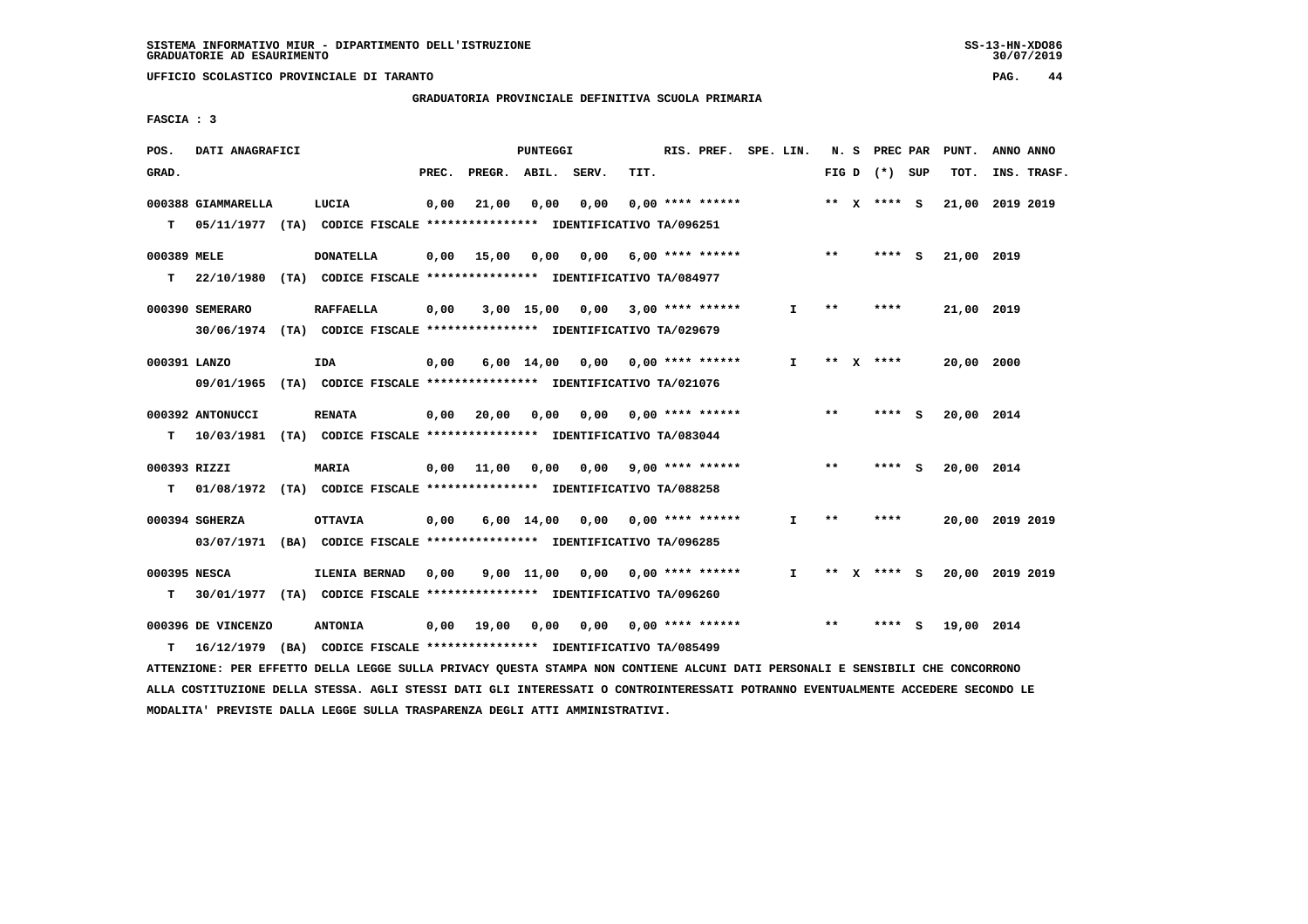**UFFICIO SCOLASTICO PROVINCIALE DI TARANTO PAG. 45**

 **GRADUATORIA PROVINCIALE DEFINITIVA SCUOLA PRIMARIA**

 **FASCIA : 3**

| POS.  | DATI ANAGRAFICI   |                                                                                                 |       |                       | PUNTEGGI |                              |                           | RIS. PREF. SPE. LIN. |  |              | N. S PREC PAR     |     | PUNT.      | ANNO ANNO   |
|-------|-------------------|-------------------------------------------------------------------------------------------------|-------|-----------------------|----------|------------------------------|---------------------------|----------------------|--|--------------|-------------------|-----|------------|-------------|
| GRAD. |                   |                                                                                                 | PREC. | PREGR. ABIL. SERV.    |          |                              | TIT.                      |                      |  |              | FIG $D$ $(*)$ SUP |     | TOT.       | INS. TRASF. |
|       | 000397 GENTILE    | <b>MARIA ROSARIA</b><br>08/10/1974 (TA) CODICE FISCALE *************** IDENTIFICATIVO TA/020545 | 0,00  |                       |          | 3,00 15,00 0,00              |                           | $0.00$ **** ******   |  | $***$        | **** S            |     | 18,00 2007 |             |
| T.    | 000398 VALENTE    | <b>STEFANIA</b><br>06/12/1976 (TA) CODICE FISCALE **************** IDENTIFICATIVO TA/087508     |       | $0,00$ 15,00          | 0,00     | 0,00                         | 3,00 **** ******          |                      |  | $\star\star$ | $***$ S           |     | 18,00 2014 |             |
|       | 000399 MANFREDI   | MARIANGELA                                                                                      |       | $0,00$ 17,00          |          | $0,00$ 1,00 0,00 **** ****** |                           |                      |  | $***$        | **** S            |     | 18,00 2014 |             |
| т     | 000400 D'AMURI    | 25/09/1982 (TA) CODICE FISCALE *************** IDENTIFICATIVO TA/084184<br>GIUSEPPINA           |       | $0,00$ 18,00          | 0.00     |                              | $0.00$ $0.00$ **** ****** |                      |  |              | ** $X$ **** S     |     | 18,00 2014 |             |
| T.    | 000401 BASILICO   | 21/05/1964 (BR) CODICE FISCALE **************** IDENTIFICATIVO TA/021797<br>FILOMENA            |       | 0.00 15.00            | 0,00     | 0.00                         |                           | $3,00$ **** ******   |  |              | ** x **** S       |     | 18,00 2014 |             |
| т     | 000402 SANNELLI   | 12/11/1962 (FG) CODICE FISCALE *************** IDENTIFICATIVO TA/029930<br><b>VITAMARIA</b>     |       | $0,00$ 16,00          | 0,00     | 2,00                         |                           | $0.00$ **** ******   |  | **           | **** S            |     | 18,00 2014 |             |
| T.    | 000403 SIMONE     | 28/11/1981 (BA) CODICE FISCALE **************** IDENTIFICATIVO TA/083164<br><b>GRAZIA</b>       |       | $0,00$ $18,00$ $0,00$ |          |                              | $0,00$ $0,00$ **** ****** |                      |  | $***$        | **** S            |     | 18,00 2014 |             |
| T.    |                   | 12/02/1979 (TA) CODICE FISCALE *************** IDENTIFICATIVO TA/093077                         |       |                       |          |                              |                           |                      |  |              |                   |     |            |             |
| т     | 000404 FORASTIERE | <b>FRANCESCA</b><br>07/03/1977 (TA) CODICE FISCALE *************** IDENTIFICATIVO TA/084756     |       | $0,00$ 18,00          | 0,00     |                              | $0.00$ $0.00$ **** ****** |                      |  | $* *$        | **** S            |     | 18,00 2014 |             |
| т     | 000405 GIGANTE    | FILOMENA<br>28/08/1973 (TA) CODICE FISCALE **************** IDENTIFICATIVO TA/086060            |       | $0,00$ 18,00          | 0,00     |                              | 0,00 0,00 **** ******     |                      |  | $* *$        | ****              | - S | 18,00 2014 |             |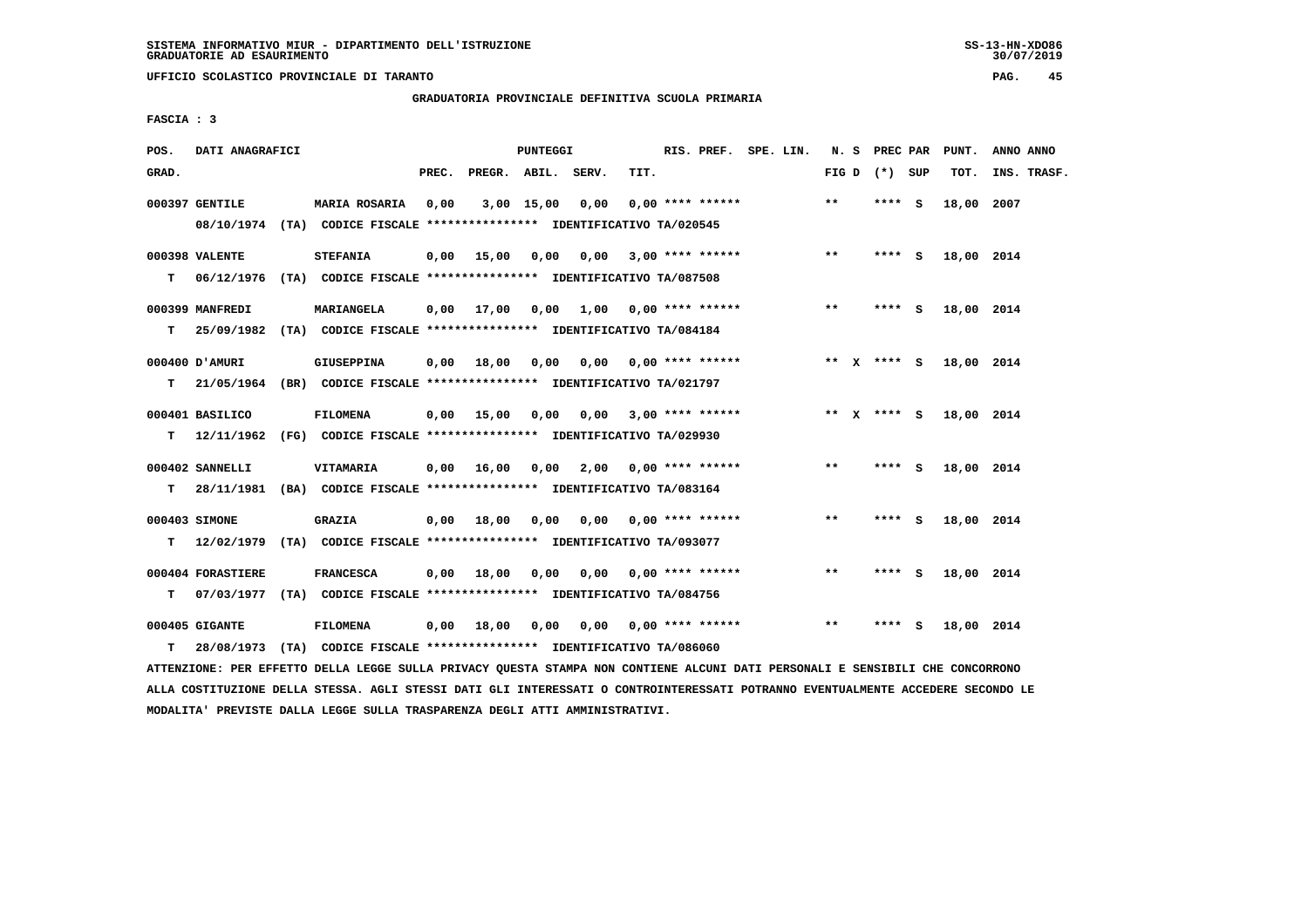**GRADUATORIA PROVINCIALE DEFINITIVA SCUOLA PRIMARIA**

 **FASCIA : 3**

| POS.         | DATI ANAGRAFICI                |                                                                                               |       |                       | PUNTEGGI   |                                    |      | RIS. PREF. SPE. LIN.      |              |                 | N. S PREC PAR | PUNT.      | ANNO ANNO       |  |
|--------------|--------------------------------|-----------------------------------------------------------------------------------------------|-------|-----------------------|------------|------------------------------------|------|---------------------------|--------------|-----------------|---------------|------------|-----------------|--|
| GRAD.        |                                |                                                                                               | PREC. | PREGR. ABIL.          |            | SERV.                              | TIT. |                           |              | FIG D $(*)$ SUP |               | TOT.       | INS. TRASF.     |  |
|              | 000406 ANCONA                  | <b>ANGELICA</b><br>09/08/1976 (TA) CODICE FISCALE **************** IDENTIFICATIVO TA/035188   | 0,00  |                       | 3,00 15,00 | 0,00                               |      | $0.00$ **** ******        | I.           | $* *$           | **** S        |            | 18,00 2019 2005 |  |
|              | 000407 ATTORRE                 | PATRIZIA<br>14/04/1970 (TA) CODICE FISCALE **************** IDENTIFICATIVO TA/139772          |       |                       |            | 0,00 12,00 0,00 6,00               |      | $0.00$ **** ******        |              | $* *$           | $***$ S       |            | 18,00 2019 2019 |  |
|              | 000408 RUBANO                  | <b>ANNA</b><br>30/04/1971 (SS) CODICE FISCALE *************** IDENTIFICATIVO TA/029722        | 0,00  |                       |            | $0,00$ 14,00 4,00 0,00 **** ****** |      |                           |              | ** x **** s     |               | 18,00 2019 |                 |  |
| 000409 VINCI |                                | <b>ROSARIA</b><br>19/02/1976 (TA) CODICE FISCALE **************** IDENTIFICATIVO TA/033147    | 0,00  |                       |            | $3,00$ 15,00 0,00 0,00 **** ****** |      |                           | $\mathbf{I}$ | $***$           | **** S        | 18,00 2019 |                 |  |
| т            | 000410 DIPINTO                 | <b>ALESSANDRA</b><br>12/10/1974 (TA) CODICE FISCALE **************** IDENTIFICATIVO TA/088311 |       | $0,00$ 17,00          | 0,00       |                                    |      | 0,00 0,00 **** ******     |              | ** $X$ **** S   |               | 17,00 2014 |                 |  |
| T.           | 000411 BIANCO                  | <b>DANIELA</b><br>08/10/1981 (TA) CODICE FISCALE *************** IDENTIFICATIVO TA/085101     |       | $0,00$ $11,00$ $0,00$ |            |                                    |      | $0.00$ 6.00 **** ******   |              | $* *$           | **** S        | 17,00 2014 |                 |  |
| т            | 000412 FAVALE<br>05/03/1969    | ELVIRA MARIA<br>(NO) CODICE FISCALE **************** IDENTIFICATIVO TA/088318                 |       | 0,00 17,00 0,00       |            | 0,00                               |      | $0.00$ **** ******        |              | $* *$           | **** S        | 17,00 2014 |                 |  |
|              | 000413 CALZOLAIO<br>14/06/1959 | <b>MUTATA</b><br>(TA) CODICE FISCALE **************** IDENTIFICATIVO TA/029869                | 0,00  |                       |            | $3,00$ 13,00 0,00 0,00 **** ****** |      |                           |              | ** $X$ **** S   |               | 16,00 2002 |                 |  |
| T.           | 000414 VADRUCCI<br>28/05/1970  | <b>LOREDANA</b><br>(TA) CODICE FISCALE **************** IDENTIFICATIVO TA/030342              |       | $0,00$ 16,00          | 0,00       |                                    |      | $0,00$ $0,00$ **** ****** |              | $* *$           | **** S        | 16,00 2014 |                 |  |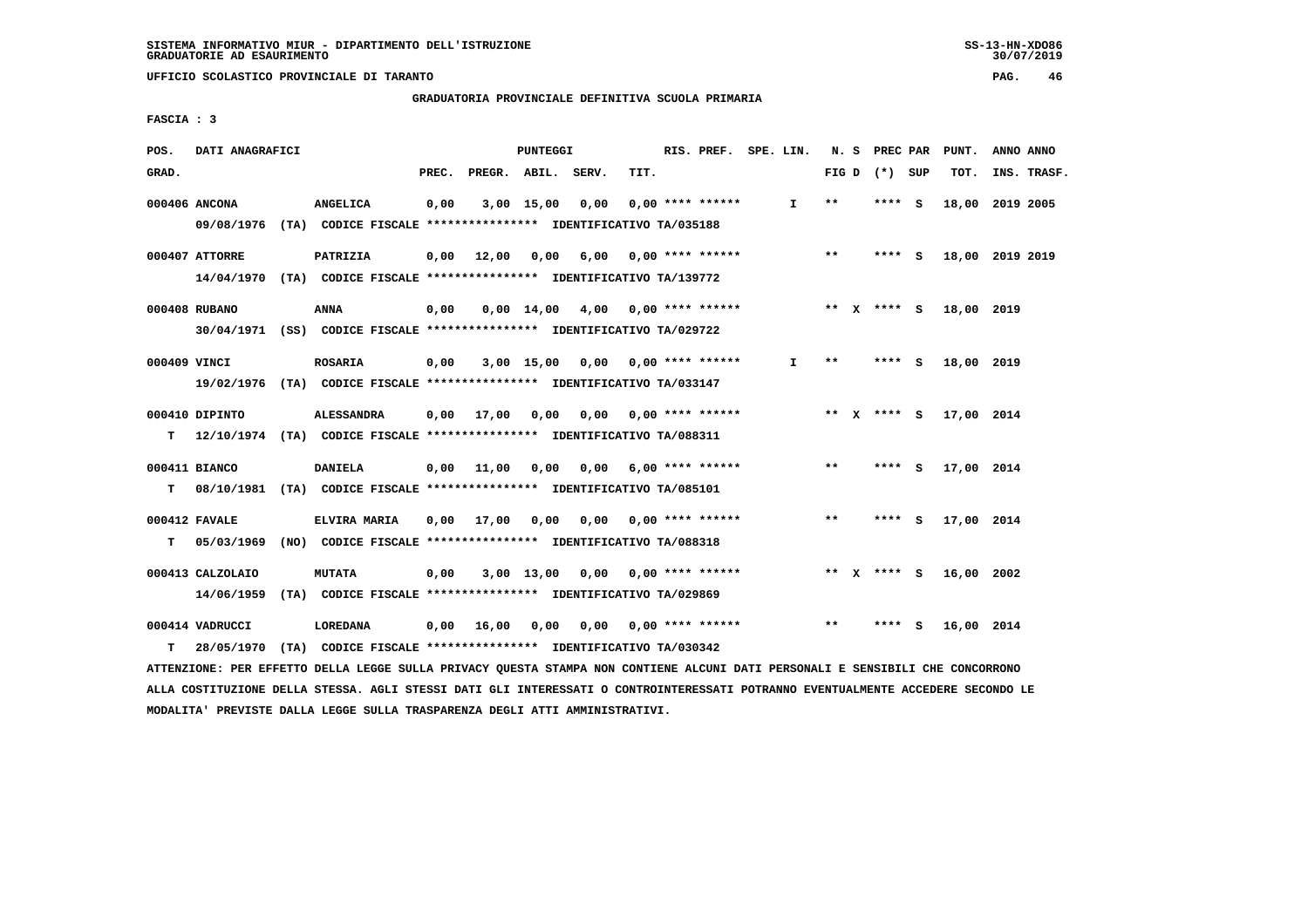**UFFICIO SCOLASTICO PROVINCIALE DI TARANTO PAG. 47**

 **GRADUATORIA PROVINCIALE DEFINITIVA SCUOLA PRIMARIA**

 **FASCIA : 3**

| POS.         | DATI ANAGRAFICI    |                                                                           |       |                    | <b>PUNTEGGI</b> |                                         |      | RIS. PREF. SPE. LIN.      |  |       | N. S PREC PAR   |     | PUNT.      | ANNO ANNO   |
|--------------|--------------------|---------------------------------------------------------------------------|-------|--------------------|-----------------|-----------------------------------------|------|---------------------------|--|-------|-----------------|-----|------------|-------------|
| GRAD.        |                    |                                                                           | PREC. | PREGR. ABIL. SERV. |                 |                                         | TIT. |                           |  |       | FIG D $(*)$ SUP |     | TOT.       | INS. TRASF. |
| 000415 NIGRO |                    | <b>ANTONIA</b>                                                            | 0,00  | 16,00              | 0,00            | 0,00                                    |      | $0.00$ **** ******        |  |       | ** x **** S     |     | 16,00 2014 |             |
|              |                    | T 29/01/1976 (NA) CODICE FISCALE *************** IDENTIFICATIVO TA/085502 |       |                    |                 |                                         |      |                           |  |       |                 |     |            |             |
|              | 000416 LINOCI      | <b>ROSALIA</b>                                                            | 0,00  | 16,00              |                 | 0,00 0,00 0,00 **** ******              |      |                           |  | $***$ | $***$ S         |     | 16,00 2014 |             |
| т            |                    | 09/07/1982 (BR) CODICE FISCALE **************** IDENTIFICATIVO TA/084050  |       |                    |                 |                                         |      |                           |  |       |                 |     |            |             |
|              | 000417 LATERZA     | GRAZIAMARIA                                                               | 0,00  | 16,00              |                 | $0,00$ $0,00$ $0,00$ $***$ **** ******  |      |                           |  | $***$ | **** S          |     | 16,00 2014 |             |
| т            |                    | 18/01/1979 (TA) CODICE FISCALE *************** IDENTIFICATIVO TA/088281   |       |                    |                 |                                         |      |                           |  |       |                 |     |            |             |
|              | 000418 D'AMICO     | <b>RITA</b>                                                               | 0,00  |                    |                 | 5,00 10,00 0,00 0,00 **** ******        |      |                           |  | $* *$ | **** S          |     | 15,00 2000 |             |
|              |                    | 18/05/1974 (VV) CODICE FISCALE *************** IDENTIFICATIVO TA/022262   |       |                    |                 |                                         |      |                           |  |       |                 |     |            |             |
|              | 1000419 J'IPPOLITO | <b>GIOVANNA</b>                                                           |       | $0.00$ 15.00       | 0.00            |                                         |      | $0.00$ $0.00$ **** ****** |  |       | ** x **** s     |     | 15,00 2014 |             |
| T.           |                    | 22/07/1980 (TA) CODICE FISCALE **************** IDENTIFICATIVO TA/032952  |       |                    |                 |                                         |      |                           |  |       |                 |     |            |             |
|              | 000420 BUONGIORNO  | <b>PALMA</b>                                                              |       |                    |                 | $0,00$ 15,00 0,00 0,00 0,00 **** ****** |      |                           |  | $***$ | **** S          |     | 15,00 2014 |             |
|              |                    | 30/12/1972 (TA) CODICE FISCALE *************** IDENTIFICATIVO TA/030402   |       |                    |                 |                                         |      |                           |  |       |                 |     |            |             |
|              | 000421 FANUZZI     | <b>GIACOMINA</b>                                                          | 0,00  | 15,00              |                 | $0,00$ $0,00$ $0,00$ $***$ **** ******  |      |                           |  | $***$ | $***$ S         |     | 15,00 2014 |             |
| T.           |                    | 23/10/1971 (MT) CODICE FISCALE *************** IDENTIFICATIVO TA/088279   |       |                    |                 |                                         |      |                           |  |       |                 |     |            |             |
|              | 000422 TODARO      | <b>ROSALBA</b>                                                            |       | $0,00$ 15,00       |                 | $0,00$ $0,00$ $0,00$ $***$ **** ******  |      |                           |  | $***$ | **** S          |     | 15,00 2014 |             |
| т            |                    | 20/07/1977 (TA) CODICE FISCALE *************** IDENTIFICATIVO TA/088260   |       |                    |                 |                                         |      |                           |  |       |                 |     |            |             |
| 000423 DINOI |                    | <b>ARIANNA</b>                                                            |       | $0,00$ 15,00       | 0,00            |                                         |      |                           |  | $* *$ | ****            | - S | 15,00 2014 |             |
| т            |                    | 13/01/1977 (TA) CODICE FISCALE *************** IDENTIFICATIVO TA/088674   |       |                    |                 |                                         |      |                           |  |       |                 |     |            |             |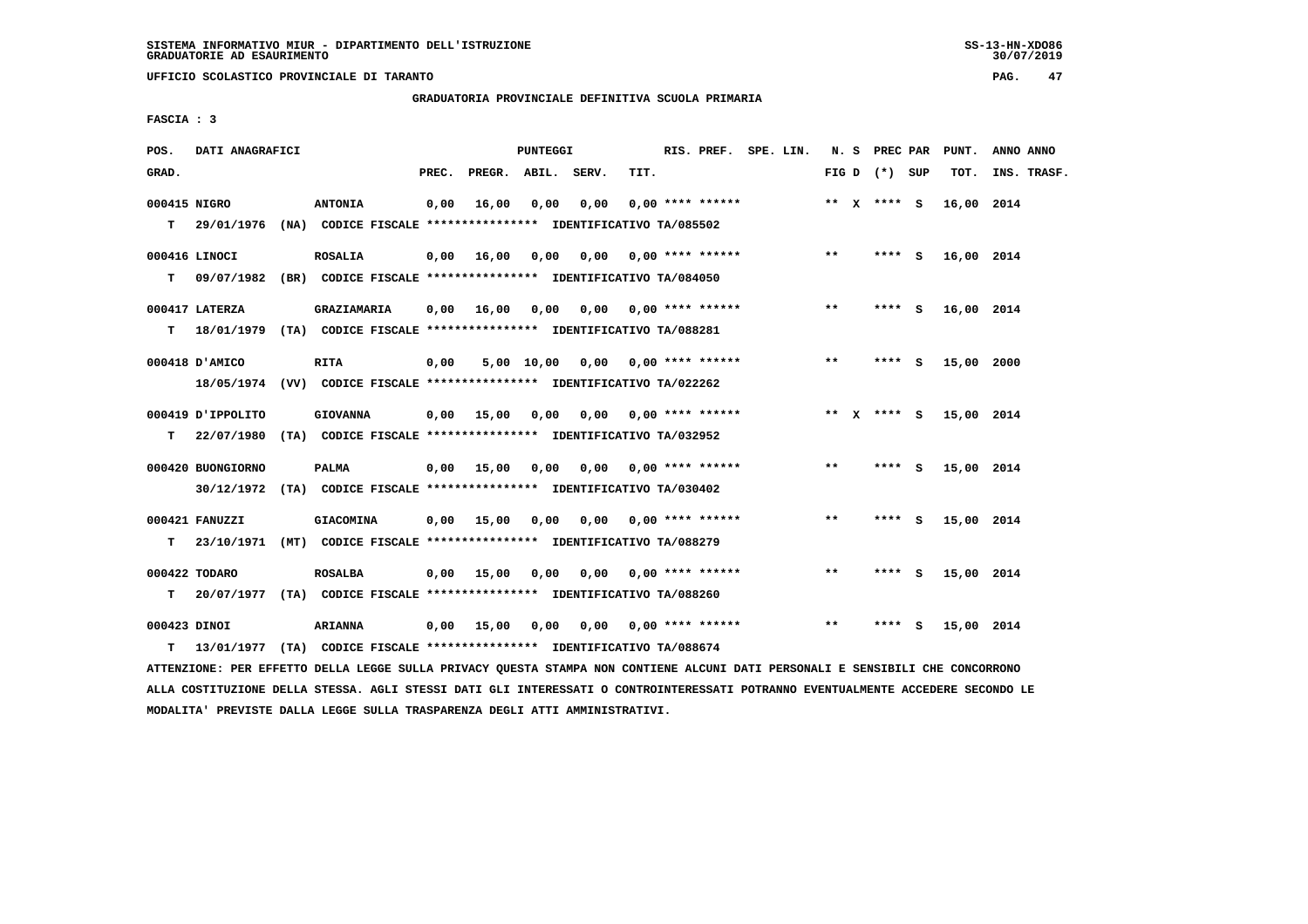**UFFICIO SCOLASTICO PROVINCIALE DI TARANTO PAG. 48**

 **GRADUATORIA PROVINCIALE DEFINITIVA SCUOLA PRIMARIA**

 **FASCIA : 3**

| POS.  | DATI ANAGRAFICI    |                                                                           |       |                    | <b>PUNTEGGI</b> |                                    |      | RIS. PREF. SPE. LIN.      |  |         | N. S PREC PAR   |     | PUNT.           | ANNO ANNO |             |
|-------|--------------------|---------------------------------------------------------------------------|-------|--------------------|-----------------|------------------------------------|------|---------------------------|--|---------|-----------------|-----|-----------------|-----------|-------------|
| GRAD. |                    |                                                                           | PREC. | PREGR. ABIL. SERV. |                 |                                    | TIT. |                           |  |         | FIG D $(*)$ SUP |     | TOT.            |           | INS. TRASF. |
|       | 000424 BALDASSARRE | <b>ANNUNZIATA</b>                                                         | 0,00  | 15,00              | 0,00            | 0,00                               |      | $0.00$ **** ******        |  | **      | **** S          |     | 15,00 2014      |           |             |
|       |                    | T 19/02/1976 (MT) CODICE FISCALE *************** IDENTIFICATIVO TA/084846 |       |                    |                 |                                    |      |                           |  |         |                 |     |                 |           |             |
|       | 000425 STRIDI      | <b>GIULIA</b>                                                             | 0,00  |                    |                 | 3,00 12,00 0,00 0,00 **** ******   |      |                           |  | $***$   | $***$ S         |     | 15,00 2019 2019 |           |             |
|       | 18/04/1979         | (FG) CODICE FISCALE **************** IDENTIFICATIVO TA/096286             |       |                    |                 |                                    |      |                           |  |         |                 |     |                 |           |             |
|       | 000426 PELLICORO   | <b>SILVANA</b>                                                            | 0,00  |                    |                 | $0,00$ 14,00 0,00 0,00 **** ****** |      |                           |  | $***$   | ****            |     | 14,00 2000      |           |             |
|       | 04/09/1956         | (TA) CODICE FISCALE **************** IDENTIFICATIVO TA/020861             |       |                    |                 |                                    |      |                           |  |         |                 |     |                 |           |             |
|       | 000427 VALENTINI   | <b>VALERIA</b>                                                            | 0,00  | 14,00              | 0.00            | 0.00                               |      | $0.00$ **** ******        |  | $***$ X | **** S          |     | 14,00 2014      |           |             |
| т     | 02/07/1970         | (TA) CODICE FISCALE **************** IDENTIFICATIVO TA/037438             |       |                    |                 |                                    |      |                           |  |         |                 |     |                 |           |             |
|       | 000428 PULIGNANO   | MARILISA                                                                  | 0,00  | 14,00              | 0,00            |                                    |      | $0.00$ $0.00$ **** ****** |  | $***$   | **** S          |     | 14,00 2014      |           |             |
| т     | 21/03/1982         | (BA) CODICE FISCALE **************** IDENTIFICATIVO TA/082676             |       |                    |                 |                                    |      |                           |  |         |                 |     |                 |           |             |
|       | 000429 D'ANDRIA    | TOMMASINA                                                                 |       | $0,00$ $14,00$     | 0,00            | 0,00                               |      | $0.00$ **** ******        |  | $***$   | **** S          |     | 14,00 2014      |           |             |
| т     | 14/09/1976         | (TA) CODICE FISCALE **************** IDENTIFICATIVO TA/029966             |       |                    |                 |                                    |      |                           |  |         |                 |     |                 |           |             |
|       | 000430 BRUNETTI    | <b>PAOLA</b>                                                              | 0,00  | 14,00              | 0,00            | 0,00                               |      | 0,00 **** ******          |  | $***$   | $***$ S         |     | 14,00 2014      |           |             |
| т     |                    | 11/10/1974 (TA) CODICE FISCALE *************** IDENTIFICATIVO TA/030400   |       |                    |                 |                                    |      |                           |  |         |                 |     |                 |           |             |
|       | 000431 LATORRATA   | LILIANA                                                                   | 0,00  | 14,00              | 0,00            |                                    |      | $0,00$ $0,00$ **** ****** |  | $***$   | **** S          |     | 14,00 2014      |           |             |
| т     |                    | 26/07/1964 (TA) CODICE FISCALE *************** IDENTIFICATIVO TA/086732   |       |                    |                 |                                    |      |                           |  |         |                 |     |                 |           |             |
|       | 000432 COPPOLA     | <b>ENZA</b>                                                               | 0,00  | 14,00              | 0,00            |                                    |      | $0,00$ $0,00$ **** ****** |  | $**$    | ****            | - S | 14,00 2014      |           |             |
| т     | 20/03/1970         | (LE) CODICE FISCALE **************** IDENTIFICATIVO TA/032913             |       |                    |                 |                                    |      |                           |  |         |                 |     |                 |           |             |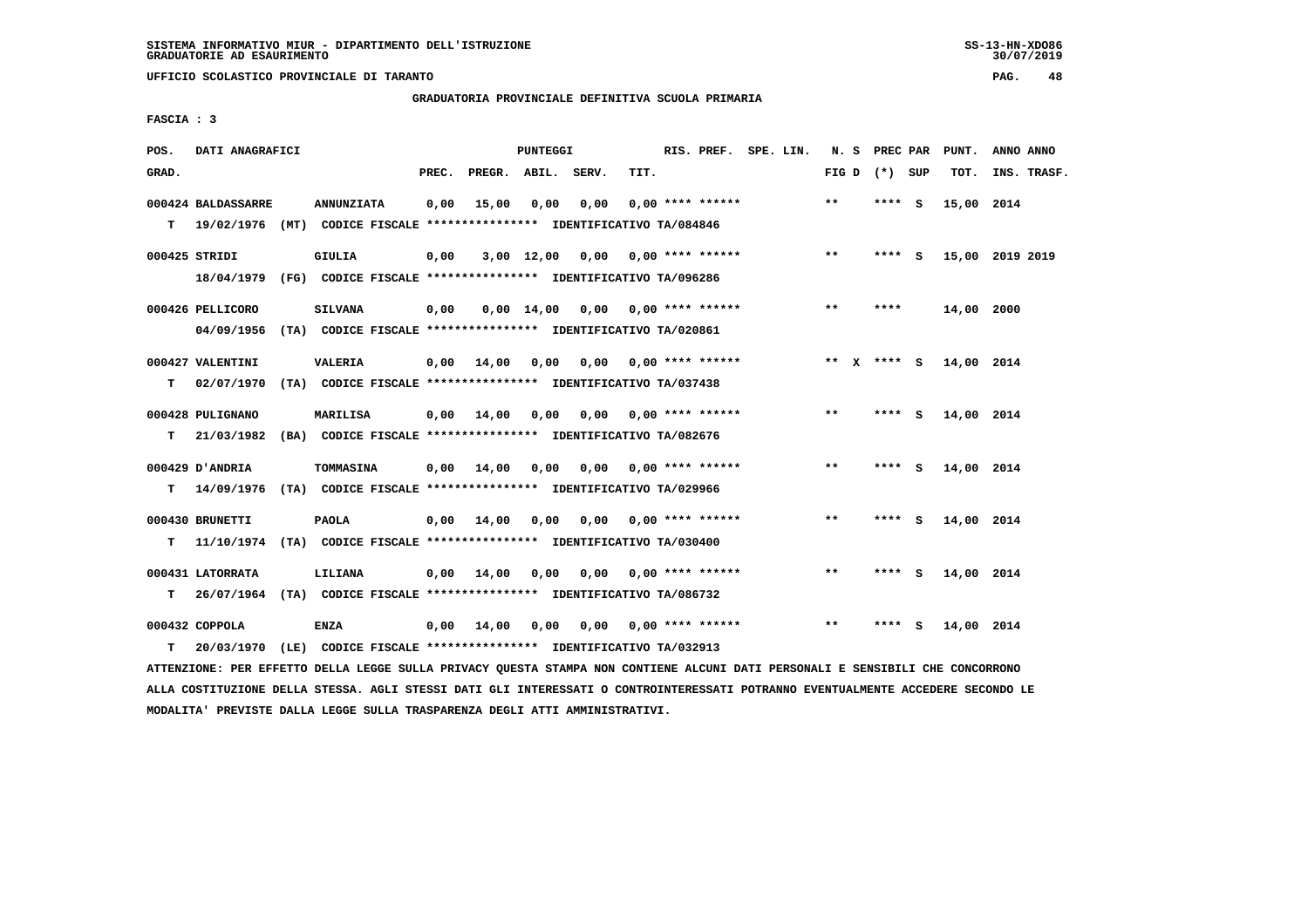**UFFICIO SCOLASTICO PROVINCIALE DI TARANTO PAG. 49**

 **GRADUATORIA PROVINCIALE DEFINITIVA SCUOLA PRIMARIA**

 **FASCIA : 3**

| POS.        | DATI ANAGRAFICI              |                                                                                    |       |                    | PUNTEGGI |                                    |      | RIS. PREF. SPE. LIN.      |    | N. S PREC PAR   |         |     | PUNT.      | ANNO ANNO       |
|-------------|------------------------------|------------------------------------------------------------------------------------|-------|--------------------|----------|------------------------------------|------|---------------------------|----|-----------------|---------|-----|------------|-----------------|
| GRAD.       |                              |                                                                                    | PREC. | PREGR. ABIL. SERV. |          |                                    | TIT. |                           |    | FIG D $(*)$ SUP |         |     | TOT.       | INS. TRASF.     |
| T.          | 000433 DURANTE<br>08/12/1980 | <b>IMMACOLATA</b><br>(BR) CODICE FISCALE **************** IDENTIFICATIVO TA/088195 | 0,00  | 11,00              | 0,00     | 0,00                               |      | $3,00$ **** ******        |    | $**$            | **** S  |     | 14,00 2014 |                 |
|             |                              |                                                                                    |       |                    |          |                                    |      |                           |    |                 |         |     |            |                 |
|             | 000434 BORGIA                | <b>MARIA ROSA</b>                                                                  | 0.00  | 14,00              | 0,00     |                                    |      | $0.00$ $0.00$ **** ****** |    | $**$            | $***$ S |     | 14,00 2014 |                 |
| T.          |                              | 23/12/1973 (EE) CODICE FISCALE *************** IDENTIFICATIVO TA/090468            |       |                    |          |                                    |      |                           |    |                 |         |     |            |                 |
|             | 000435 CHIRICO               | LAURA                                                                              | 0,00  | 14,00              | 0,00     |                                    |      | $0,00$ $0,00$ **** ****** |    | $* *$           | **** S  |     | 14,00 2014 |                 |
| T.          |                              | 06/04/1981 (TA) CODICE FISCALE **************** IDENTIFICATIVO TA/088002           |       |                    |          |                                    |      |                           |    |                 |         |     |            |                 |
|             | 000436 AMOROSO               | <b>MARINA</b>                                                                      | 0,00  | 14,00              | 0.00     |                                    |      | $0.00$ $0.00$ **** ****** |    | $**$            | **** S  |     | 14,00 2014 |                 |
| т           |                              | 09/02/1978 (TA) CODICE FISCALE **************** IDENTIFICATIVO TA/088223           |       |                    |          |                                    |      |                           |    |                 |         |     |            |                 |
|             |                              |                                                                                    |       |                    |          |                                    |      |                           |    |                 |         |     |            |                 |
|             | 000437 GALLITELLI            | ANNA MARIA GI                                                                      |       | 0,00 14,00 0,00    |          | 0,00                               |      | $0.00$ **** ******        |    | $**$            | **** S  |     | 14,00 2014 |                 |
| T.          |                              | 02/10/1962 (MT) CODICE FISCALE *************** IDENTIFICATIVO TA/085438            |       |                    |          |                                    |      |                           |    |                 |         |     |            |                 |
| 000438 LUPO |                              | <b>GAIA</b>                                                                        | 0,00  |                    |          | $0,00$ 11,00 0,00 3,00 **** ****** |      |                           |    | $***$           | **** S  |     |            | 14,00 2019 2019 |
| T.          |                              | 03/06/1977 (MI) CODICE FISCALE *************** IDENTIFICATIVO TA/096262            |       |                    |          |                                    |      |                           |    |                 |         |     |            |                 |
|             | 000439 ABBEDUTO              | <b>BENEDETTO</b>                                                                   |       | $0,00$ 13,00       | 0,00     |                                    |      | $0.00$ $0.00$ **** ****** | I. | **              | **** S  |     | 13,00 2014 |                 |
| т           |                              | 03/10/1969 (CS) CODICE FISCALE **************** IDENTIFICATIVO TA/078005           |       |                    |          |                                    |      |                           |    |                 |         |     |            |                 |
|             | 000440 PASSARELLI            |                                                                                    |       |                    |          |                                    |      | $0.00$ **** ******        |    | $* *$           | ****    | - S |            |                 |
| т           |                              | LUCIANA<br>08/03/1983 (TA) CODICE FISCALE *************** IDENTIFICATIVO TA/082823 | 0,00  | 13,00              | 0.00     | 0.00                               |      |                           |    |                 |         |     | 13,00 2014 |                 |
|             |                              |                                                                                    |       |                    |          |                                    |      |                           |    |                 |         |     |            |                 |
|             | 000441 MATTAISI              | <b>MARIA PIA</b>                                                                   |       | $0,00$ 12,00       | 0,00     | 0,00                               |      | $0.00$ **** ******        |    | $***$           | ****    | s   | 12,00 2014 |                 |
| т           |                              | 02/01/1969 (TA) CODICE FISCALE *************** IDENTIFICATIVO TA/093437            |       |                    |          |                                    |      |                           |    |                 |         |     |            |                 |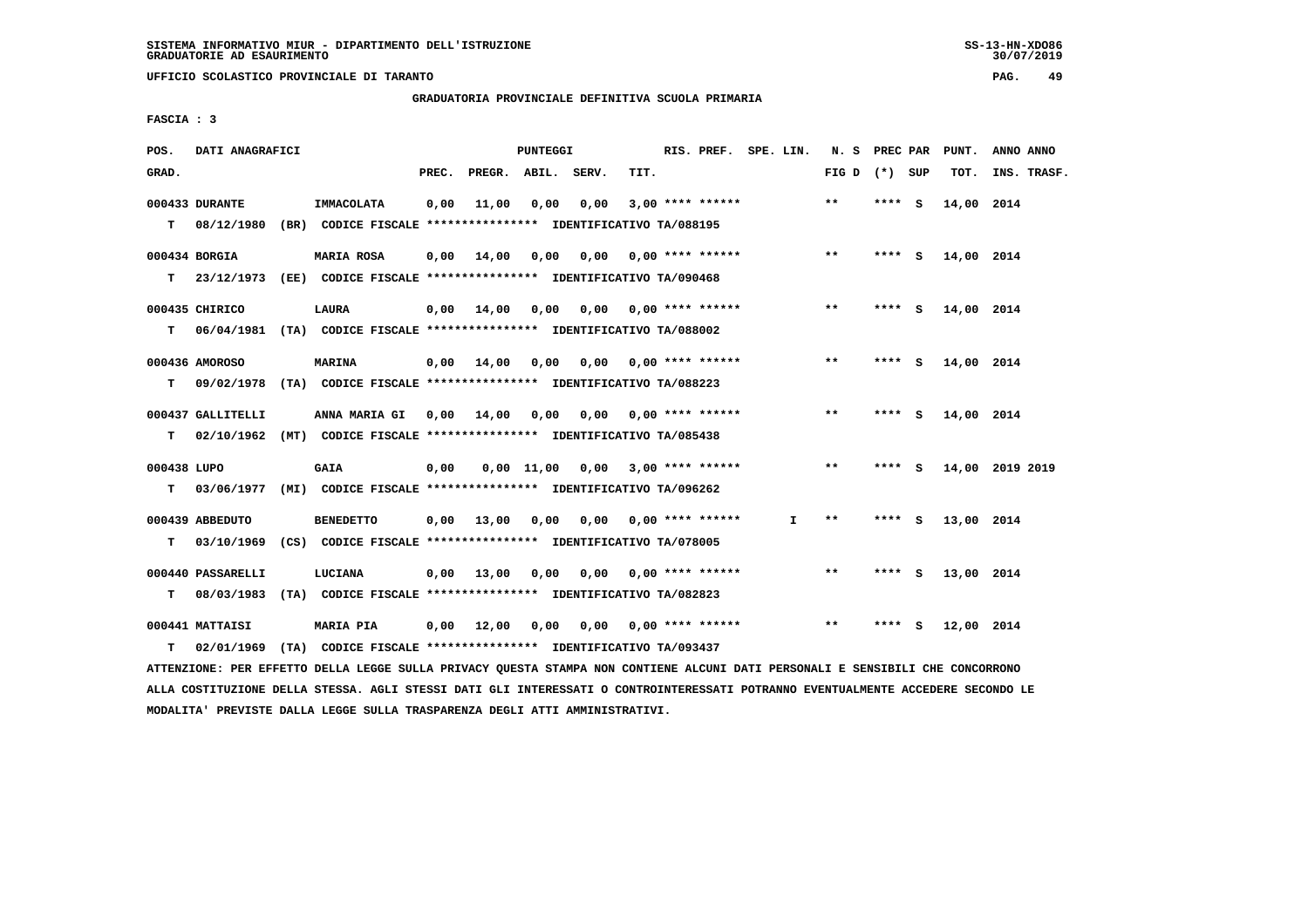**UFFICIO SCOLASTICO PROVINCIALE DI TARANTO PAG. 50**

 **GRADUATORIA PROVINCIALE DEFINITIVA SCUOLA PRIMARIA**

 **FASCIA : 3**

| POS.         | DATI ANAGRAFICI  |                                                                           |       |                    | PUNTEGGI |                              |      | RIS. PREF. SPE. LIN.      |  |       | N. S PREC PAR   |     | PUNT.      | ANNO ANNO       |
|--------------|------------------|---------------------------------------------------------------------------|-------|--------------------|----------|------------------------------|------|---------------------------|--|-------|-----------------|-----|------------|-----------------|
| GRAD.        |                  |                                                                           | PREC. | PREGR. ABIL. SERV. |          |                              | TIT. |                           |  |       | FIG D $(*)$ SUP |     | TOT.       | INS. TRASF.     |
|              | 000442 DIMAGGIO  | <b>GIORGIA</b>                                                            | 0,00  | 12,00              | 0.00     | 0.00                         |      | $0.00$ **** ******        |  | $***$ | **** S          |     | 12,00 2014 |                 |
|              | T 10/01/1968     | (TA) CODICE FISCALE **************** IDENTIFICATIVO TA/030432             |       |                    |          |                              |      |                           |  |       |                 |     |            |                 |
|              | 000443 ANTERMITE | <b>BENILDE</b>                                                            | 0,00  | 12,00              | 0,00     | $0,00$ $0,00$ **** ******    |      |                           |  | $***$ | $***$ S         |     | 12,00 2014 |                 |
| т            | 09/01/1970       | (TA) CODICE FISCALE **************** IDENTIFICATIVO TA/085602             |       |                    |          |                              |      |                           |  |       |                 |     |            |                 |
|              | 000444 SCHIFONE  | <b>EMANUELA</b>                                                           | 0,00  | 12,00              | 0,00     |                              |      | $0,00$ 0,00 **** ******   |  | $* *$ | **** S          |     | 12,00 2014 |                 |
| т            |                  | 07/05/1982 (TA) CODICE FISCALE **************** IDENTIFICATIVO TA/083263  |       |                    |          |                              |      |                           |  |       |                 |     |            |                 |
| 000445 BLASI |                  | <b>VINCENZA</b>                                                           | 0,00  | 12,00              | 0,00     | 0,00                         |      | $0.00$ **** ******        |  |       | ** $X$ **** S   |     | 12,00 2014 |                 |
| T.           |                  | 24/10/1968 (TA) CODICE FISCALE **************** IDENTIFICATIVO TA/087599  |       |                    |          |                              |      |                           |  |       |                 |     |            |                 |
|              | 000446 PERRONE   | <b>DANIELA</b>                                                            |       |                    |          | 0,00 0,00 0,00 **** ****** J |      |                           |  | $* *$ | $***$ S         |     | 12,00 2014 |                 |
|              |                  | T 24/04/1983 (TA) CODICE FISCALE *************** IDENTIFICATIVO TA/082709 |       | $0,00$ 12,00       |          |                              |      |                           |  |       |                 |     |            |                 |
|              |                  |                                                                           |       |                    |          |                              |      |                           |  |       |                 |     |            |                 |
| 000447 PRO   |                  | PATRIZIA                                                                  | 0,00  | 12,00              | 0,00     |                              |      | $0.00$ $0.00$ **** ****** |  | $**$  | **** S          |     | 12,00 2014 |                 |
| т            |                  | 26/12/1977 (TA) CODICE FISCALE **************** IDENTIFICATIVO TA/088320  |       |                    |          |                              |      |                           |  |       |                 |     |            |                 |
|              | 000448 CARLUCCIO | <b>GIGLIOLA</b>                                                           | 0,00  | 12,00              | 0,00     |                              |      | $0.00$ $0.00$ **** ****** |  | $**$  | **** S          |     | 12,00 2014 |                 |
| т            |                  | 15/12/1977 (LE) CODICE FISCALE *************** IDENTIFICATIVO TA/088273   |       |                    |          |                              |      |                           |  |       |                 |     |            |                 |
|              | 000449 DAMICO    | LUIGI                                                                     |       | $0,00$ 12,00       | 0.00     |                              |      | $0,00$ $0,00$ **** ****** |  | $***$ | ****            | - S |            | 12,00 2019 2019 |
| т            |                  | 01/02/1954 (TA) CODICE FISCALE *************** IDENTIFICATIVO TA/096242   |       |                    |          |                              |      |                           |  |       |                 |     |            |                 |
|              | 000450 D'EREDITA | <b>FRANCESCO</b>                                                          | 0,00  | 12,00              | 0,00     |                              |      | $0,00$ 0,00 **** ******   |  | $***$ | ****            |     | 12,00 2019 |                 |
| т            |                  | 16/03/1974 (TA) CODICE FISCALE *************** IDENTIFICATIVO TA/096116   |       |                    |          |                              |      |                           |  |       |                 |     |            |                 |
|              |                  |                                                                           |       |                    |          |                              |      |                           |  |       |                 |     |            |                 |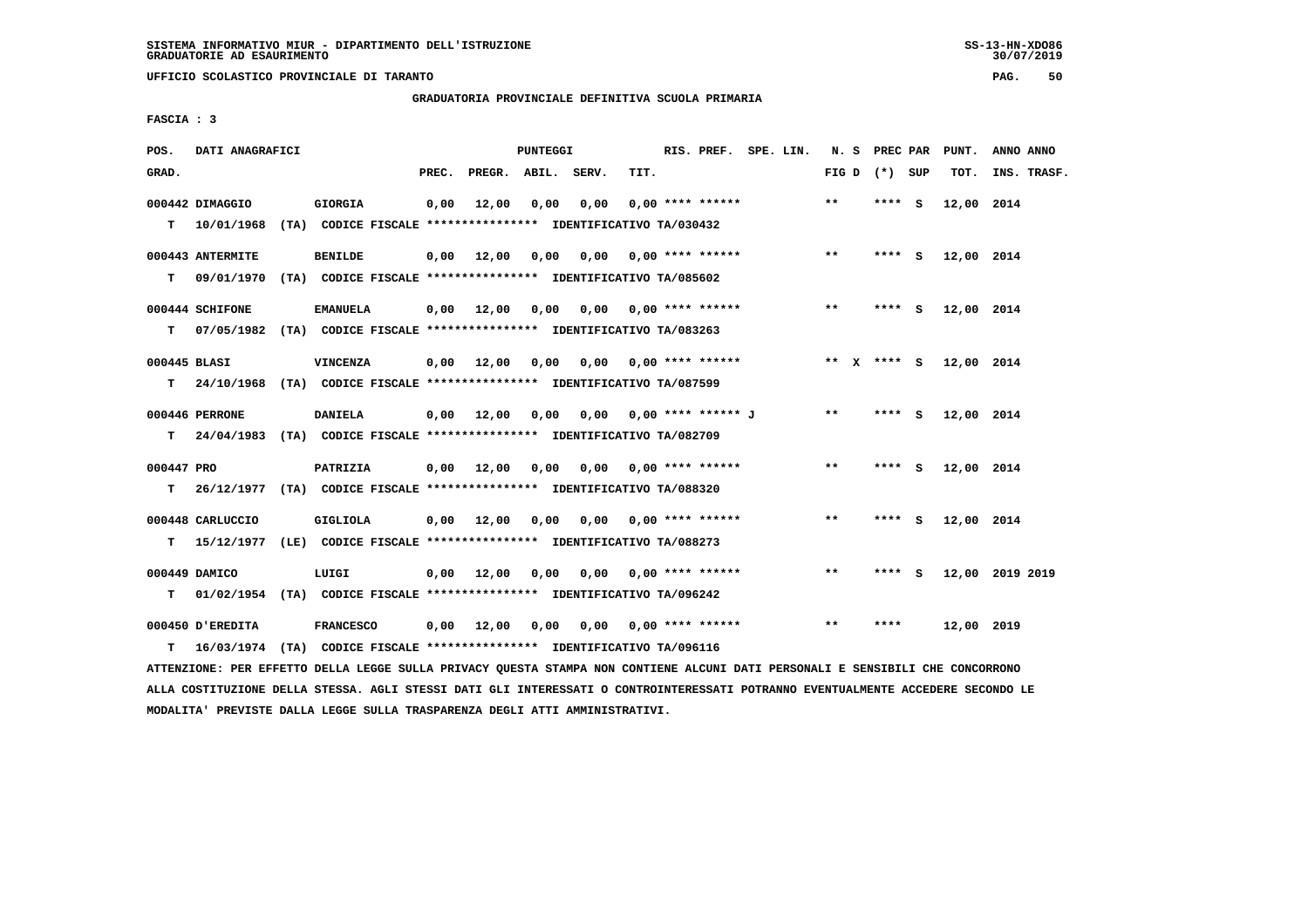**UFFICIO SCOLASTICO PROVINCIALE DI TARANTO PAG. 51**

 **GRADUATORIA PROVINCIALE DEFINITIVA SCUOLA PRIMARIA**

 **FASCIA : 3**

| POS.         | DATI ANAGRAFICI                                                            |                 |            |                                         | PUNTEGGI |      |                                                  | RIS. PREF. SPE. LIN. |  |       | N. S PREC PAR   |     | PUNT.      | ANNO ANNO   |  |
|--------------|----------------------------------------------------------------------------|-----------------|------------|-----------------------------------------|----------|------|--------------------------------------------------|----------------------|--|-------|-----------------|-----|------------|-------------|--|
| GRAD.        |                                                                            |                 | PREC.      | PREGR. ABIL. SERV.                      |          |      | TIT.                                             |                      |  |       | FIG D $(*)$ SUP |     | TOT.       | INS. TRASF. |  |
|              | 000451 DEFILIPPIS                                                          | <b>ROSALBA</b>  | 0,00       | 12,00                                   | 0,00     | 0.00 |                                                  | $0.00$ **** ******   |  | $***$ | **** S          |     | 12,00 2019 |             |  |
|              | T  23/04/1971 (TA) CODICE FISCALE *************** IDENTIFICATIVO TA/088051 |                 |            |                                         |          |      |                                                  |                      |  |       |                 |     |            |             |  |
|              | 000452 FULLONE                                                             | MARIA GRAZIA    | 0,00       |                                         |          |      | $0,00$ 11,00 0,00 0,00 **** ****** * ** X **** S |                      |  |       |                 |     | 11,00 2002 |             |  |
|              | 04/10/1964 (TA) CODICE FISCALE *************** IDENTIFICATIVO TA/031452    |                 |            |                                         |          |      |                                                  |                      |  |       |                 |     |            |             |  |
|              | 000453 FEDELE                                                              | <b>EUGENIA</b>  |            | $0,00$ 11,00                            | 0,00     |      | $0,00$ $0,00$ **** ******                        |                      |  | $***$ | **** S          |     | 11,00 2014 |             |  |
| т            | 07/10/1977 (TA) CODICE FISCALE **************** IDENTIFICATIVO TA/085986   |                 |            |                                         |          |      |                                                  |                      |  |       |                 |     |            |             |  |
|              | 000454 POLITO                                                              | <b>ELVIRA</b>   |            | 0,00 11,00                              | 0.00     |      | $0.00$ $0.00$ **** ******                        |                      |  | $***$ | **** S          |     | 11,00 2014 |             |  |
| T.           | 22/02/1969 (TA) CODICE FISCALE *************** IDENTIFICATIVO TA/083993    |                 |            |                                         |          |      |                                                  |                      |  |       |                 |     |            |             |  |
|              | 000455 VENNERI                                                             | IMMACOLATA      |            | $0,00$ $11,00$                          | 0,00     |      | $0,00$ $0,00$ **** ******                        |                      |  | $***$ | **** $S$        |     | 11,00 2014 |             |  |
| т            | 06/06/1964 (TA) CODICE FISCALE *************** IDENTIFICATIVO TA/090097    |                 |            |                                         |          |      |                                                  |                      |  |       |                 |     |            |             |  |
|              | 000456 COTUGNO                                                             | <b>SABRINA</b>  |            | 0,00 11,00 0,00                         |          | 0,00 |                                                  | $0.00$ **** ******   |  | $***$ | $***$ S         |     | 11,00 2014 |             |  |
|              | T 17/08/1977 (TA) CODICE FISCALE *************** IDENTIFICATIVO TA/092027  |                 |            |                                         |          |      |                                                  |                      |  |       |                 |     |            |             |  |
|              | 000457 ANTONUCCI                                                           | MARIA POMPEA    |            | $0,00$ 11,00 0,00 0,00 0,00 **** ****** |          |      |                                                  |                      |  |       | ** x **** s     |     | 11,00 2014 |             |  |
| T.           | 14/10/1962 (TA) CODICE FISCALE *************** IDENTIFICATIVO TA/030658    |                 |            |                                         |          |      |                                                  |                      |  |       |                 |     |            |             |  |
| 000458 SARUP |                                                                            | <b>STEFANIA</b> |            | $0,00$ $11,00$                          | 0,00     |      | $0,00$ $0,00$ **** ******                        |                      |  | **    | $***5$          |     | 11,00 2014 |             |  |
|              | T 12/08/1981 (TA) CODICE FISCALE *************** IDENTIFICATIVO TA/082835  |                 |            |                                         |          |      |                                                  |                      |  |       |                 |     |            |             |  |
|              | 000459 PULITO                                                              | CLAUDIA         | 0,00 11,00 |                                         | 0,00     |      | $0,00$ 0,00 **** ******                          |                      |  | $* *$ | ****            | - 5 | 11,00 2014 |             |  |
| T.           | 11/08/1979 (TA) CODICE FISCALE **************** IDENTIFICATIVO TA/085723   |                 |            |                                         |          |      |                                                  |                      |  |       |                 |     |            |             |  |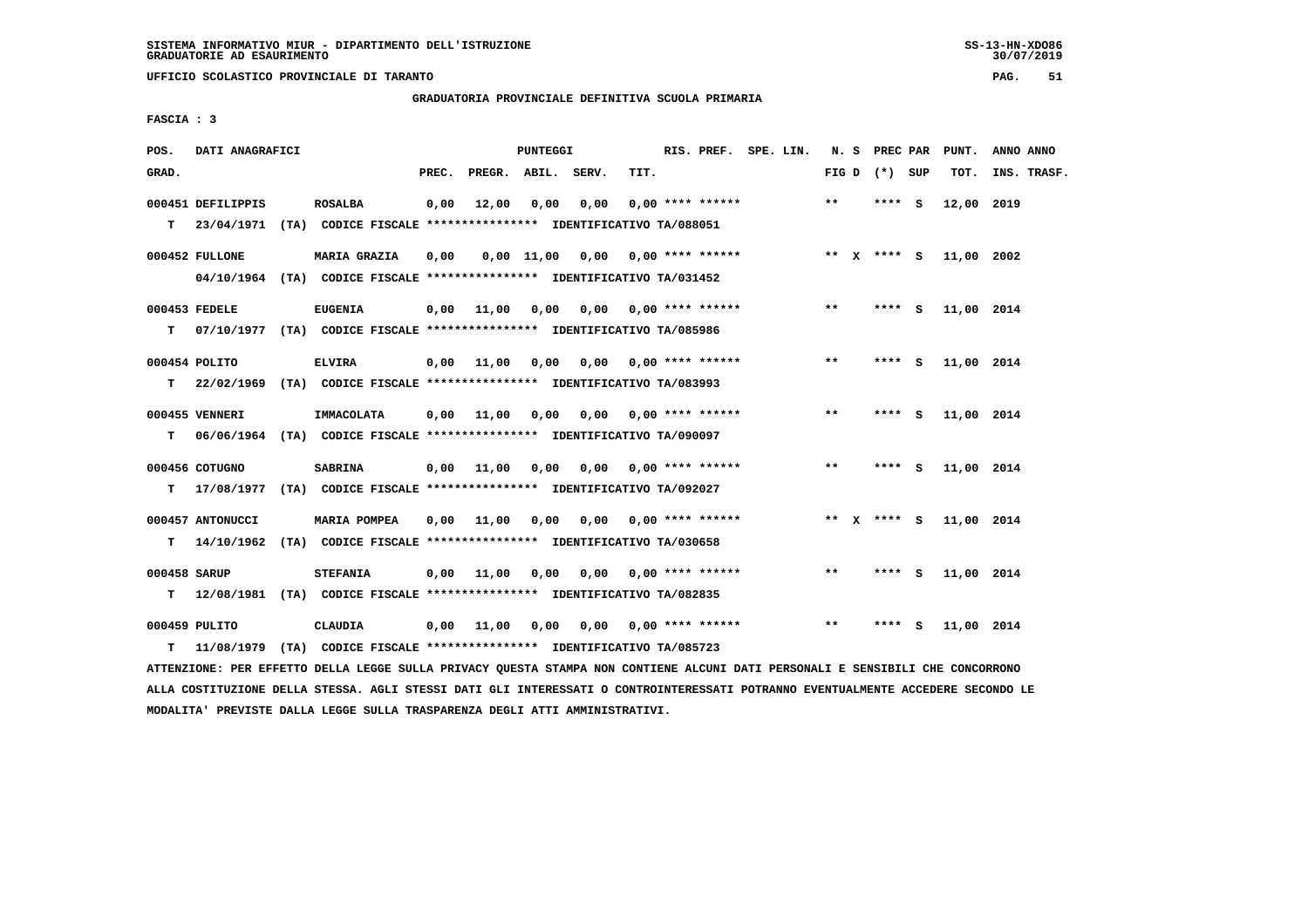**UFFICIO SCOLASTICO PROVINCIALE DI TARANTO PAG. 52**

 **GRADUATORIA PROVINCIALE DEFINITIVA SCUOLA PRIMARIA**

 **FASCIA : 3**

| POS.         | DATI ANAGRAFICI   |                                                                                                                               |       |                                       | PUNTEGGI |                                    |      | RIS. PREF. SPE. LIN.      |  |              | N. S PREC PAR     | PUNT.      | ANNO ANNO       |
|--------------|-------------------|-------------------------------------------------------------------------------------------------------------------------------|-------|---------------------------------------|----------|------------------------------------|------|---------------------------|--|--------------|-------------------|------------|-----------------|
| GRAD.        |                   |                                                                                                                               | PREC. | PREGR. ABIL. SERV.                    |          |                                    | TIT. |                           |  |              | FIG $D$ $(*)$ SUP | TOT.       | INS. TRASF.     |
|              | 000460 AGRETTI    | <b>FRANCA</b>                                                                                                                 | 0,00  | 11,00                                 | 0,00     | 0,00                               |      | $0.00$ **** ******        |  | $* *$        | **** S            | 11,00 2014 |                 |
|              |                   | T 09/11/1972 (TA) CODICE FISCALE *************** IDENTIFICATIVO TA/086342                                                     |       |                                       |          |                                    |      |                           |  |              |                   |            |                 |
|              | 000461 MOTOLESE   | MARIA ANTONIE                                                                                                                 | 0,00  | 11,00                                 | 0,00     |                                    |      | $0,00$ $0,00$ **** ****** |  | $***$        | **** S            | 11,00 2014 |                 |
| т            | 04/04/1968        | (TA) CODICE FISCALE *************** IDENTIFICATIVO TA/088470                                                                  |       |                                       |          |                                    |      |                           |  |              |                   |            |                 |
|              |                   |                                                                                                                               |       |                                       |          |                                    |      |                           |  |              |                   |            |                 |
|              | 000462 DIMITRI    | <b>CATERINA</b>                                                                                                               | 0,00  | 11,00                                 | 0,00     |                                    |      | $0,00$ $0,00$ **** ****** |  | $**$         | **** S            | 11,00 2014 |                 |
| T.           |                   | 29/05/1967 (TA) CODICE FISCALE **************** IDENTIFICATIVO TA/088304                                                      |       |                                       |          |                                    |      |                           |  |              |                   |            |                 |
|              | 000463 CASTELLANO | <b>MARIARITA</b>                                                                                                              | 0,00  | 11,00  0,00  0,00  0,00  ****  ****** |          |                                    |      |                           |  | $***$        | $***$ S           | 11,00 2014 |                 |
|              |                   | T 15/09/1961 (TA) CODICE FISCALE *************** IDENTIFICATIVO TA/084380                                                     |       |                                       |          |                                    |      |                           |  |              |                   |            |                 |
|              | 000464 VERGARI    | ANNA                                                                                                                          | 0,00  | 11,00                                 | 0,00     | $0,00$ $0,00$ $***$ **** ******    |      |                           |  | $* *$        | **** S            |            | 11,00 2019 2019 |
|              |                   | T 13/04/1978 (LE) CODICE FISCALE *************** IDENTIFICATIVO TA/096259                                                     |       |                                       |          |                                    |      |                           |  |              |                   |            |                 |
|              |                   |                                                                                                                               |       |                                       |          |                                    |      |                           |  |              |                   |            |                 |
| 000465 BRUNO |                   | MARIA                                                                                                                         | 0,00  |                                       |          | $0,00$ 11,00 0,00 0,00 **** ****** |      |                           |  | $* *$        | **** S            |            | 11,00 2019 2019 |
|              | $T = 19/12/1976$  | (BA) CODICE FISCALE *************** IDENTIFICATIVO TA/096231                                                                  |       |                                       |          |                                    |      |                           |  |              |                   |            |                 |
|              | 000466 CARUSO     | <b>ANTONELLA</b>                                                                                                              |       | 0,00 11,00 0,00                       |          | 0,00                               |      | $0.00$ **** ******        |  | $\star\star$ | **** S            |            | 11,00 2019 2019 |
| T.           |                   | 29/05/1981 (TA) CODICE FISCALE *************** IDENTIFICATIVO TA/096236                                                       |       |                                       |          |                                    |      |                           |  |              |                   |            |                 |
|              | 000467 CASSESE    | <b>MARIA</b>                                                                                                                  | 0,00  | 0,00                                  |          | $0.00$ 10.00 0.00 **** ******      |      |                           |  | $***$        | $***$ S           | 10,00 2014 |                 |
| T.           |                   | 27/09/1982 (BR) CODICE FISCALE *************** IDENTIFICATIVO TA/090977                                                       |       |                                       |          |                                    |      |                           |  |              |                   |            |                 |
|              |                   |                                                                                                                               |       |                                       |          |                                    |      |                           |  |              |                   |            |                 |
|              | 000468 ANCORA     | PAOLA                                                                                                                         | 0,00  | 3,00                                  | 6,00     |                                    |      | $0.00$ $0.00$ **** ****** |  | ** x **** S  |                   |            | 9,00 2014 2014  |
| s            | 25/05/1979        | (BR) CODICE FISCALE **************** IDENTIFICATIVO TA/082229                                                                 |       |                                       |          |                                    |      |                           |  |              |                   |            |                 |
|              |                   | ATTENZIONE: PER EFFETTO DELLA LEGGE SULLA PRIVACY QUESTA STAMPA NON CONTIENE ALCUNI DATI PERSONALI E SENSIBILI CHE CONCORRONO |       |                                       |          |                                    |      |                           |  |              |                   |            |                 |

 **ALLA COSTITUZIONE DELLA STESSA. AGLI STESSI DATI GLI INTERESSATI O CONTROINTERESSATI POTRANNO EVENTUALMENTE ACCEDERE SECONDO LE MODALITA' PREVISTE DALLA LEGGE SULLA TRASPARENZA DEGLI ATTI AMMINISTRATIVI.**